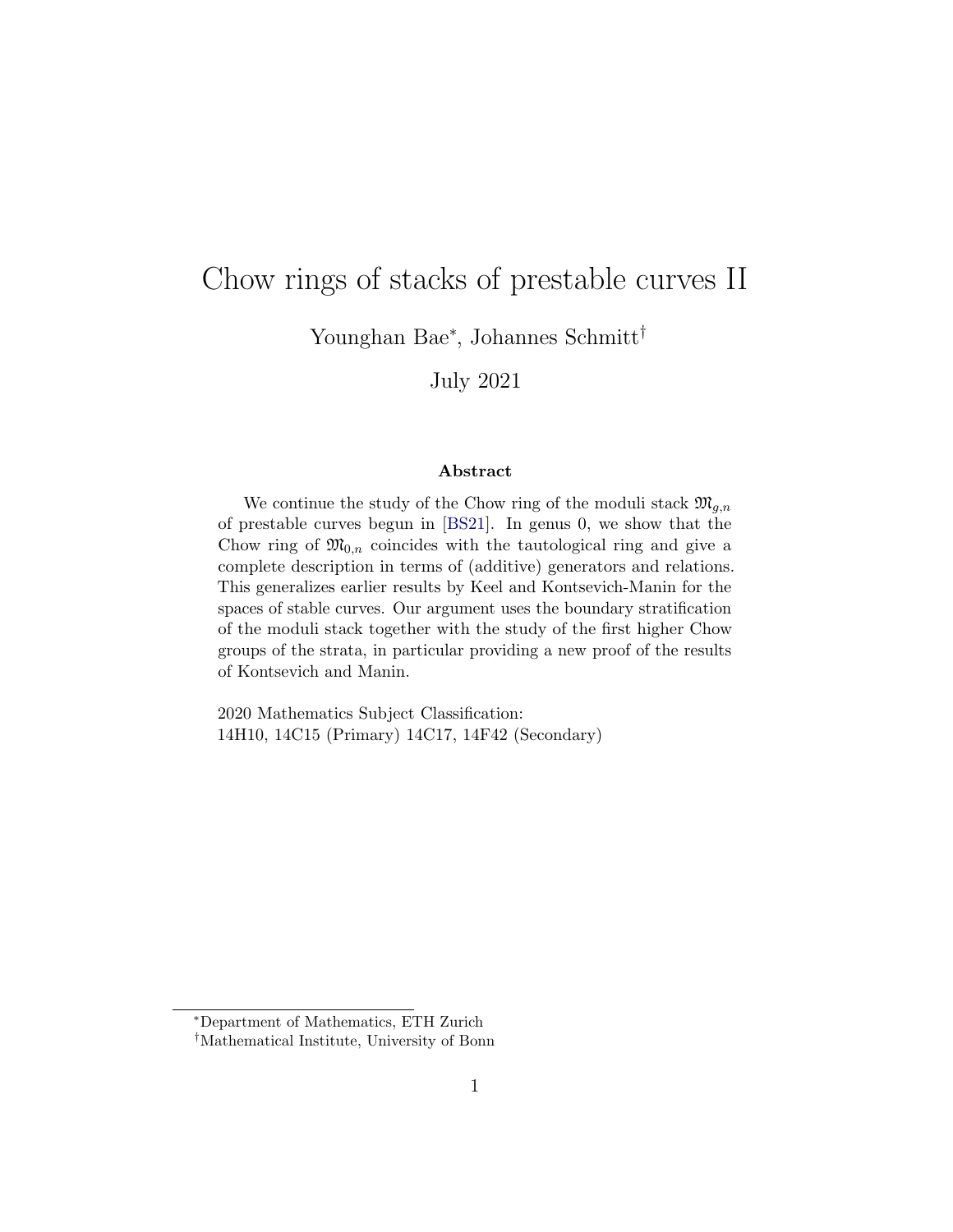## **Contents**

|                | 1 Introduction                                                                                      | $\overline{2}$ |  |  |  |  |  |  |
|----------------|-----------------------------------------------------------------------------------------------------|----------------|--|--|--|--|--|--|
| $\overline{2}$ | The Chow ring in genus 0                                                                            | 14             |  |  |  |  |  |  |
|                | $\psi$ and $\kappa$ classes in genus $0 \ldots \ldots \ldots \ldots \ldots \ldots \ldots 14$<br>2.1 |                |  |  |  |  |  |  |
|                | 2.2                                                                                                 | 18             |  |  |  |  |  |  |
|                | 2.3<br>Higher Chow-Künneth property                                                                 | 24             |  |  |  |  |  |  |
|                | 2.4                                                                                                 | -37            |  |  |  |  |  |  |
|                | 2.5                                                                                                 | 49             |  |  |  |  |  |  |
|                | Chow rings of open substacks of $\mathfrak{M}_{0,n}$ - finite generation and<br>$2.6\,$             |                |  |  |  |  |  |  |
|                |                                                                                                     |                |  |  |  |  |  |  |
| 3              | Comparison with the tautological ring of the moduli of stable                                       |                |  |  |  |  |  |  |
|                | <b>CUITVES</b>                                                                                      | 57             |  |  |  |  |  |  |
|                | Injectivity of pullback by forgetful charts 57<br>3.1                                               |                |  |  |  |  |  |  |
|                | $3.2\,$                                                                                             |                |  |  |  |  |  |  |
|                |                                                                                                     | -61            |  |  |  |  |  |  |
|                | A Gysin pullback for higher Chow groups                                                             | 63             |  |  |  |  |  |  |

### <span id="page-1-0"></span>1 Introduction

### The tautological ring of the moduli stack of prestable curves

Let  $\mathfrak{M}_{g,n}$  be the moduli stack of prestable curves of genus g with n markings. It is a natural extention of the Deligne-Mumford space  $\overline{\mathcal{M}}_{g,n}$  of stable curves. In the paper [\[BS21\]](#page-64-0), we studied the rational Chow ring<sup>[1](#page-1-1)</sup>  $CH^*(\mathfrak{M}_{g,n})$  and its subring

$$
\mathrm{R}^*(\mathfrak{M}_{g,n}) \subseteq \mathrm{CH}^*(\mathfrak{M}_{g,n})
$$

of tautological classes, naturally extending the corresponding notion on  $\overline{\mathcal{M}}_{g,n}$ .

To describe the elements of  $\mathrm{R}^*(\mathfrak{M}_{g,n})$ , let

$$
\pi\colon \mathfrak{C}_{g,n}\to \mathfrak{M}_{g,n}
$$

<span id="page-1-1"></span><sup>&</sup>lt;sup>1</sup>We assume  $(g, n)$  is different from  $(1, 0)$ .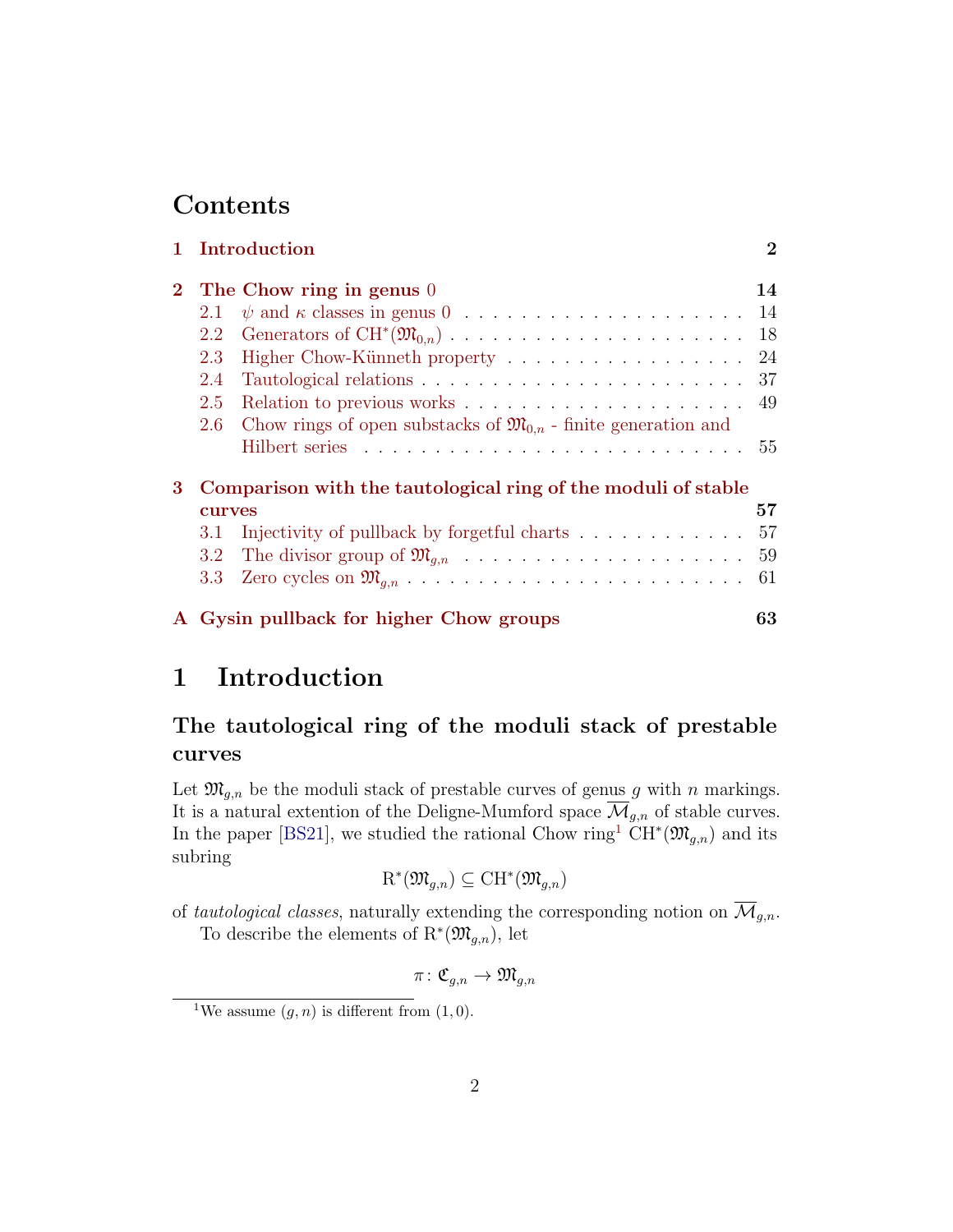be the universal curve and let  $\omega_{\pi}$  be the relative dualizing sheaf. Let

$$
\sigma_i\colon \mathfrak{M}_{g,n}\to \mathfrak{C}_{g,n}
$$

be the *i*-th universal section and  $\mathfrak{S}_i \subset \mathfrak{C}_{g,n}$  be the corresponding divisor. We define  $\psi$  and  $\kappa$ -classes: given  $1 \leq i \leq n$  we set

$$
\psi_i = c_1(\sigma_i^* \omega_\pi) \in \text{CH}^1(\mathfrak{M}_{g,n}), \tag{1}
$$

and for given  $m \geq 0$  we set

$$
\kappa_m = \pi_* \left( c_1 \left( \omega_\pi \left( \sum_{i=1}^n \mathfrak{S}_i \right) \right)^{m+1} \right) \in \mathrm{CH}^m(\mathfrak{M}_{g,n}). \tag{2}
$$

Let  $\Gamma$  be a prestable<sup>[2](#page-2-0)</sup> graph in genus g with n markings. Each prestable graph defines a gluing map

$$
\xi_\Gamma: \mathfrak{M}_\Gamma = \prod_{v \in V(\Gamma)} \mathfrak{M}_{g(v), n(v)} \to \mathfrak{M}_{g,n}
$$

Given any prestable graph  $\Gamma$ , consider the products

$$
\alpha = \prod_{v \in V} \left( \prod_{i \in H(v)} \psi_{v,i}^{a_i} \prod_{a=1}^{m_v} \kappa_{v,a}^{b_{v,a}} \right) \in \text{CH}^*(\mathfrak{M}_{\Gamma}). \tag{3}
$$

of  $\psi$  and κ-classes on the space  $\mathfrak{M}_{\Gamma}$  above. Then we define the *decorated* stratum class  $[\Gamma, \alpha]$  as the pushforward

$$
[\Gamma, \alpha] = (\xi_{\Gamma})_* \alpha \in \mathcal{R}^*(\mathfrak{M}_{g,n}).
$$

**Definition 1.1.** The tautological ring  $\mathrm{R}^*(\mathfrak{M}_{g,n})$  is the Q-subspace of  $\mathrm{CH}^*(\mathfrak{M}_{g,n})$ additively generated by decorated strata classes.[3](#page-2-1)

The paper [\[BS21\]](#page-64-0) then develops a calculus of decorated stratum classes. Below, such results from [\[BS21\]](#page-64-0) are frequently referred.

In full generality, a description of the tautological ring  $\mathrm{R}^*(\mathfrak{M}_{g,n})$  is hard to approach. In this paper we specialize our attention to the moduli space of genus zero prestable curves.

<span id="page-2-0"></span><sup>&</sup>lt;sup>2</sup>A prestable graph is given by the same data as a stable graph, except that one removes the condition that every vertex v should be stable, i.e. satisfy  $2g(v) - 2 + n(v) > 0$ .

<span id="page-2-1"></span><sup>&</sup>lt;sup>3</sup>In [\[BS21,](#page-64-0) Definition 1.3] the tautological ring of  $\mathfrak{M}_{g,n}$  is defined in a much more conceptual way, but we show that it is equivalent to the above presentation([\[BS21,](#page-64-0) Theorem 1.4]).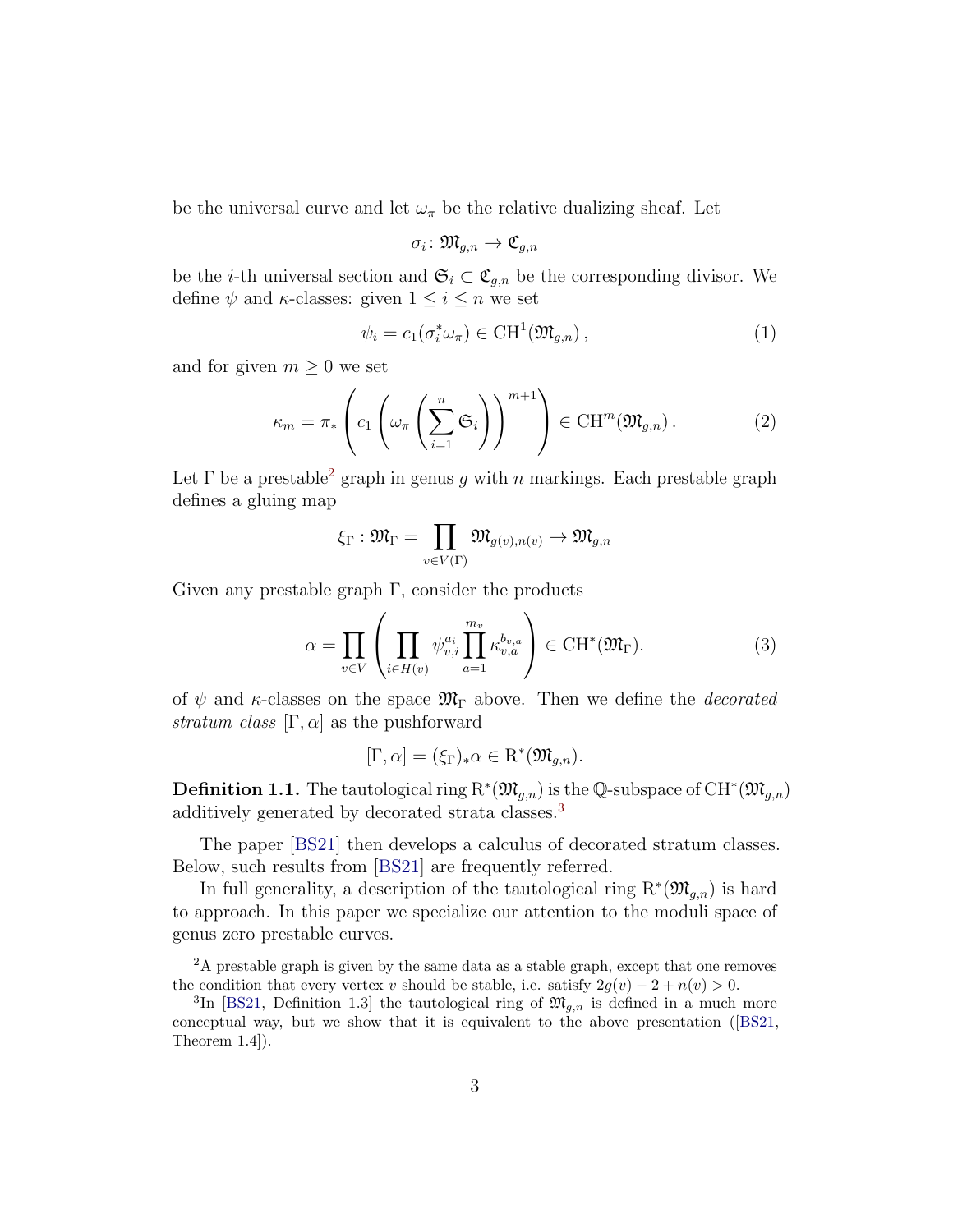### The tautological ring in genus zero

In Section [2,](#page-13-0) we give a complete description of the Chow groups of  $\mathfrak{M}_{0,n}$  in terms of explicit generators and relations.

For the moduli spaces  $\mathcal{M}_{0,n}$  of stable curves, Keel [\[Kee92\]](#page-66-0) proved that the tautological ring of  $\overline{\mathcal{M}}_{0,n}$  coincides with the Chow ring. Moreover, he showed that this ring is generated as an *algebra* by the boundary divisors of  $\mathcal{M}_{0,n}$  and that the *ideal* of relations is generated by the *WDVV relations*, the pullbacks of the relations

<span id="page-3-2"></span>
$$
\frac{1}{2} \longrightarrow \frac{3}{4} = \frac{1}{3} \longrightarrow \frac{2}{4} = \frac{1}{4} \longrightarrow \frac{2}{3}
$$
 (4)

in CH<sup>1</sup>( $\overline{\mathcal{M}}_{0,4}$ ) under the forgetful maps  $\overline{\mathcal{M}}_{0,n} \to \overline{\mathcal{M}}_{0,4}$ , together with the relations  $D_1 \cdot D_2 = 0$  for  $D_1, D_2$  disjoint boundary divisors.

Later, Kontsevich and Manin [\[KM94,](#page-66-1) [KM96\]](#page-66-2) showed that the Chow groups of  $\overline{\mathcal{M}}_{0,n}$  are generated as a Q-vector space by the classes of the closures of boundary strata of  $\mathcal{M}_{0,n}$ . Moreover, the set of *linear* relations between such strata classes are generated by the pushforwards of WDVV relations under boundary gluing maps. Our treatment of the Chow groups of  $\mathfrak{M}_{0,n}$  will be closer in spirit to the one by Kontsevich and Manin, since we provide additive generators and relations.

#### Generators

A first new phenomenon we see for  $\mathfrak{M}_{0,n}$  is that its Chow group is no longer generated by boundary strata. This comes from the fact that for  $n = 0, 1, 2$ , the loci  $\mathfrak{M}_{0,n}^{\text{sm}} \subset \mathfrak{M}_{0,n}$  of smooth curves already have non-trivial Chow groups. They are given by polynomial algebras

<span id="page-3-1"></span>
$$
\mathrm{CH}^*(\mathfrak{M}_{0,0}^{\mathrm{sm}}) = \mathbb{Q}[\kappa_2], \quad \mathrm{CH}^*(\mathfrak{M}_{0,1}^{\mathrm{sm}}) = \mathbb{Q}[\psi_1], \quad \mathrm{CH}^*(\mathfrak{M}_{0,2}^{\mathrm{sm}}) = \mathbb{Q}[\psi_1]. \tag{5}
$$

generated by the class  $\kappa_2$  on  $\mathfrak{M}_{0,0}$  and the classes  $\psi_1$  on  $\mathfrak{M}_{0,1}$  and  $\mathfrak{M}_{0,2}$ .<sup>[4](#page-3-0)</sup> So we see that the Chow group can no longer be generated by boundary strata because all strata contained in the boundary restrict to zero on the locus  $\mathfrak{M}_{0,n}^{\mathrm{sm}}$  of smooth curves.

<span id="page-3-0"></span><sup>&</sup>lt;sup>4</sup>These  $\kappa$  and  $\psi$ -classes are defined similarly to the corresponding classes on the moduli space of stable curves, see [\[BS21,](#page-64-0) Definition 3.2].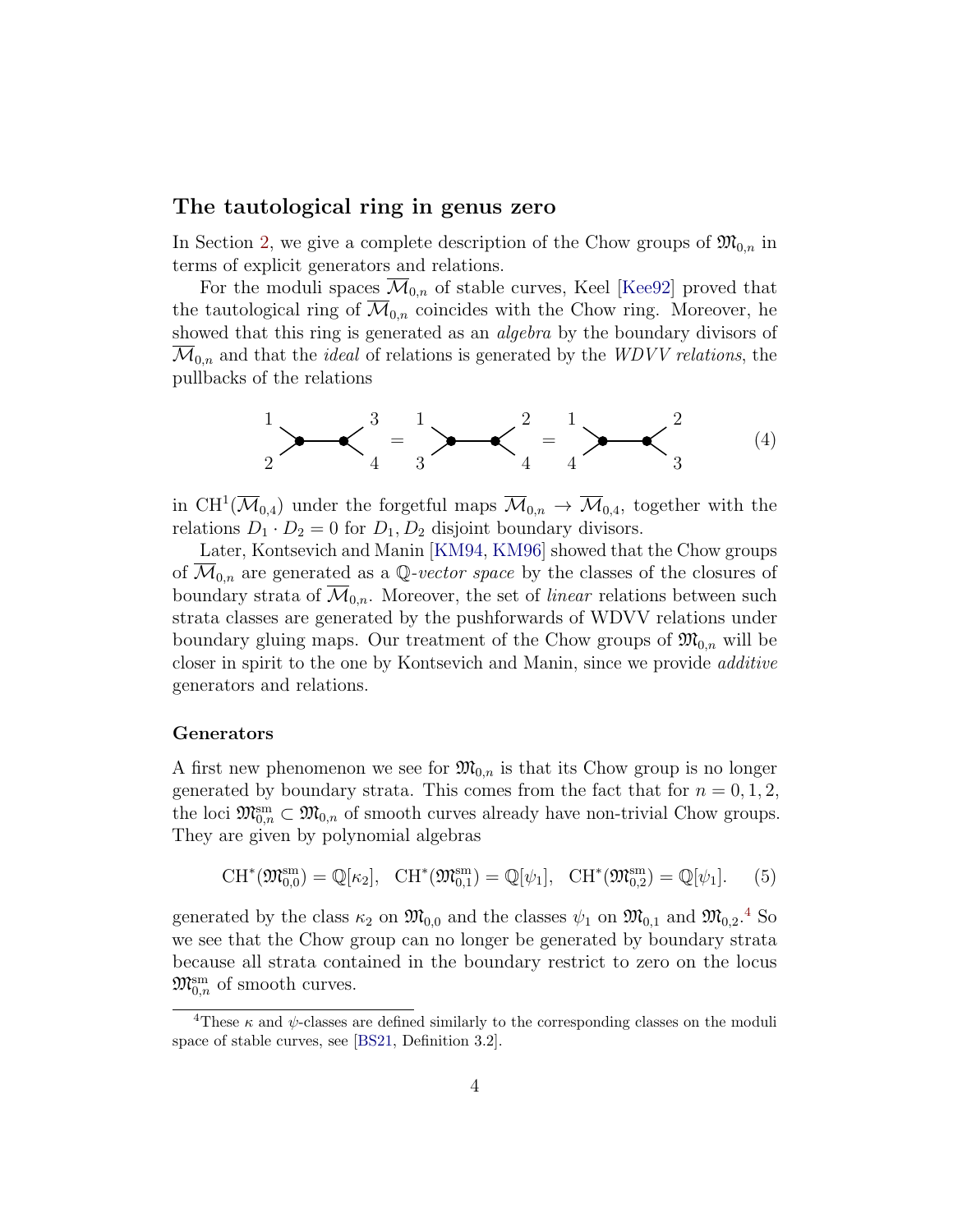Instead, we prove that  $\mathrm{CH}^*(\mathfrak{M}_{0,n})$  is generated by strata of  $\mathfrak{M}_{0,n}$  decorated by  $\kappa$  and  $\psi$ -classes. More precisely, the generators are indexed by the data  $[\Gamma, \alpha]$ , where  $\Gamma$  is a prestable graph (describing the shape of the generic curve inside the boundary stratum) and  $\alpha$  is a product of  $\psi$ -classes at vertices of Γ with 1 or 2 outgoing half-edges (or Γ is the trivial graph for  $\mathfrak{M}_{0,0}$  and  $\alpha = \kappa_2^a$ ). We call such a class  $[\Gamma, \alpha]$  a decorated stratum class in normal form. The allowed decorations  $\alpha$  precisely reflect the non-trivial Chow groups [\(5\)](#page-3-1) above. We illustrate some of the generators that appear in Figure [1,](#page-4-0) for the precise construction of the corresponding classes  $[\Gamma, \alpha] \in \mathrm{CH}^*(\mathfrak{M}_{0,n})$  see [\[BS21,](#page-64-0) Definition 3.3].



<span id="page-4-0"></span>Figure 1: Some decorated strata classes  $[\Gamma, \alpha]$  in normal form, giving generators of  $CH^{10}(\mathfrak{M}_{0,0})$ 

In particular, since all such classes are contained in the tautological ring, we generalize Keel's result that all Chow classes on  $\overline{\mathcal{M}}_{0,n}$  are tautological.

<span id="page-4-2"></span>**Theorem 1.2.** For  $n \geq 0$  we have the equality  $\mathrm{CH}^*(\mathfrak{M}_{0,n}) = \mathrm{R}^*(\mathfrak{M}_{0,n}).$ 

The idea of proof for this first theorem is easy to describe: consider the excision sequence of Chow groups for the open substack  $\mathfrak{M}_{0,n}^{\text{sm}}\subset \mathfrak{M}_{0,n}$  with complement  $\partial \mathfrak{M}_{0,n}$ :

<span id="page-4-1"></span>
$$
\mathrm{CH}^{*-1}(\partial \mathfrak{M}_{0,n}) \to \mathrm{CH}^*(\mathfrak{M}_{0,n}) \to \mathrm{CH}^*(\mathfrak{M}_{0,n}^{\mathrm{sm}}) \to 0. \tag{6}
$$

From [\(5\)](#page-3-1) for  $n = 0, 1, 2$  and the classical statement

<span id="page-4-3"></span>
$$
\mathrm{CH}^*(\mathfrak{M}_{0,n}^{\mathrm{sm}}) = \mathrm{CH}^*(\mathcal{M}_{0,n}) = \mathbb{Q} \cdot [\mathcal{M}_{0,n}] \text{ for } n \ge 3
$$
 (7)

we see that all classes in  $CH^*(\mathfrak{M}_{0,n}^{sm})$  have tautological representatives. It follows that it suffices to prove that all classes supported on  $\partial \mathfrak{M}_{0,n}$  are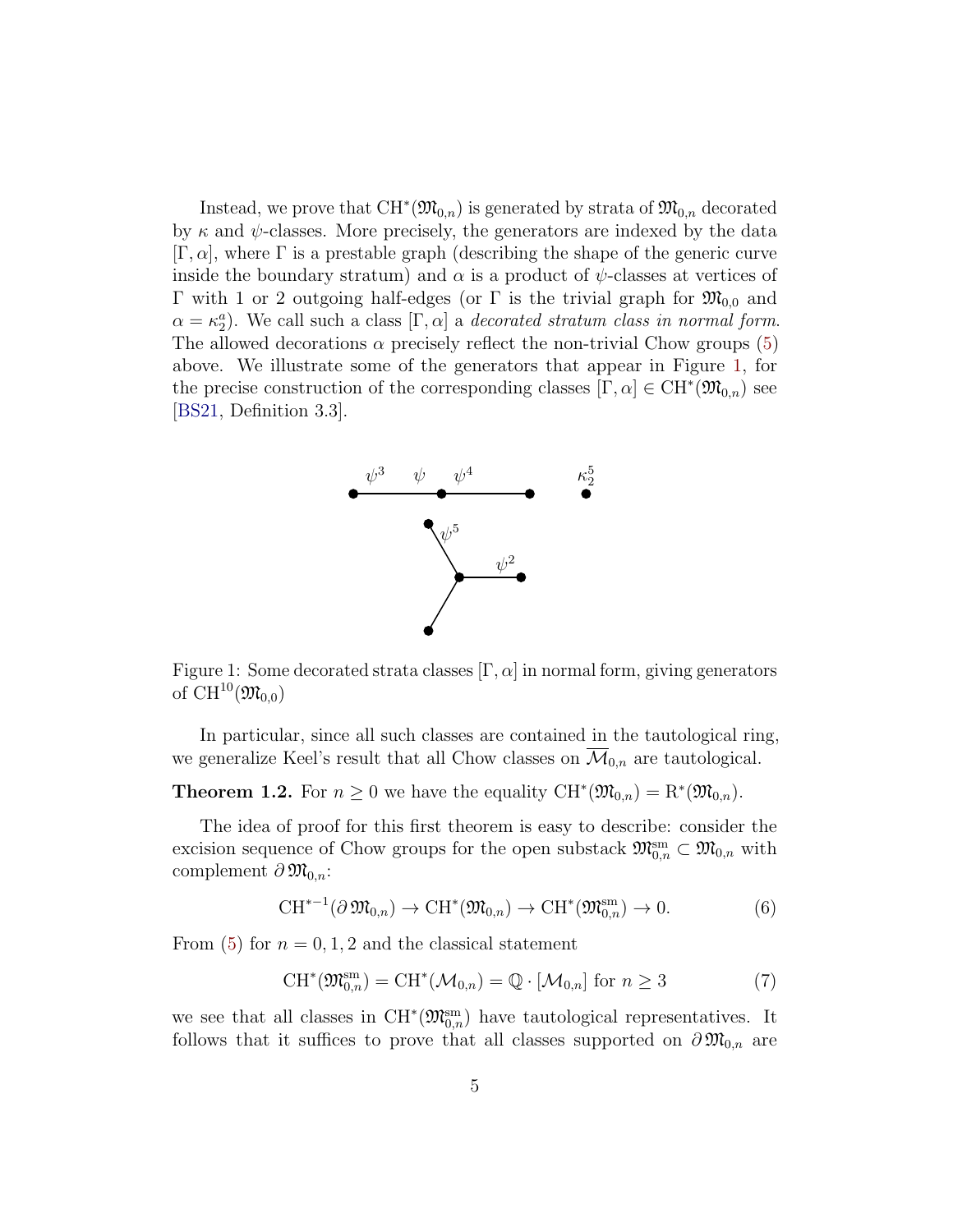tautological. But  $\partial \mathfrak{M}_{0,n}$  is parameterized (via the union of finitely many gluing morphisms) by products of spaces  $\mathfrak{M}_{0,n_i}$ . This allows us to set up a recursive proof.

One thing to verify in this last part of the argument is that the Chow group of a product of spaces  $\mathfrak{M}_{0,n_i}$  is generated by cycles coming from the factors  $\mathfrak{M}_{0,n_i}$ . In fact, we can show more, namely that the stacks of prestable curves in genus 0 satisfy a certain *Chow-Künneth property*. To formulate it, we need to introduce two technical properties of locally finite type stacks  $Y$ : we say that Y has a good filtration by finite type stacks if Y is the union of an increasing sequence  $(\mathcal{U}_k)_k$  of finite type open substacks such that the codimension of the complement of  $\mathcal{U}_k$  becomes arbitrarily large as k increases. We say that Y has a *stratification by quotient stacks* if there exists a stratification of Y by locally closed substacks which are each isomorphic to a global quotient of an algebraic space by a linear algebraic group. All stacks  $\mathfrak{M}_{g,n}$  for  $(g,n) \neq (1,0)$ satisfy both of these properties.

<span id="page-5-1"></span>**Proposition 1.3** (Proposition [2.6,](#page-18-0) Corollary [2.22\)](#page-35-0). Consider the stack  $\mathfrak{M}_{0,n}$ (for  $n \geq 0$ ) and let Y be a locally finite type stack. Then the map<sup>[5](#page-5-0)</sup>

$$
CH_*(\mathfrak{M}_{0,n}) \otimes_{\mathbb{Q}} CH_*(Y) \to CH_*(\mathfrak{M}_{0,n} \times Y), \alpha \otimes \beta \mapsto \alpha \times \beta
$$

is surjective if Y has a good filtration by finite type stacks and a stratification by quotient stacks. The map is an isomorphism if  $Y$  is a quotient stack.

In the proposition above, the technical conditions (like  $Y$  being a quotient stack or having a stratification by quotient stacks) are currently needed since some of the results we cite in our proof have them as assumptions. We expect that these conditions can be relaxed, but do not pursue this since Proposition [1.3](#page-5-1) is sufficient for the purpose of our paper.

#### Relations

Returning to the stacks  $\mathfrak{M}_{0,n}$  themselves, we also give a full description of the set of linear relations between the generators  $[\Gamma, \alpha]$  above. An important example is the degree one relation

<span id="page-5-2"></span>
$$
\psi_1 + \psi_2 = \frac{1}{\epsilon} \left( \mathfrak{M}_{0,2} \right) \tag{8}
$$

<span id="page-5-0"></span><sup>&</sup>lt;sup>5</sup>Below, the notation  $\alpha \times \beta$  denotes the exterior product of cycles constructed in [\[Kre99,](#page-66-3)] Proposition 3.2.1].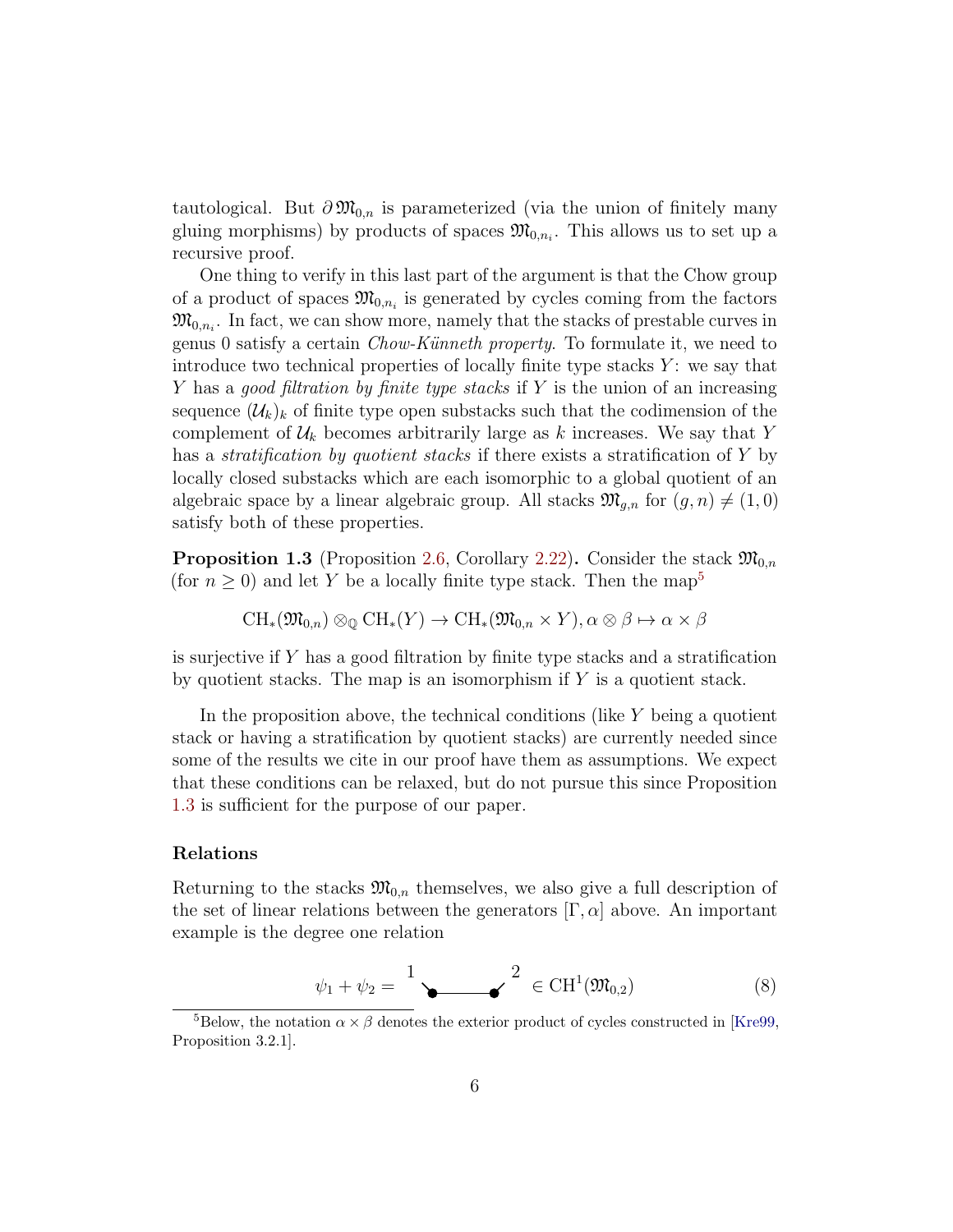on  $\mathfrak{M}_{0,2}$ . What we can show is that *all* tautological relations in genus 0 are implied by the relation [\(8\)](#page-5-2) together with the natural extension of the relation [\(4\)](#page-3-2) to  $CH^1(\mathfrak{M}_{0,4})$ .

<span id="page-6-0"></span>**Theorem 1.4** (informal version, see Theorems [2.31](#page-39-0) and [2.33\)](#page-39-1). For  $n > 0$ , the system of all linear relations in  $\mathrm{CH}^*(\mathfrak{M}_{0,n})$  between the decorated strata classes  $[\Gamma, \alpha]$  of normal form is generated by the WDVV relation [\(4\)](#page-3-2) on  $\mathfrak{M}_{0,4}$ and the relation [\(8\)](#page-5-2) on  $\mathfrak{M}_{0,2}$ .

We give a precise description what we mean by the system of relations "generated" by [\(4\)](#page-3-2) and [\(8\)](#page-5-2) in Definition [2.27,](#page-37-0) but roughly the allowed operations are as follows:

- For  $n \geq 4$  we can pull back the WDVV relation [\(4\)](#page-3-2) under the morphism  $\mathfrak{M}_{0,n} \to \mathfrak{M}_{0,4}$  forgetting  $n-4$  of the marked points.
- We can multiply the relation [\(8\)](#page-5-2) by an arbitrary polynomial in  $\psi_1, \psi_2$ .
- Given a decorated stratum  $[\Gamma_0, \alpha_0]$  in normal form, a vertex  $v \in V(\Gamma_0)$ at which  $\alpha_0$  is the trivial decoration and a known relation  $R_0$  in the Chow group  $CH^*(\mathfrak{M}_{0,n(v)})$  associated to the vertex v, we can create a new relation by gluing  $R_0$  into the vertex v of  $[\Gamma, \alpha]$ . See Example [2.28](#page-38-0) for an illustration.

Again, our proof strategy for Theorem [1.4](#page-6-0) begins by looking at the excision sequence [\(6\)](#page-4-1), but now extended on the left using the first higher Chow group of  $\mathfrak{M}_{0,n}^{\text{sm}}$ , again defined by the work of [\[Kre99\]](#page-66-3)

<span id="page-6-1"></span>
$$
\mathrm{CH}^*(\mathfrak{M}_{0,n}^{\mathrm{sm}},1) \xrightarrow{\partial} \mathrm{CH}^{*-1}(\partial \mathfrak{M}_{0,n}) \to \mathrm{CH}^*(\mathfrak{M}_{0,n}) \to \mathrm{CH}^*(\mathfrak{M}_{0,n}^{\mathrm{sm}}) \to 0. \tag{9}
$$

To illustrate how we can compute tautological relations using this sequence, consider the set of prestable graphs  $\Gamma_i$  with exactly one edge. The associated decorated strata  $[\Gamma_i]$  are supported on  $\partial \mathfrak{M}_{0,n}$  and in fact form a basis of  $CH^0(\partial \mathfrak{M}_{0,n})$ . Then from [\(9\)](#page-6-1) we see that the linear relations between the classes  $[\Gamma_i] \in \text{CH}^1(\mathfrak{M}_{0,n})$  are exactly determined by the image of  $\partial$ .

For this purpose, we compute the first higher Chow groups of the space  $\mathfrak{M}_{0,0}^{\text{sm}}$  and finite products of spaces  $\mathfrak{M}_{0,n_i}^{\text{sm}}$   $(n_i \geq 1)$ , which parametrize strata in the boundary of  $\mathfrak{M}_{0,n}$ . The corresponding results are given in Propositions [2.14](#page-26-0) and [2.16.](#page-29-0) The proof of Theorem [1.4](#page-6-0) then proceeds by an inductive argument using, again, the stratification of  $\mathfrak{M}_{0,n}$  according to dual graphs.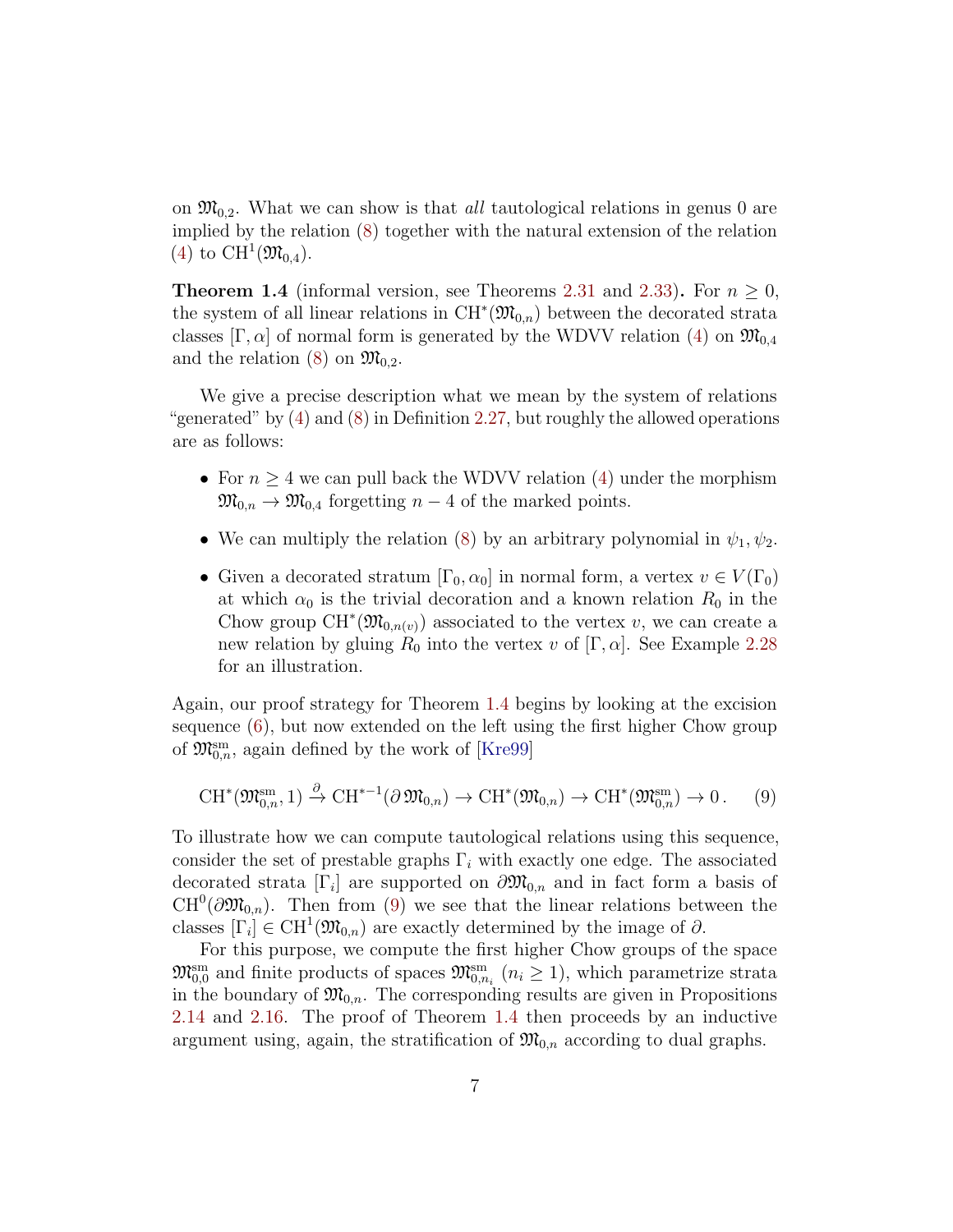Restricting our argument to the moduli spaces  $\mathcal{M}_{0,n}$  of stable curves, our approach to tautological relations via higher Chow groups gives a new proof that the relations between classes of strata are additively generated by boundary pushforwards of WDVV relations. As mentioned before, this result was originally stated by Kontsevich and Manin in [\[KM94,](#page-66-1) Theorem 7.3] together with a sketch of proof which was expanded in [\[KM96\]](#page-66-2).

The proof relied on Keel's result [\[Kee92\]](#page-66-0) that the WDVV relations generate the ideal of relations multiplicatively and thus required an explicit combinatorial analysis of the product structure of  $\mathrm{CH}^*(\overline{\mathcal{M}}_{0,n})$ . In turn, the original proof by Keel proceeded by constructing  $\overline{\mathcal{M}}_{0,n}$  as an iterated blowup of  $(\mathbb{P}^1)^{n-3}$ , carefully keeping track how the Chow group changes in each step.

In comparison, our proof is more conceptual, since we can trace each WDVV-relation on  $\overline{\mathcal{M}}_{0,n}$  to a generator of a higher Chow group CH<sup>\*</sup>( $\mathcal{M}^{\Gamma}$ , 1) of some stratum  $\mathcal{M}^{\Gamma} \subseteq \overline{\mathcal{M}}_{0,n}$  of the moduli space. A very similar approach appears in [\[Pet13\]](#page-67-0), where Petersen used the mixed Hodge structure of  $\mathcal{M}_{0,n}$ and the spectral sequence associated to stratification of  $\mathcal{M}_{0,n}$  to reproduce [\[Kee92,](#page-66-0) [KM94,](#page-66-1) [KM96\]](#page-66-2).

A non-trivial consequence of our proof is the following result, stating that in codimension at least two the Chow groups of  $\mathcal{M}_{0,n}$  agree with the Chow groups of its boundary  $\partial \mathcal{M}_{0,n}$  (up to a degree shift).

**Corollary 1.5** (see Corollary [2.37\)](#page-44-0). Let  $n \geq 4$ , then the inclusion

$$
\iota:\partial\overline{\mathcal{M}}_{0,n}\to\overline{\mathcal{M}}_{0,n}
$$

of the boundary of  $\overline{\mathcal{M}}_{0,n}$  induces an isomorphism

$$
\iota_*: \mathrm{CH}^{\ell}(\partial \overline{\mathcal{M}}_{0,n}) \to \mathrm{CH}^{\ell+1}(\overline{\mathcal{M}}_{0,n})
$$

for  $\ell > 0$ .

This result follows easily using higher Chow groups: we have the exact sequence

$$
\mathrm{CH}^{\ell+1}(\mathcal{M}_{0,n},1)\xrightarrow{\partial} \mathrm{CH}^{\ell}(\partial\overline{\mathcal{M}}_{0,n})\xrightarrow{\iota_*} \mathrm{CH}^{\ell+1}(\overline{\mathcal{M}}_{0,n})\to 0.
$$

Using that  $\mathcal{M}_{0,n}$  can be seen as a hyperplane complement in  $\mathbb{A}^{n-3}$ , it is easy to show that the group  $\text{CH}^{\ell+1}(\mathcal{M}_{0,n}, 1)$  vanishes for  $\ell > 0$ . Thus for  $\ell > 0$  the map  $\iota_*$  is an isomorphism by the exact sequence. In Remark [2.38](#page-45-0) we explain how, alternatively, the corollary follows from the results [\[KM94,](#page-66-1) [KM96\]](#page-66-2) of Kontsevich and Manin.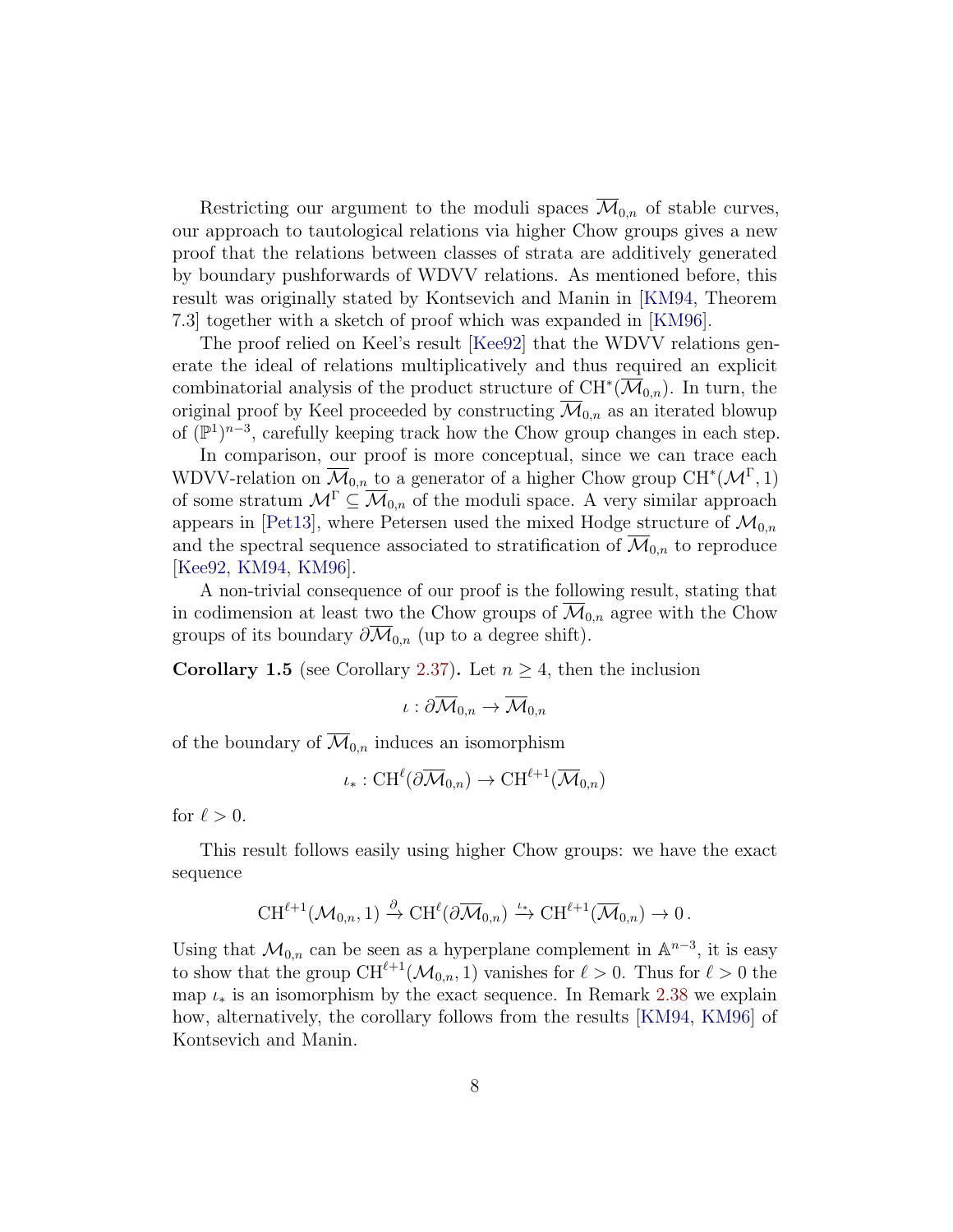#### Relation to other work

#### Gromov-Witten theory

Gromov-Witten theory studies intersection numbers on the moduli spaces  $\mathcal{M}_{q,n}(X,\beta)$  of stable maps to a nonsingular projective variety X. Since the spaces of stable maps admit forgetful morphisms

<span id="page-8-1"></span>
$$
\overline{\mathcal{M}}_{g,n}(X,\beta) \to \mathfrak{M}_{g,n}, \ (f:(C,p_1,\ldots,p_n) \to X) \mapsto (C,p_1,\ldots,p_n), \qquad (10)
$$

results about the Chow groups of  $\mathfrak{M}_{q,n}$  can often be translated to results about Gromov-Witten invariants of *arbitrary* target varieties  $X$ <sup>[6](#page-8-0)</sup>

As an example, in [\[Gat03\]](#page-65-0) Gathmann used the pullback formula of  $\psi$ classes along the stabilization morphism st:  $\mathfrak{M}_{g,1} \to \overline{\mathcal{M}}_{g,1}$  to prove certain properties of the Gromov-Witten potential. Similarly, the paper [\[LP04\]](#page-66-4) proved degree one relations on the moduli space  $\overline{\mathcal{M}}_{0,n}(\mathbb{P}^N,d)$  of stable maps to a projective space and used them to reduce two pointed genus 0 potentials to one pointed genus 0 potentials. As we explain in Example [2.40,](#page-48-1) the relations used in [\[LP04\]](#page-66-4) are the pullback of the tautological relation  $(8)$  on  $\mathfrak{M}_{0,2}$  and a similar relation on  $\mathfrak{M}_{0,3}$  under forgetful morphisms [\(10\)](#page-8-1).

#### Chow rings of open substacks of  $\mathfrak{M}_{0,n}$

Several people have studied Chow rings with rational coefficients of open substacks of  $\mathfrak{M}_{0,n}$ , and we explain how their results relate to ours.

In [\[Oes19\]](#page-67-1), Oesinghaus computed the Chow rings of the loci  $\mathfrak{M}_{0,2}^{ss}$  and  $\mathfrak{M}_{0,3}^{ss}$ of semistable curves in  $\mathfrak{M}_{0,2}$  and  $\mathfrak{M}_{0,3}$ . His proof identified the rings in terms of the known algebra of quasi-symmetric functions QSym (see [\[LMvW13\]](#page-66-5) for an overview). However, for many generators of QSym it remained unclear which (geometric) cycle classes on  $\mathfrak{M}_{0,2}^{\text{ss}}$  and  $\mathfrak{M}_{0,3}^{\text{ss}}$  they corresponded to. In [\[BS21\]](#page-64-0) we answered this question, identifying an additive basis of QSym with explicit decorated strata classes in the tautological rings of  $\mathfrak{M}_{0,2}^{ss}$  and  $\mathfrak{M}_{0,3}^{ss}$ . In

$$
{\rm CH}^*(\mathfrak{M}_{g,n}) \to {\rm CH}^*_{\rm OP}(\mathfrak{M}_{g,n})
$$

<span id="page-8-0"></span><sup>&</sup>lt;sup>6</sup>Note that a priori it is not possible to directly pull back classes in  $CH^*(\mathfrak{M}_{g,n})$  under the map  $\mathcal{M}_{g,n}(X,\beta) \to \mathfrak{M}_{g,n}$ , since this map is in general neither flat nor lci. However, there exists an isomorphism

from the Chow group of  $\mathfrak{M}_{a,n}$  to its operational Chow group, and operational Chow classes are functorial under arbitrary morphisms. Then, any operational Chow class acts on the Chow group of  $\overline{\mathcal{M}}_{q,n}(X,\beta)$ , see Section [\[BS21,](#page-64-0) Appendix C.].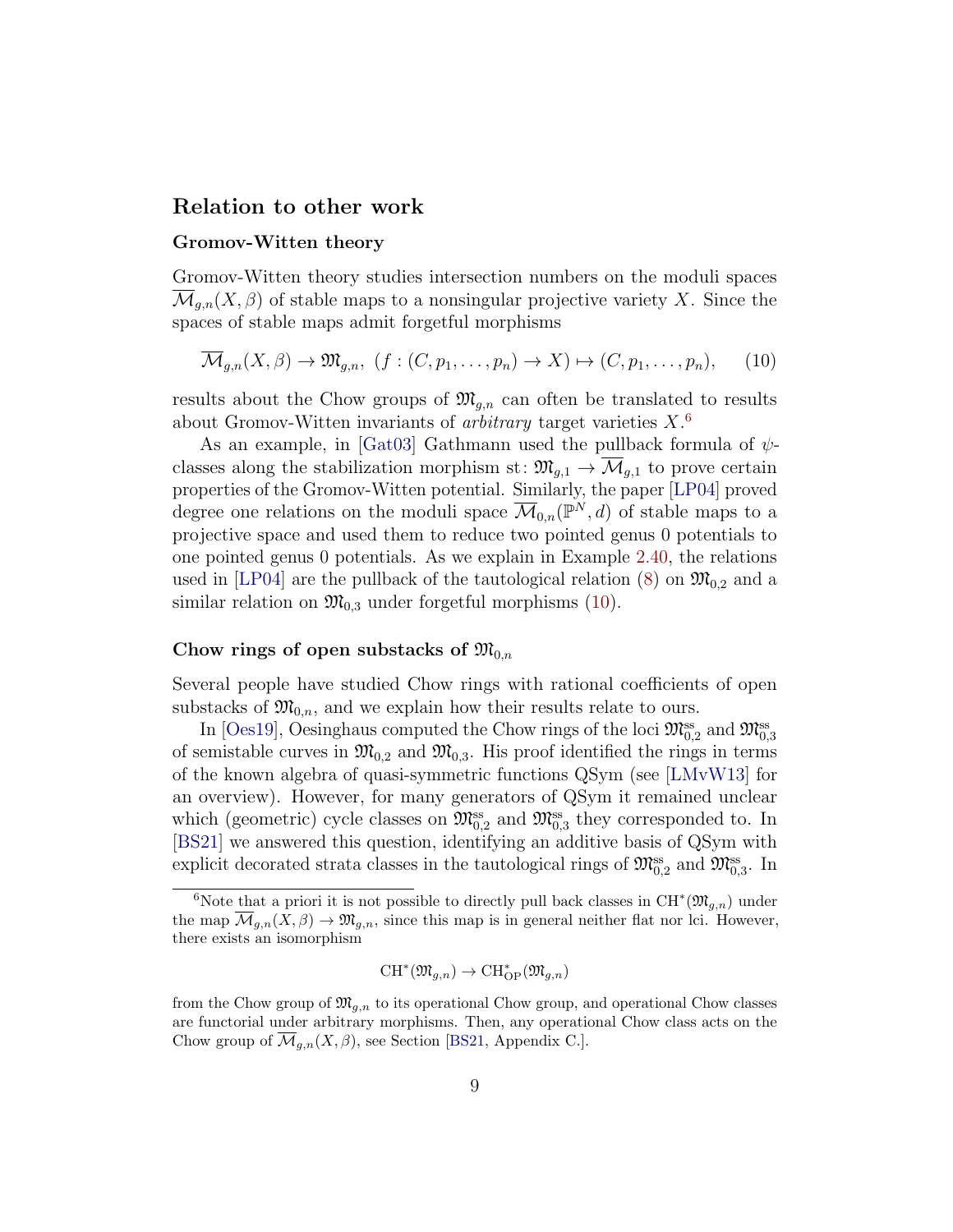Example [2.42](#page-49-0) below we continue this argument by showing how Theorem [1.2](#page-4-2) and [1.4](#page-6-0) can be used to give a new proof of Oesinghaus' results, showing that the decorated strata classes above are indeed linearly independent generators of the Chow group.

On the other hand, in [\[Ful10b,](#page-65-1) [Ful10c,](#page-65-2) [Ful10a\]](#page-65-3) Fulghesu gave a computation of the Chow ring  $\text{CH}^*(\mathfrak{M}_{0,3}^{\leq 3})$  of the locus  $\mathfrak{M}_{0,0}^{\leq 3}$  of curves with at most three nodes inside  $\mathfrak{M}_{0,0}$ . Using a computer program, we compare his results to ours and find that our results almost agree, except for the fact that in [\[Ful10a\]](#page-65-3) there is a missing tautological relation in the final step of the proof. This is explained in detail in Example [2.43.](#page-50-0)

#### <span id="page-9-1"></span>Outlook and open questions

We want to finish the introduction with a discussion of some conjectures and questions about the Chow groups of  $\mathfrak{M}_{q,n}$ .

The first concerns the relation to the Chow groups of the moduli spaces  $\overline{\mathcal{M}}_{g,n}$  of stable curves. Since  $\overline{\mathcal{M}}_{g,n}$  is an open substack of  $\mathfrak{M}_{g,n}$ , the Chow groups of  $\mathfrak{M}_{q,n}$  determine those of  $\overline{\mathcal{M}}_{q,n}$ . The following conjecture would imply that the converse holds as well.

**Conjecture** (Conjecture [3.1\)](#page-57-0). Let  $(g, n) \neq (1, 0)$ , then for a fixed  $d \geq 0$  there exists  $m_0 \geq 0$  such that for any  $m \geq m_0$ , the forgetful morphism<sup>[7](#page-9-0)</sup>

$$
F_m: \overline{\mathcal{M}}_{g,n+m} \to \mathfrak{M}_{g,n}, (C, p_1, \ldots, p_n, p_{n+1}, \ldots, p_{n+m}) \mapsto (C, p_1, \ldots, p_n)
$$

satisfies that the pullback

$$
F_m^* : \mathrm{CH}^d(\mathfrak{M}_{g,n}) \to \mathrm{CH}^d(\overline{\mathcal{M}}_{g,n+m})
$$

is injective.

It is easy to see that the system of morphisms  $(F_m)_{m\geq 0}$  forms an atlas of  $\mathfrak{M}_{g,n}$  and that the complement of the image of  $F_m$  has arbitrarily large codimension as  $m$  increases. Thus for a fixed degree  $d$ , the Chow groups  $CH^{d}(F_{m}(\overline{\mathcal{M}}_{g,n+m}))$  converge to  $CH^{d}(\mathfrak{M}_{g,n}),$  but it remains to verify that the pullback by  $F_m$  indeed becomes injective. In Section [3.1](#page-56-1) we provide some additional motivation and a number of cases  $(n, d)$  in genus zero where the conjecture holds.

<span id="page-9-0"></span><sup>&</sup>lt;sup>7</sup>Note that, importantly, the morphism  $F_m$  does not stabilize the curve C, it simply forgets the last m markings and returns the corresponding prestable curve.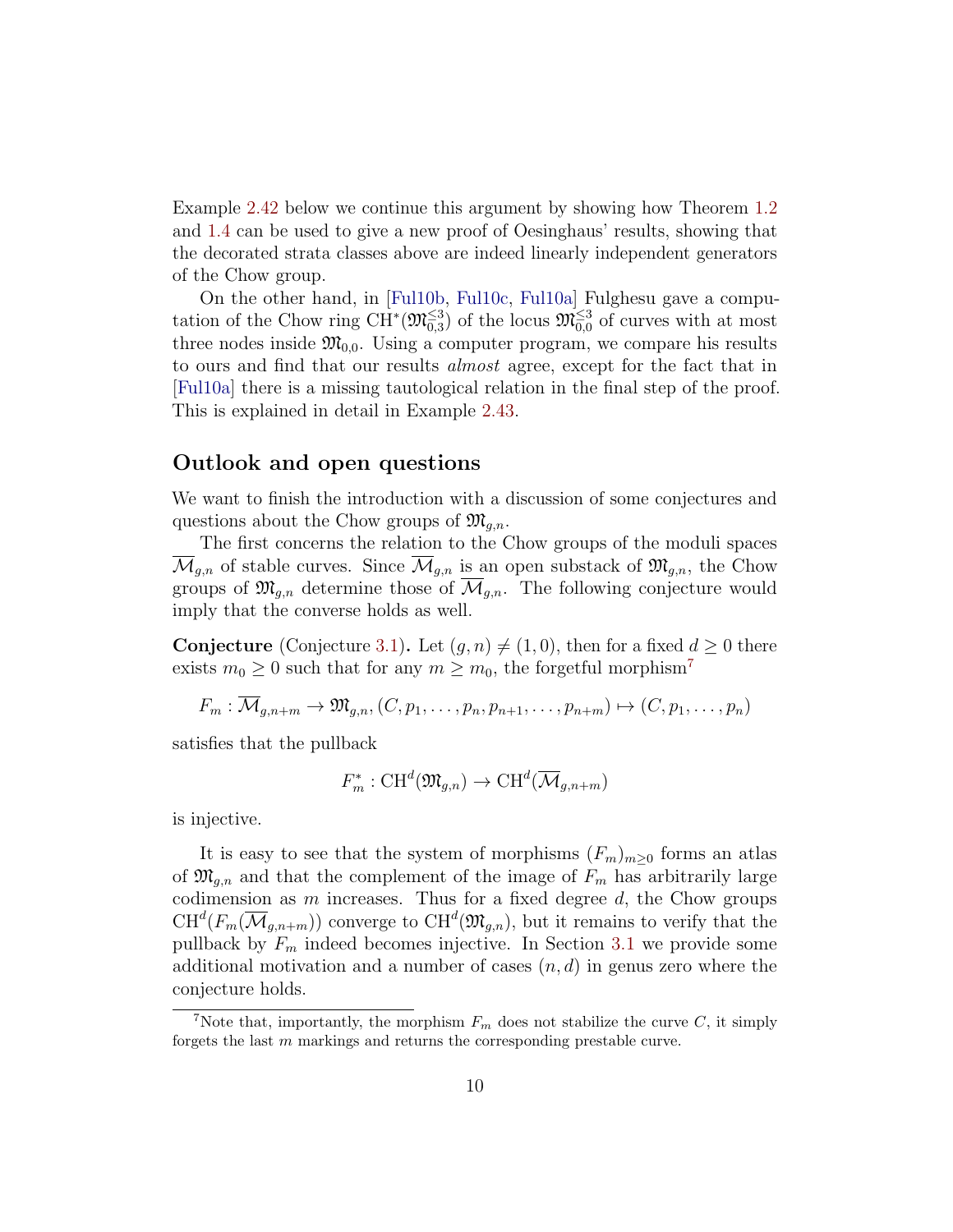Since the map  $F_m^*$  sends tautological classes on  $\mathfrak{M}_{g,n}$  to tautological classes in  $\mathcal{M}_{q,n+m}$ , the conjecture would also imply that knowing all tautological rings of moduli spaces of stable curves would uniquely determine the tautological rings of the stacks of prestable curves. In [\[Pix12\]](#page-67-2), Pixton proposed a set of relations between tautological classes on the moduli spaces of stable curves, proven to hold in cohomology [\[PPZ15\]](#page-67-3) and in Chow [\[Jan17\]](#page-65-4), and he conjectured that these are all tautological relations. Combined with the conjecture above, this would then determine all tautological rings of the stacks  $\mathfrak{M}_{q,n}$ . It is an interesting question if Pixton's set of relations can also be generalized directly to the stacks of prestable curves to give a conjecturally complete set of relations.

Finally, recall that Theorems [1.2](#page-4-2) and [1.4](#page-6-0) completely determine the Chow rings of  $\mathfrak{M}_{0,n}$ . Given an open substack  $U \subseteq \mathfrak{M}_{0,n}$  which is a union of strata, it is easy to see that  $\mathrm{CH}^*(U)$  is the quotient of  $\mathrm{CH}^*(\mathfrak{M}_{0,n})$  by the span of all tautological classes supported on the complement of  $U$ , so the Chow rings of such U are likewise determined.

For such open substacks  $U$  we can ask some more refined questions. The first concerns the structure of  $CH^*(U)$  as an algebra.

Question 1 (see Question [2.44\)](#page-55-0) Is it true that for  $U \subset \mathfrak{M}_{0,n}$  an open substack of finite type which is a union of strata, the Chow ring  $\overline{CH}^*(U)$  is a finitely generated Q-algebra?

Supporting evidence for this question is that it has an affirmative answer for all stacks  $\mathfrak{M}_{0,n}^{\text{sm}}$  by [\(5\)](#page-3-1) and [\(7\)](#page-4-3), and by the computations in [\[Ful10a\]](#page-65-3) also for the substacks  $U = \mathfrak{M}_{0,0}^{\leq e}, e = 0, 1, 2, 3$ , of unmarked rational curves with at most e nodes. Similar to the proof technique in [\[Ful10a\]](#page-65-3), a possible approach to Question [1](#page-9-1) for arbitary U is to gradually enlarge  $U$ , adding one stratum of the moduli stack  $\mathfrak{M}_{0,n}$  at a time and showing in each step that only finitely many additional generators are necessary.

Note that for U not of finite type, Question [1](#page-9-1) will have a negative answer in general: from [\[Oes19\]](#page-67-1) it is easy to see that the Chow ring  $CH^*(\mathfrak{M}_{0,2}^{ss})$  of the semistable locus in  $\mathfrak{M}_{0,2}$  is not finitely generated as an algebra.

Our second question concerns the Hilbert series

$$
H_U = \sum_{d \ge 0} \dim_{\mathbb{Q}} \mathrm{CH}^d(U) t^d
$$

of the Chow ring of U.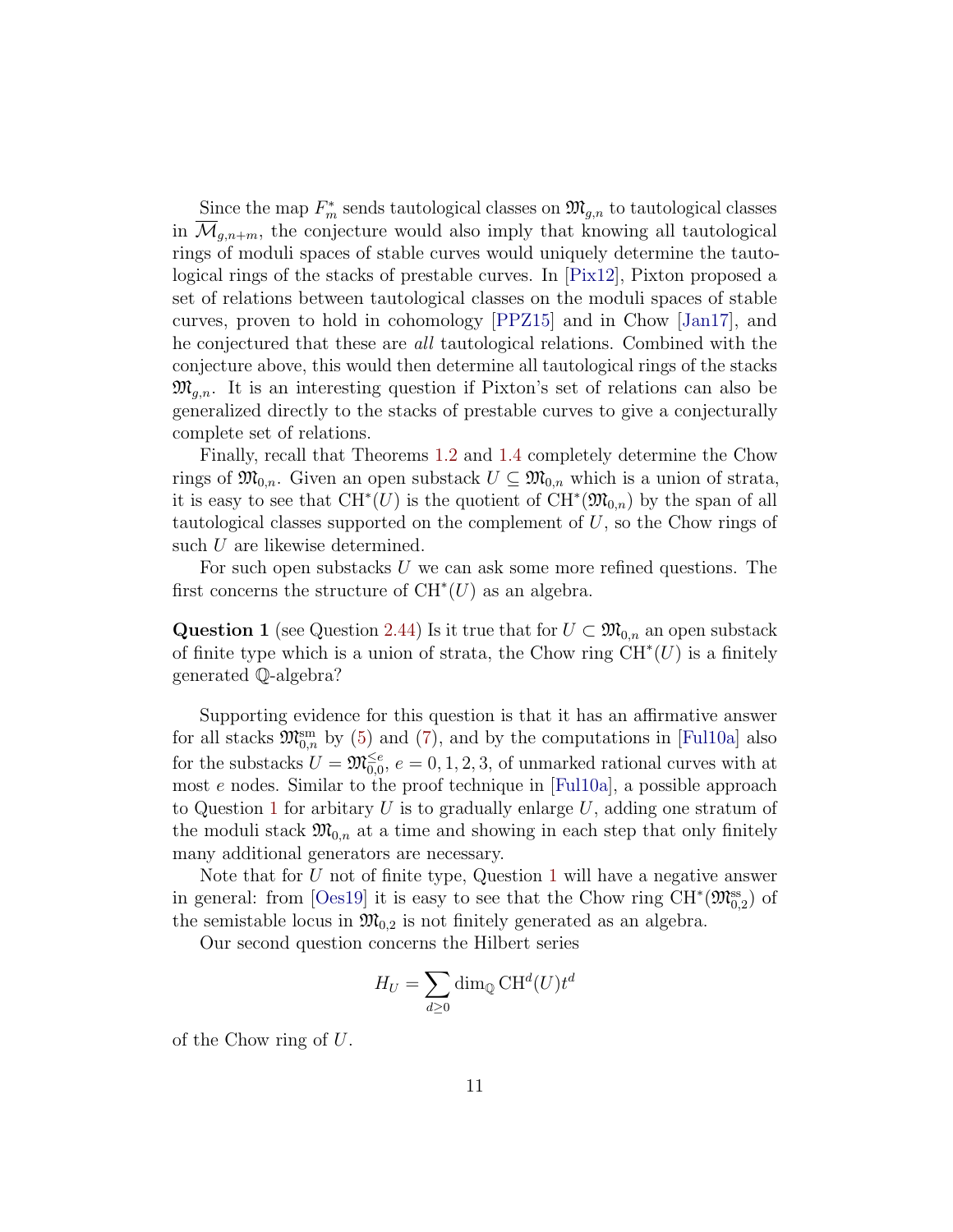Question 2 (see Question [2.45\)](#page-55-1) Is it true that for  $U \subset \mathfrak{M}_{0,n}$  any open substack which is a union of strata, the Hilbert series  $H_U$  is the expansion of a rational function at  $t = 0$ ?

First note that a positive answer to Question [1](#page-9-1) would imply Question [1](#page-9-1) for all finite type substacks  $U \subset \mathfrak{M}_{0,n}$ , since the Hilbert series of a finitely generated graded algebra is a rational function, all of whose poles are at roots of unity([\[Mat86,](#page-67-4) Theorem 13.2]). However, Question [1](#page-9-1) also has a positive answer for the non-finite type stacks  $U = \mathfrak{M}_{0,2}^{\text{ss}}$  and  $\mathfrak{M}_{0,3}^{\text{ss}}$  studied in [\[Oes19\]](#page-67-1). In Figure [2](#page-11-0) we collect some examples of Hilbert series for different U, computed in Example [2.43](#page-50-0) and Section [2.6.](#page-54-0) Note how for  $U = \mathfrak{M}_{0,2}^{\text{ss}}$  or  $\mathfrak{M}_{0,3}^{\text{ss}}$  the rational function  $H_U$  has poles at 1/2, which is not a root of unity (thus giving one way to see that the Chow rings are not finitely generated).

| H                                  | $H_{II}$                                                |
|------------------------------------|---------------------------------------------------------|
| $\mathfrak{M}_{0}^{\leq 0}$        | 1<br>$1-t^2$                                            |
| $\mathfrak{M}_{0}^{\leq 1}$        | 1<br>$(1-t^2)(1-t)$                                     |
| $\mathfrak{M}_{0}^{\leq 2}$        | $t^4+1$<br>$(1-t^2)^2(1-t)$                             |
| $\mathfrak{M}_{0}^{\leq 3}$        | $t^6 + t^5 + 2t^4 + t^3 + 1$<br>$(1-t^2)^2(1-t)(1-t^3)$ |
| $\mathfrak{M}_{0,2}^{\text{ss}}$   | 1<br>$1-2t$                                             |
| $\mathfrak{M}_{0.3}^{\mathsf{ss}}$ | $(1-t)^3$<br>$(1-2t)^3$                                 |

<span id="page-11-0"></span>Figure 2: The Hilbert series of the Chow rings of open substacks U of  $\mathfrak{M}_{0,n}$ 

### Structure of the paper

In Section [2](#page-13-0) we treat the Chow groups of the stacks  $\mathfrak{M}_{0,n}$  of prestable curves of genus zero. We start in Section [2.1](#page-13-1) by computing the Chow groups of the loci  $\mathfrak{M}^{\text{sm}}_{0,n}$  of smooth curves and explaining how (most)  $\kappa$  and  $\psi$ -classes on  $\mathfrak{M}_{0,n}$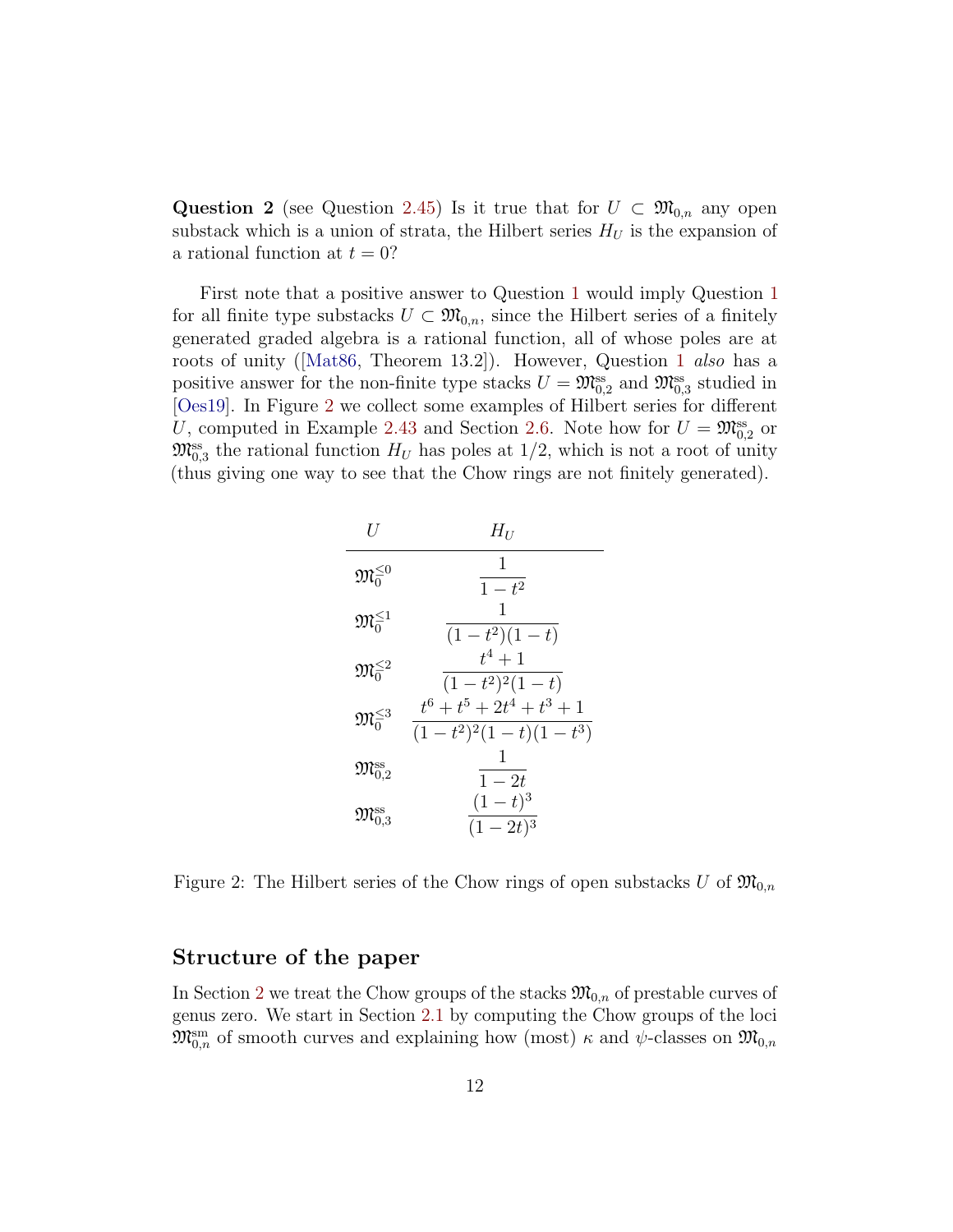can be expressed in terms of cycles supported on the boundary. In Section [2.2](#page-17-0) we show that every class in the Chow ring of  $\mathfrak{M}_{0,n}$  is tautological. In Section [2.3](#page-23-0) we compute the first higher Chow groups of the strata of  $\mathfrak{M}_{0,n}$  and use this in Section [2.4](#page-36-0) to classify the tautological relations on  $\mathfrak{M}_{0,n}$ . We finish this part of the paper by discussing the relation to earlier work in Section [2.5](#page-48-0) and including some observations and questions about Chow groups of open substacks of  $\mathfrak{M}_{0,n}$  in Section [2.6.](#page-54-0)

In Section [3](#page-56-0) we compare the Chow rings of the stacks  $\mathfrak{M}_{q,n}$  of prestable curves and the stacks  $\mathcal{M}_{q,n}$  of stable curves. We present a conjectural relation between these in Section [3.1.](#page-56-1) We extend the known results about divisor classes on  $\overline{\mathcal{M}}_{g,n}$  to  $\mathfrak{M}_{g,n}$  in Section [3.2](#page-58-0) and discuss how the study of zero cycles extends in Section [3.3.](#page-60-0)

Finally, Appendix [A](#page-62-0) summarizes a construction of a Gysin pullback for higher Chow groups following [\[DJK18,](#page-64-1) [Kha19\]](#page-66-6).

### Notation

For the convenience of the reader, we provide an overview of notations used in the paper in Table [1.](#page-12-0)

| $\mathfrak{M}_{q,n}$        | moduli space of prestable curves                                                        |
|-----------------------------|-----------------------------------------------------------------------------------------|
| $\mathfrak{M}_{q,n,a}$      | moduli space of prestable curves with values in a semigroup                             |
| $\mathfrak{M}_{\Gamma}$     | $\prod_{v \in V(\Gamma)} \mathfrak{M}_{g(v),n(v)},$ where $\Gamma$ is a prestable graph |
| $\mathfrak{M}^{\Gamma}$     | moduli space of curves with dual graph precisely $\Gamma$                               |
| $\mathcal{R}_{\rm WDVV}$    | set of WDVV relations                                                                   |
| $\mathcal{R}_{\kappa,\psi}$ | set of $\psi$ and $\kappa$ relations                                                    |

<span id="page-12-0"></span>Table 1: Notations

### Acknowledgements

We are also grateful to Andrew Kresch, Jakob Oesinghaus and Rahul Pandharipande for many interesting conversations. We thank Lorenzo Mantovani,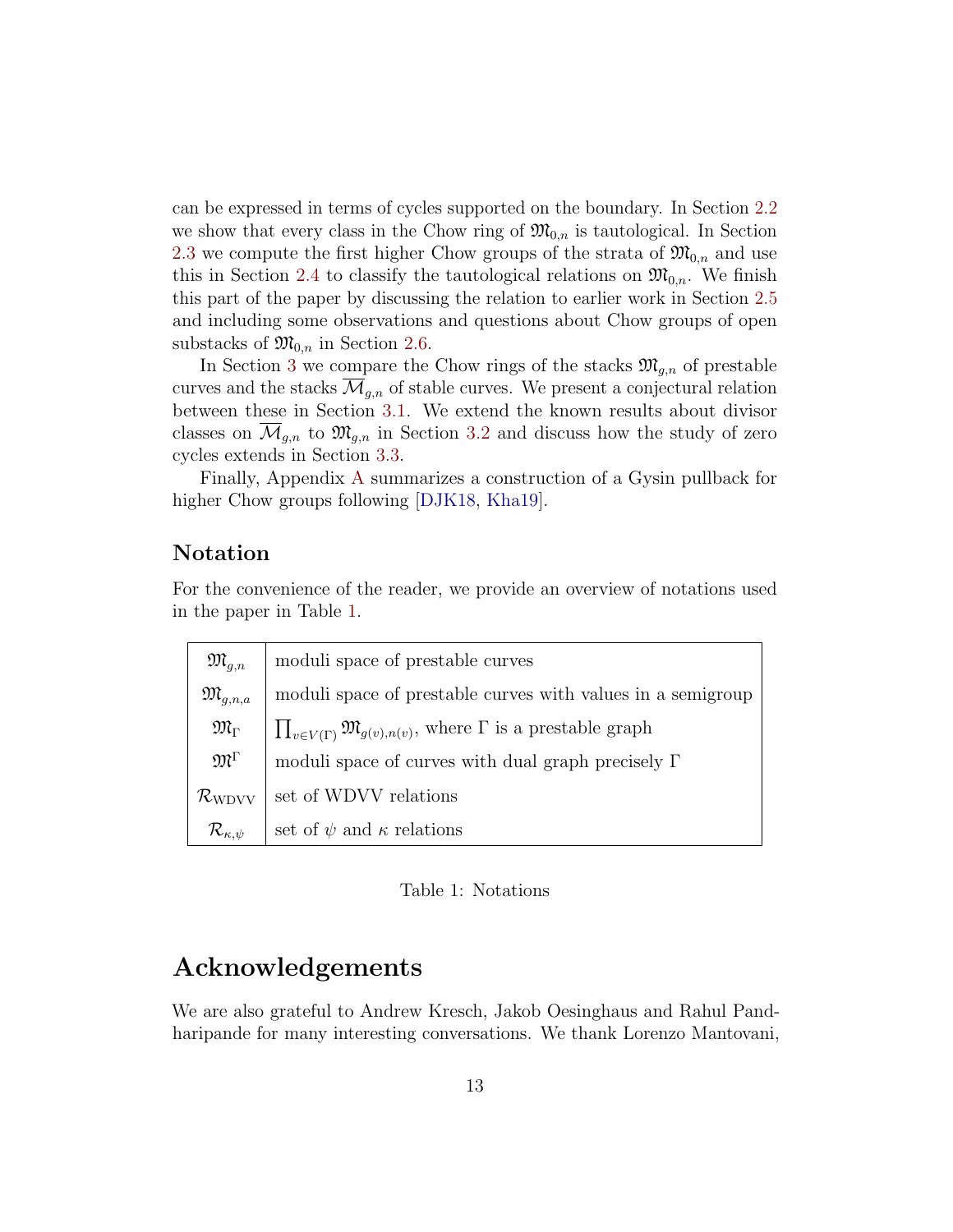Alberto Merici, Hyeonjun Park and Maria Yakerson for helpful explanations concerning higher Chow groups. The first author would like to thank Adeel Khan who helped to understand the construction of Gysin pullback for higher Chow groups.

Y. B. was supported by ERC Grant ERC-2017-AdG-786580-MACI and Korea Foundation for Advanced Studies (KFAS). J. S. was supported by the SNF Early Postdoc.Mobility grant 184245 and thanks the Max Planck Institute for Mathematics in Bonn for its hospitality.

The project has received funding from the European Research Council (ERC) under the European Union Horizon 2020 research and innovation program (grant agreement No. 786580).

### <span id="page-13-0"></span>2 The Chow ring in genus 0

In this section we prove Theorem [1.2](#page-4-2) and Theorem [1.4.](#page-6-0) These results completely describe the rational Chow group of  $\mathfrak{M}_{0,n}$ .

### <span id="page-13-1"></span>2.1  $\psi$  and  $\kappa$  classes in genus 0

In [\[KM94,](#page-66-1) [KM96\]](#page-66-2), Kontsevich and Manin described the Chow groups of  $\overline{\mathcal{M}}_{0,n}$ via generators given by boundary strata and additive relations, called the WDVV relations. Their approach relies on the fact that every class on  $\mathcal{M}_{0,n}$ can be represented by boundary classes without  $\psi$  or  $\kappa$  classes. This is because the locus of smooth *n* pointed rational curves  $\mathcal{M}_{0,n}$  has a trivial Chow group for  $n \geq 3$ .

However the Chow group of the locus of smooth curves  $\mathfrak{M}_{0,n}^{\text{sm}}$  is no longer trivial when  $n = 0, 1, 2$  and hence not all tautological classes on  $\mathfrak{M}_{0,n}$  can be represented by boundary classes. We first summarize what is known about the Chow groups of  $\mathfrak{M}_{0,n}^{sm}$ .

<span id="page-13-2"></span>**Lemma 2.1.** For the moduli spaces of prestable curves in genus 0 we have

- (a)  $\mathfrak{M}_{0,0}^{\text{sm}} = B\text{PGL}_2$  and  $\text{CH}^*(\mathfrak{M}_{0,0}^{\text{sm}}) = \mathbb{Q}[\kappa_2],$
- (b)  $\mathfrak{M}_{0,1}^{\text{sm}} = B\mathbb{U}$  for

$$
\mathbb{U} = \left\{ \begin{bmatrix} a & b \\ 0 & d \end{bmatrix} \in \text{PGL}_2 \right\} \cong \mathbb{G}_a \rtimes \mathbb{G}_m
$$

and  $CH^*(\mathfrak{M}_{0,1}^{sm}) = \mathbb{Q}[\psi_1],$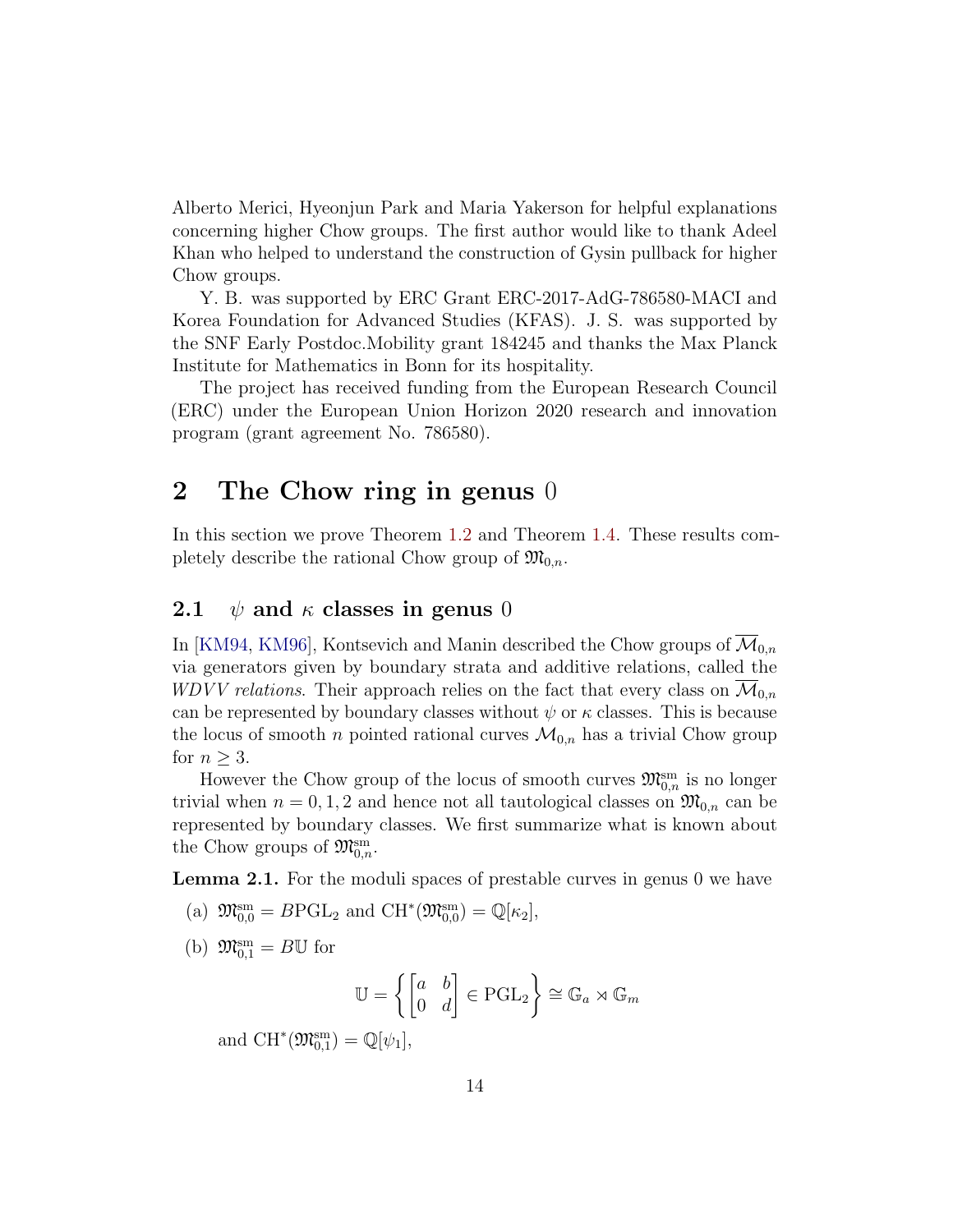(c)  $\mathfrak{M}_{0,2}^{\text{sm}} \cong B\mathbb{G}_m$  and  $\text{CH}^*(\mathfrak{M}_{0,2}^{\text{sm}}) = \mathbb{Q}[\psi_1],$ 

(d) 
$$
\mathfrak{M}_{0,n}^{\text{sm}} = \mathcal{M}_{0,n}
$$
 and  $\text{CH}^*(\mathfrak{M}_{0,n}^{\text{sm}}) = \mathbb{Q} \cdot [\mathfrak{M}_{0,n}^{\text{sm}}]$  for  $n \geq 3$ .

*Proof.* The first three statements are proved in [\[Ful10c\]](#page-65-2). The last statement comes from the fact that  $\mathcal{M}_{0,n}$  is an open subscheme of  $\mathbb{A}^{n-3}$ .  $\Box$ 

Note that for part (a) of the Lemma above, it is important that we work with Q-coefficients. Indeed, the Chow groups with integral coefficients of  $B\text{PGL}_2 \cong B\text{SO}(3)$  have been computed in [\[Pan98\]](#page-67-5) as

$$
CH^*(B\textrm{PGL}_2)_{\mathbb{Z}} = \mathbb{Z}[c_1, c_2, c_3]/(c_1, 2c_3),
$$

so we see that there exists a non-trivial 2-torsion element in codimension 3.

By Lemma [2.1](#page-13-2) we know that any monomial in  $\kappa$  and  $\psi$ -classes on  $\mathfrak{M}_{0,n}$ can be written as a multiple of our preferred generators above (a power of  $\kappa_2$ ) for  $n = 0$  or a power of  $\psi_1$  for  $n = 1, 2$ ) plus a contribution from the boundary. Next we give explicit formulas how to do this.

We start with the  $\psi$ -classes. For  $n = 0$  there is no marking and for  $n = 1$ the class  $\psi_1$  is our preferred generator. For  $n = 2$  we have the following useful tautological relation.

<span id="page-14-0"></span>Lemma 2.2. There is a codimension one relation



in CH<sup>1</sup> $(\mathfrak{M}_{0,2})$ .

*Proof.* For the identification  $\mathfrak{M}_{0,2}^{\text{sm}} \cong B\mathbb{G}_m = [\text{Spec } k/\mathbb{G}_m]$ , the universal family over  $\mathfrak{M}_{0,2}^{\text{sm}}$  is given by

$$
\begin{aligned} &\left[\mathbb{P}^1/\mathbb{G}_m\right] \\ &p_1\text{=}0\bigg(\bigcup p_2\text{=}\infty \\ &\left[\text{Spec}\,k/\mathbb{G}_m\right]. \end{aligned}
$$

We have that  $-\psi_1, -\psi_2$  are the first Chern classes of the normal bundles of  $p_1, p_2$ . We have  $\psi_1 + \psi_2 = 0$  in CH<sup>1</sup>( $\mathfrak{M}_{0,2}^{sm}$ ) because the  $\mathbb{G}_m$ -action on  $\mathbb{P}^1$  has opposite weights at  $0, \infty$ . Thus, from the excision sequence

$$
\operatorname{CH}^0(\partial\operatorname{\mathfrak{M}}_{0,2})\to \operatorname{CH}^1(\operatorname{\mathfrak{M}}_{0,2})\to \operatorname{CH}^1(\operatorname{\mathfrak{M}}_{0,2}^{\operatorname{sm}})\to 0\,,
$$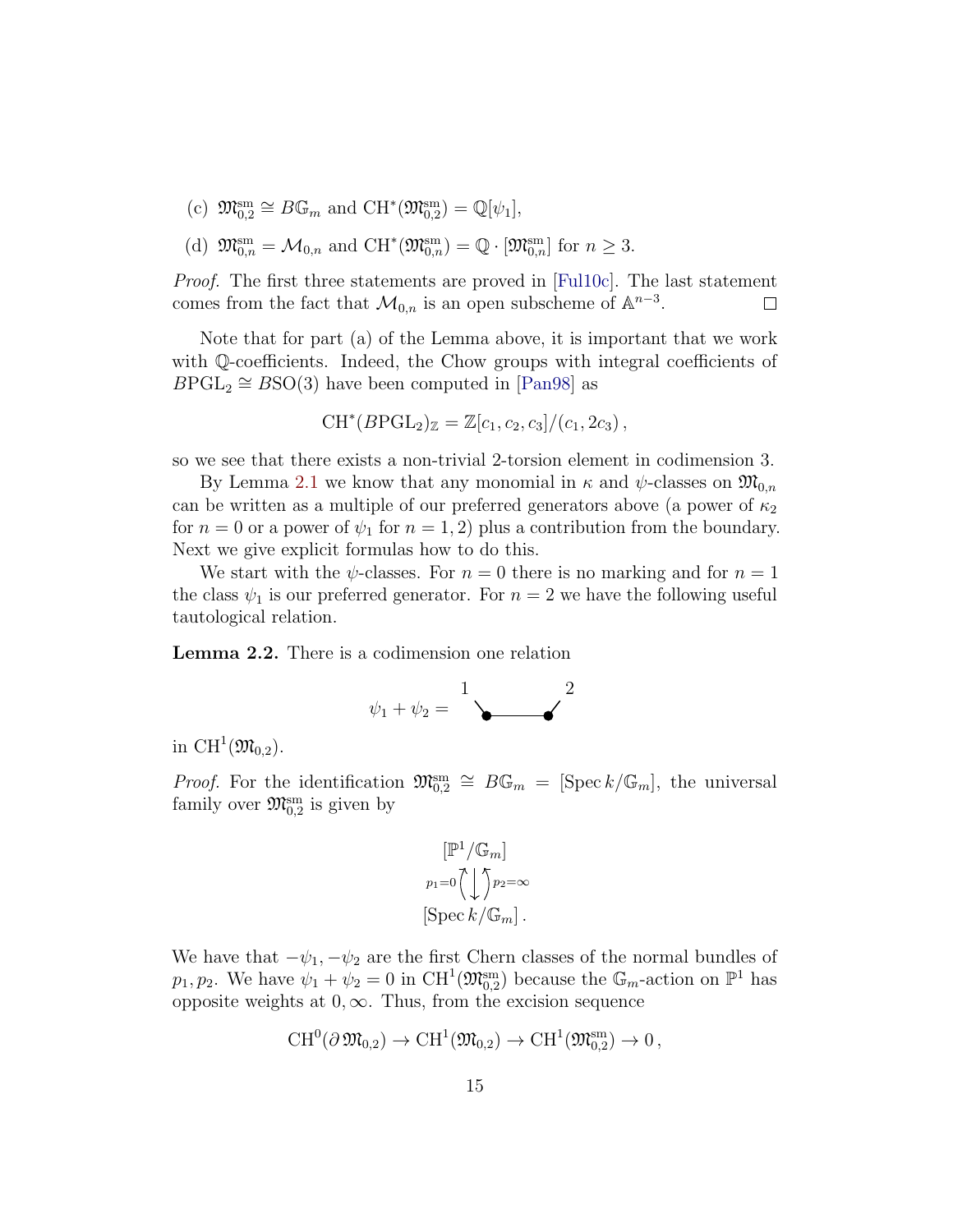it follows that  $\psi_1 + \psi_2$  can be written as a linear combination of fundamental class of two boundary strata



The coefficients can be determined by pulling back under the forgetful morphism  $F_3$ :  $\overline{\mathcal{M}}_{0,5} \to \mathfrak{M}_{0,2}$ .  $\Box$ 

So for  $n = 2$  we can express  $\psi_2$  as the multiple  $-\psi_1$  of our preferred generator plus a term supported in the boundary.

Now let  $n \geq 3$ . For  $\{1, \ldots, n\} = I_1 \sqcup I_2$ , we denote by



the class of the boundary divisor in  $\mathrm{CH}^1(\mathfrak{M}_{0,n})$  associated to the splitting  $I_1 \sqcup I_2$  of the marked points. The following lemma shows how to write  $\psi$ -classes on  $\mathfrak{M}_{0,n}$  via boundary strata.

<span id="page-15-0"></span>**Lemma 2.3.** For  $n \geq 3$  and  $1 \leq i \leq n$ , we have

$$
\psi_i = \sum_{\substack{I_1 \sqcup I_2 = \{1, \dots, n\} \\ i \in I_1; j, \ell \in I_2}} D(I_1 | I_2)
$$

in  $\text{CH}^1(\mathfrak{M}_{0,n})$  for any choice of  $1 \leq j, \ell \neq i \leq n$ .

*Proof.* When  $n = 3$ , we have CH<sup>1</sup>( $\mathfrak{M}_{0,3}^{\text{sm}}$ ) = 0, so  $\psi_i$  can be written as a linear combination of the four boundary divisors of  $\mathfrak{M}_{0,3}$ . Again, the coefficients can be determined via the pullback under  $F_2 : \overline{\mathcal{M}}_{0,5} \to \mathfrak{M}_{0,3}$ . The relation for  $n \geq 4$  follows by pulling back the relation on  $\mathfrak{M}_{0,3}$  via the morphism  $F: \mathfrak{M}_{0,n} \to \mathfrak{M}_{0,3}$  forgetting all markings except  $\{i, j, \ell\}$ . This pullback can be computed via [\[BS21,](#page-64-0) Corollary 3.9] .  $\Box$ 

For the  $\kappa$ -classes on  $\mathfrak{M}_{0,n}$  we have the following boundary expressions.

<span id="page-15-1"></span>**Lemma 2.4.** Let a be a nonnegative integer and consider  $\kappa_a \in \mathrm{CH}^a(\mathfrak{M}_{0,n})$ .

(a) When  $n \geq 1$ , the class  $\kappa_a$  can be written as a linear combination of monomials in  $\psi$ -classes and boundary classes  $[\Gamma_i, \alpha_i]$  for nontrivial prestable graphs  $\Gamma_i$ .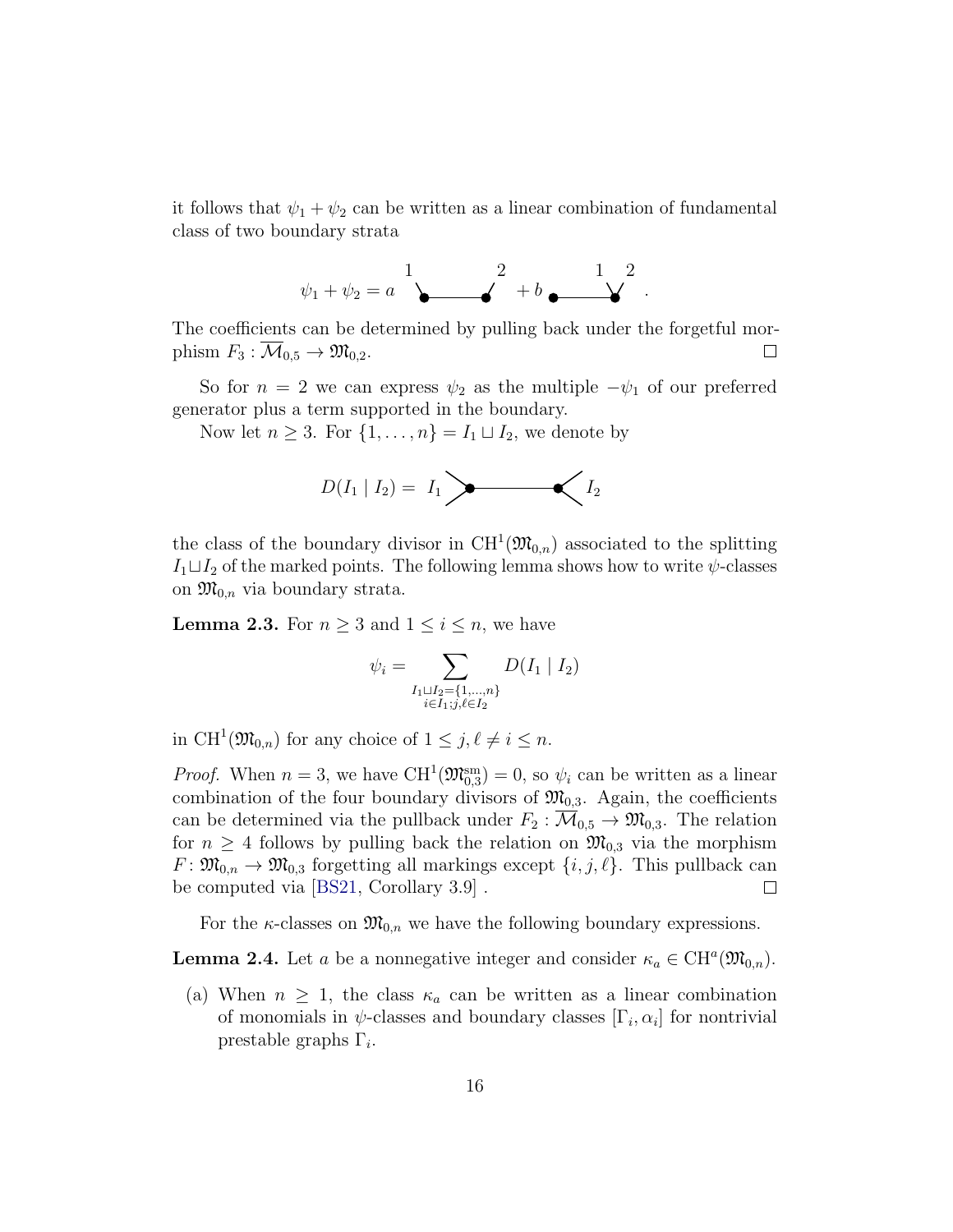(b) When  $n = 0$ , the class  $\kappa_a$  can be written as a linear combination of monomials in  $\kappa_2$  and  $\psi$ -classes and boundary classes  $[\Gamma_i, \alpha_i]$  for nontrivial prestable graphs  $\Gamma_i$ .

*Proof.* It is enough to prove the corresponding statement on  $\mathfrak{M}_{0,n,1}$  because the restriction to the open substack  $\mathfrak{M}_{0,n} \subset \mathfrak{M}_{0,n,1}$  does not create additional  $\kappa$  classes.

(a) In the calculation below, we use the notion of tautological classes on the moduli stack of  $\mathcal{A}$ -valued prestable curves when  $\mathcal{A}$  is a semigroup with two elements {0, 1}. This stack parametrizes prestable curves with additional decoration of  $a_v \in \mathcal{A}$  at each component v. This technique is useful for computing tautological classes on  $\mathfrak{M}_{q,n}$  involving  $\kappa$ -classes. We refer [\[BS21,](#page-64-0) Section 2.2] for details.

Consider the universal curve

$$
\pi\colon \mathfrak{M}_{0,n+1,1}\to \mathfrak{M}_{0,n,1}
$$

so that  $\kappa_a = \pi_*(\psi_{n+1}^{a+1})$ . We prove the claim by induction on a, where the induction start  $a = 0$  is trivial since  $\kappa_0 = n - 2$ .

If  $n \geq 2$  and  $a \geq 1$ , we claim that  $\psi_{n+1} \in \text{CH}^1(\mathfrak{M}_{0,n+1,1})$  can be written as a sum of boundary divisors. Indeed, by Lemma [2.3](#page-15-0) this is true for  $\psi_{n+1} \in \mathrm{CH}^1(\overline{\mathcal{M}}_{0,n})$  and so the statement on  $\overline{\mathcal{M}}_{0,n+1,1}$  follows by pulling back under the forgetful map  $F_A : \overline{\mathcal{M}}_{0,n+1,1} \to \overline{\mathcal{M}}_{0,n+1}$  of A-values using [\[BS21,](#page-64-0) Proposition 3.12. Thus replacing one of the factors  $\psi_{n+1}$  in  $\psi_{n+1}^{a+1}$  with this boundary expression, we get a sum of boundary divisors in  $\mathcal{M}_{0,n+1,1}$  decorated with  $\psi_{n+1}^a$ . After pushing forward to  $\mathfrak{M}_{0,n,1}$ , this class can be written as a tautological class without  $\kappa$  class by the induction hypothesis.

When  $n = 1$ , we also conclude by induction on a. By Lemma [2.2,](#page-14-0) we have

$$
\kappa_a = \pi_*(\psi_2^{a+1}) = \pi_* \left( -\psi_2^a \psi_1 + \frac{1}{\sqrt{2}} \right),
$$

where implicitly we sum over all  $\mathcal{A}\text{-valued graph}$  where the sum of degrees is equal to 1. By [\[BS21,](#page-64-0) Proposition 3.10] we have

$$
\psi_1 = \pi^* \psi_1 + \underbrace{\bullet \bullet \bullet}_{(0,1)} \underbrace{\bullet \bullet}_{(0,0)} \frac{1}{2}
$$

.

Using the projection formula and the induction hypothesis, we get the result.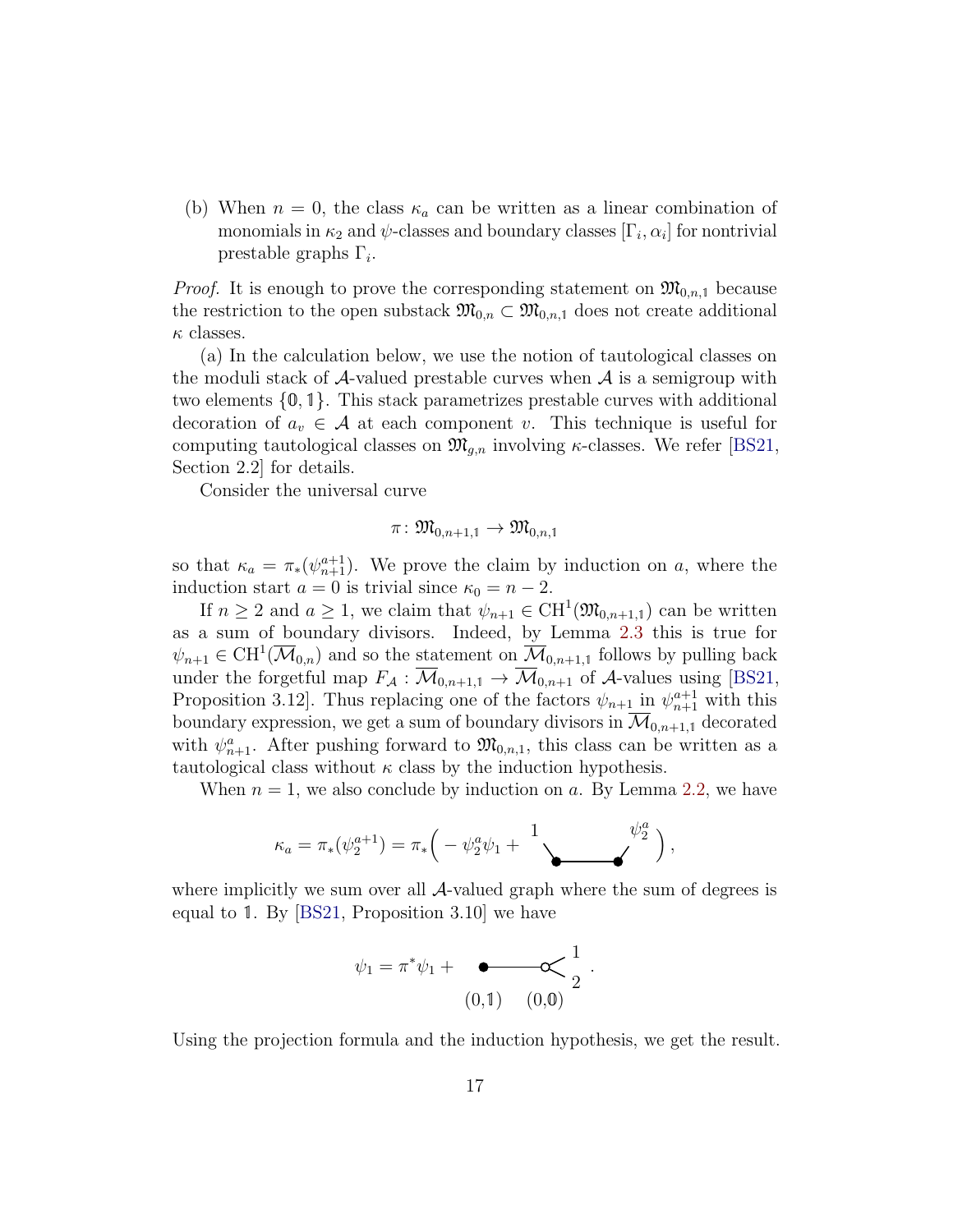(b) When  $\alpha$  is an odd number, this statement follows from the Grothendieck-Riemann-Roch computation in [\[FP00,](#page-65-5) Proposition 1]. Namely,

$$
0 = \mathrm{ch}_{2a-1}(\pi_* \omega_\pi) = \frac{B_{2a}}{(2a)!} \left( \kappa_{2a-1} + \frac{1}{2} \sum_{\Gamma} \sum_{i=0}^{2a-2} (-1)^i \psi_h^i \psi_{h'}^{2a-a-i}[\Gamma] \right)
$$

where the sum is over A-valued graphs  $\Gamma$  with one edge  $e = (h, h')$  and degree 1. Here  $B_{2a}$  is the 2a-th Bernoulli number.

We prove the statement for  $\kappa_{2a}$  by the induction on a. Consider the forgetful morphism

$$
\pi_2\colon \mathfrak{M}_{0,2,1}\to \mathfrak{M}_{0,0,1}\ .
$$

By the projection formula and [\[BS21,](#page-64-0) Proposition 3.10], one computes

$$
\pi_{2*}(\psi_1^3 \psi_2^{2a+1}) = \kappa_{2a+2} + \kappa_2 \kappa_{2a}.
$$

On the other hand,

$$
\pi_{2*}(\psi_1^3 \psi_2^{2a+1}) = \pi_{2*} \left( -\psi_1^2 \psi_2^{2a+2} + \bigvee^{\psi_1^2} \psi_2^{2a+1} \right)
$$
  
=  $-\kappa_{2a+2} - \kappa_1 \kappa_{2a+1} + \pi_{2*} \left( \bigvee^{\psi_1^2} \bigvee^{\psi_2^{2a+1}} \right).$ 

by Lemma [2.2.](#page-14-0) By the induction hypothesis, comparing the two equalities ends the proof.  $\Box$ 

# <span id="page-17-0"></span>2.2 Generators of  $\mathrm{CH}^*(\mathfrak{M}_{0,n})$

The goal of this subsection is to prove Theorem [1.2.](#page-4-2) The basic idea is simple: by Lemma [2.1](#page-13-2) we know that classes on the smooth locus of  $\mathfrak{M}_{0,n}$ have tautological representatives. By an excision argument, it suffices to show that classes supported on the boundary are tautological. But the boundary is parametrized under the gluing maps by products of  $\mathfrak{M}_{0,n_i}$ . Then we want to conclude using an inductive argument.

The two main technical steps to complete are as follows:

• The boundary of  $\mathfrak{M}_{0,n}$  is covered by a finite union of boundary gluing maps, which are proper and representable. We want to show that the direct sum of pushforwards by the gluing maps is surjective on the Chow group of the boundary.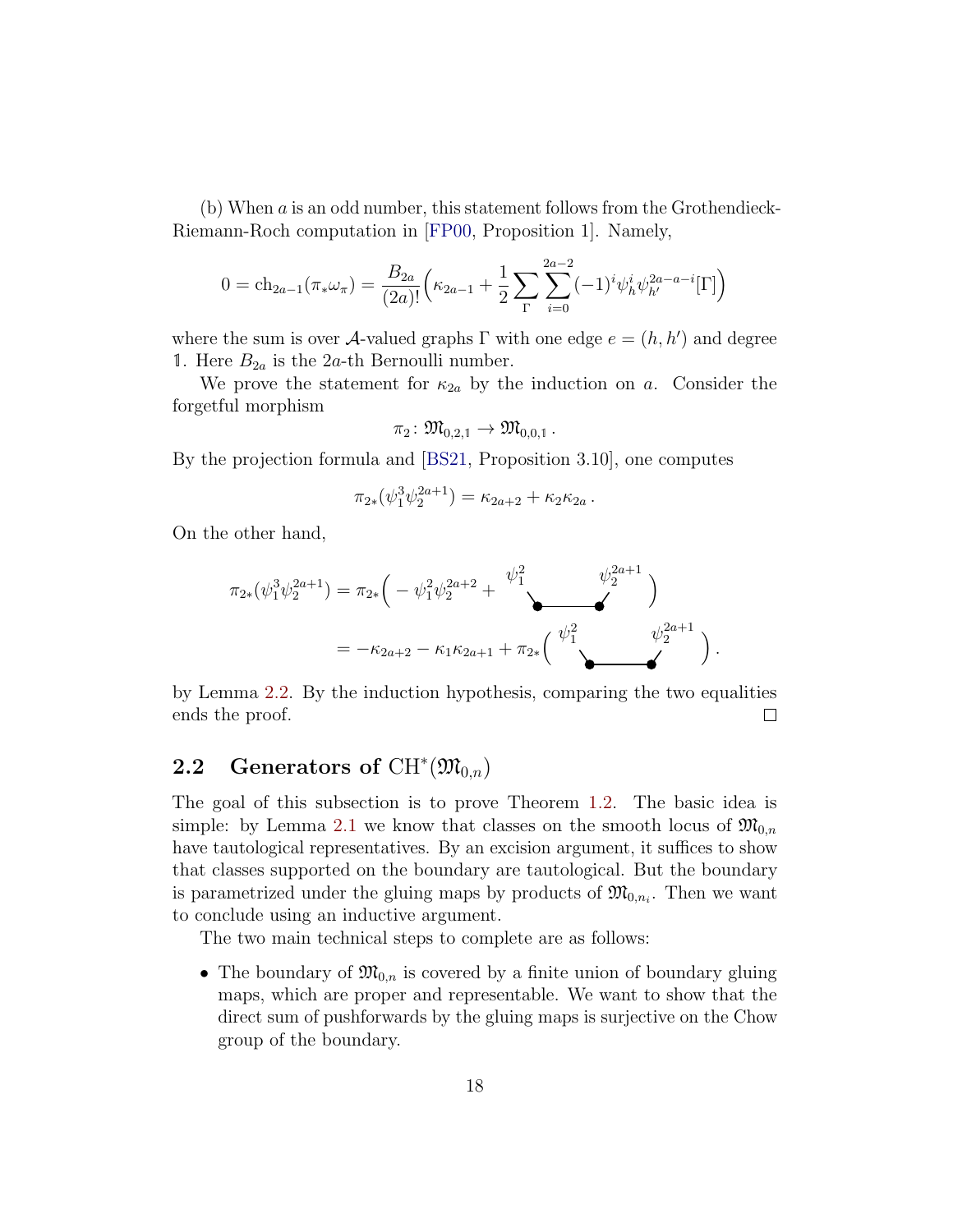• Knowing that classes on  $\mathfrak{M}_{0,n_1}$  and  $\mathfrak{M}_{0,n_2}$  are tautological up to a certain degree  $d$ , we want to conclude that classes of degree at most  $d$  on the product  $\mathfrak{M}_{0,n_1} \times \mathfrak{M}_{0,n_2}$  are tensor products of tautological classes.

The first issue is resolved by the fact that the pushforward along a proper surjective morphism of relative Deligne-Mumford type is surjective on the rational Chow group. We prove this statement in [\[BS21,](#page-64-0) Appendix B.4].

We now turn to the second issue, understanding the Chow group of products of spaces  $\mathfrak{M}_{0,n_i}$ . We make the following general definition, extended from [\[Oes19,](#page-67-1) Definition 6].

**Definition 2.5.** An algebraic stack X locally of finite type over  $k$  is said to have the *Chow Künneth generation property*  $(CKgP)$  if for all algebraic stacks Y of finite type over  $k$  the natural morphism

<span id="page-18-1"></span>
$$
CH_*(X) \otimes CH_*(Y) \to CH_*(X \times Y) \tag{11}
$$

is surjective. It is said to have the *Chow Künneth property* (CKP) if this map is an isomorphism.

It is immediate that if  $X$  has the  $CKgP$  (or the CKP) and in addition has a good filtration, then the map  $(11)$  is surjective (or an isomorphism) for all Y locally finite type over k admitting a good filtration. The additional assumption of the good filtration is added since in general tensor products and right exact sequences are not compatible with inverse limits.

We now turn to showing the following result, resolving the second issue mentioned at the beginning of the section.

<span id="page-18-0"></span>**Proposition 2.6.** For all  $n \geq 0$ , the stacks  $\mathfrak{M}_{0,n}$  have the CKgP for finite type stacks Y having a stratification by quotient stacks.

For the proof we start with the smooth part of  $\mathfrak{M}_{0,n}$ .

<span id="page-18-2"></span>**Proposition 2.7.** For all  $n \geq 0$ , the stacks  $\mathfrak{M}_{0,n}^{\text{sm}}$  have the CKP.

*Proof.* Starting with the easy cases, for  $n = 2$  we have  $\mathfrak{M}_{0,2}^{\text{sm}} \cong B\mathbb{G}_m$  by Lemma [2.1](#page-13-2) and it was shown in [\[Oes19,](#page-67-1) Lemma 2] that this satisfies the CKP. On the other hand, for  $n \geq 3$  we have  $\mathfrak{M}_{0,n}^{\text{sm}} = \mathcal{M}_{0,n}$ , which is an open subset of  $\mathbb{A}^{n-3}$ . Then for any finite type stack Y we have  $\text{CH}_{*}(\mathcal{M}_{0,n})\otimes \text{CH}_{*}(Y)\cong \text{CH}_{*}(Y)$ and the map [\(11\)](#page-18-1) is just the pullback under the projection  $\mathcal{M}_{0,n} \times Y \to Y$ . Combining [\[Kre99,](#page-66-3) Corollary 2.5.7] and the excision sequence, we see that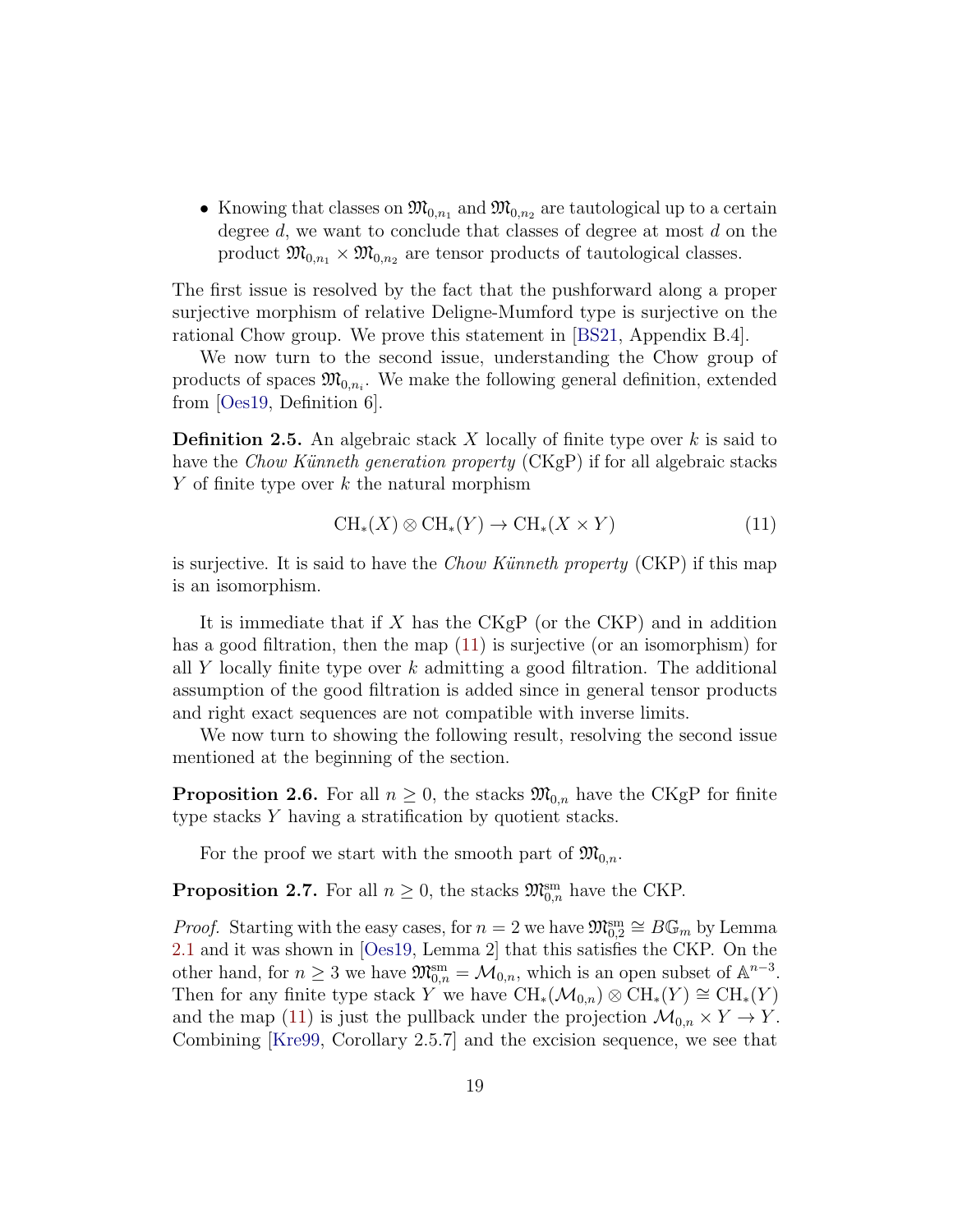this pullback is surjective. On the other hand, composing it with the Gysin pullback by an inclusion

$$
Y \cong \{C_0\} \times Y \subset \mathcal{M}_{0,n} \times Y
$$

for some  $C_0 \in \mathcal{M}_{0,n}$  we obtain the identity on  $\text{CH}_*(Y)$ , so it is also injective.

Next we consider the case  $n = 1$ . By Lemma [2.1](#page-13-2) we have  $\mathfrak{M}_{0,1}^{\text{sm}} \cong B\mathbb{U}$ for  $\mathbb{U} = \mathbb{G}_a \rtimes \mathbb{G}_m$ . The group  $\mathbb{U}$  contains  $\mathbb{G}_m$  as a subgroup and we claim that the natural map  $B\mathbb{G}_m \to B\mathbb{U}$  is an affine bundle with fibre  $\mathbb{A}^1$ . Indeed, the fibres are  $\mathbb{U}/\mathbb{G}_m \cong \mathbb{A}^1$  and the structure group is  $\mathbb{U} = \text{Aff}(1)$  acting by affine transformations on  $\mathbb{A}^1$ . Of course also for any finite type stack Y it is still true that  $Y \times B\mathbb{G}_m \to Y \times B\mathbb{U}$  is an affine bundle. Then by [\[Kre99,](#page-66-3) Corollary 2.5.7] we have that the two vertical maps in the diagram

$$
\mathrm{CH}_{*}(Y) \otimes \mathrm{CH}_{*}(B\mathbb{G}_{m}) \longrightarrow \mathrm{CH}_{*}(Y \times B\mathbb{G}_{m})
$$
  
\n
$$
\uparrow \qquad \qquad \uparrow
$$
  
\n
$$
\mathrm{CH}_{*}(Y) \otimes \mathrm{CH}_{*}(B\mathbb{U}) \longrightarrow \mathrm{CH}_{*}(Y \times B\mathbb{U})
$$

induced by pullback of the affine bundles are isomorphisms. The top arrow in the diagram is also an isomorphism since, as seen above,  $B\mathbb{G}_m$  has the CKP. Thus the bottom arrow is an isomorphism as well.

We are left with the case  $n = 0$ . The forgetful map

<span id="page-19-0"></span>
$$
\pi \colon \mathfrak{M}_{0,1}^{\mathrm{sm}} \to \mathfrak{M}_{0,0}^{\mathrm{sm}} \tag{12}
$$

gives the universal curve over  $\mathfrak{M}_{0,0}^{\text{sm}}$ . The map [\(12\)](#page-19-0) can be thought of as the morphism between quotient stacks

$$
\pi : [\mathbb{P}^1/\mathrm{PGL}_2] \to [\mathrm{Spec}\, k/\mathrm{PGL}_2]
$$

induced by the PGL<sub>2</sub>-equivariant map  $\mathbb{P}^1 \to \text{Spec } k$ . By [\[BS21,](#page-64-0) Remark B.20], the map  $\pi$  is projective and the line bundle  $\mathcal{O}_{\mathbb{P}^1}(2)$  on  $\mathbb{P}^1$  descends to a  $\pi$ -relatively ample line bundle on  $[\mathbb{P}^1/\text{PGL}_2]$ .

Now for any finite type stack Y consider a commutative diagram

$$
\mathrm{CH}_{*}(Y) \otimes \mathrm{CH}_{*}(B \mathrm{PGL}_{2}) \longrightarrow \mathrm{CH}_{*}(Y \times B \mathrm{PGL}_{2})
$$
\n
$$
\mathrm{id} \otimes \pi_{*} \qquad \qquad (\mathrm{id} \times \pi)_{*} \qquad \qquad (\mathrm{id} \times \pi)_{*}
$$
\n
$$
\mathrm{CH}_{*}(Y) \otimes \mathrm{CH}_{*}(B \mathbb{U}) \xrightarrow{\cong} \mathrm{CH}_{*}(Y \times B \mathbb{U})
$$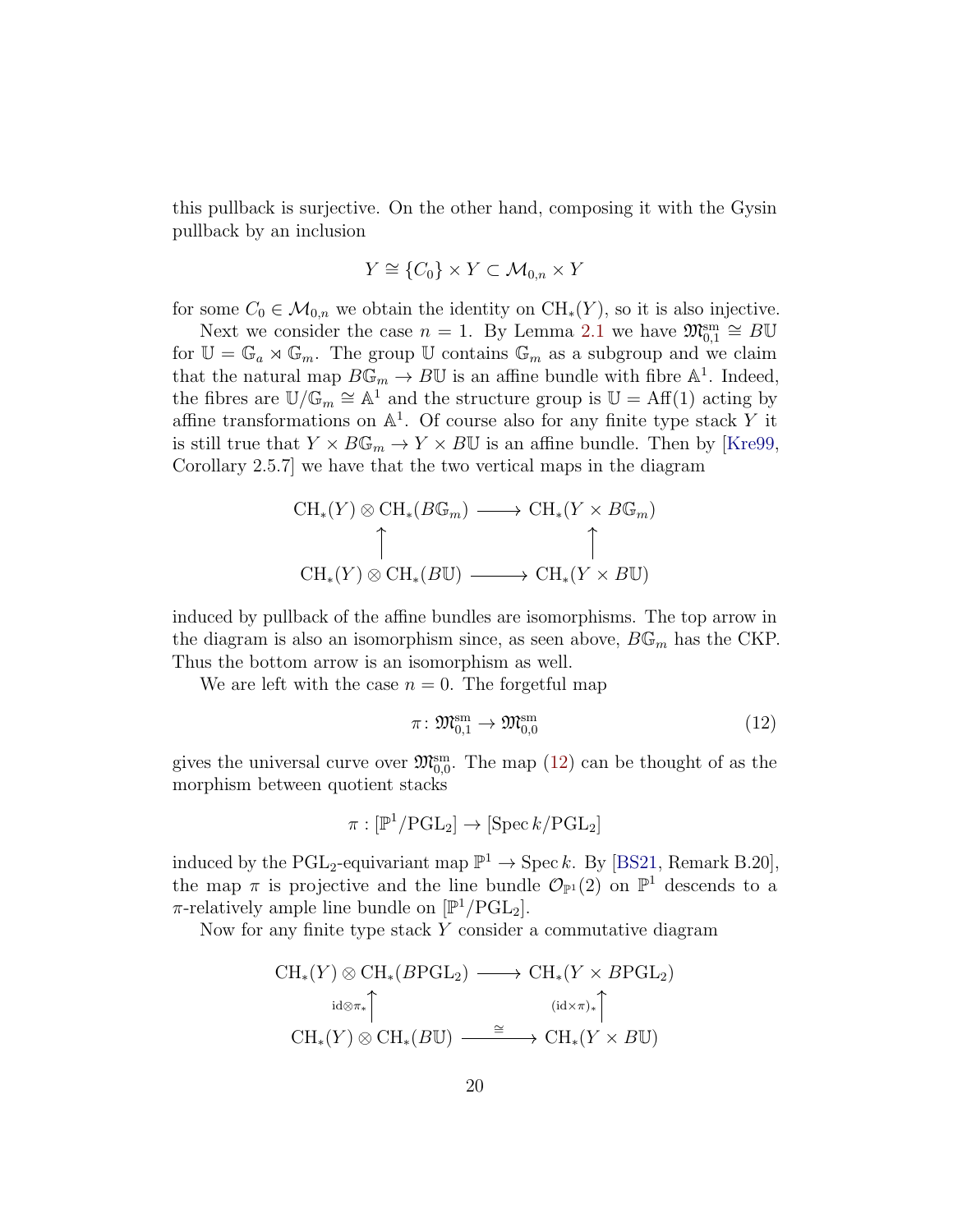induced by the projective pushforward  $\pi_*$ . Note that the map (id  $\times \pi$ )<sub>\*</sub> is surjective. Indeed, a small computation<sup>[8](#page-20-0)</sup> shows that for  $\alpha \in \mathrm{CH}_*(Y \times \overline{B} \mathbb{U})$ we have

$$
(\mathrm{id} \times \pi)_* \left( \frac{1}{2} c_1(\mathcal{O}_{\mathbb{P}^1}(2)) \cap (\mathrm{id} \times \pi)^* \alpha \right) = \alpha.
$$

Then the surjectivity of the top arrow follows.

To prove injectivity of the top arrow consider the diagram

$$
\mathrm{CH}_{*}(Y) \otimes \mathrm{CH}_{*}(B \mathrm{PGL}_{2}) \longrightarrow \mathrm{CH}_{*}(Y \times B \mathrm{PGL}_{2})
$$
  
\n
$$
\downarrow_{\mathrm{id} \otimes \pi^{*}} \qquad \qquad \downarrow_{(\mathrm{id} \times \pi)^{*}}
$$
  
\n
$$
\mathrm{CH}_{*}(Y) \otimes \mathrm{CH}_{*}(B \mathbb{U}) \xrightarrow{\cong} \mathrm{CH}_{*}(Y \times B \mathbb{U})
$$

induced by the flat pullback  $\pi^*$ . Similar to above, we see that for  $\alpha \in \mathrm{CH}_*(B\mathbb{U})$ we have

$$
\pi_*\left(\frac{1}{2}c_1(\mathcal{O}_{\mathbb{P}^1}(2))\cap \pi^*\alpha\right)=\alpha.
$$

Thus the map id  $\otimes \pi^*$  is injective and thus the top arrow must be injective as well, finishing the proof.  $\Box$ 

For the next results, we say that an equidimensional, locally finite type stack  $X$  has the Chow Künneth generation property up to codimension  $d$  if  $(11)$  is surjective in all codimensions up to d.

<span id="page-20-1"></span>**Lemma 2.8.** Let  $X, X'$  be equidimensional algebraic stacks, locally finite type over k and admitting good filtrations. Then for  $X, X'$  having the CKgP (up to codimension d), also  $X \times X'$  has the CKgP (up to codimension d).

Proof. This is immediate from the definition.

 $\Box$ 

<span id="page-20-2"></span>**Lemma 2.9.** Let Z be an algebraic stack, locally finite type over k, stratified by quotient stacks and with a good filtration by finite-type substacks. Let  $\hat{Z} \rightarrow Z$  be a proper, surjective map representable by Deligne-Mumford stacks such that  $\widehat{Z}$  has the CKgP. Then  $Z$  has the CKgP for stacks Y stratified by quotient stacks.

If both Z and  $\widehat{Z}$  are equidimensional with dim  $\widehat{Z}$  − dim  $Z = e \geq 0$  then if  $Z$  has the CKgP up to codimension d,  $Z$  has the CKgP (for stacks Y stratified by quotient stacks) up to codimension  $d - e$ .

<span id="page-20-0"></span><sup>8</sup>See the proof of Proposition [2.14](#page-26-0) for a variant of this computation.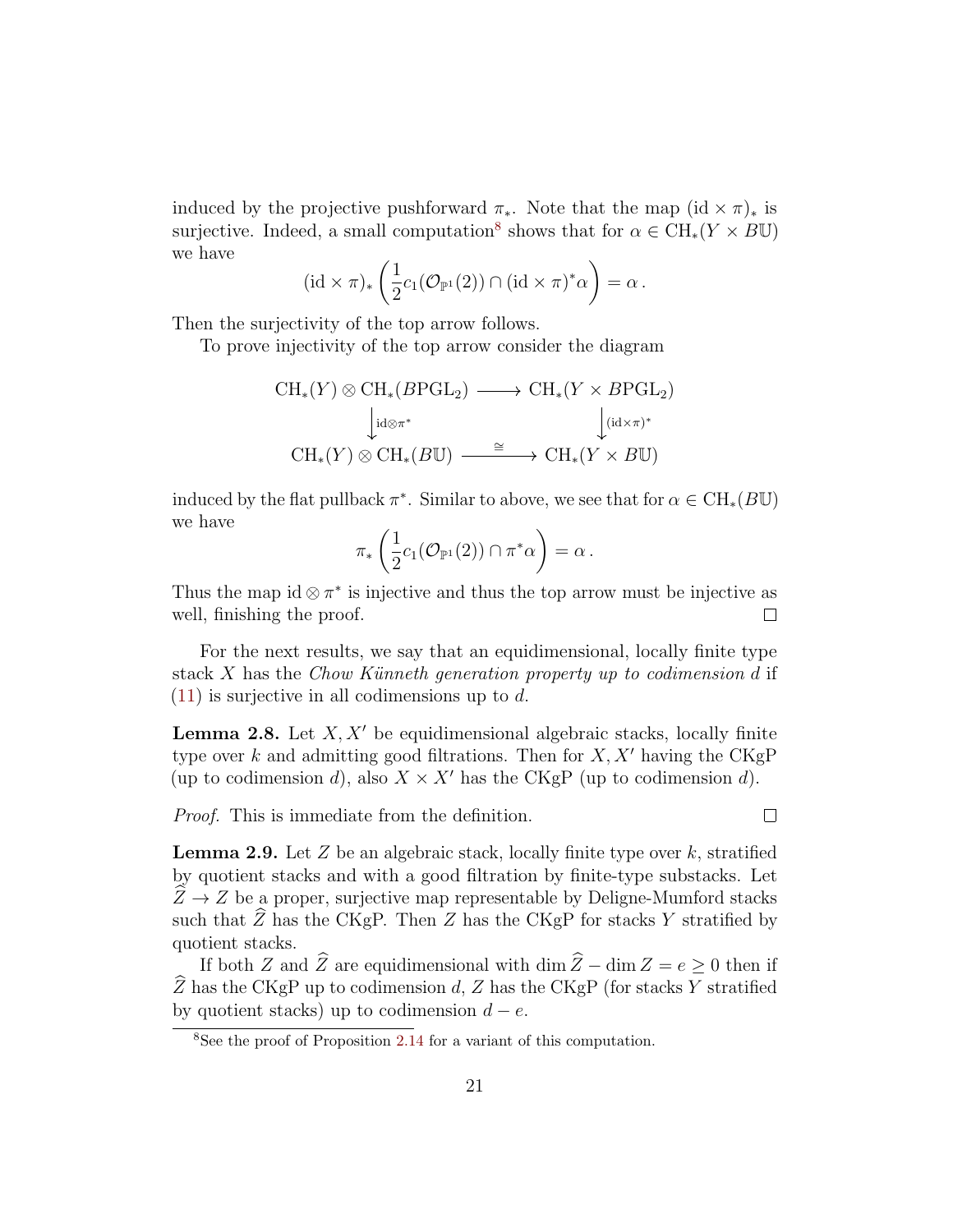*Proof.* Let Y be an algebraic stack of finite type over k, stratified by quotient stacks. Then in the diagram

$$
\begin{array}{ccc}\n\text{CH}_{*}(\widehat{Z} \times Y) & \longrightarrow & \text{CH}_{*}(Z \times Y) \\
\uparrow & & \uparrow & \\
\text{CH}_{*}(\widehat{Z}) \otimes \text{CH}_{*}(Y) & \longrightarrow & \text{CH}_{*}(Z) \otimes \text{CH}_{*}(Y)\n\end{array} \tag{13}
$$

the top arrow is surjective by [\[BS21,](#page-64-0) Proposition B.19] (and [\[BS21,](#page-64-0) Remark B.21]) applied to  $\widehat{Z} \times Y \to Z \times Y$  and the left arrow is surjective since  $\widehat{Z}$  has the CKgP. It follows that  $\text{CH}_*(Z) \otimes \text{CH}_*(Y) \to \text{CH}_*(Z \times Y)$  is surjective, so Z has the CKgP for stacks Y stratified by quotient stacks. The statement with bounds on codimensions follows by looking at the correct graded parts of the above diagram and noting that codimension d' cycles on  $\hat{Z}$  push forward to codimension  $d' - e$  cycles on Z.

<span id="page-21-0"></span>**Proposition 2.10.** Let X be an algebraic stack over k with a good filtration by finite type substacks and let  $U \subset X$  be an open substack with complement  $Z = X \setminus U$  such that U and Z have the CKgP. Then X has the CKgP.

If X is equidimensional and Z has pure codimension  $e, U$  has the CKgP up to codimension d and Z has the CKgP up to codimension  $d - e$ , then X has the CKgP up to codimension d.

*Proof.* For Y a finite type stack, using excision exact sequences on X and  $X \times Y$  we obtain a commutative diagram

$$
\mathrm{CH}_{*}(Z \times Y) \longrightarrow \mathrm{CH}_{*}(X \times Y) \longrightarrow \mathrm{CH}_{*}(U \times Y) \longrightarrow 0
$$
  
\n
$$
\uparrow \qquad \qquad \uparrow \qquad \qquad \uparrow
$$
  
\n
$$
\mathrm{CH}_{*}(Z) \otimes \mathrm{CH}_{*}(Y) \longrightarrow \mathrm{CH}_{*}(X) \otimes \mathrm{CH}_{*}(Y) \longrightarrow \mathrm{CH}_{*}(U) \otimes \mathrm{CH}_{*}(Y) \longrightarrow 0
$$

with exact rows. The vertical arrows for  $U, Z$  are surjective since  $U, Z$  have the CKgP. By the four lemma, the middle arrow is surjective as well, so  $X$ has the CKgP. Again, the variant with bounds on the codimension follows by looking at the correct graded parts of the above diagram, noting that codimension d' cycles on Z push forward to codimension  $d' + e$  cycles on  $X$ .  $\Box$ 

Combining these ingredients, we are now ready to prove Proposition [2.6.](#page-18-0)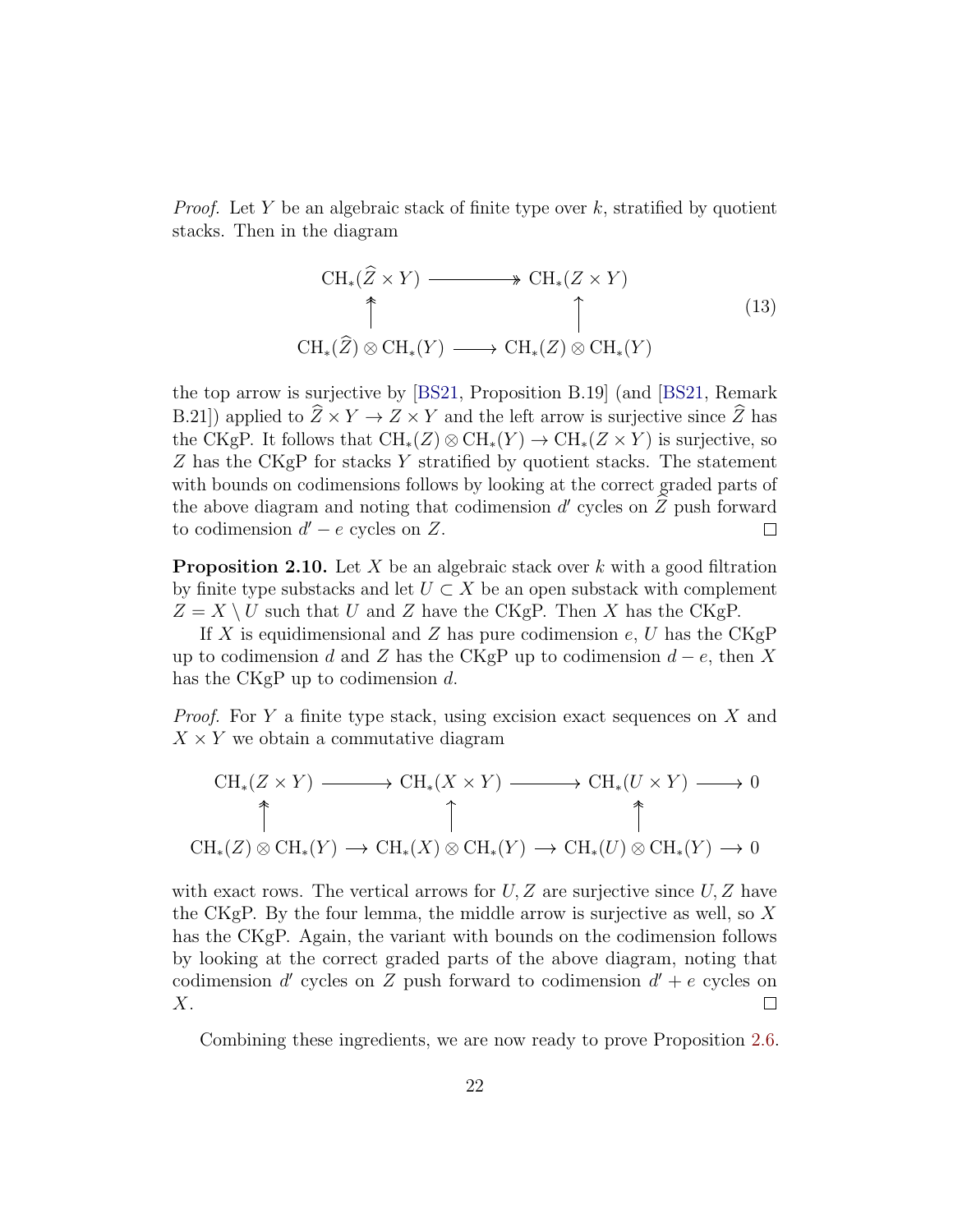*Proof of Proposition [2.6.](#page-18-0)* We will show that for all  $d \geq 0$ , all spaces  $\mathfrak{M}_{0,n}$ have the CKgP up to codimension d by induction on d. Every stack has the CKgP up to codimension  $d = 0$ , so the induction start is fine. Let now  $d \ge 1$ , then we want to apply Proposition [2.10](#page-21-0) for  $X = \mathfrak{M}_{0,n}$  with  $U = \mathfrak{M}_{0,n}^{\text{sm}}$ . Then U has the CKgP by Proposition [2.7.](#page-18-2) Its complement  $Z = \partial \mathfrak{M}_{0,n}$  admits a proper, surjective, representable cover

<span id="page-22-0"></span>
$$
\widehat{Z} = \coprod_{I \subset \{1,\dots,n\}} \mathfrak{M}_{0,I \cup \{p\}} \times \mathfrak{M}_{0,I \cap \{p'\}} \to Z = \partial \mathfrak{M}_{0,n} \subset \mathfrak{M}_{0,n} \tag{14}
$$

by gluing maps. Note that  $\hat{Z}$  and Z are both equidimensional of the same dimension. By induction the spaces  $\mathfrak{M}_{0,I\cup\{p\}}$  and  $\mathfrak{M}_{0,I\cup\{p'\}}$  have the CKgP up to codimension  $d-1$  (note that they both have at least one marking). So by Lemma [2.8](#page-20-1) their product has the CKgP up to codimension  $d-1$ . By Lemma [2.9](#page-20-2) we have that Z has the CKgP up to codimension  $d-1$ . This is sufficient to apply Proposition [2.10](#page-21-0) to conclude that  $\mathfrak{M}_{0,n}$  has the CKgP up to codimension d as desired.  $\Box$ 

*Proof of Theorem [1.2.](#page-4-2)* We show  $CH^d(\mathfrak{M}_{0,n}) = \mathbb{R}^d(\mathfrak{M}_{0,n})$  (for all  $n \geq 0$ ) by induction on  $d \geq 0$ . The induction start  $d = 0$  is trivial. So let  $d \geq 1$  and assume the statement holds in codimensions up to  $d-1$ . By excision we have an exact sequence

$$
\text{CH}^{d-1}(\partial\mathfrak{M}_{0,n})\to \text{CH}^d(\mathfrak{M}_{0,n})\to \text{CH}^d(\mathfrak{M}_{0,n}^{\text{sm}})\to 0.
$$

By Lemma [2.1](#page-13-2) all elements of  $CH^d(\mathfrak{M}_{0,n}^{\text{sm}})$  have tautological representatives, so it suffices to show that this is also true for elements coming from  $CH^{d-1}(\partial \mathfrak{M}_{0,n})$ . Using the parametrization [\(14\)](#page-22-0) it suffices to show that codimension  $d-1$ classes on products  $\mathfrak{M}_{0,n_1} \times \mathfrak{M}_{0,n_2}$  are tautological (where  $n_1, n_2 \geq 1$ ). By Proposition [2.6](#page-18-0) we have a surjection

$$
\operatorname{CH}^*(\mathfrak{M}_{0,n_1}) \otimes \operatorname{CH}^*(\mathfrak{M}_{0,n_2}) \to \operatorname{CH}^*(\mathfrak{M}_{0,n_1} \times \mathfrak{M}_{0,n_2})
$$

and by the induction hypothesis, all classes on the left side are (tensor products of) tautological classes up to degree  $d-1$ . Since tensor products of tautological classes map to tautological classes under gluing maps, this finishes the proof.  $\Box$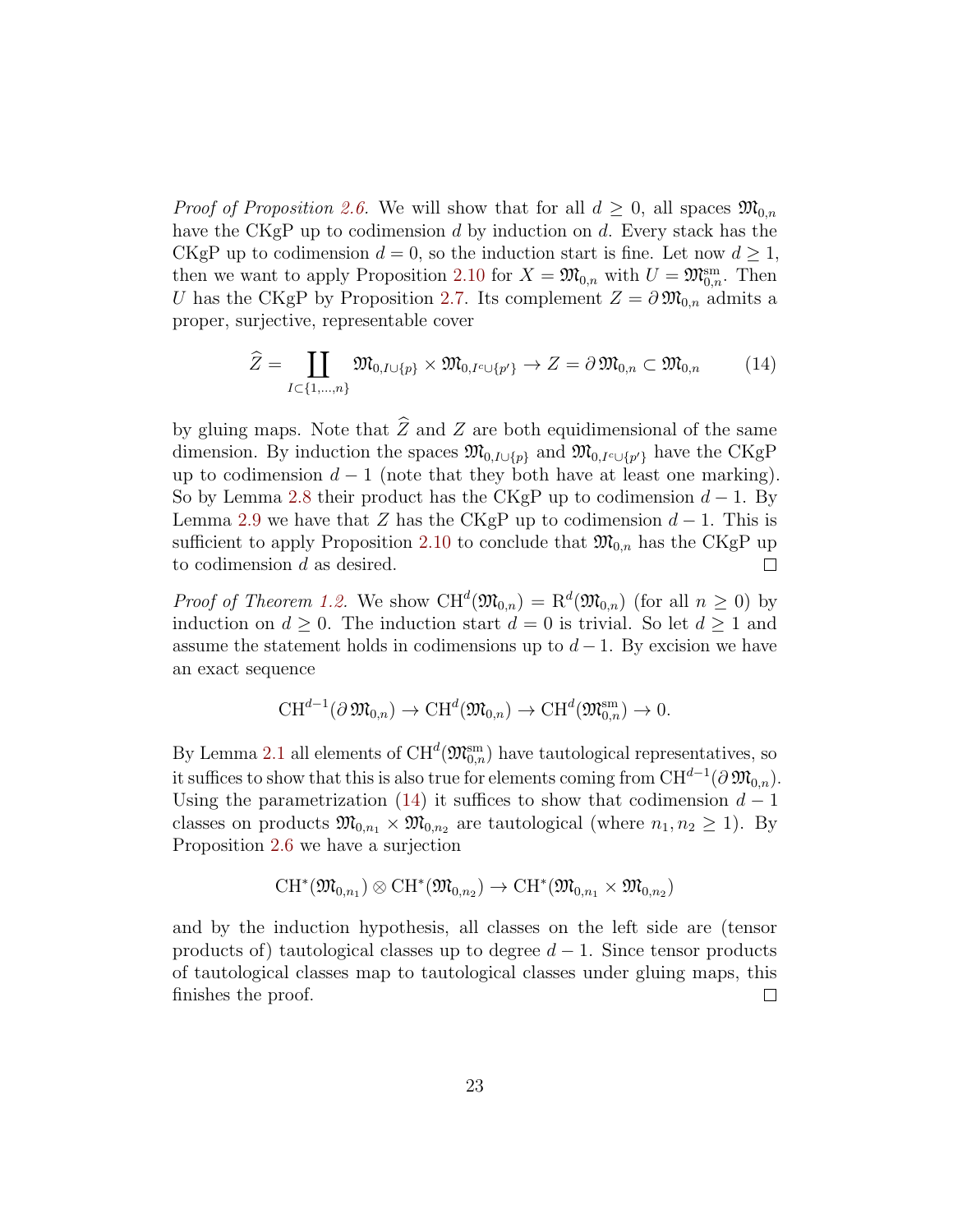### <span id="page-23-0"></span>2.3 Higher Chow-Künneth property

The goal of this section is to give a background to compute the higher Chow group of  $\mathfrak{M}_{\Gamma}^{\text{sm}}$  for prestable graphs  $\Gamma$ . Computing higher Chow groups of  $\mathfrak{M}_{0,n}^{\text{sm}}$ has two different flavors. When  $n = 0, 1, 2$  or 3, we use the projective bundle formula and its consequences. When  $n \geq 4$ ,  $\mathfrak{M}_{0,n}^{\text{sm}}$  is a hyperplane complement inside affine space and we use the motivic decomposition from [\[Cha07\]](#page-64-2).

Below we study the Chow-Künneth property for higher Chow groups. Unlike the Chow-Künneth property for Chow groups, formulating the Chow-Künneth property for higher Chow groups in general is rather complicated, see [\[Tot16,](#page-67-6) Theorem 7.2]. Below, we focus on the case of the first higher Chow group  $CH^*(X, 1)$  defined in [\[Kre99\]](#page-66-3)<sup>[9](#page-23-1)</sup>.

**Definition 2.11.** A quotient stack X over k is said to have the higher Chow Künneth property (hCKP) if for all algebraic stacks Y of finite type over  $k$ the natural morphism

<span id="page-23-2"></span>
$$
CH^*(X, \bullet) \otimes_{CH^*(k, \bullet)} CH^*(Y, \bullet) \to CH^*(X \times Y, \bullet)
$$
 (15)

is an isomorphism in degree  $\bullet = 1$ . A quotient stack X over k is said to have the *higher Chow Künneth generating property* ( $hCKgP$ ) if the above morphism is surjective.

Expanding this definition slightly, the degree  $\bullet = 1$  part of the left hand side of [\(15\)](#page-23-2) is given by the quotient

<span id="page-23-3"></span>
$$
\frac{\left(\mathrm{CH}^*(X,1)\otimes_{\mathbb{Q}}\mathrm{CH}^*(Y,0)\right)\oplus\left(\mathrm{CH}^*(X,0)\otimes_{\mathbb{Q}}\mathrm{CH}^*(Y,1)\right)}{\mathrm{CH}^*(k,1)\otimes_{\mathbb{Q}}\mathrm{CH}^*(X,0)\otimes_{\mathbb{Q}}\mathrm{CH}^*(Y,0)},\tag{16}
$$

where

$$
\alpha \otimes \beta_X \otimes \beta_Y \in \mathrm{CH}^*(k,1) \otimes_{\mathbb{Q}} \mathrm{CH}^*(X,0) \otimes_{\mathbb{Q}} \mathrm{CH}^*(Y,0)
$$

maps to

$$
((\alpha \cdot \beta_X) \otimes \beta_Y, -\beta_X \otimes (\alpha \cdot \beta_Y))
$$

in the numerator of [\(16\)](#page-23-3). The cokernel of the following map

$$
CH1(k, 1) \otimes CH*-1(X) \to CH*(X, 1)
$$

is called the *indecomposable part*  $\overline{\text{CH}}^{*}(X,1)$  of  $\text{CH}^{*}(X,1)$ . For example  $\overline{\text{CH}}^1(\text{Spec } k, 1) = 0.$ 

<span id="page-23-1"></span><sup>9</sup>In [\[Kre99\]](#page-66-3), this group is denoted by  $\underline{A}_*(X)$ .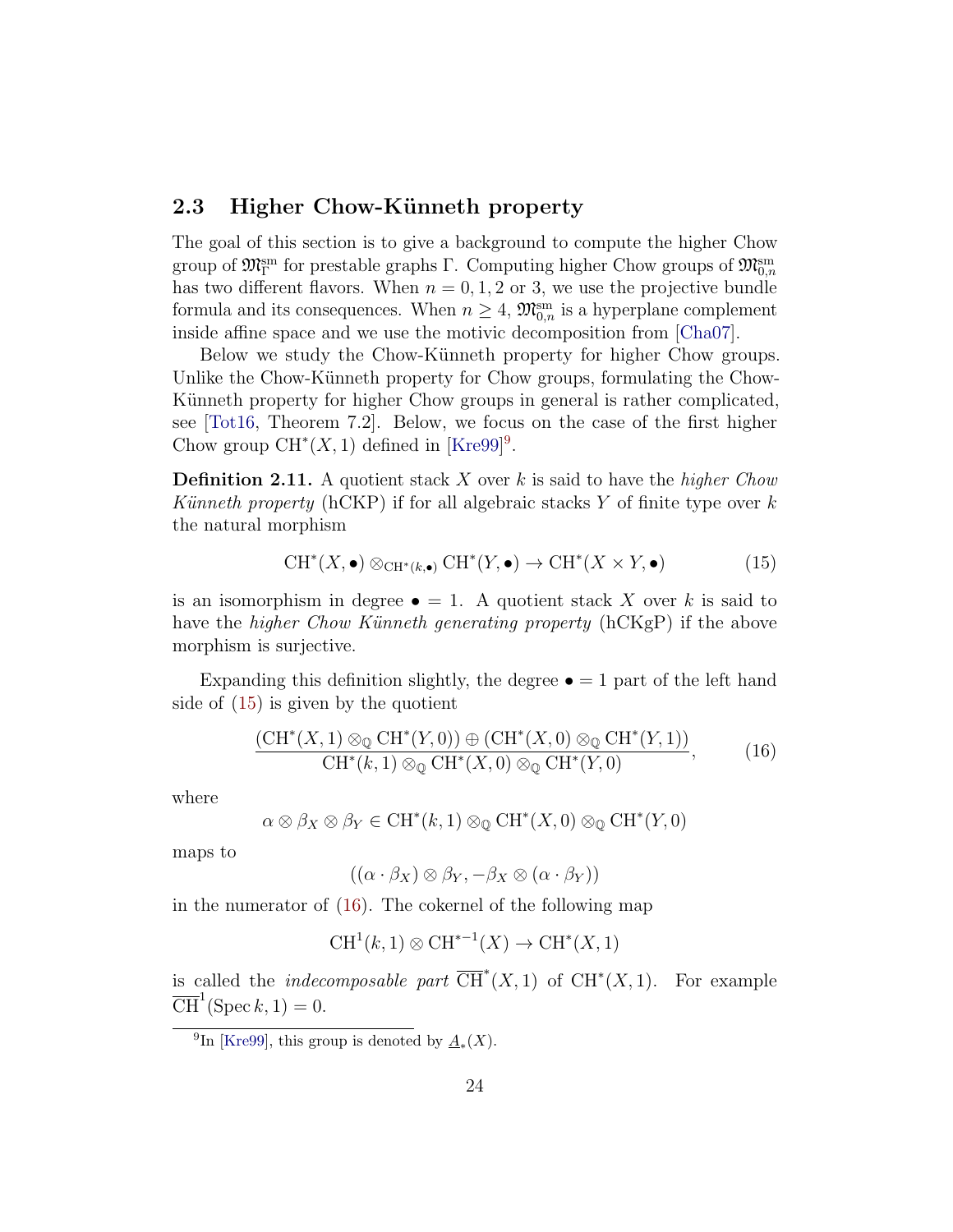We summarize some properties for higher Chow groups of quotient stacks  $X = [U/G]$ . In this case, the definition of the first higher Chow group of X from [\[Kre99\]](#page-66-3) coincides with the definition using Bloch's cycle complex of the finite approximation of  $U_G = U \times_G EG$  from [\[EG98\]](#page-65-6). For the properties of higher Chow groups presented below, many of the proofs follow from this presentation.

<span id="page-24-1"></span>**Lemma 2.12.** Let X be a quotient stack and  $E \to X$  be a vector bundle of rank  $r + 1$ , and let  $\pi: \mathbb{P}(E) \to X$  be the projectivization. Let  $\mathcal{O}(1)$  be the canonical line bundle on  $\mathbb{P}(E)$ . Then the map

$$
\theta_E(\bullet) \colon \bigoplus_{i=0}^r \operatorname{CH}_{*+i}(X,1) \to \operatorname{CH}_{*+r}(\mathbb{P}(E),1)
$$

given by

$$
(\alpha_0,\ldots,\alpha_r)\mapsto \sum_{i=0}^r c_1(\mathcal{O}(1))^i\cap \pi^*\alpha_i
$$

is an isomorphism.

*Proof.* Let  $X = [U/G]$  be a quotient stack. Choose a G-representation V and an open subspace  $W \subset V$  on which G acts freely. We can take a representation V so that the codimension of  $V \setminus W$  in V has arbitrary large codimension. By [\[EG98,](#page-65-6) Section 2.7], the group  $\text{CH}_*(X,1)$  is isomorphic to  $\text{CH}_*(U \times W/G, 1)$ and the similar formula holds for  $\text{CH}_{*}(\mathbb{P}(E), 1)$ . Now the property follows from the projective bundle formula [\[Blo86,](#page-64-3) Theorem 7.1].[10](#page-24-0)  $\Box$ 

An affine bundle of rank r over X is a morphism  $B \to X$  such that locally (in the smooth topology) on  $X, B$  is a trivial affine r plane over X [\[Kre99,](#page-66-3) Section 2.5]. We assume that the structure group of an affine bundle of rank r is the group of affine transformations  $Aff(r)$  in  $GL(r + 1)$ . Therefore there exists an associated vector bundle E of rank  $r + 1$  and an exact sequence of vector bundles

$$
0 \to F \to E \to \mathcal{O}_X \to 0.
$$

The complement of  $\mathbb{P}(F) \hookrightarrow \mathbb{P}(E)$  is the affine bundle B.

We have a homotopy invariance property of higher Chow groups for affine bundles (see also [\[Kri17,](#page-66-7) Proposition 2.3]).

<span id="page-24-0"></span> $10$ See also [\[Jos02,](#page-65-7) Theorem 4.2.2].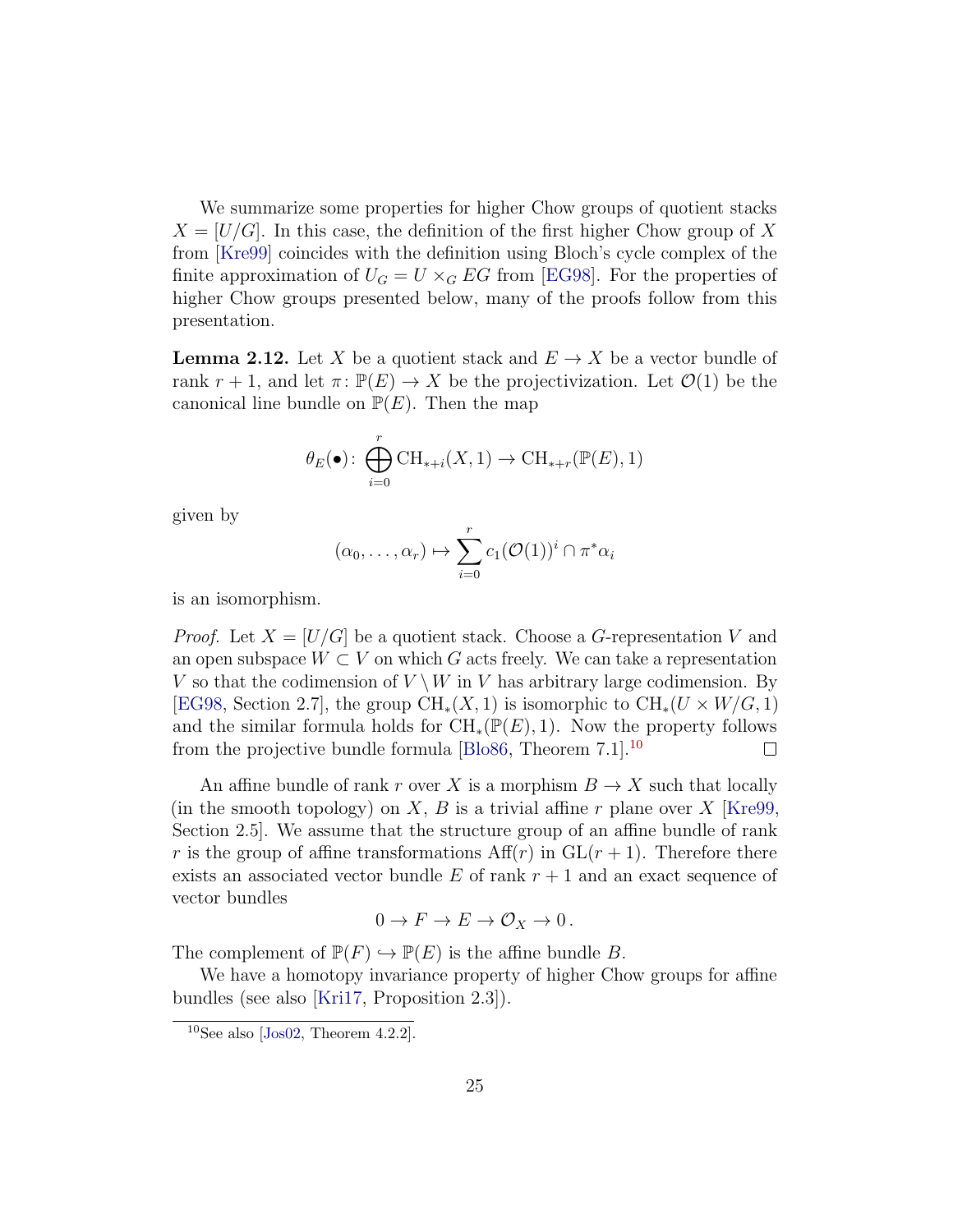<span id="page-25-3"></span>**Corollary 2.13.** Let X be a quotient stack and  $\varphi: B \to X$  be an affine bundle or rank  $r$ . Then

$$
\varphi^* \colon CH_*(X, 1) \to CH_{*+r}(B, 1)
$$

is an isomorphism.

*Proof.* Let p and q be projections from  $\mathbb{P}(E)$  and  $\mathbb{P}(F)$  to X respectively. There exists an excision sequence

$$
\operatorname{CH}_*(\mathbb{P}(F),1) \xrightarrow{i_*} \operatorname{CH}_*(\mathbb{P}(E),1) \xrightarrow{j^*} \operatorname{CH}_*(B,1) \xrightarrow{\partial} \operatorname{CH}_*(\mathbb{P}(F)) \xrightarrow{i_*} \operatorname{CH}_*(\mathbb{P}(E))
$$

because all stacks are quotient stacks [\[EG98\]](#page-65-6). Since  $P(F)$  is the vanishing locus of the canonical section of  $\mathcal{O}_{\mathbb{P}(E)}(1)$  we have

$$
i_*q^*\alpha = c_1(\mathcal{O}_{\mathbb{P}(E)}(1)) \cap p^*\alpha
$$
 for  $\alpha \in \mathrm{CH}_*(X)$ 

by [\[Ful98,](#page-65-8) Lemma 3.3]. As  $\alpha$  runs through a basis of  $\text{CH}_{*}(X)$ , the classes

$$
c_1(\mathcal{O}_{\mathbb{P}(F)}(1))^{\ell} \cap q^* \alpha \text{ for } 0 \leq \ell \leq r-1
$$

run through a basis of  $\text{CH}_{*}(\mathbb{P}(F))$  by Lemma [2.12.](#page-24-1) Pushing them forward via  $i$ , the classes

<span id="page-25-0"></span>
$$
i_* \left( c_1(\mathcal{O}_{\mathbb{P}(F)}(1))^{\ell} \cap q^* \alpha \right) = c_1(\mathcal{O}_{\mathbb{P}(E)}(1))^{\ell+1} \cap p^* \alpha \text{ for } 0 \le \ell \le r-1, \alpha \quad (17)
$$

form part of a basis of  $\text{CH}_*(\mathbb{P}(E))$ . In particular, the map  $i_*\colon \text{CH}_*(\mathbb{P}(F)) \to$  $CH_*(\mathbb{P}(E))$  is injective and furthermore, we see that

<span id="page-25-2"></span>
$$
p^* : \text{CH}_*(X, 1) \to \text{CH}_*(\mathbb{P}(E), 1) / \text{CH}_*(\mathbb{P}(F), 1)
$$
 (18)

gives an isomorphism.

The injectivity of  $i_*$  implies (via the excision sequence above) that  $j^*$  is surjective. Using Lemma [A.2,](#page-63-0) the formula [\(17\)](#page-25-0) holds verbatim for higher Chow classes  $\alpha \in \mathrm{CH}^*(X,1)$  so  $i: \mathrm{CH}_*(\mathbb{P}(F),1) \to \mathrm{CH}_*(\mathbb{P}(E),1)$  is injective. Thus the excision sequence implies that  $j^*$  induces an isomorphism

<span id="page-25-1"></span>
$$
j^* : CH_*(\mathbb{P}(E), 1)/CH_*(\mathbb{P}(F), 1) \to CH_*(B, 1).
$$
 (19)

But since  $\varphi^* = j^*p^*$ , we know that  $\varphi$  is an isomorphism as the composition of the two isomorphisms [\(19\)](#page-25-1) and [\(18\)](#page-25-2).  $\Box$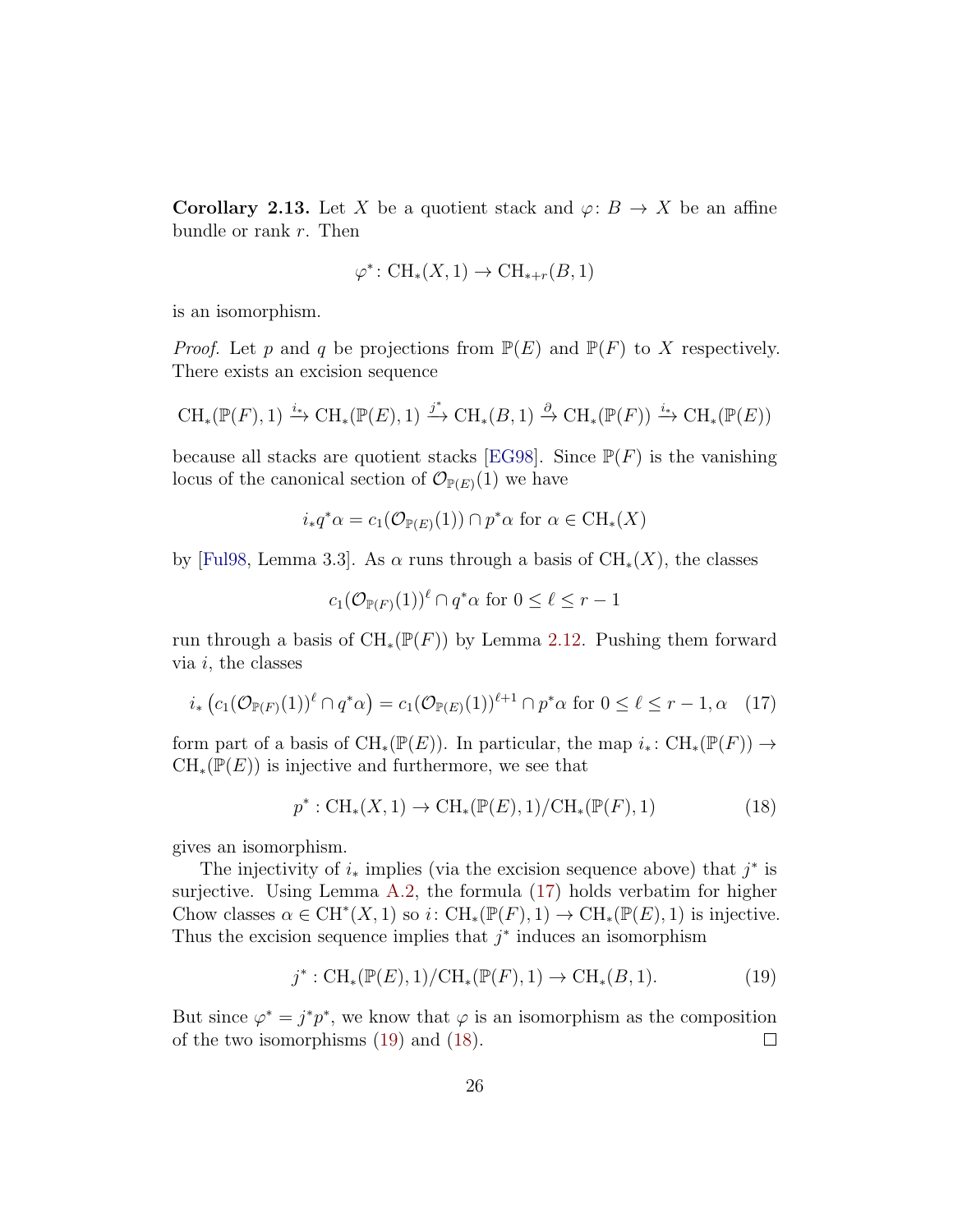<span id="page-26-0"></span>**Proposition 2.14.** For  $n = 0, 1, 2$  or 3, the stacks  $X = \mathfrak{M}_{0,n}^{\text{sm}}$  satisfy the hCKP for quotient stacks Y. Moreover we have  $\overline{\text{CH}}^{*}(X,1) = 0$  and the natural morphism

$$
CH_*(X) \otimes_{\mathbb{Q}} CH_*(Y,1) \to CH_*(X \times Y,1)
$$
 (20)

is an isomorphism. In particular, setting  $Y = \text{Spec } k$  we find

$$
\operatorname{CH}_*(\mathfrak{M}_{0,n}^{\operatorname{sm}},1)\cong \operatorname{CH}_*(\mathfrak{M}_{0,n}^{\operatorname{sm}})\otimes_{\mathbb{Q}}\operatorname{CH}_*(k,1).
$$

*Proof.* When  $n = 3$ ,  $\mathfrak{M}_{0,3}^{\text{sm}} = \text{Spec } k$ , so there is nothing to prove.

When  $n = 2$ , we use finite dimensional approximation of  $B\mathbb{G}_m$  via projective spaces  $\mathbb{P}^N$ , similar to the proof of [\[Oes19,](#page-67-1) Lemma 2]. Indeed, for the vector bundle  $[A^{N+1}/\mathbb{G}_m] \to B\mathbb{G}_m$ , pullback induces an isomorphism of Chow groups and  $[\mathbb{A}^{N+1}/\mathbb{G}_m]$  is isomorphic to  $\mathbb{P}^N$  away from codimension  $N+1$ . This shows the known identity

$$
\operatorname{CH}^{\ell}(B{\mathbb G}_m) \cong \operatorname{CH}^{\ell}({\mathbb P}^N) \text{ for } \ell \leq N.
$$

Similarly, for Y a quotient stack,  $[\mathbb{A}^{N+1} \times Y/\mathbb{G}_m]$  is a vector bundle over  $B\mathbb{G}_m\times Y$ . By [\[EG98,](#page-65-6) Proposition 5], the higher Chow group of  $[\mathbb{A}^{N+1}\times Y/\mathbb{G}_m]$ and  $\mathbb{P}^N \times Y$  is isomorphic up to degree  $\ell \leq N$ . One can use the homotopy invariance of higher Chow groups proven in [\[Kre99,](#page-66-3) Proposition 4.3.1] to show that we have

$$
\mathrm{CH}^{\ell}(B\mathbb{G}_m\times Y,1)\cong \mathrm{CH}^{\ell}(\mathbb{P}^N\times Y,1) \text{ for } \ell\leq N.
$$

On the other hand, the natural morphism

$$
CH^*(\mathbb{P}^N) \otimes CH^*(Y,1) \to CH^*(\mathbb{P}^N \times Y,1)
$$

is an isomorphism by Lemma [2.12.](#page-24-1) Combining with the equalities above, this shows that the map

$$
CH^*(B\mathbb{G}_m) \otimes CH^*(Y,1) \to CH^*(B\mathbb{G}_m \times Y,1)
$$
 (21)

is an isomorphism. This shows the hCKP of  $B\mathbb{G}_m$ .

When  $n = 1$ , we have  $\mathfrak{M}_{0,1}^{\text{sm}} \cong B\mathbb{U}$  for  $\mathbb{U} = \mathbb{G}_a \rtimes \mathbb{G}_m$  by Lemma [2.1.](#page-13-2) We already saw that for any finite type stack Y the map  $B\mathbb{G}_m \times Y \to B\mathbb{U} \times Y$ is an affine bundle. By Corollary [2.13](#page-25-3) we have the homotopy invariance

$$
CH^*(B\mathbb{U}\times Y,1)\cong CH^*(B\mathbb{G}_m\times Y,1)
$$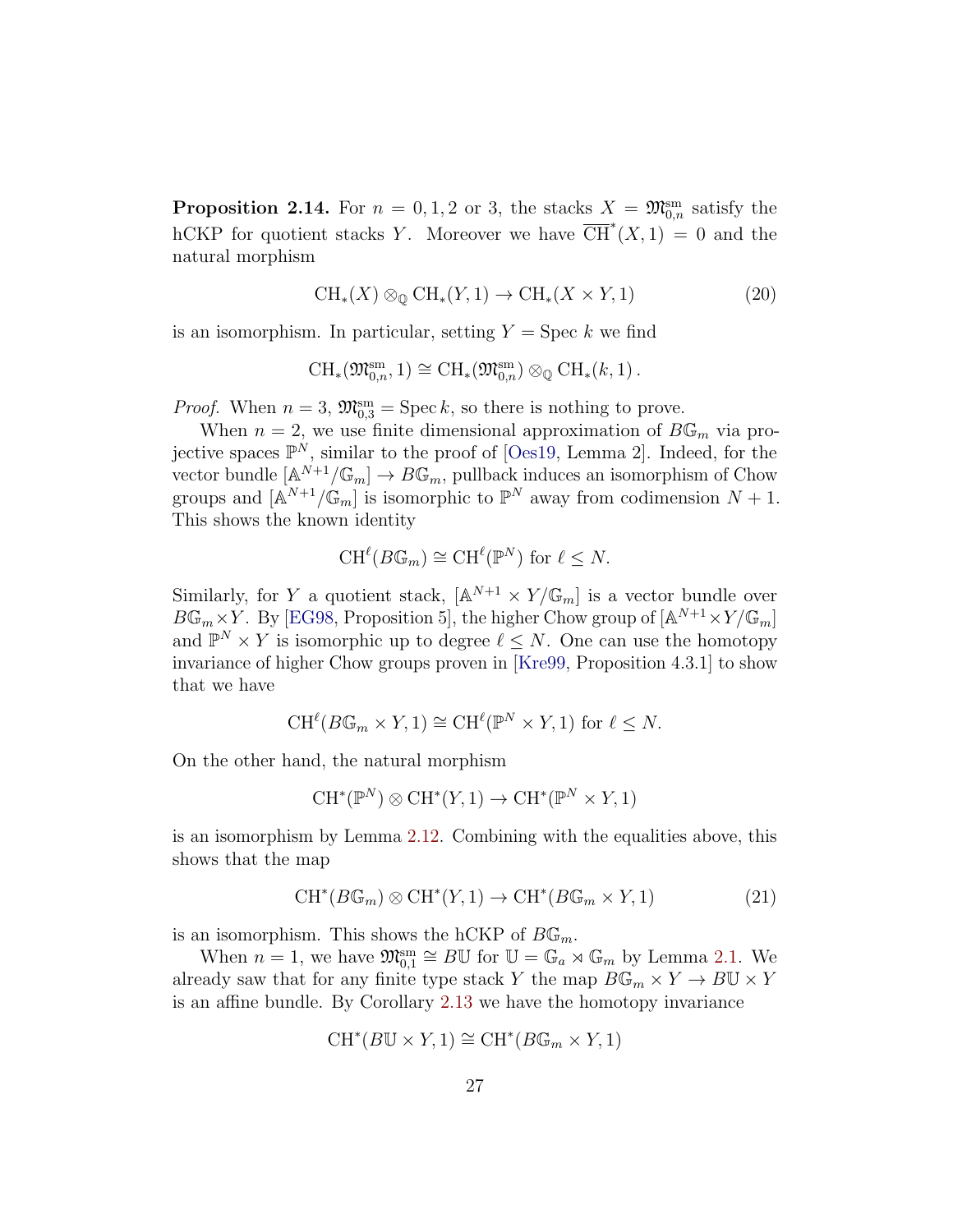for all quotient stacks Y. Then the hCKP and the vanishing  $\overline{\text{CH}}^{*}(B\mathbb{U}, 1) = 0$ for BU follow from the corresponding properties of  $B\mathbb{G}_m$  proven above.

We are left with the case  $n = 0$ . For any quotient stack Y consider a commutative diagram

$$
\mathrm{CH}_{*}(Y,1) \otimes \mathrm{CH}_{*}(B\textrm{PGL}_{2}) \longrightarrow \mathrm{CH}_{*}(Y \times B\textrm{PGL}_{2},1)
$$
\n
$$
\mathrm{id} \otimes \pi_{*} \uparrow \qquad \qquad (\mathrm{id} \times \pi)_{*} \uparrow
$$
\n
$$
\mathrm{CH}_{*}(Y,1) \otimes \mathrm{CH}_{*}(B\mathbb{U}) \xrightarrow{\cong} \mathrm{CH}_{*}(Y \times B\mathbb{U},1)
$$

induced by the projective pushforward  $\pi_*$ . We start by proving surjectivity of  $(id \times \pi)_*$ . By [\[BS21,](#page-64-0) Remark B.20] the morphism id  $\times \pi$  can be factorized as



where E is a rank 3 vector bundle E on  $B \text{PGL}_2$  associated to  $H^0(\mathbb{P}^1, \mathcal{O}_{\mathbb{P}^1}(2)).$ Let  $\xi = c_1(\mathcal{O}_{\mathbb{P}(E)}(1))$  be the relative hyperplane class. For any class  $\alpha$  in  $CH(Y \times B P GL<sub>2</sub>, 1)$ , we have

$$
(\mathrm{id} \times \pi)_*((i^*\xi) \cdot (\mathrm{id} \times \pi)^*\alpha) = p_*i_*((i^*\xi) \cdot i^*p^*\alpha)
$$
  
=  $p_* (\xi \cdot i_*(i^*(p^*\alpha)))$   
=  $2p_*(\xi^2 \cdot p^*\alpha)$   
=  $2\alpha$ 

where the first equality comes from the functoriality of pushforward and Gysin pullback for higher Chow groups and the second equality is the projection formula [\(50\)](#page-63-1) from Appendix [A.](#page-62-0) The third equality comes from Lemma [A.2](#page-63-0) and the factor of two comes from the fact that the map  $B\mathbb{U} \to \mathbb{P}(E)$  is the second Veronese embedding of fiberwise degree two. The fourth equality comes from [\[Kri13,](#page-66-8) Proposition 4.6]. Therefore (id  $\times \pi$ )<sub>\*</sub> is surjective.

To prove injectivity of the top arrow consider the diagram

$$
\mathrm{CH}_{*}(Y,1) \otimes \mathrm{CH}_{*}(B\textrm{PGL}_{2}) \longrightarrow \mathrm{CH}_{*}(Y \times B\textrm{PGL}_{2},1)
$$
\n
$$
\downarrow id \otimes \pi^{*} \qquad \qquad \downarrow (id \times \pi)^{*}
$$
\n
$$
\mathrm{CH}_{*}(Y,1) \otimes \mathrm{CH}_{*}(B\mathbb{U}) \xrightarrow{\cong} \mathrm{CH}_{*}(Y \times B\mathbb{U},1)
$$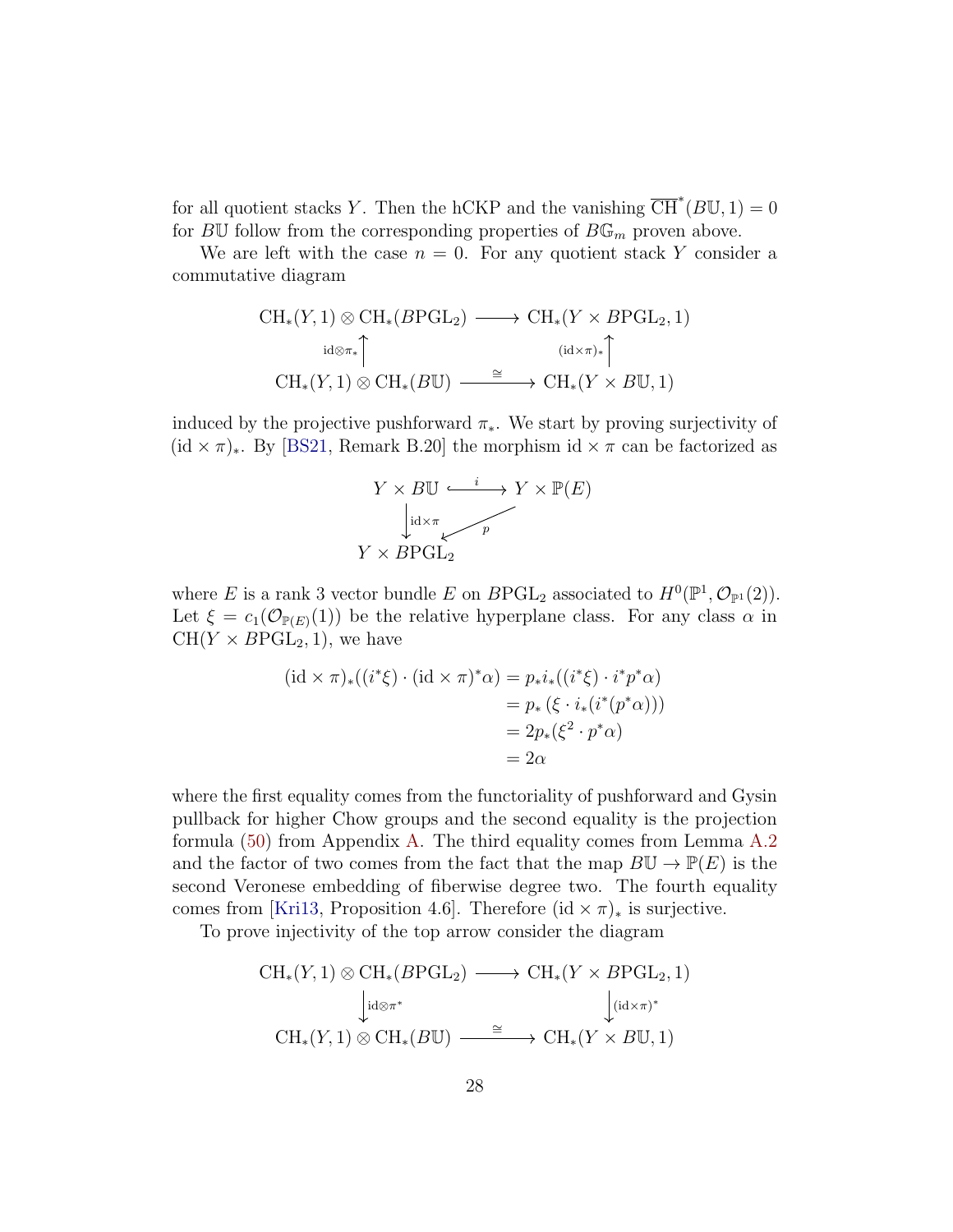induced by the flat pullback  $\pi^*$ . As seen in the proof of Proposition [2.7,](#page-18-2) the map  $\pi^* : CH_*(B\textrm{PGL}_2) \to CH_*(B\mathbb{U})$  is injective and thus the left arrow of the above diagram is likewise injective. Hence the top arrow is an isomorphism, finishing the proof.  $\Box$ 

The language of motives is a convenient way to state the higher Chow-Künneth property for  $\mathcal{M}_{0,n}$  in the case  $n \geq 4$ . For simplicity, let k be a perfect field<sup>[11](#page-28-0)</sup>. Let  $DM(k; \mathbb{Q})$  be the Voevodsky's triangulated category of motives over k with  $\mathbb{Q}$ -coefficients. Let  $\text{Sch}/k$  be the category of separated schemes of finite type over  $k$ . Then there exists a functor

$$
M\colon \mathrm{Sch}/k \to \mathrm{DM}(k;\mathbb{Q})
$$

which sends a scheme to its motive. The category  $DM(k; \mathbb{Q})$  is a tensor triangulated category, with a symmetric monoidal product ⊗ and M preserves the monoidal structure, namely  $M(X \times_k Y) = M(X) \otimes M(Y)$ . See [\[MVW06\]](#page-67-7) for the basic theory of motives.

There is an invertible object, called the *Tate motive* 

$$
\mathbb{Q}(1)[2] \in \mathrm{DM}(k; \mathbb{Q}),
$$

and by taking its shifting and tensor product we have  $\mathbb{Q}(a)|n|$  for any integers a and n. Define the motivic cohomology of a scheme  $X$  (in  $\mathbb{Q}$ -coefficient) as

$$
H^i(X, \mathbb{Q}(j)) = \text{Hom}_{\text{DM}(k; \mathbb{Q})}(\mathsf{M}(X), \mathbb{Q}(j)[i]) .
$$

The motivic cohomology is a bi-graded module over the motivic cohomology of the base field k. The motivic cohomology of k is related to Milnor's K-theory of fields.

Voevodsky proved that the higher Chow group and the motivic cohomology have the following comparison isomorphism

<span id="page-28-1"></span>
$$
H^{i}(X, \mathbb{Q}(j)) \cong \mathrm{CH}^{j}(X, 2j - i)_{\mathbb{Q}} \tag{22}
$$

where the right hand side is Bloch's higher Chow group introduced in [\[Blo86\]](#page-64-3). Bloch's definition of higher Chow groups will be used to compute the connecting homomorphism of the localization sequence. When  $X$  is a smooth scheme

<span id="page-28-0"></span><sup>&</sup>lt;sup>11</sup>This assumption can be removed by the work of Cisinski and Déglise, see [\[Tot16,](#page-67-6) Theorem 5.1]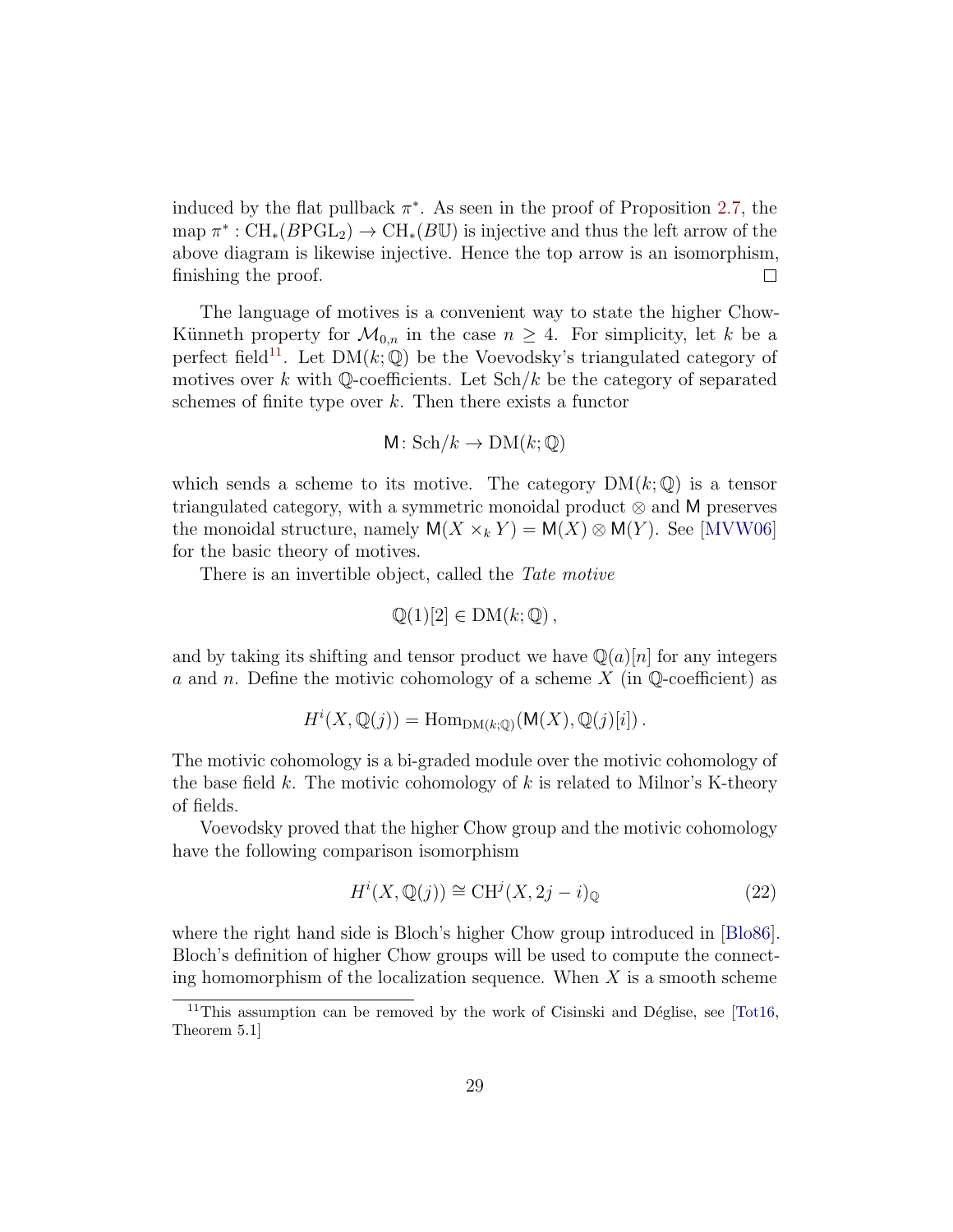over k, the higher Chow group and the motivic cohomology have product structure

$$
CH^{a}(X, p) \otimes CH^{b}(X, q) \to CH^{a+b}(X, p+q)
$$

and the comparison isomorphism [\(22\)](#page-28-1) is a ring isomorphism ([\[KY11\]](#page-66-9)).

Now we summarize results from [\[Cha07\]](#page-64-2). For a hyperplane complement  $U \subset \mathbb{A}^N$ , there is a finite index set  $I$  and  $n_i \geq 0$  such that

$$
\mathsf{M}(U) \cong \bigoplus_{i \in I} \mathbb{Q}(n_i)[n_i].
$$

As a corollary,  $CH^*(U, \bullet)$  is a finitely generated free module over  $CH^*(k, \bullet)$ and

<span id="page-29-1"></span>
$$
\text{CH}^{\ell}(U,1)_{\mathbb{Z}} = \begin{cases} H^{0}(U,\mathcal{O}_{U}^{\times}) & , \text{ if } \ell = 1\\ 0 & , \text{ otherwise.} \end{cases}
$$
 (23)

There exists an isomorphism

$$
CH1(U, 1) \cong \overline{CH}^{1}(U, 1) \oplus CH1(k, 1).
$$

**Example 2.15.** Let  $U = \text{Spec } k[x, x^{-1}]$  be the complement of the origin in the affine line. Then

$$
\operatorname{CH}^1(U,1)_{\mathbb{Z}} \cong \bigsqcup_{a \in \mathbb{Z}} k^\times \langle x^a \rangle \cong \mathbb{Z} \oplus k^\times
$$

and the element  $m \in \mathrm{CH}^0(k)_{\mathbb{Z}} = \mathbb{Z}$  acts by  $x^a \mapsto x^{ma}$  and  $\lambda \in \mathrm{CH}^1(k, 1)_{\mathbb{Z}} =$  $k^{\times}$  acts by  $x^a \mapsto \lambda x^a$ . In fact  $\mathrm{CH}^*(U, \bullet)$  is generated by the fundamental class and  $\langle x \rangle$  over CH<sup>\*</sup> $(k, \bullet)$ .

<span id="page-29-0"></span>**Proposition 2.16.** Let  $U \subset \mathbb{A}^N$  be a hyperplane complement as above. Then the hCKP holds for quotient stacks.

*Proof.* Let Y be a quotient stack and hence  $Y \times U$  is also a quotient stack. Y admits a vector bundle E such that the vector bundle is represented by a scheme of a locus of arbitrarily high codimension. Since  $U$  is a scheme, the pullback of  $E$  to  $Y \times U$  also satisfies the same property. For higher Chow groups of quotient stacks, the homotopy invariance for vector bundle and the extended localization sequence is proven in [\[Kri13\]](#page-66-8). Therefore we may assume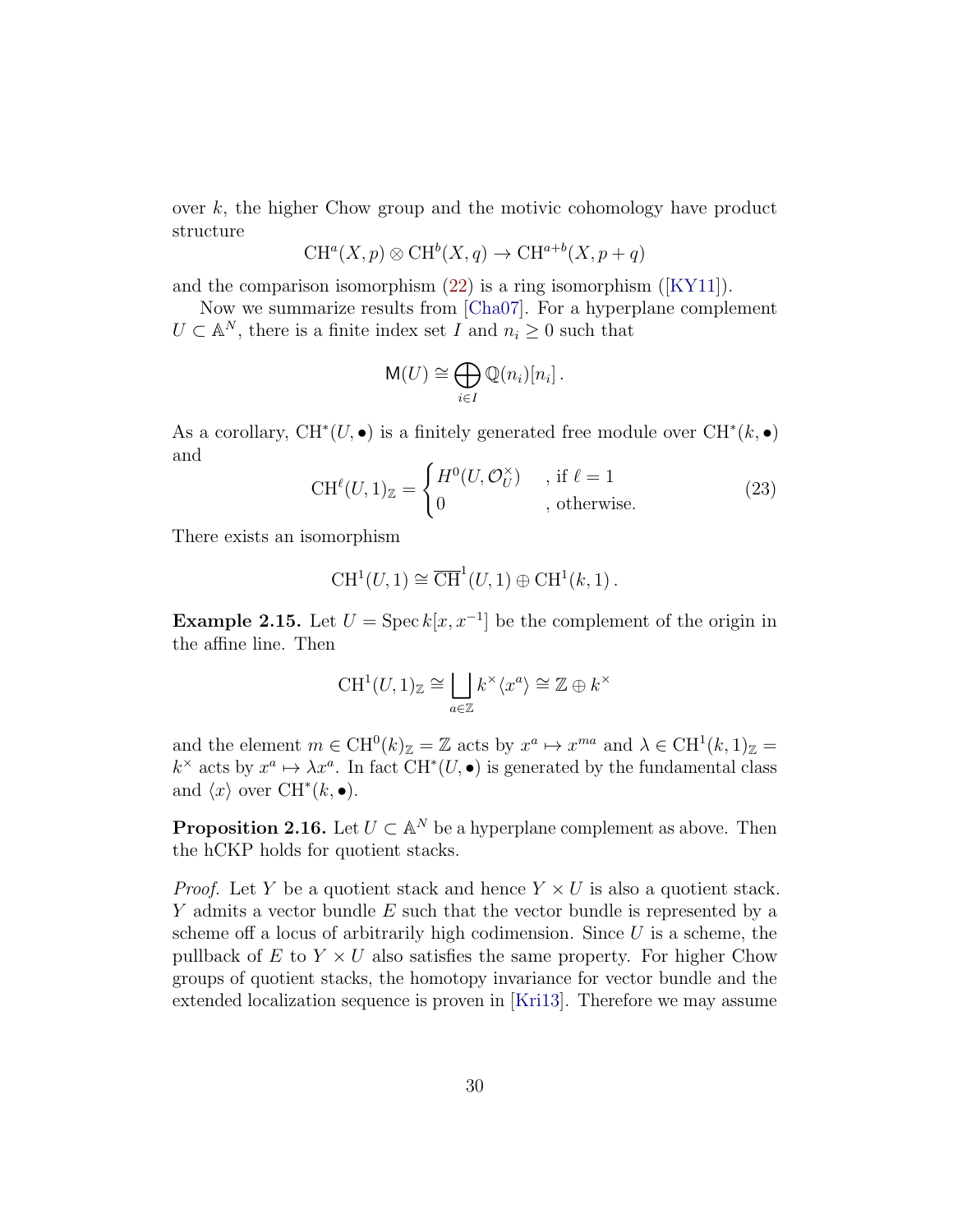that  $Y$  is a scheme. When  $Y$  is a scheme, there exists isomorphisms

$$
CH^{l}(Y \times U, 1) = Hom(M(Y \times U), \mathbb{Q}(l)[2l - 1])
$$
  
\n
$$
= Hom(M(Y) \otimes M(U), \mathbb{Q}(l)[2l - 1])
$$
  
\n
$$
= Hom(\bigoplus_{i \in I} M(Y)(n_{i})[n_{i}], \mathbb{Q}(l)[2l - 1])
$$
  
\n
$$
= \bigoplus_{i \in I} Hom(M(Y)(n_{i})[n_{i}], \mathbb{Q}(l)[2l - 1])
$$
  
\n
$$
= \bigoplus_{i \in I} Hom(M(Y), \mathbb{Q}(l - n_{i})[2l - n_{i} - 1])
$$
  
\n
$$
= \bigoplus_{i \in I} CH^{l - n_{i}}(Y, 1 - n_{i})
$$
  
\n
$$
= \bigoplus_{n_{i} \leq 1} CH^{l - n_{i}}(Y, 1 - n_{i})
$$

where the fifth equality comes from the cancellation theorem. In the proof of [\[Cha07,](#page-64-2) Proposition 1.1], the index  $n_i = 0$  corresponds to CH<sup>0</sup>(U, 0) and the indices  $n_i = 1$  corresponds to generators of  $\overline{CH}^1(U, 1)$  over Q. Therefore we get the isomorphism.  $\Box$ 

After identifying

$$
\mathcal{M}_{0,n} = \{ (x_1, \dots, x_n) \in \mathbb{A}^{n-3} : x_i \neq x_j, \text{ for } i \neq j, x_i \neq 0, x_j \neq 1 \} \subset \mathbb{A}^{n-3},
$$

Proposition [2.14](#page-26-0) and [2.16](#page-29-0) compute the higher Chow group of  $\prod_{v \in V(\Gamma)} \mathfrak{M}_{0,n(v)}^{\text{sm}}$ for any prestable graph Γ.

Now we revisit the CKP for the stack  $\mathfrak{M}_{0,n}$ . We recall the definition of Bloch's higher Chow groups [\[Blo86\]](#page-64-3). Let

$$
\Delta^m = \operatorname{Spec} (k[t_0, \ldots, t_m]/(t_0 + \ldots + t_m - 1))
$$

be the algebraic m simplex. For  $0 \leq i_1 < \ldots < i_a \leq m$ , the equation  $t_{i_1} = \ldots = t_{i_a} = 0$  defines a face  $\Delta^{m-a} \subset \Delta^n$ . Let X be an equidimensional quasi-projective scheme over k. Let  $z^{i}(X, m)$  be the free abelian group generated by all codimension i subvarieties of  $X \times \Delta^m$  which intersect all faces  $X \times \Delta^l$  properly for all  $l < m$ . Taking the alternating sum of restriction maps to  $i+1$  faces of  $X \times \Delta^i$ , we get a chain complex  $(z^*(X,m), \delta)$ . The higher Chow group  $CH^{i}(X, m)$  is the *i*-th cohomology of the complex  $z^{*}(X, m)$ .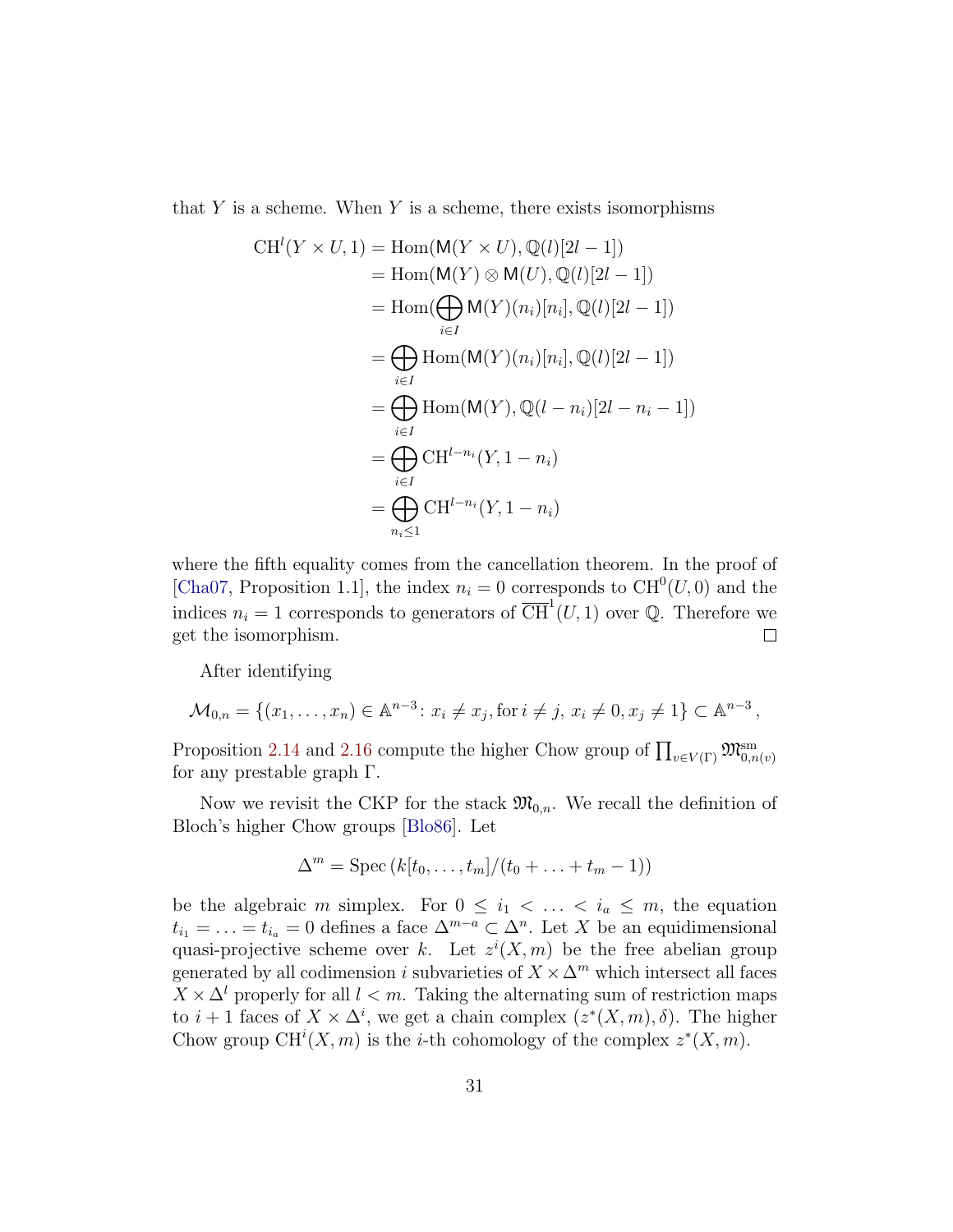When  $m = 1$ , the proper intersection is equivalent to saying that cycles are not contained in any of the (strict) faces. Let  $R = \Delta^1 \setminus \{[0], [1]\}$ . Then the group  $z^*(X,1)$  is equal to  $z^*(X \times R)$  and the differential

$$
\ldots \to z^*(X \times R) \xrightarrow{\delta} z^*(X) \to 0
$$

is given by specialization maps. If  $\sum a_i W_i$  is a cycle in  $X \times R$ ,

$$
\delta\left(\sum a_i W_i\right) = \sum a_i \overline{W_i} \cap X \times [0] - \sum a_i \overline{W_i} \cap X \times [1] \tag{24}
$$

where  $\overline{W_i}$  is the closure of  $W_i$  in  $X \times \Delta^1$ .

<span id="page-31-1"></span>**Lemma 2.17.** Let  $X_1, X_2$  be algebraic stacks stratified by quotient stacks and  $Z_1 \subset X_1$  and  $Z_2 \subset X_2$  be closed substacks with complements

$$
i_1: U_1 = X_1 \setminus Z_1 \hookrightarrow X_1, \quad i_2: U_2 = X_2 \setminus Z_2 \hookrightarrow X_2
$$

where  $U_1, U_2$  are quotient stacks. Let  $Z_{12} = X_1 \times X_2 \setminus U_1 \times U_2$ . Denote by

$$
\partial_1: \operatorname{CH}_*(U_1, 1) \to \operatorname{CH}_*(Z_1),
$$
  
\n
$$
\partial_2: \operatorname{CH}_*(U_2, 1) \to \operatorname{CH}_*(Z_2),
$$
  
\n
$$
\partial: \operatorname{CH}_*(U_1 \times U_2, 1) \to \operatorname{CH}_*(Z_{12})
$$

the boundary maps for the inclusions  $U_1 \subset X_1$ ,  $U_2 \subset X_2$ ,  $U_1 \times U_2 \subset X_1 \times X_2$ .

(a) For  $\alpha \in \mathrm{CH}_*(U_1, 1)$  and  $\beta \in \mathrm{CH}_*(U_2)$ ,

$$
\partial(\alpha \otimes \beta) = \partial_1(\alpha) \otimes \overline{\beta} \text{ in } \mathrm{CH}_*(Z_{12})
$$

where  $\overline{\beta} \in CH_*(X_2)$  is any extension of  $\beta$ .

(b) The following diagram commutes

<span id="page-31-0"></span>
$$
\begin{array}{ccc}\n\text{CH}_{*}(U_{1},1) \otimes \text{CH}_{*}(X_{2}) & \underset{\bigoplus}{\text{CH}_{*}}(Z_{1}) \otimes \text{CH}_{*}(X_{2}) \\
\oplus \text{CH}_{*}(X_{1}) \otimes \text{CH}_{*}(U_{2},1) & \xrightarrow{\bigoplus} \text{CH}_{*}(X_{1}) \otimes \text{CH}_{*}(X_{2}) \\
& \downarrow \text{(id}\otimes i_{2}^{*})\oplus (i_{1}^{*}\otimes id) & \downarrow \\
\text{CH}_{*}(U_{1} \times U_{2},1) & \xrightarrow{\partial} & \text{CH}_{*}(Z_{12}),\n\end{array}
$$
\n
$$
(25)
$$

where the arrow on the right is induced by the natural map

$$
Z_1 \times X_2 \sqcup X_1 \times Z_2 \to Z_{12}.
$$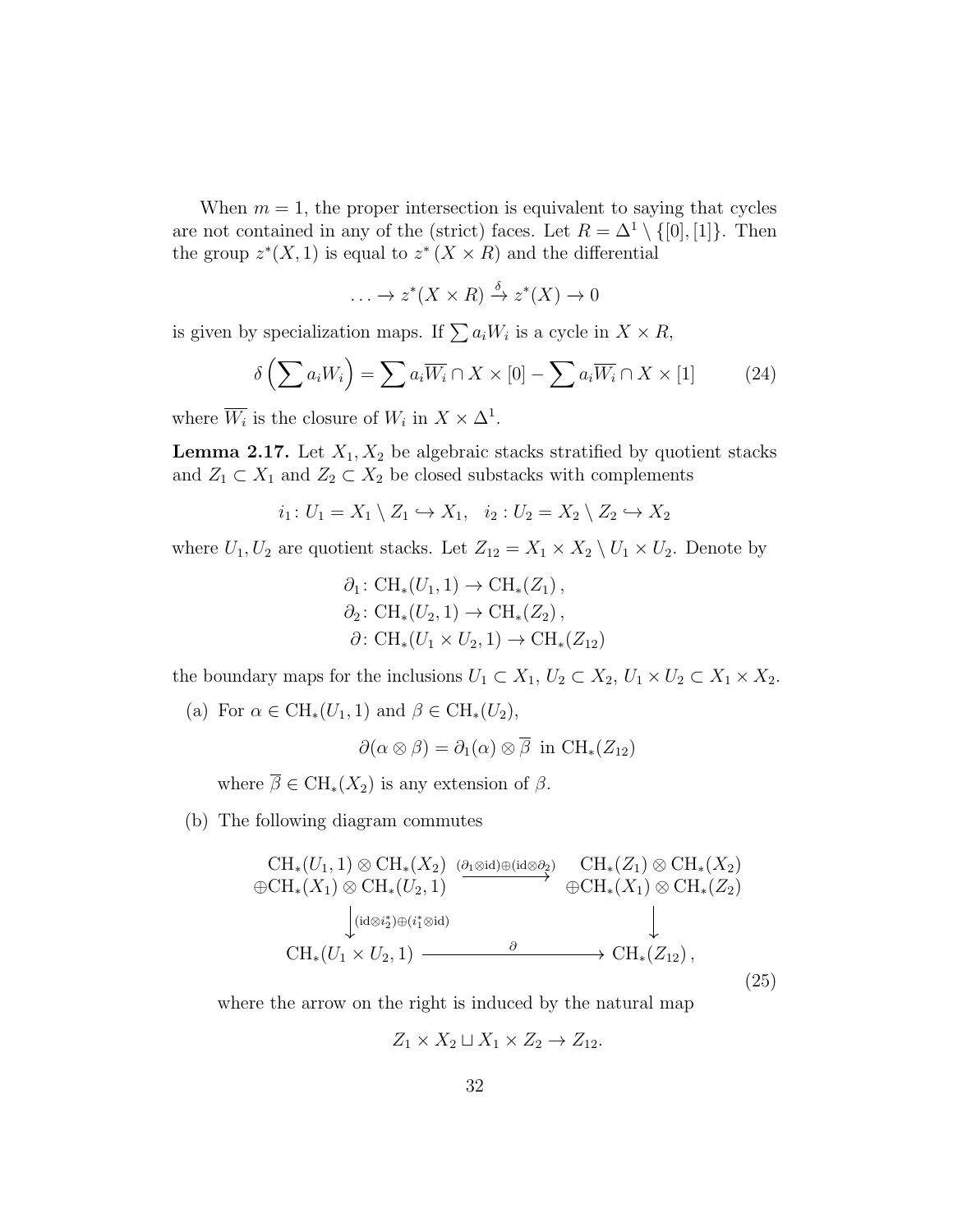Proof. (a) We first prove that the right hand side is well-defined. For a different choice of extension  $\overline{\beta}'$  of  $\beta$ , the difference  $\overline{\beta} - \overline{\beta}'$  is a class supported on  $Z_2$ . Therefore, the class  $\partial_1(\alpha) \otimes (\overline{\beta} - \overline{\beta}')$  on  $Z_{12}$  is supported on  $Z_1 \times Z_2$ . In particular, it a class pushed forward from  $\text{CH}_{*}(X_1 \times Z_2)$ . This class vanishes because  $\partial_1 \alpha$  vanishes as a class in CH<sub>\*</sub>(X<sub>1</sub>).

We first prove the equality when  $X_1, X_2$  are schemes. The proof follows from diagram chasing. Recall that the connecting homomorphism  $\partial: \mathrm{CH}_*(U_1 \times U_2, 1) \to \mathrm{CH}_*(Z_{12})$  is defined using the following diagram

$$
z^*(Z_{12}, 1) \longrightarrow z^*(Z_{12}) \longrightarrow 0
$$
  
\n
$$
\downarrow \qquad \qquad \downarrow i^*
$$
  
\n
$$
z^*(X_1 \times X_2, 1) \xrightarrow{\delta} z^*(X_1 \times X_2) \longrightarrow 0
$$
  
\n
$$
\downarrow i^*
$$
  
\n
$$
z^*(U_1 \times U_2, 1) \xrightarrow{\delta} z^*(U_1 \times U_2) \longrightarrow 0.
$$

For each class in CH<sub>\*</sub>( $U_1 \times U_2$ , 1) take a representative in  $z^*(U_1 \times U_2, 1)$ . By taking a preimage under  $i^*$ , applying the map  $\delta$  and taking a preimage under  $j_{*}$ , we get a class in CH<sub>\*</sub>( $Z_{12}$ ) which corresponds to the image of  $\partial$ . Fix a representative of  $\alpha$  in  $z^*(U_1 \times R)$  and  $\beta$  in  $z^*(U_2)$ . Let  $\overline{\alpha}$  be the closure of  $\alpha$  in  $X_1 \times R$  and  $\overline{\beta}$  be the closure of  $\beta$  in  $X_2$ . Let  $\widetilde{\alpha}$  be the closure of  $\overline{\alpha}$  in  $X_1 \times \mathbb{A}^1$ . Then to compute  $\partial(\alpha \times \beta)$  we observe that  $\alpha \times \beta = i^*(\overline{\alpha} \times \overline{\beta})$ . Applying  $\delta$ , we have

$$
\delta(\overline{\alpha} \times \overline{\beta}) = \widetilde{\alpha} \times \overline{\beta} \cap X_1 \times [0] \times X_2 - \widetilde{\alpha} \times \overline{\beta} \cap X_1 \times [1] \times X_2
$$
  
=  $j_*(\widetilde{\alpha} \cap X_1 \times [0] - \widetilde{\alpha} \cap X_1 \times [1]) \times \overline{\beta}$   
=  $j_*(\partial(\alpha) \times \overline{\beta})$ 

and this proves the equality.

In general, let  $U_1$  be a quotient stack by assumption. For a projective morphism  $S_1 \rightarrow U_1$  from a reduced stack  $S_1$ , there exists a projective morphism  $T_1 \rightarrow X_1$  such that  $S_1 \cong U_1 \times_{X_1} T_1$  ([\[Kre99,](#page-66-3) Corollary 2.3.2]). Let  $E_1$  be a vector bundle on  $S_1$ . By [\[Kre99,](#page-66-3) Proposition 2.3.3], there exists a projective modification  $T_1' \to T_1$  and a vector bundle  $E_1'$  which restricts to  $E_1$ . We perform a similar construction for the quotient stack  $U_2$ . The image of  $\text{CH}_*(U_1, 1) \otimes \text{CH}_*(U_2)$  under the boundary map

$$
\partial\colon \text{CH}_*(U_1\times U_2, 1)\to \text{CH}_*(Z_{12})
$$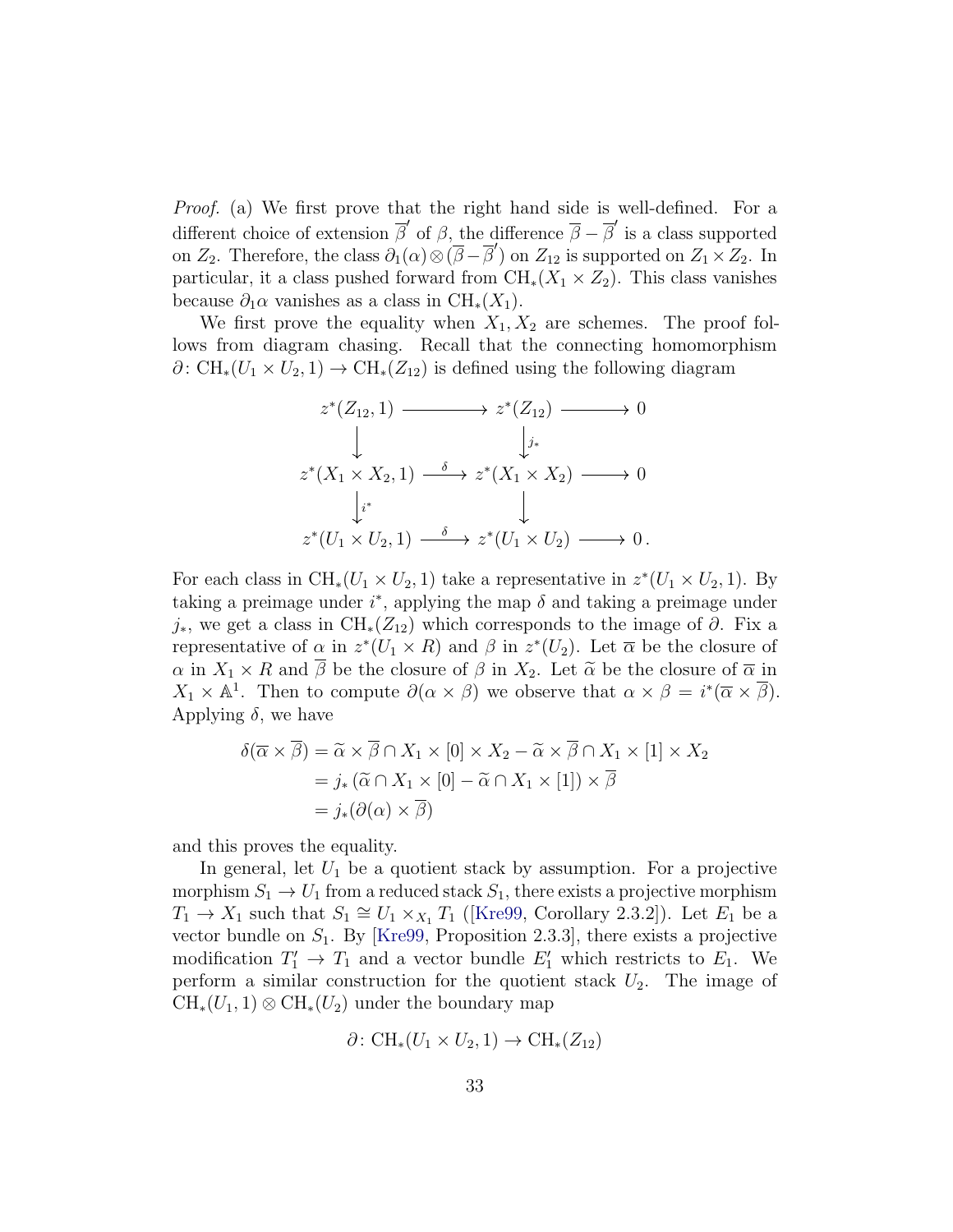is defined by the limit of boundary maps for naive higher Chow groups of  $E_1 \boxtimes E_2 \subset E_1' \boxtimes E_2'$ . The corresponding computation is precisely equal to the case above. Therefore the same formula holds for stacks  $X_1$  and  $X_2$ .

(b) Let  $\alpha \otimes \beta \in \text{CH}_*(U_1, 1) \otimes \text{CH}_*(X_2)$ . We take a natural extension  $\beta$  of  $i_2^*\beta$ . Then by (a), we have

$$
\partial \circ (\mathrm{id} \otimes i_2^*) (\alpha \otimes \beta) = \partial (\alpha \otimes i_2^* \beta)
$$
  
=  $\partial_1(\alpha) \otimes \beta$   
=  $\partial_1 \otimes \mathrm{id} (\alpha \otimes \beta)$ 

The same computation holds for  $\text{CH}_{*}(X_1) \otimes \text{CH}_{*}(U_2, 1)$  and we get the commutativity of [\(25\)](#page-31-0).  $\Box$ 

.

<span id="page-33-1"></span>**Remark 2.18.** Applying Lemma [2.17](#page-31-1) to  $X_1 = U_1 = \text{Spec } k$  (so that  $Z_1 = \emptyset$ ) and  $Z = Z_2 \subseteq X = X_2$  with  $U = X \setminus Z$ , we find that the composition

$$
\operatorname{CH}_*(k,1)\otimes \operatorname{CH}_*(U)\to \operatorname{CH}_*(U,1)\xrightarrow{\partial} \operatorname{CH}_*(Z)
$$

vanishes since for  $\alpha \in CH_*(k,1)$  and  $\beta \in CH_*(U)$  we have  $\partial(\alpha \otimes \beta) =$  $\partial_1(\alpha) \otimes \beta = 0$  as  $\partial_1(\alpha)$  lives in  $\text{CH}_*(Z_1) = \text{CH}_*(\emptyset) = 0$ . This implies that  $\partial$ factors through the indecomposable part  $\overline{\text{CH}}_{*}(U, 1)$  of  $\text{CH}_{*}(U, 1)$ .

To prove the CKP for  $\mathfrak{M}_{0,n}$ , we want to use that via the boundary gluing morphisms, the space  $\mathfrak{M}_{0,n}$  is stratified by (finite quotients of) products of spaces  $\mathfrak{M}_{0,n_i}^{\text{sm}}$ , for which we know the CKP. The following proposition tells us that indeed the CKP for such a stratified space can be checked on the individual strata.

<span id="page-33-0"></span>**Proposition 2.19.** Let X be an algebraic stack, locally of finite type over k with a good filtration and stratified by quotient stacks  $X = \bigcup X_i$ . Suppose each stratum  $X_i$  has the CKP and the hCKgP for quotient stacks. Then X has the CKP for quotient stacks.

*Proof.* Since X has a good filtration, the Chow groups of X and  $X \times Y$  of a fixed degree can be computed on a sufficiently large finite-type open substack. This allows us to reduce to the case where X has finite type.

Now by assumption, there exists a nonempty open substack  $U \subset X$  which is a quotient stack and has the CKP. Let  $Z = X \setminus U$  be the complement. For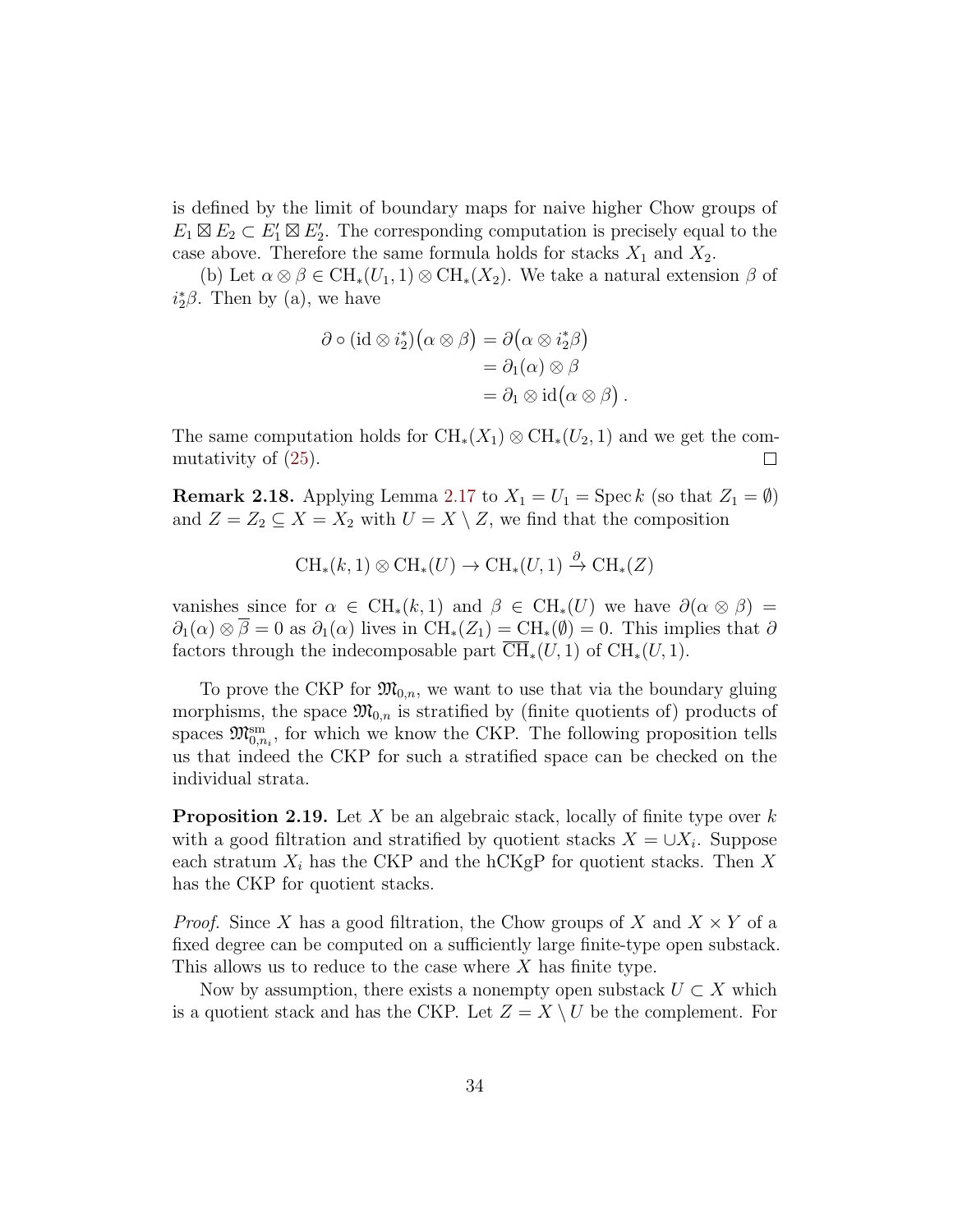a quotient stack Y consider a commutative diagram

<span id="page-34-0"></span>
$$
CH_*(U,1) \otimes CH_*(Y) \to CH_*(Z) \otimes CH_*(Y) \to CH_*(X) \otimes CH_*(Y) \to CH_*(U) \otimes CH_*(Y) \to 0
$$
  
\n
$$
\downarrow_{\gamma_1} \qquad \qquad \downarrow_{\gamma_2} \qquad \qquad \downarrow_{\gamma_3} \qquad \qquad \downarrow_{\gamma_4}
$$
  
\n
$$
CH_*(U \times Y,1) \longrightarrow CH_*(Z \times Y) \longrightarrow CH_*(X \times Y) \longrightarrow CH_*(U \times Y) \longrightarrow 0
$$
  
\n
$$
(26)
$$

where the rows are exact by the excision sequence. Since  $U$  has the CKP, the arrow  $\gamma_4$  is an isomorphism and by Noetherian induction, the same is true for  $\gamma_2$ . We extend the domain of the map  $\gamma_1$  by inserting an extra component  $\text{CH}_*(U) \otimes \text{CH}_*(Y,1)$ . Then the following diagram

$$
\begin{array}{ccc}\n\text{CH}_{*}(U,1) \otimes \text{CH}_{*}(Y) & & \text{CH}_{*}(Z) \otimes \text{CH}_{*}(Y) \\
\oplus \text{CH}_{*}(U) \otimes \text{CH}_{*}(Y,1) & & \downarrow \\
\downarrow^{\gamma_{1}'} & & \downarrow \\
\text{CH}_{*}(U \times Y,1) & & \text{CH}_{*}(Z \times Y)\n\end{array}
$$

commutes by applying Lemma [2.17](#page-31-1) to  $U \times Y \subset X \times Y$ . Note that the new factor  $\text{CH}_*(U) \otimes \text{CH}_*(Y,1)$  maps to  $\text{CH}_*(X) \otimes \text{CH}_*(Y \setminus Y) = 0$  under the top arrow, and so in particular the top row of [\(26\)](#page-34-0) remains exact after the modification. Furthermore, the modified map  $\gamma'_1$  is surjective because U has the hCKgP for quotient stacks. Therefore  $\gamma_3$  is an isomorphism by applying  $\Box$ the five lemma to the modified version of [\(26\)](#page-34-0).

To apply this to the stratification of  $\mathfrak{M}_{0,n}$  by prestable graph, we need a small further technical lemma, due to the fact that the strata of  $\mathfrak{M}_{0,n}$  are quotients of products of  $\mathfrak{M}_{0,n_i}$  by finite groups.

<span id="page-34-1"></span>**Lemma 2.20.** Let  $\mathfrak{M}$  be an algebraic stack of finite type over k and stratified by quotient stacks with an action of a finite group  $G$ . Then the quotient map  $\pi : \mathfrak{M} \to \mathfrak{M}/G$  induces an isomorphism

$$
\pi^* : \mathrm{CH}_*(\mathfrak{M}/G) \to \mathrm{CH}_*(\mathfrak{M})^G \tag{27}
$$

from the Chow group of the quotient  $\mathfrak{M}/G$  to the G-invariant part of the Chow group of  $\mathfrak{M}$ . On the other hand, the map

$$
\pi_* : \mathrm{CH}_*(\mathfrak{M}) \to \mathrm{CH}_*(\mathfrak{M}/G) \tag{28}
$$

is a surjection.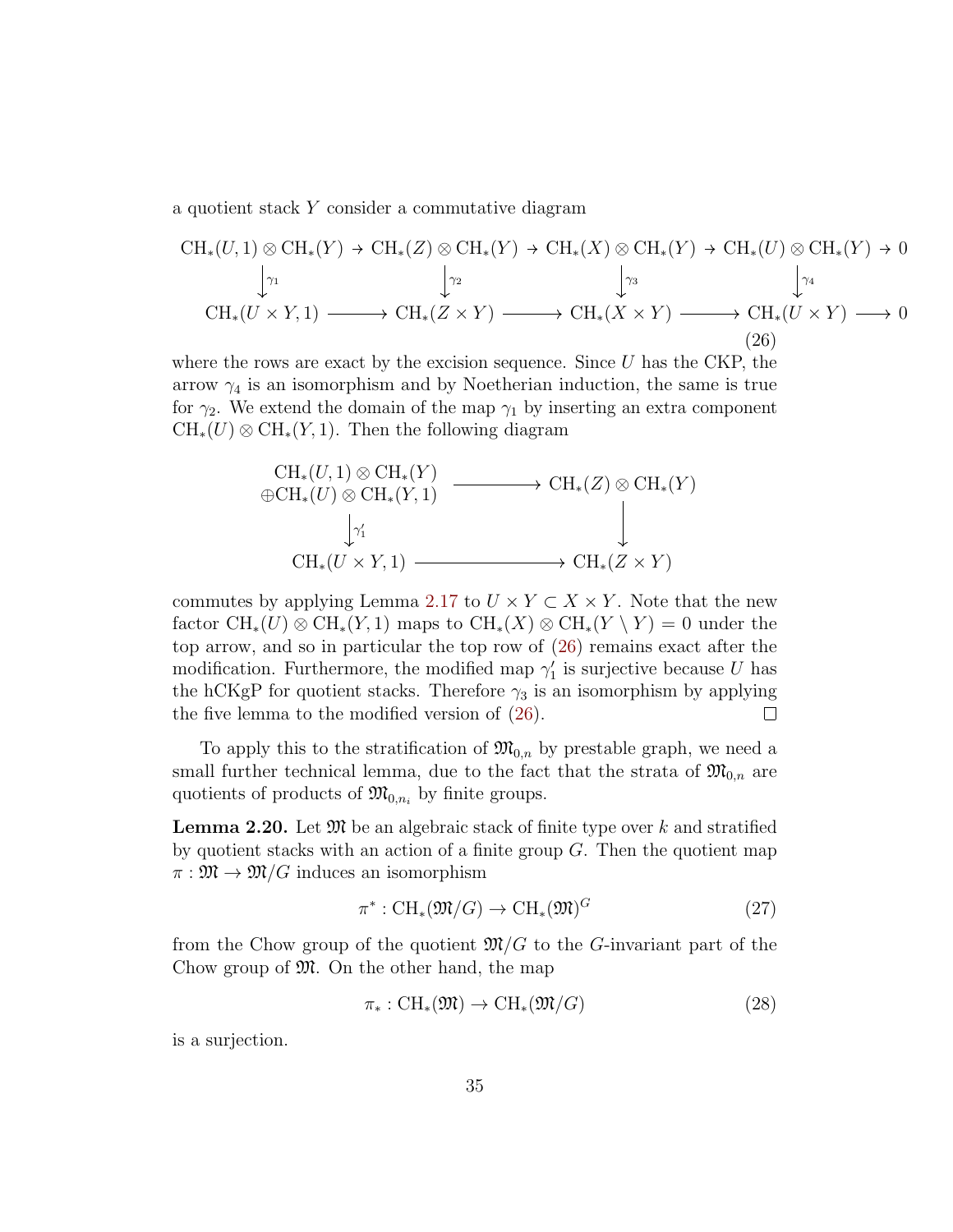*Proof.* The map  $\pi$  is representable and a principal G-bundle, hence in particular it is finite and étale. Thus we can both pull back cycles and push forward cycles under  $\pi$ . For  $g \in G$  let  $\sigma_g : \mathfrak{M} \to \mathfrak{M}$  be the action of g on  $\mathfrak{M}$ . Then the relation  $\pi \circ \sigma_g \cong \pi$  shows that  $\sigma_g^*$  acts as the identity on the image of  $\pi^*$ and thus  $\pi^*$  has image in the G-invariant part of CH<sub>\*</sub>( $\mathfrak{M}$ ). The equality

$$
\pi_* \circ \pi^* = |G| \cdot \mathrm{id} : \mathrm{CH}_*(\mathfrak{M}/G) \to \mathrm{CH}_*(\mathfrak{M}/G)
$$

shows that  $\pi^*$  is injective and that  $\pi_*$  is surjective (since we work with Q-coefficients). On the other hand, we have

$$
\pi^* \circ \pi_* = \sum_{g \in G} \sigma_g^* : \operatorname{CH}_*(\mathfrak{M}) \to \operatorname{CH}_*(\mathfrak{M})
$$

thus restricted on the G-invariant part, we again have

$$
\pi^* \circ \pi_*|_{\operatorname{CH}_*(\mathfrak{M})^G} = |G| \cdot \operatorname{id} : \operatorname{CH}_*(\mathfrak{M})^G \to \operatorname{CH}_*(\mathfrak{M})^G,
$$

showing  $\pi^*$  is surjective.

<span id="page-35-1"></span>Remark 2.21. The above lemma is also true for the first higher Chow groups with Q-coefficients.

<span id="page-35-0"></span>**Corollary 2.22.** For all  $n \geq 0$ , the stacks  $\mathfrak{M}_{0,n}$  have the CKP for quotient stacks.

*Proof.* Recall that for a prestable graph  $\Gamma$  of genus 0 with n markings, there exists the locally closed substack  $\mathfrak{M}^{\Gamma} \subset \mathfrak{M}_{0,n}$  of curves with dual graph exactly Γ. By Proposition [2.19,](#page-33-0) it suffices to show that the stacks  $\mathfrak{M}^{\Gamma}$  have the CKP and the hCKgP for quotient stacks. Now from [\[BS21,](#page-64-0) Proposition 2.4] we know that the restriction of the gluing map  $\xi_{\Gamma}$  induces an isomorphism

$$
\left(\prod_{v\in V(\Gamma)}\mathfrak{M}_{0,n(v)}^{\mathrm{sm}}\right)/\mathrm{Aut}(\Gamma)\xrightarrow{\xi_{\Gamma}}\mathfrak{M}^{\Gamma}.
$$

The product of spaces  $\mathfrak{M}_{0,n(v)}^{sm}$  has the CKP by Proposition [2.7](#page-18-2) and the hCKgP for quotient stacks by Proposition [2.14](#page-26-0) and Proposition [2.16.](#page-29-0) From Lemma [2.20](#page-34-1) and Remark [2.21](#page-35-1) it follows that the quotient of a space with the CKP (or hCKgP) under a finite group action still has the CKP (or hCKgP), so by the above isomorphism all  $\mathfrak{M}^{\Gamma}$  have the CKP and hCKgP for quotient stacks. This finishes the proof.  $\Box$ 

 $\Box$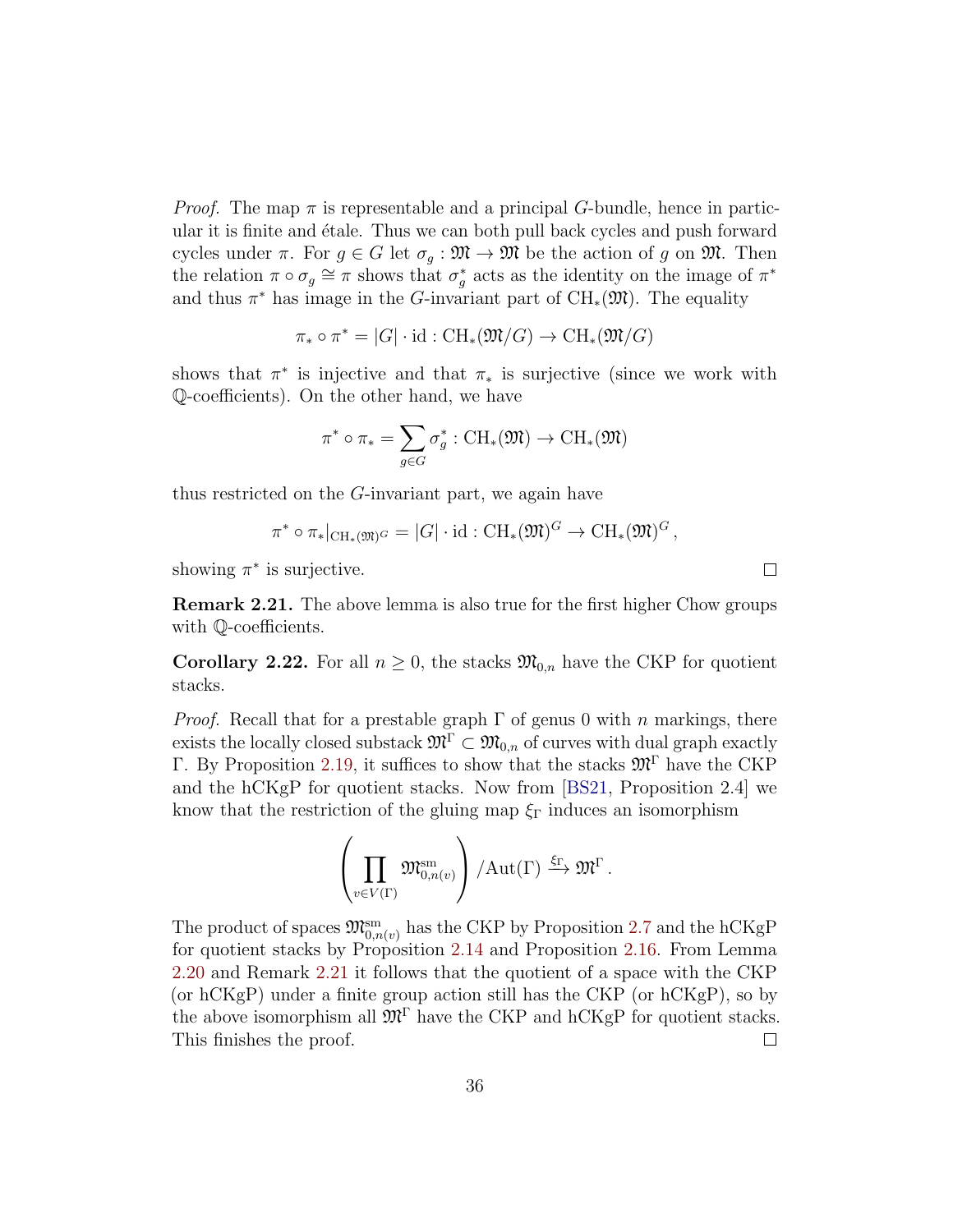We proved the Chow-Künneth property of  $\mathfrak{M}_{0,n}$  with respect to quotient stacks. This assumption comes from technical assumptions in [\[Kre99\]](#page-66-3). For example, the extended excision sequence is only proven when the open substack is a quotient stack. Such assumptions are not necessary for a different cycle theory of algebraic stacks constructed in [\[Kha19\]](#page-66-6). Therefore, the following remark could remove the technical assumptions in the above Chow-Künneth property.

**Remark 2.23.** Let X be an algebraic stack, locally of finite type over  $k$ . Let  $H_*^{BM}$  be the rational motivic Borel–Moore homology theory defined in [\[Kha19\]](#page-66-6). There exists a cycle class map

$$
\mathrm{cl}\colon \mathrm{CH}_*(X)_{\mathbb{Q}}\to \mathrm{H}^{\mathrm{BM}}_*(X)
$$

which is compatible with projective pushforward, Chern classes and lci pullbacks. In [\[BP\]](#page-64-4), we will show that the cycle class map cl is an isomorphism when  $X$  is stratified by quotient stacks.

#### <span id="page-36-0"></span>2.4 Tautological relations

In this section, we formulate and prove a precise form of Theorem [1.4,](#page-6-0) see Theorem [2.31.](#page-39-0) Recall that for a prestable graph Γ, a decoration  $\alpha$  is an element of CH<sup>\*</sup>( $\mathfrak{M}_{\Gamma}$ ) given as a product  $\alpha = \prod_{v} \alpha_v$  where  $\alpha_v \in \mathrm{CH}^*(\mathfrak{M}_{0,n(v)})$ are monomials in  $\kappa$  and  $\psi$ -classes on the factors  $\mathfrak{M}_{0,n(v)}$  of  $\mathfrak{M}_{\Gamma}$ .

<span id="page-36-2"></span>**Definition 2.24.** Define the *strata space*  $S_{g,n}$  to be the free Q-vector space with basis given by isomorphism classes of decorated prestable graphs  $[\Gamma, \alpha]$ .

By definition, the image of the map

$$
\mathcal{S}_{g,n} \to \mathrm{CH}^*(\mathfrak{M}_{g,n}), \ \ [\Gamma, \alpha] \mapsto \xi_{\Gamma^*} \alpha
$$

is the tautological ring  $\mathrm{R}^*(\mathfrak{M}_{g,n})^{12}$  $\mathrm{R}^*(\mathfrak{M}_{g,n})^{12}$  $\mathrm{R}^*(\mathfrak{M}_{g,n})^{12}$ .

For the proofs below, it is convenient to allow decorations  $\alpha_v$  at vertices of Γ which are combinations of monomials in  $\kappa$  and  $\psi$ -classes as follows.

<span id="page-36-1"></span><sup>&</sup>lt;sup>12</sup>From [\[BS21,](#page-64-0) Corollary 3.7] we see that there is a Q-algebra structure on  $S_{q,n}$  which makes this map into a Q-algebra homomorphism, since products of decorated strata classes are given by explicit combinations of further decorated strata classes.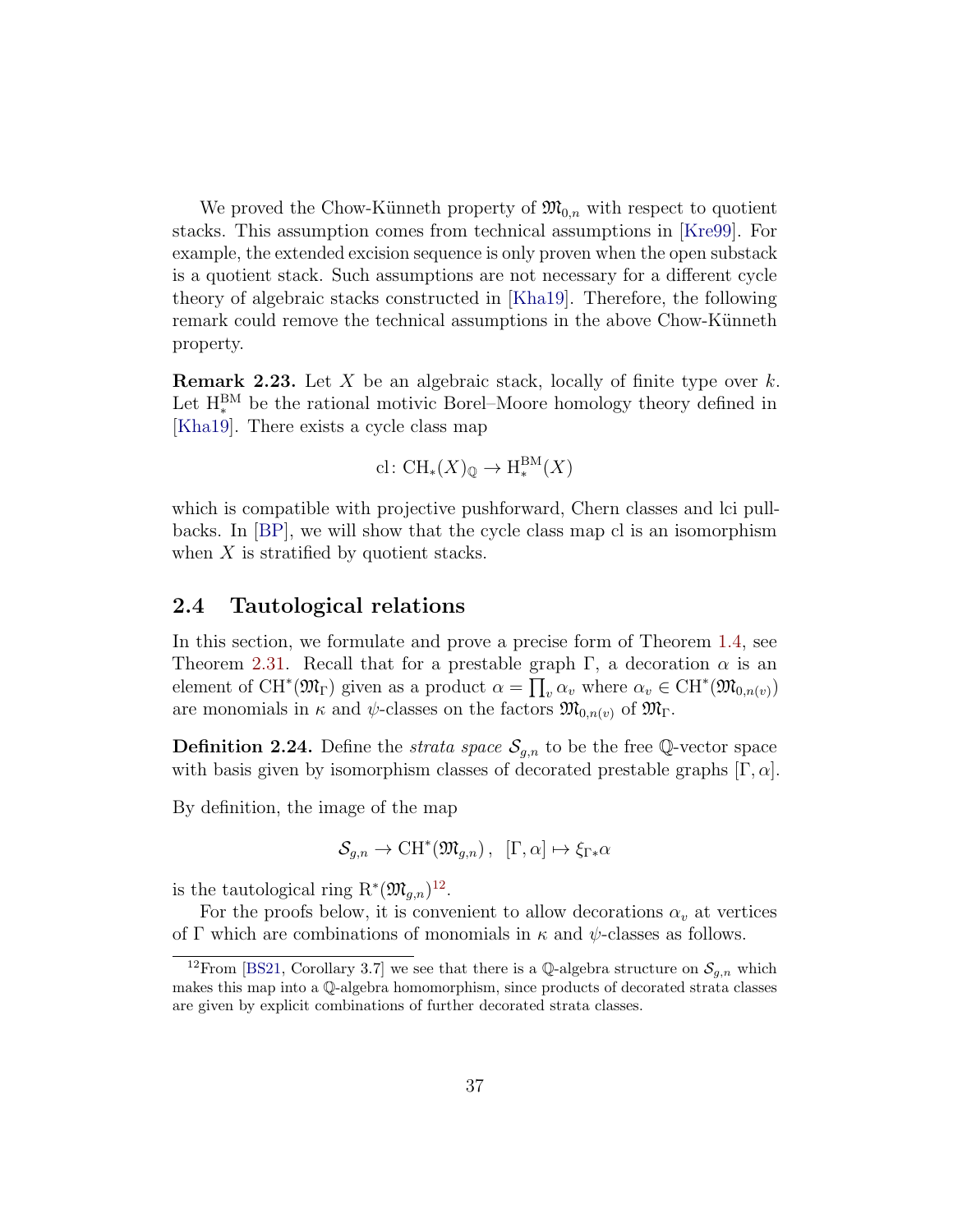**Definition 2.25.** Given a prestable graph  $\Gamma$  in genus 0 with *n* markings, an element

$$
\alpha = \prod_{v \in V(\Gamma)} \alpha_v \in \prod_{v \in V(\Gamma)} \mathrm{CH}^*(\mathfrak{M}_{0,n(v)})
$$

is said to be in normal form if

- a) for vertices  $v \in V(\Gamma)$  with  $n(v) = 0$ , we have  $\alpha_v = \kappa_2^a$  for some  $a \ge 0$ ,
- b) for vertices  $v \in V(\Gamma)$  with  $n(v) = 1$ , we have  $\alpha_v = \psi_h^b$ , where h is the unique half-edge at v and  $b \geq 0$ ,
- c) for vertices  $v \in V(\Gamma)$  with  $n(v) = 2$ , we have  $\alpha_v = \psi_h^c + (-\psi_{h'})^c$ , where  $h, h'$  are two half-edges at v and  $c \geq 0$ ,
- d) for vertices  $v \in V(\Gamma)$  with  $n(v) \geq 3$ , we have that  $\alpha_v = 1$  is trivial.

Note that because of the terms  $\psi_h^c + (-\psi_{h'})^c$  in case c) above, the element  $\alpha$ is not strictly speaking a decoration, since the  $\alpha_v$  are not monomials. However, given  $\Gamma, \alpha$  as in Definition [2.24,](#page-36-2) we write  $[\Gamma, \alpha]$  for the element in  $\mathcal{S}_{0,n}$  obtained by expanding  $\alpha$  in terms of monomial decorations.

**Definition 2.26.** For  $g = 0$  let  $\mathcal{S}_{0,n}^{\text{nf}} \subset \mathcal{S}_{0,n}$  be the subspace additively generated by  $[\Gamma, \alpha]$  for  $\alpha$  in normal form<sup>[13](#page-37-1)</sup>.

<span id="page-37-0"></span>**Definition 2.27.** Let  $R_0 \in \mathcal{S}_{g_0,n_0}$  be a tautological relation. Given  $g, n$ , we say that the set of relations in  $S_{g,n}$  generated by  $R_0$  is the subspace of the Q-vector space  $\mathcal{S}_{g,n}$  generated by elements of  $\mathcal{S}_{g,n}$  obtained by

- choosing a prestable graph  $\Gamma$  in genus g with n markings and a vertex  $v \in V(\Gamma)$  with  $g(v) = g_0, n(v) = n_0$ ,
- choosing an identification of the  $n_0$  half-edges incident to v with the markings  $1, \ldots, n_0$  for  $\mathcal{S}_{g_0,n_0}$ ,
- choosing decorations  $\alpha_w \in \mathrm{CH}^*(\mathfrak{M}_{g(w),n(w)})$  for all vertices  $w \in V(\Gamma) \setminus \mathcal{L}$  $\{v\},\$

<span id="page-37-1"></span><sup>&</sup>lt;sup>13</sup>Note that at vertices  $v \in V(\Gamma)$  with  $n(v) = 2$  we have a choice of ordering of the two half-edges h, h', and the possible decorations  $\alpha_v = \psi_h^c + (-\psi_{h'})^c$  differ by a sign for c odd. Still they generate the same subspace of  $\mathcal{S}_{0,n}$  and the independence of this subspace from the choice of ordering of half-edges will be important in a proof below.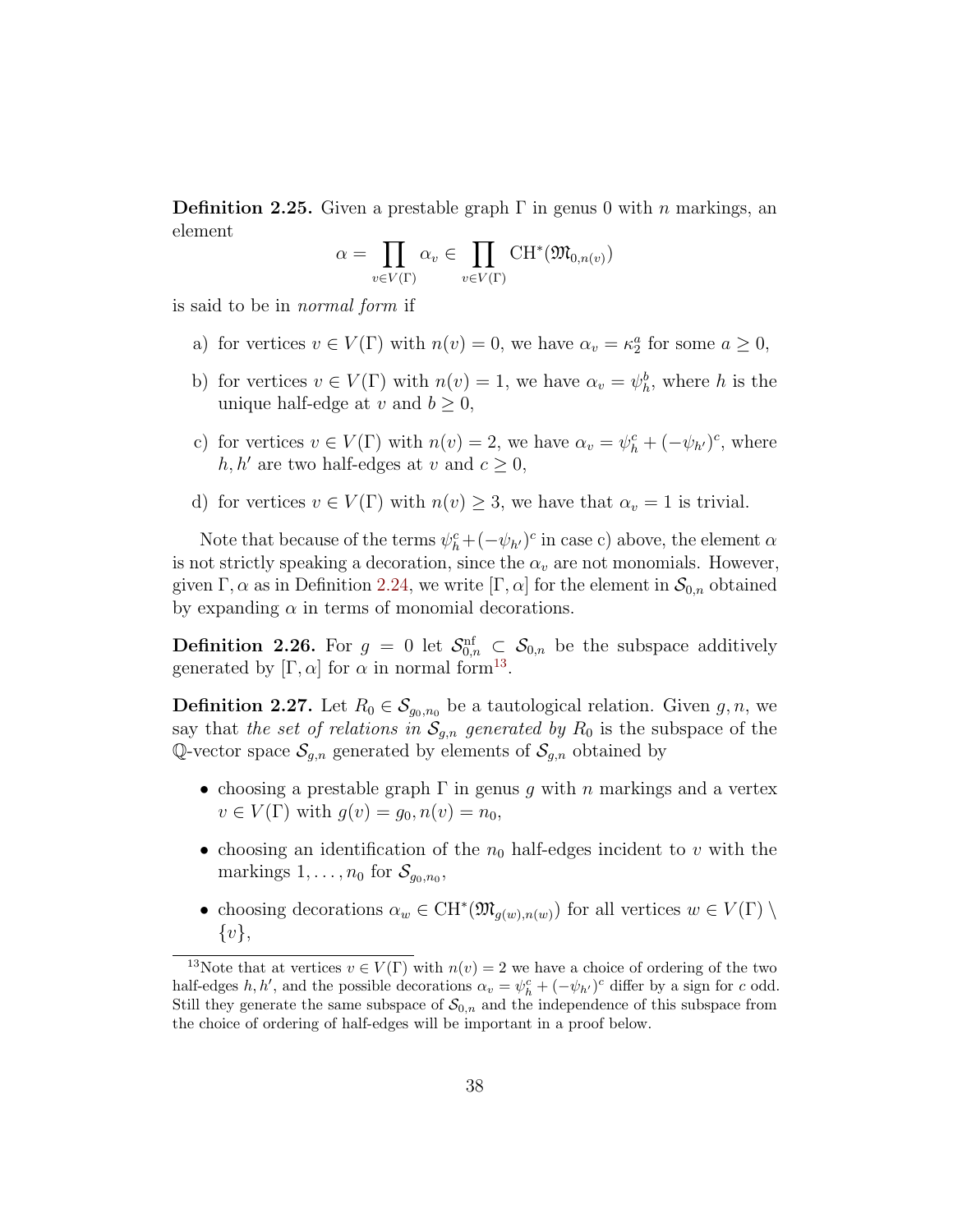• gluing the relation  $R_0$  into the vertex  $v_0$  of  $\Gamma$ , putting decorations  $\alpha_w$ in the other vertices and expanding as an element of  $\mathcal{S}_{q,n}$ .

More generally, given any family  $(R_0^i \in \mathcal{S}_{g_0^i, n_0^i})_{i \in I}$  of tautological relations, we define the relations in  $\mathcal{S}_{q,n}$  generated by this family to be the sum of the spaces of relations generated by the  $R_0^i$ .

<span id="page-38-0"></span>**Example 2.28.** Let  $n_0 = 4$  with markings labelled  $\{3, 4, 5, h\}$  and let  $R_0 \in$  $\mathcal{S}_{0,n_0}$  be the WDVV relation



For a prestable graph



and a decoration  $\alpha_w = \kappa_3$ , the corresponding relation is



**Definition 2.29.** Consider the family  $\mathcal{R}^0_{\kappa,\psi}$  of relations obtained by multiplying the relations of  $\kappa$  and  $\psi$ -classes from Lemmas [2.2,](#page-14-0) [2.3](#page-15-0) and [2.4](#page-15-1) with an arbitrary monomial in  $\kappa$  and  $\psi$ -classes. Define the space  $\mathcal{R}_{\kappa,\psi} \subset \mathcal{S}_{0,n}$  as the space of relations generated by  $\mathcal{R}_{\kappa,\psi}^0$ .

Define  $\mathcal{R}_{\text{WDVV}} \subset \mathcal{S}_{0,n}^{\text{nf}}$  as the space of relations obtained by gluing some WDVV relation into a decorated prestable graph  $[\Gamma, \alpha]$  in normal form at a vertex v with  $n(v) \geq 4$ . In other words, it is the space of relations generated by the WDVV relation as in Definition [2.27](#page-37-0) where we restrict to  $\Gamma$ ,  $(\alpha_w)_{w\neq v}$ such that  $[\Gamma, \alpha]$  (with  $\alpha_v = 1$ ) is in normal form<sup>[14](#page-38-1)</sup>.

<span id="page-38-2"></span>Remark 2.30. Let us comment on the role of the sets of relations appearing above. The relations  $\mathcal{R}^0_{\kappa,\psi}$  allow to write any monomial  $\alpha$  in  $\kappa$  and  $\psi$ -classes on  $\mathfrak{M}_{0,n}$  as a sum  $\alpha = \alpha_0 + \beta$  of

<span id="page-38-1"></span><sup>&</sup>lt;sup>14</sup>Again we relax the condition of the  $\alpha_w$  being monomials and allow  $\alpha_w$  of the form  $\psi_h^c + (-\psi_{h'})^c$  at vertices of valence 2.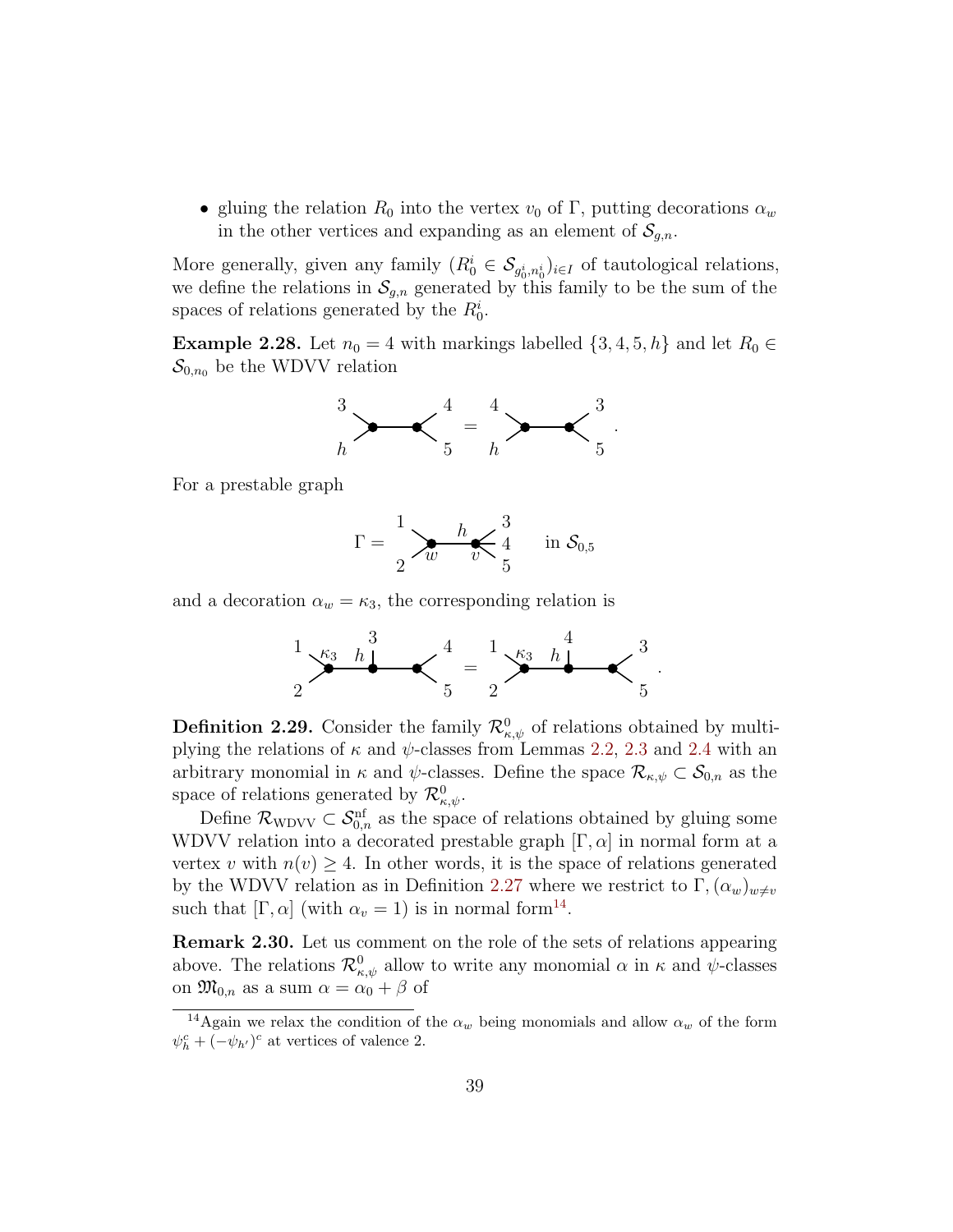- a (possibly zero) monomial term  $\alpha_0$  in  $\kappa$  and  $\psi$ -classes such that the trivial prestable graph with decoration  $\alpha_0$  is in normal form (implying that  $\alpha_0$  restricts to a basis element of  $\mathrm{CH}^*(\mathfrak{M}_{0,n}^{\mathrm{sm}})$  as computed in Lemma [2.1\)](#page-13-2),
- a sum  $\beta$  of generators  $[\Gamma_i, \alpha_i]$  supported in the boundary (i.e. with  $\Gamma_i$ nontrivial).

The relations  $\mathcal{R}_{\kappa,\psi}$  allow to do the above at each of the vertices of a decorated stratum class  $[\Gamma, \alpha]$  and by a recursive procedure allow to write  $[\Gamma, \alpha]$  as a sum of decorated strata classes in normal form. The relations in  $\mathcal{R}_{\text{WDVV}}$ then encode the remaining freedom to express relations among these classes in normal form generated by the WDVV relation. The following theorem and the course of its proof make precise the statement that these processes describe tautological relations on  $\mathfrak{M}_{0,n}$ .

<span id="page-39-0"></span>**Theorem 2.31.** The kernel of the surjection  $\mathcal{S}_{0,n} \to \mathrm{CH}^*(\mathfrak{M}_{0,n})$  is given by  $\mathcal{R}_{\kappa,\psi} + \mathcal{R}_{\text{WDVV}}$ . In particular, we have

$$
CH^*(\mathfrak{M}_{0,n}) = \mathcal{S}_{0,n}/(\mathcal{R}_{\kappa,\psi} + \mathcal{R}_{\text{WDVV}}).
$$

We split the proof of the above theorem into two parts.

<span id="page-39-2"></span>**Proposition 2.32.** The map  $S_{0,n}^{\text{nf}} \to S_{0,n} \to S_{0,n}/\mathcal{R}_{\kappa,\psi}$  is surjective.

*Proof.* The statement says that we can use  $\kappa, \psi$  relations on each vertex to express any decorated stratum class as a linear combination of stratum classes in normal form. This follows from Lemma [2.2,](#page-14-0) [2.3](#page-15-0) and [2.4](#page-15-1) as described in Remark [2.30.](#page-38-2)  $\Box$ 

<span id="page-39-1"></span>**Theorem 2.33.** The kernel of the surjection  $\mathcal{S}_{0,n}^{\text{nf}} \to \text{CH}^*(\mathfrak{M}_{0,n})$  is given by  $\mathcal{R}_{\text{WDVV}}$ .

The proof is separated into several steps. The overall strategy is to stratify  $\mathfrak{M}_{0,n}$  by the number of edges of the prestable graph  $\Gamma$  and use an excision sequence argument. For  $p \geq 0$  we denote by  $\mathfrak{M}_{0,n}^{\geq p}$  the closed substack of  $\mathfrak{M}_{0,n}$  of curves with at least p nodes. Similarly, we denote by  $\mathfrak{M}_{0,n}^{=p}$  the open substack of  $\mathfrak{M}_{0,n}^{\geq p}$  of curves with exactly p nodes. It is clear that

$$
\mathfrak{M}_{0,n}^{\geq p}\setminus \mathfrak{M}_{0,n}^{=p}=\mathfrak{M}_{0,n}^{\geq p+1}
$$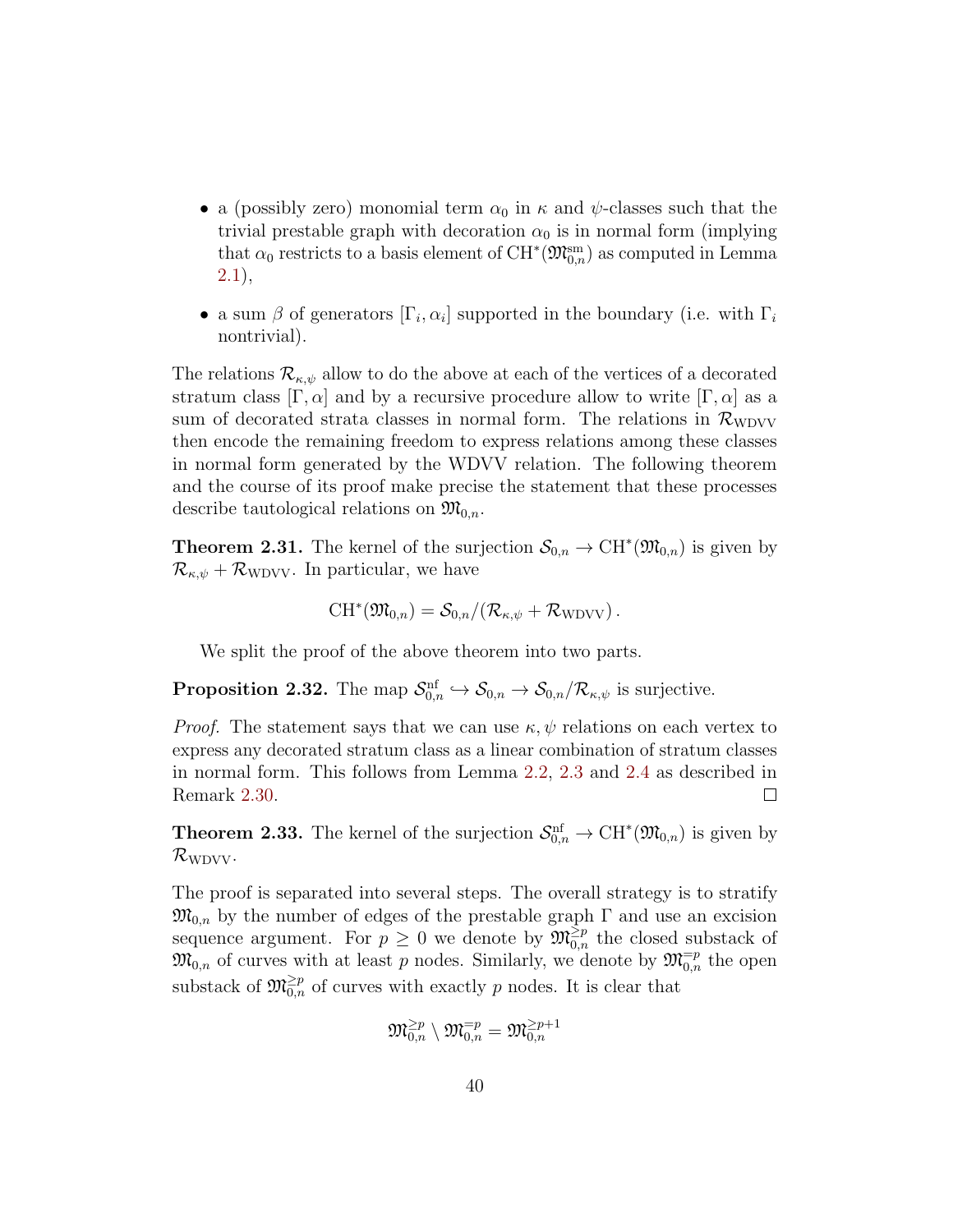and also

$$
\mathfrak{M}^{=p}_{0,n}=\coprod_{\Gamma\in \mathcal{G}_p}\mathfrak{M}^\Gamma\,,
$$

where  $\mathcal{G}_p$  is the set of prestable graphs of genus 0 with n markings having exactly p edges. For the strata space  $S_{0,n}$ , consider the decomposition

<span id="page-40-1"></span>
$$
\mathcal{S}_{0,n}=\bigoplus_{p\geq 0}\mathcal{S}_{0,n}^p
$$

according to the number p of edges of graph  $\Gamma$ <sup>[15](#page-40-0)</sup>. This descends to decompositions

$$
\mathcal{S}^{\rm nf}_{0,n} = \bigoplus_{p\geq 0} \mathcal{S}^{{\rm nf},p}_{0,n},\ \mathcal{R}_{\rm WDVV} = \bigoplus_{p\geq 0} \mathcal{R}^p_{\rm WDVV}
$$

for  $S_{0,n}^{\text{nf}}$  and  $\mathcal{R}_{\text{WDVV}}$ . We note that  $\mathcal{R}_{\text{WDVV}}^p$  is exactly the space of relations obtained by taking a prestable graph  $\Gamma$  with  $p-1$  edges, a decoration  $\alpha$  on  $\Gamma$ in normal form and inserting a WDVV relation at a vertex  $v_0 \in V(\Gamma)$  with  $n(v_0) \geq 4.$ 

From Proposition [\[BS21,](#page-64-0) Proposition 2.4] and Lemma [2.20](#page-34-1) it follows that

$$
CH^*(\mathfrak{M}_{0,n}^{-p}) = \bigoplus_{\Gamma \in \mathcal{G}_p} CH^*(\mathfrak{M}^{\Gamma}) = \bigoplus_{\Gamma \in \mathcal{G}_p} CH^*(\mathfrak{M}_{\Gamma}^{\text{sm}})^{\text{Aut}(\Gamma)},\tag{29}
$$

$$
CH^*(\mathfrak{M}_{0,n}^{-p},1) = \bigoplus_{\Gamma \in \mathcal{G}_p} CH^*(\mathfrak{M}^{\Gamma},1) = \bigoplus_{\Gamma \in \mathcal{G}_p} CH^*(\mathfrak{M}_{\Gamma}^{\text{sm}},1)^{\text{Aut}(\Gamma)}.
$$
 (30)

Note that we have a natural map  $\mathcal{S}_{0,n}^{\text{nf},p} \to \text{CH}^*(\mathfrak{M}_{0,n}^{\geq p})$ .

<span id="page-40-2"></span>**Lemma 2.34.** The composition  $S_{0,n}^{\text{nf},p} \to \text{CH}^*(\mathfrak{M}_{0,n}^{\geq p}) \to \text{CH}^*(\mathfrak{M}_{0,n}^{\equiv p})$  is an isomorphism.

*Proof.* First we note that  $\mathcal{S}_{0,n}^{\text{nf},p}$  decomposes into a direct sum of subspaces  $\mathcal{S}_{0,n}^{\text{nf},\Gamma}$  $_{0,n}$ indexed by prestable graphs  $\Gamma \in \mathcal{G}_p$ , according to the underlying prestable graph of the generators. The analogous decomposition of  $CH^*(\mathfrak{M}_{0,n}^{\equiv p})$  is given by [\(29\)](#page-40-1). Now for two non-isomorphic prestable graphs  $\Gamma$  and  $\Gamma'$  with the same number p of edges, the induced map  $\mathcal{S}_{0,n}^{\text{nf},\Gamma} \to \text{CH}^*(\mathfrak{M}^{\Gamma'})$  vanishes. Indeed, the locally closed substack  $\mathfrak{M}^{\Gamma'}$  is disjoint from the image of the gluing map  $\xi_{\Gamma}$ 

<span id="page-40-0"></span><sup>&</sup>lt;sup>15</sup>This decomposition is not equal to the standard decomposition of  $S_{0,n}$  via degree of a class.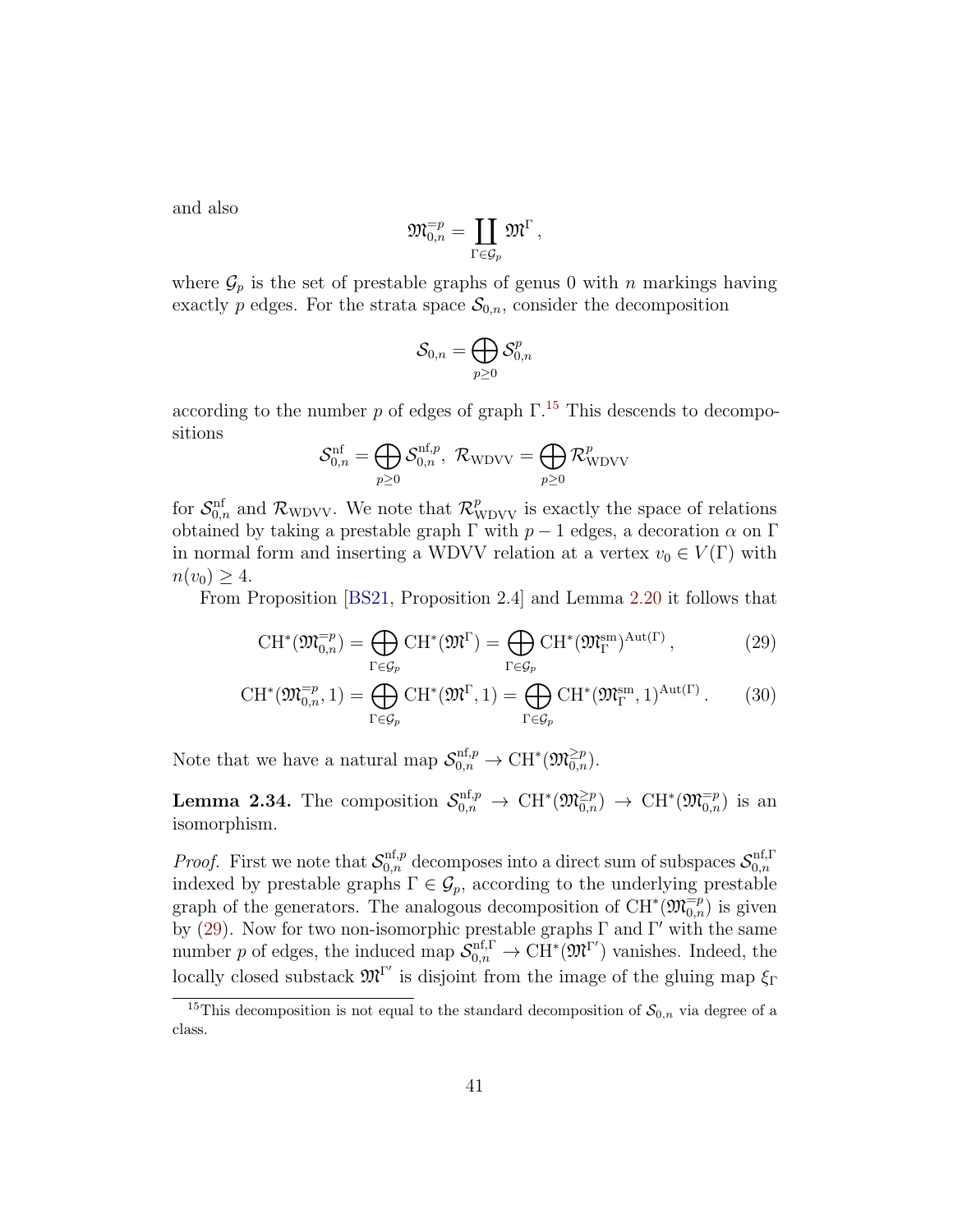and all generators of  $\mathcal{S}_{0,n}^{\text{nf},\Gamma}$  are pushforwards under  $\xi_{\Gamma}$ . Thus we are reduced to showing that  $\mathcal{S}_{0,n}^{\text{nf},\Gamma} \to \text{CH}^*(\mathfrak{M}^{\Gamma})$  is an isomorphism. The image of a generator [Γ, α] under this map is obtained by pushing forward  $\alpha \in \mathrm{CH}^*(\mathfrak{M}_{\Gamma})$  to  $\mathfrak{M}_{0,n}^{-p}$ under  $\xi_{\Gamma}$  and restricting to the open subset  $\mathfrak{M}^{\Gamma}$ . From the cartesian diagram

$$
\begin{array}{ccc}\mathfrak M_{\Gamma}&\xrightarrow{\xi_{\Gamma}}&\mathfrak M_{0,n}^{\geq p}\\ \updownarrow&&\updownarrow\\ \mathfrak M_{\Gamma}^{\operatorname{sm}}&\xrightarrow{\xi_{\Gamma}^{\operatorname{sm}}} &\mathfrak M^{\Gamma}=\mathfrak M_{\Gamma}^{\operatorname{sm}}/\mathrm{Aut}(\Gamma)\end{array}
$$

in which the vertical arrows are open embeddings, it follows that this is equivalent to first restricting  $\alpha$  to  $\mathfrak{M}_{\Gamma}^{\text{sm}}$  and then pushing forward to  $\mathfrak{M}^{\Gamma}$ . As we saw in [\(29\)](#page-40-1), we can identify  $\mathrm{CH}^*(\mathfrak{M}^{\Gamma})$  with the Aut( $\Gamma$ )-invariant part of  $\mathrm{CH}^*(\mathfrak{M}^{\mathrm{sm}}_\Gamma)$  via pullback under  $\xi^{\mathrm{sm}}_\Gamma.$  But clearly

<span id="page-41-0"></span>
$$
(\xi_{\Gamma}^{\rm sm})^*[\Gamma, \alpha] = (\xi_{\Gamma}^{\rm sm})^*(\xi_{\Gamma}^{\rm sm})_*\alpha = \sum_{\sigma \in \text{Aut}(\Gamma)} \sigma^* \alpha , \qquad (31)
$$

where the automorphisms  $\sigma$  act on  $\mathfrak{M}^{\text{sm}}_{\Gamma}$  by permuting the factors.

Now by Proposition [2.7](#page-18-2) we have

$$
\operatorname{CH}^*(\mathfrak{M}^{\operatorname{sm}}_\Gamma)=\bigotimes_{v\in V(\Gamma)}\operatorname{CH}^*(\mathfrak{M}^{\operatorname{sm}}_{g(v),n(v)})\,.
$$

Thus it follows from Lemma [2.1](#page-13-2) that the set of all possible  $\alpha$  such that  $[\Gamma, \alpha]$  is in normal form is a basis of  $\mathrm{CH}^*(\mathfrak{M}^{\mathrm{sm}}_\Gamma)$  and the action of automorphisms  $\sigma$  of  $\Gamma$ acts by permuting these basis elements. Hence a basis of the  $Aut(\Gamma)$ -invariant part of  $CH^*(\mathfrak{M}_{\Gamma}^{\text{sm}})$  is given by the sums of orbits of these basis elements (with  $\Phi$  from Eq. (30  $\Gamma$ ) is given by the sums of orbits of these basis elements (with the dimension of CH<sup>\*</sup>( $\mathfrak{M}_{\Gamma}^{\text{sm}}$ )<sup>Aut(Γ)</sup> being the number of such orbits). Then the fact that we chose the basis of  $\mathcal{S}_{0,n}^{\text{nf},\Gamma}$  to be the set of  $[\Gamma, \alpha]$  up to isomorphism implies via [\(31\)](#page-41-0) that they exactly map to this basis of  $CH^*(\mathfrak{M}_{\Gamma}^{\text{sm}})^{\text{Aut}(\Gamma)}$ .  $\Box$ 

Next we realize the WDVV relation as the image of the connecting homomorphism  $\partial$  of the excision sequence

<span id="page-41-1"></span>
$$
\mathrm{CH}^*(\mathfrak{M}_{0,n}^{-p},1) \xrightarrow{\partial} \mathrm{CH}^{*-1}(\mathfrak{M}_{0,n}^{\geq p+1}) \to \mathrm{CH}^*(\mathfrak{M}_{0,n}^{\geq p}) \to \mathrm{CH}^*(\mathfrak{M}_{0,n}^{-p}) \to 0. \tag{32}
$$

By [\[BS21,](#page-64-0) Proposition 2.4], the stack  $\mathfrak{M}_{0,n}^{-p}$  is a quotient stack and hence [\(32\)](#page-41-1) is exact by [\[Kre99,](#page-66-3) Proposition 4.2.1].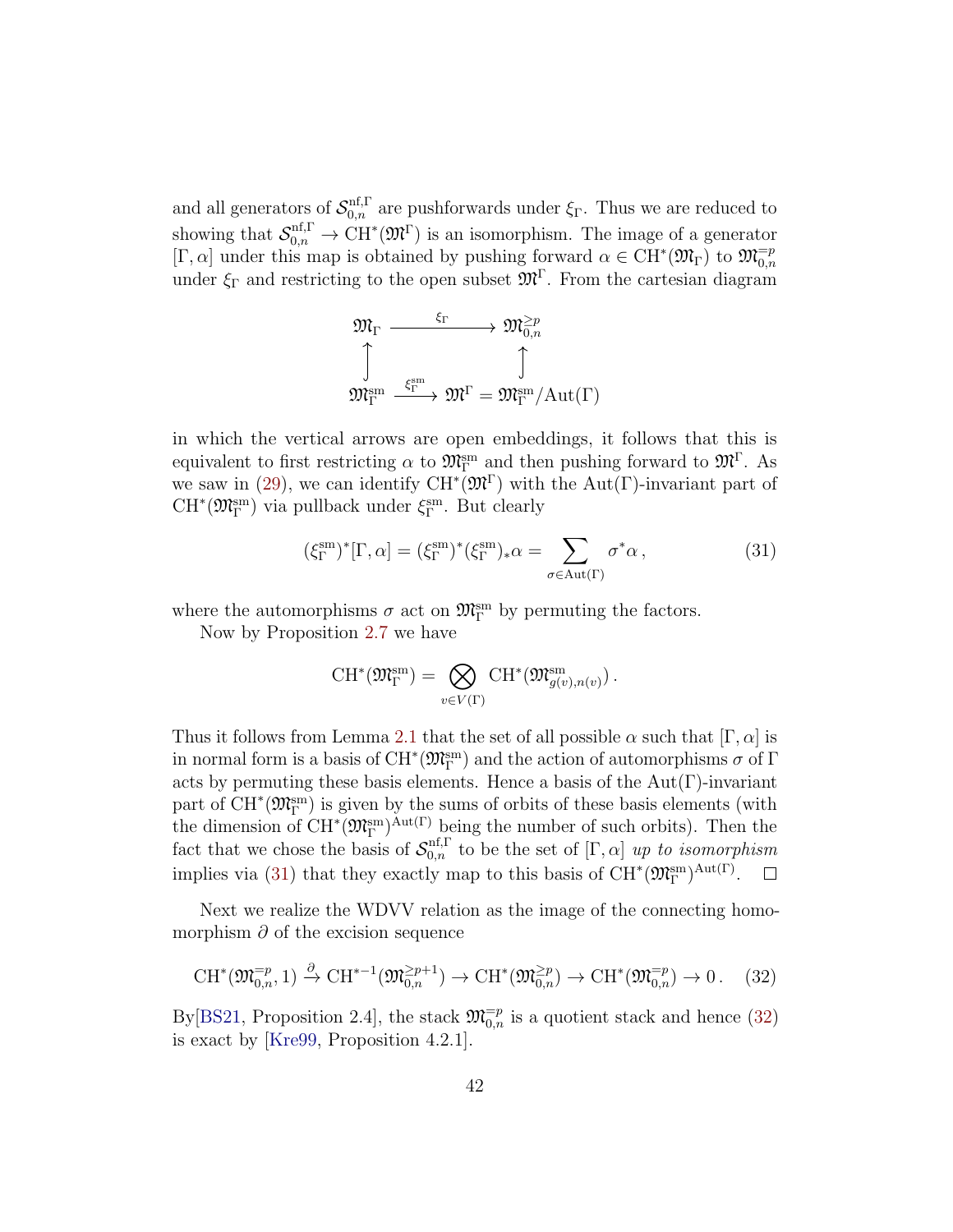Before we study the map  $\partial$  in the sequence [\(32\)](#page-41-1), we consider an easier situation: we show that in the setting of the moduli spaces  $\overline{\mathcal{M}}_{0,n}$  of stable curves, we can explicitly compute the connecting homomorphism  $\partial$ , see Proposition [2.36](#page-42-0) below. In the proof, we will need the following technical lemma about the connecting homomorphisms of excision sequences.

<span id="page-42-1"></span>**Lemma 2.35.** Let  $X$  be an equidimensional scheme and let

$$
Z' \xrightarrow{j'} Z \xrightarrow{j} X
$$

be two closed immersions. Consider the open embedding

$$
U = X \setminus Z \stackrel{i}{\to} U' = X \setminus Z'.
$$

Then we have a commutative diagram

$$
\begin{aligned}\n\text{CH}_n(U', 1) & \xrightarrow{\partial'} \text{CH}_n(Z') \\
\downarrow_i^* & \qquad \qquad \downarrow j'_*, \\
\text{CH}_n(U, 1) & \xrightarrow{\partial} \text{CH}_n(Z)\n\end{aligned} \tag{33}
$$

where  $\partial$  and  $\partial'$  are the connecting homomorphisms for the inclusions of U and  $U'$  in X.

*Proof.* Elements of CH<sub>n</sub>(U', 1) are represented by cycles  $\sum a_i W_i$  on  $U' \times \Delta^1$ with the  $W_i$  of dimension  $n + 1$  intersecting the faces of  $U' \times \partial \Delta^1$  properly. On the one hand, to evaluate the connecting homomorphism  $\partial'$ , we form the closures  $\overline{W_i}$  in  $X \times \Delta^1$  and take alternating intersections with faces. This is a sum of cycles of dimension n supported on  $Z' \times \partial \Delta^1$  and via  $j'_{*}$  we regard it as a sum of cycles on  $Z \times \partial \Delta^1$ .

On the other hand, to evaluate  $\partial \circ i^*$  we first restrict all  $W_i$  to  $U \times \Delta^1$ , take the closure  $\overline{W_i \cap U \times \Delta^1}$  and take alternating intersection with faces. But the only way that this closure can be different from  $W_i$  is when  $W_i$  has generic point in  $Z \times \Delta^1$ . But then it defines an element of  $z_n(Z, 1)$  and thus it maps to zero in  $\text{CH}_{*}(Z)$ .  $\Box$ 

<span id="page-42-0"></span>**Proposition 2.36.** For  $n \geq 4$ , the image of the connecting homomorphism ∂ of

$$
\mathrm{CH}^1(\mathcal{M}_{0,n},1) \xrightarrow{\partial} \mathrm{CH}^0(\overline{\mathcal{M}}_{0,n}^{\geq 1}) \xrightarrow{\iota_*} \mathrm{CH}^1(\overline{\mathcal{M}}_{0,n}) \to 0 = \mathrm{CH}^1(\mathcal{M}_{0,n}).
$$

is the set of WDVV relations, where we identify  $\mathrm{CH}^0(\overline{\mathcal{M}}_{0,n}^{\geq 1})$  as the Q-vector space with basis given by boundary divisors of  $\overline{\mathcal{M}}_{0,n}$ .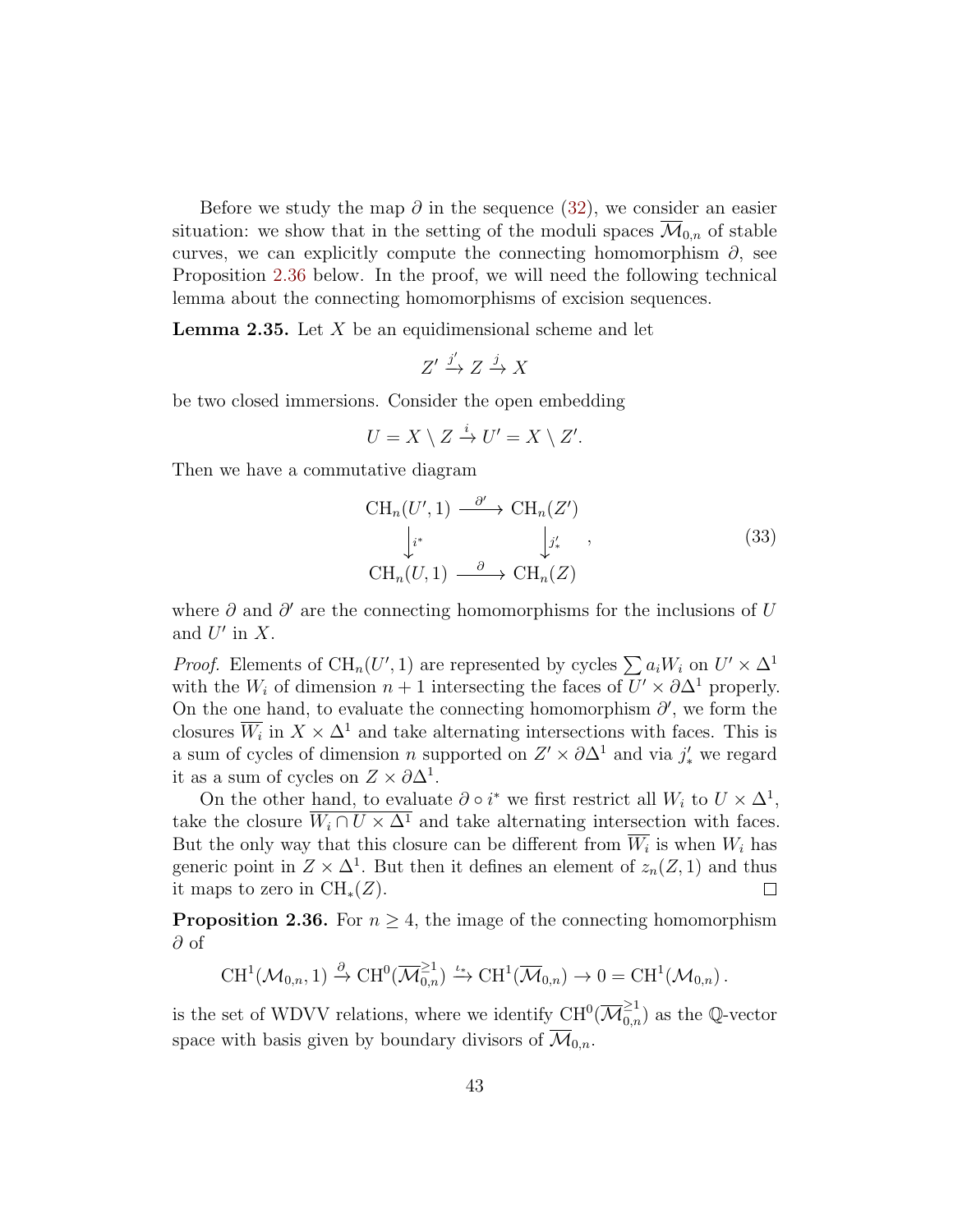*Proof.* First, we prove this proposition when  $n = 4$ . Identify  $\overline{\mathcal{M}}_{0,4} \cong \mathbb{P}^1$  and  $\mathcal{M}_{0,4} \cong \mathbb{A}^1 - \{0,1\}$ . Then  $\overline{\text{CH}^*}(\mathcal{M}_{0,4}, \bullet)$  is a  $\overline{\text{CH}^*}(k, \bullet)$ -algebra generated by two elements  $f_0$  and  $f_1$  corresponding to two points in  $\mathbb{A}^1$  ([\[Cha07\]](#page-64-2)). Fix a (non-canonical) isomorphism  $\Delta^1 \cong \mathbb{A}^1$  and set the two faces as 0 and 1. Consider a line  $L_0$  through  $(0,0)$  and  $(1,1)$  in  $\mathbb{P}^1 \times \Delta^1$  restricted to  $(\mathbb{P}^1 - \{0, 1, \infty\}) \times \Delta^1$  as illustrated in Figure [3.](#page-43-0)



<span id="page-43-0"></span>Figure 3: The line  $L_0$  in  $(\mathbb{P}^1 - \{0, 1, \infty\}) \times \Delta^1$ 

Then  $f_0 = [L_0]$  and

$$
\partial(L_0)=[0]-[1]\in \text{CH}^0(\overline{\mathcal{M}}_{0,4}\setminus \mathcal{M}_{0,4}).
$$

This is one of the WDVV relations on  $\overline{\mathcal{M}}_{0,4}$  after identifying [0], [1] and [∞] with three boundary strata in [\(4\)](#page-3-2). The second one is obtained from the generator  $f_1$  in an analogous way, finishing the proof for  $n = 4$ .

For the case of general  $n \geq 4$ , the space  $\mathcal{M}_{0,n}$  is a hyperplane complement with hyperplanes associated to pairs of points that collide and there is a correspondence between generators of  $CH^1(\mathcal{M}_{0,n}, 1)$  and hyperplanes. On the one hand, the action of the symmetric group  $S_n$  on  $\mathcal{M}_{0,n}$  is transitive on the hyperplanes (and thus on the generators). On the other hand, we can obtain one of the hyperplanes as the pullback of a boundary point in  $\mathcal{M}_{0,4}$ under the forgetful morphism  $\pi : \overline{\mathcal{M}}_{0,n} \to \overline{\mathcal{M}}_{0,4}$  and thus, via the action of  $S_n$ , any hyperplane can be obtained under a suitable forgetful morphism to  $\mathcal{M}_{0,4}$  (varying the subset of four points to remember).

Note that the morphism  $\pi$  is flat and that we have an open embedding  $i: \mathcal{M}_{0,n} \to \pi^{-1}(\mathcal{M}_{0,4})$  and a closed embedding  $j': \pi^{-1}(\partial \overline{\mathcal{M}}_{0,4}) \to \partial \overline{\mathcal{M}}_{0,n}$ .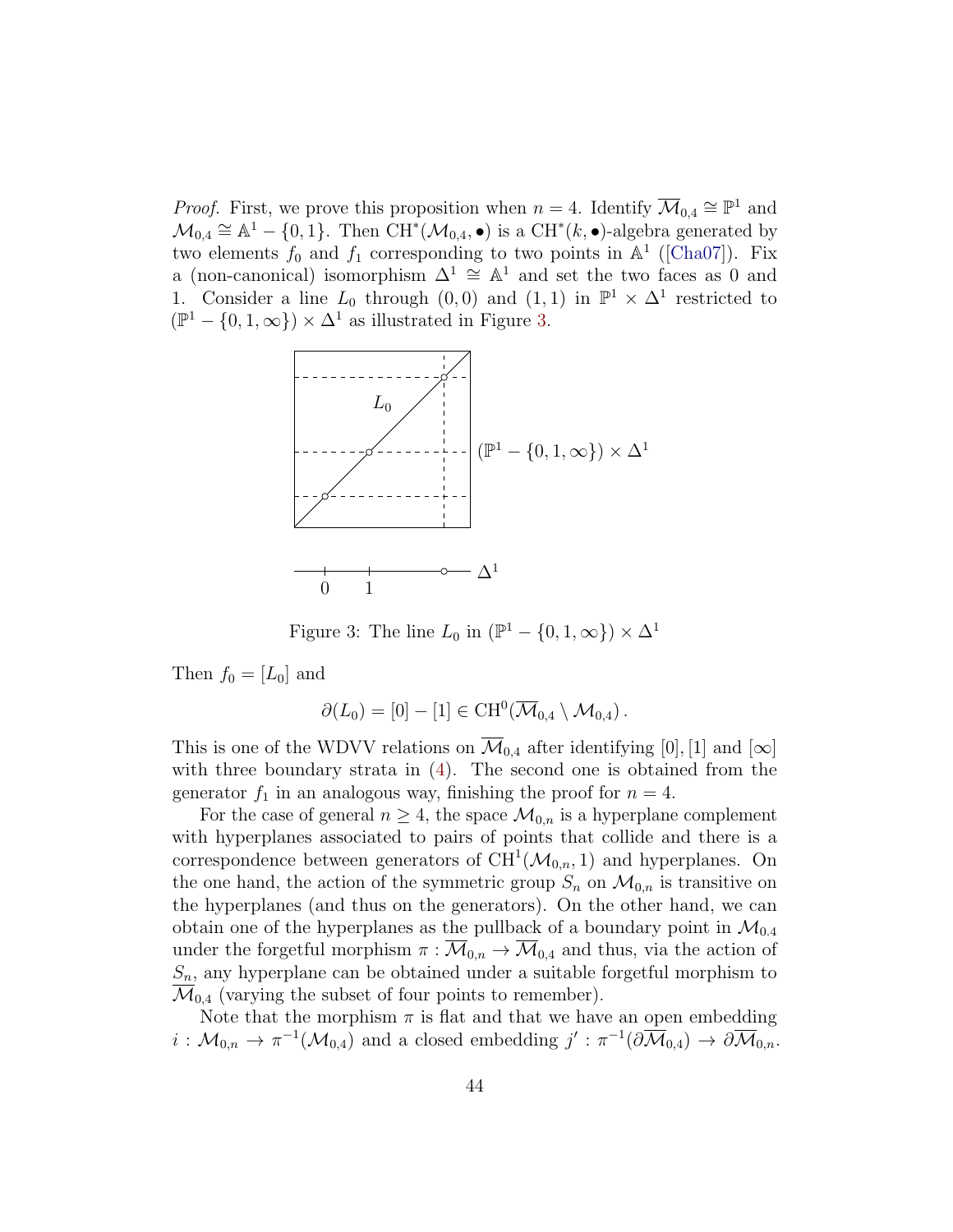Combining the compatibility of the connecting homomorphism  $\partial$  with flat pullback and Lemma [2.35](#page-42-1) above, we obtain a commutative diagram

$$
\operatorname{CH}^1(\mathcal{M}_{0,n},1) \xrightarrow{\partial} \operatorname{CH}^0(\partial \overline{\mathcal{M}}_{0,n})
$$
\n
$$
\iota^* \uparrow \qquad \qquad \iota^* \uparrow
$$
\n
$$
\operatorname{CH}^1(\pi^{-1}(\mathcal{M}_{0,4}),1) \xrightarrow{\partial} \operatorname{CH}^0(\pi^{-1}(\partial \overline{\mathcal{M}}_{0,4}))
$$
\n
$$
\pi^* \uparrow \qquad \qquad \pi^* \uparrow
$$
\n
$$
\operatorname{CH}^1(\mathcal{M}_{0,4},1) \xrightarrow{\partial} \operatorname{CH}^0(\partial \overline{\mathcal{M}}_{0,4})
$$

Therefore, since (under a suitable permutation of the markings) every generator of  $\mathrm{CH}^1(\mathcal{M}_{0,n},1)$  can be obtained as the image of one of the generators of  $CH<sup>1</sup>(\mathcal{M}_{0,4}, 1)$ , the image of

$$
\text{CH}^1(\mathcal{M}_{0,n},1)\to \text{CH}^0(\partial\overline{\mathcal{M}}_{0,n})
$$

is generated by WDVV relations on  $CH^0(\partial \overline{\mathcal{M}}_{0,4})$  pulled back via  $\pi$ .  $\Box$ 

We extend the above computation to  $\mathfrak{M}_{0,n}$ .

<span id="page-44-0"></span>Corollary 2.37. For  $n \geq 4$ , the image of the connecting homomorphism  $\partial$  of

$$
\mathrm{CH}^{\ell+1}(\mathcal{M}_{0,n},1)\xrightarrow{\partial}\mathrm{CH}^{\ell}(\mathfrak{M}_{0,n}^{\geq 1})\xrightarrow{\iota_*}\mathrm{CH}^{\ell+1}(\mathfrak{M}_{0,n})\to 0
$$

is the set of WDVV relations for  $\ell = 0$  and is zero for  $\ell > 0$ .

*Proof.* By [\(23\)](#page-29-1), we have  $\text{CH}^{\ell+1}(\mathcal{M}_{0,n}, 1) = 0$  when  $\ell > 0$  and hence  $\partial$  is trivial in this range.

For the statement in degree  $\ell = 0$  we in fact ignore the definition of  $\partial$  and the machinery of higher Chow groups and simply use that here the image of  $\partial$  is given by the kernel of the map

$$
CH^{0}(\mathfrak{M}_{0,n}^{\geq 1}) \xrightarrow{\iota_{*}} CH^{1}(\mathfrak{M}_{0,n}), \qquad (34)
$$

in other words by linear combinations of boundary divisors adding to zero in CH<sup>1</sup>( $\mathfrak{M}_{0,n}$ ). Given such a relation, restricting to the open substack  $\overline{\mathcal{M}}_{0,n}$ simply kills all unstable boundary divisors and by Proposition [2.36](#page-42-0) (or classical theory) the result is a combination of WDVV relations. After subtracting those from the original relation, we obtain a combination of unstable boundary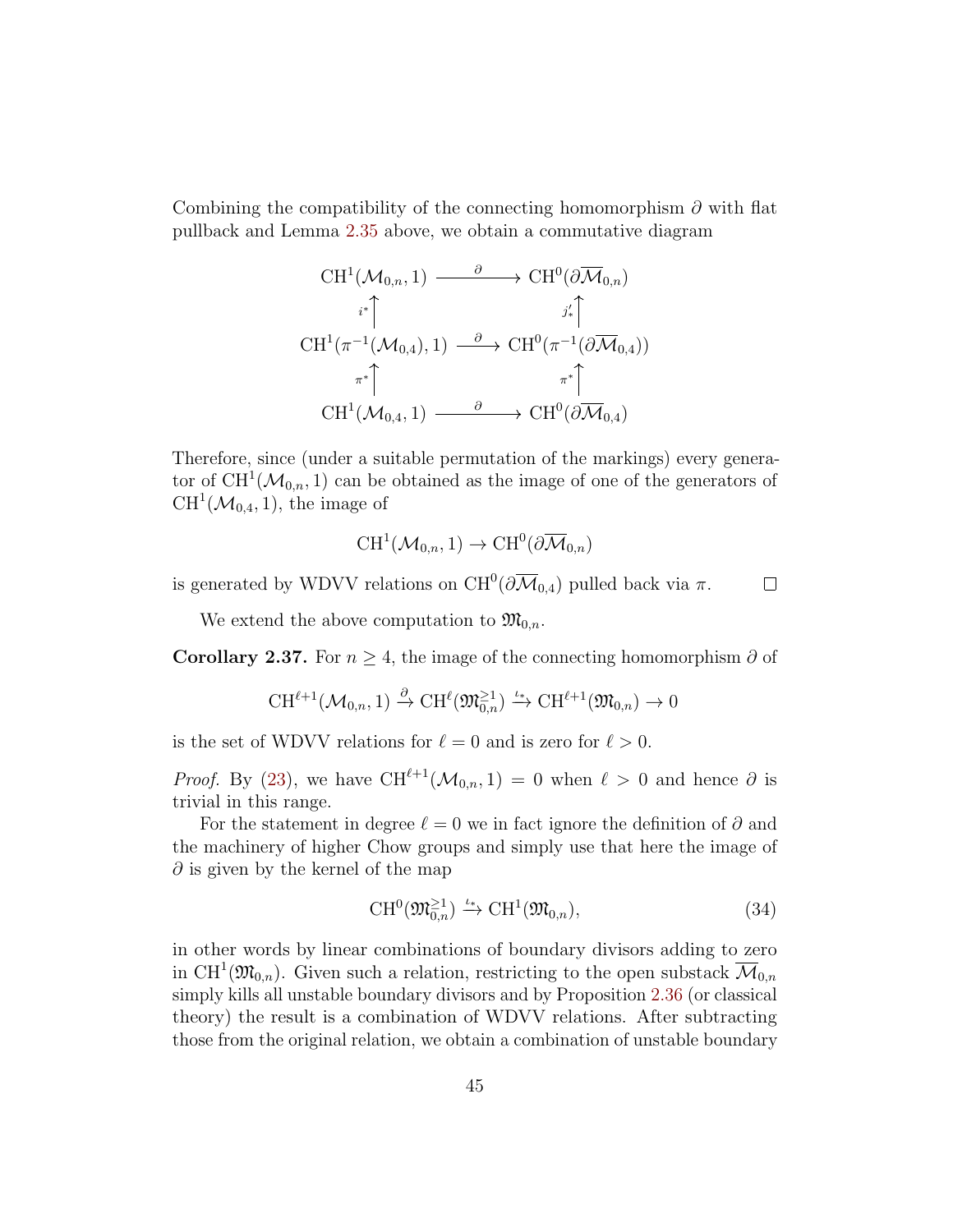divisors forming a relation. The proof is finished if we can show that this must be the trivial linear combination, i.e. that the unstable boundary divisors are linearly independent.

There are exactly  $n+1$  strictly prestable graphs with one edge. Let  $\Gamma_0$  be the prestable graph with a vertex of valence 1 and  $\Gamma_i$  be the semistable graph with the  $i$ -th leg on the semistable vertex. Suppose there is a linear relation

$$
R = a_0[\Gamma_0] + a_1[\Gamma_1] + \ldots + a_n[\Gamma_n] = 0, \ a_i \in \mathbb{Q}
$$

in CH<sup>1</sup>( $\mathfrak{M}_{0,n}$ ), then we want to show that all  $a_i = 0$ .

To see this we can simply construct test curves  $\sigma_i : \mathbb{P}^1 \to \mathfrak{M}_{0,n}$  intersecting precisely the divisor  $[\Gamma_i]$  and none of the others. To obtain  $\sigma_i$ , start with the trivial family  $\mathbb{P}^1 \times \mathbb{P}^1 \to \mathbb{P}^1$  and a tuple of *n* disjoint constant sections  $p_1, \ldots, p_n$ . Let  $\sigma_0$  be defined by the family of prestable curves obtained by blowing up a point on  $\mathbb{P}^1 \times \mathbb{P}^1$  away from any of the sections. For  $1 \leq i \leq n$ we similarly obtain  $\sigma_i$  by blowing up a point on the image of  $p_i$  and taking the strict transform of the old section  $p_i$ . Then we have  $0 = \sigma_i^* R = a_i$  for all i, finishing the proof.  $\Box$ 

<span id="page-45-0"></span>Remark 2.38. As a consequence of the above result, the map

$$
\iota_*: \operatorname{CH}^{\ell}(\mathfrak{M}_{0,n}^{\geq 1}) \to \operatorname{CH}^{\ell+1}(\mathfrak{M}_{0,n})
$$

is an isomorphism in degree  $\ell \geq 1$ . Restricting to the locus of stable curves, the same proof implies that

$$
\iota_*: \operatorname{CH}^{\ell}(\partial \overline{\mathcal{M}}_{0,n}) \to \operatorname{CH}^{\ell+1}(\overline{\mathcal{M}}_{0,n})
$$

is an isomorphism for  $\ell \geq 1$ .

The surjectivity of  $\iota_*$  comes from the excision sequence that we discussed. The injectivity can be explained from the results of Kontsevich and Manin ([\[KM94\]](#page-66-1)). Indeed, by Proposition [\[BS21,](#page-64-0) Proposition B.19], the vector space  $\mathrm{CH}^{\ell}(\partial\overline{\mathcal{M}}_{0,n})$  is generated by boundary strata of  $\overline{\mathcal{M}}_{0,n}$  with at least one edge. To show injectivity of  $\iota_*$ , it is enough to show that any relation among boundary strata in  $\tilde{\mathrm{CH}}^{\ell+1}(\overline{\mathcal{M}}_{0,n})$  is a pushforward of a relation holding already in the Chow group of  $\partial \overline{\mathcal{M}}_{0,n}$ . By [\[KM94,](#page-66-1) Theorem 7.3] the set of relations between boundary strata in  $CH^{\ell+1}(\overline{\mathcal{M}}_{0,n})$  is spanned by the relations obtained from gluing the WDVV relation into a vertex  $v_0$  of a stable graph  $\Gamma$  with at least  $\ell$ edges. When  $\ell > 1$ , this relation is a pushforward of a class

$$
\prod_{v \neq v_0} \left[ \overline{\mathcal{M}}_{0,n(v)} \right] \times \text{WDVV} \in \text{CH}^1(\overline{\mathcal{M}}_{\Gamma})
$$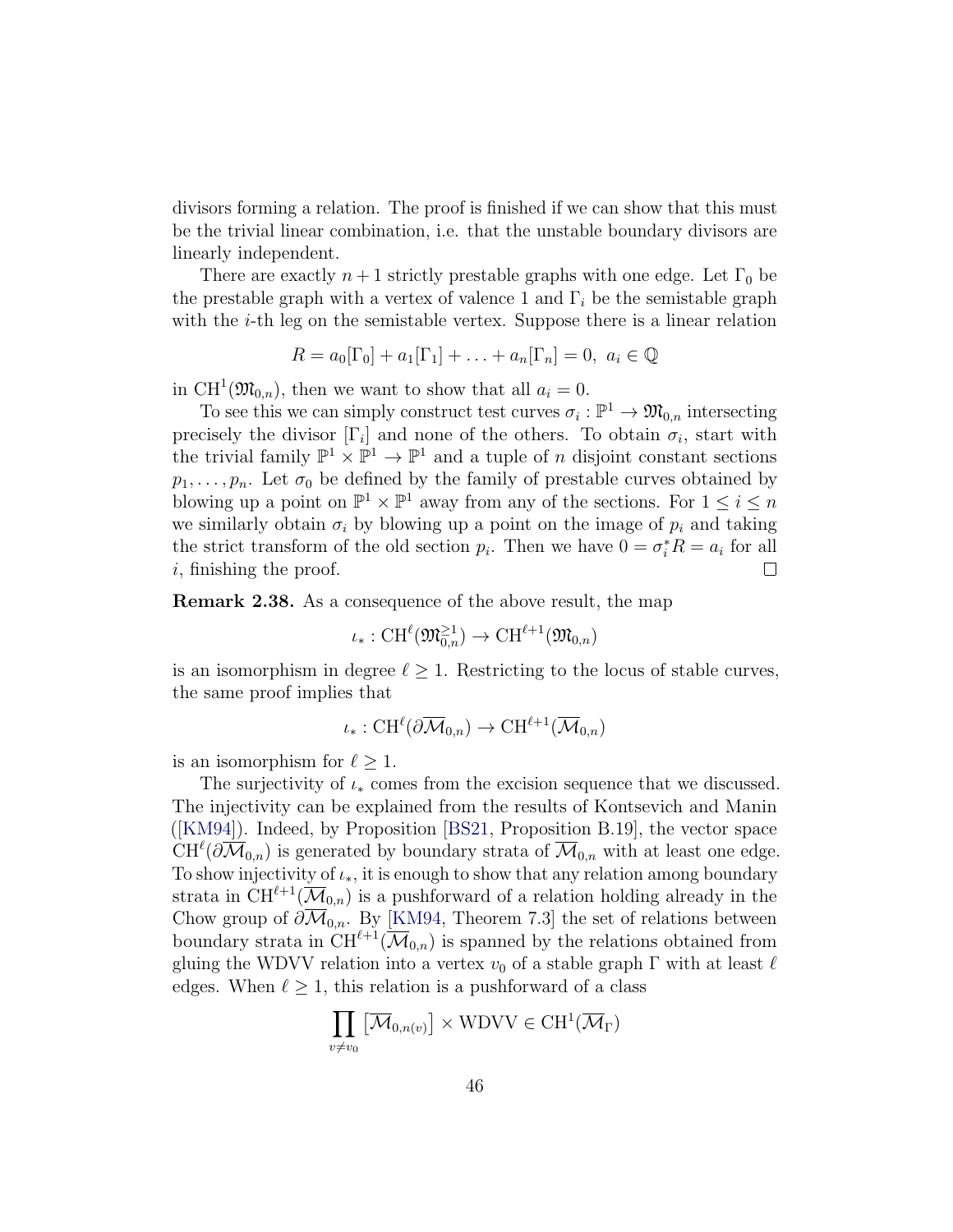where  $WDVV \in CH^1(\overline{\mathcal{M}}_{0,n(v_0)})$  is the WDVV relation corresponding to the choice of four half edges at  $v_0$ . Under the gluing map, this class is a relation on  $\partial \mathcal{M}_{0,n}$ . Therefore we get the injectivity of  $\iota_*$ .

This corollary is enough to compute the connecting homomorphism in arbitrary degree.

<span id="page-46-2"></span>**Proposition 2.39.** The image of  $\partial: CH^*(\mathfrak{M}_{0,n}^{-p}, 1) \to CH^{*-1}(\mathfrak{M}_{0,n}^{\geq p+1})$  in [\(32\)](#page-41-1) is equal to the image of the composition

$$
\mathcal{R}_{\mathrm{WDVV}}^{p+1} \to \mathcal{S}_{0,n}^{\mathrm{nf},p+1} \to \mathrm{CH}^*(\mathfrak{M}_{0,n}^{\geq p+1}).
$$

Thus we can write

<span id="page-46-1"></span>
$$
CH^*(\mathfrak{M}_{0,n}^{\geq p+1})/CH^*(\mathfrak{M}_{0,n}^{-p},1) = CH^*(\mathfrak{M}_{0,n}^{\geq p+1})/\mathcal{R}_{\text{WDVV}}^{p+1}.
$$
 (35)

Proof. From the functoriality of higher Chow groups, it follows that we have a commutative diagram

$$
\bigoplus_{\Gamma} CH^*(\mathfrak{M}_{\Gamma}^{\text{sm}}, 1) \xrightarrow{\bigoplus (\xi_{\Gamma}^{\text{sm}})_{*}} \bigoplus_{\Gamma} CH^*(\mathfrak{M}^{\Gamma}, 1) \xrightarrow{\qquad \qquad} CH^*(\mathfrak{M}_{0,n}^{-p}, 1)
$$
\n
$$
\downarrow \oplus \partial_{\Gamma}
$$
\n
$$
\bigoplus_{\Gamma} CH^{*-1}(\mathfrak{M}_{\Gamma} \setminus \mathfrak{M}_{\Gamma}^{\text{sm}}) \xrightarrow{\qquad \qquad} \Sigma(\xi_{\Gamma})_{*} \xrightarrow{\qquad \qquad} CH^{*-1}(\mathfrak{M}_{0,n}^{\geq p+1})
$$
\n(36)

where the sums run over prestable graphs with exactly  $p$  edges. By Remark [2.21,](#page-35-1) the maps  $(\xi_{\Gamma}^{\text{sm}})_{*}$  are surjective. Thus the image of  $\partial$  is given by the sum of the images of the maps  $(\xi_{\Gamma})_* \circ \partial_{\Gamma}$ .

From Remark [2.18](#page-33-1) we know that  $\partial_{\Gamma}$  vanishes on the image of the map

<span id="page-46-0"></span>
$$
CH_*(k,1) \otimes CH_*(\mathfrak{M}_{\Gamma}^{\rm sm}) \to CH_*(\mathfrak{M}_{\Gamma}^{\rm sm},1), \tag{37}
$$

.

and thus factors through its cokernel. On the other hand, it follows from Propositions [2.14](#page-26-0) and [2.16](#page-29-0) that the cokernel of [\(37\)](#page-46-0) is generated by classes coming from the direct sum

$$
\bigoplus_{v\in V(\Gamma),n(v)\geq 4}\left(\mathrm{CH}^1(\mathfrak{M}_{0,n(v)}^{\mathrm{sm}},1)\otimes\bigotimes_{v'\in V(\Gamma),v\neq v'}\mathrm{CH}^*(\mathfrak{M}_{0,n(v')}^{\mathrm{sm}})\right)
$$

For an element  $\alpha_v \otimes \bigotimes_{v \neq v'} \alpha_{v'}$  in  $\mathrm{CH}^*(\mathfrak{M}_{\Gamma}^{\mathrm{sm}}, 1)$ , choose an extension  $\overline{\alpha}_{v'}$  of each  $\alpha_{v'}$  from  $\mathfrak{M}^{\text{sm}}_{0,n(v')}$  to  $\mathfrak{M}_{0,n(v')}$ . By Lemma [2.17](#page-31-1) (a), the boundary map  $\partial_{\Gamma}$ has the form

$$
\partial_{\Gamma}\left(\alpha_v\otimes\bigotimes_{v\neq v'}\alpha_{v'}\right)=\partial(\alpha_v)\otimes\bigotimes_{v\neq v'}\overline{\alpha}_{v'}.
$$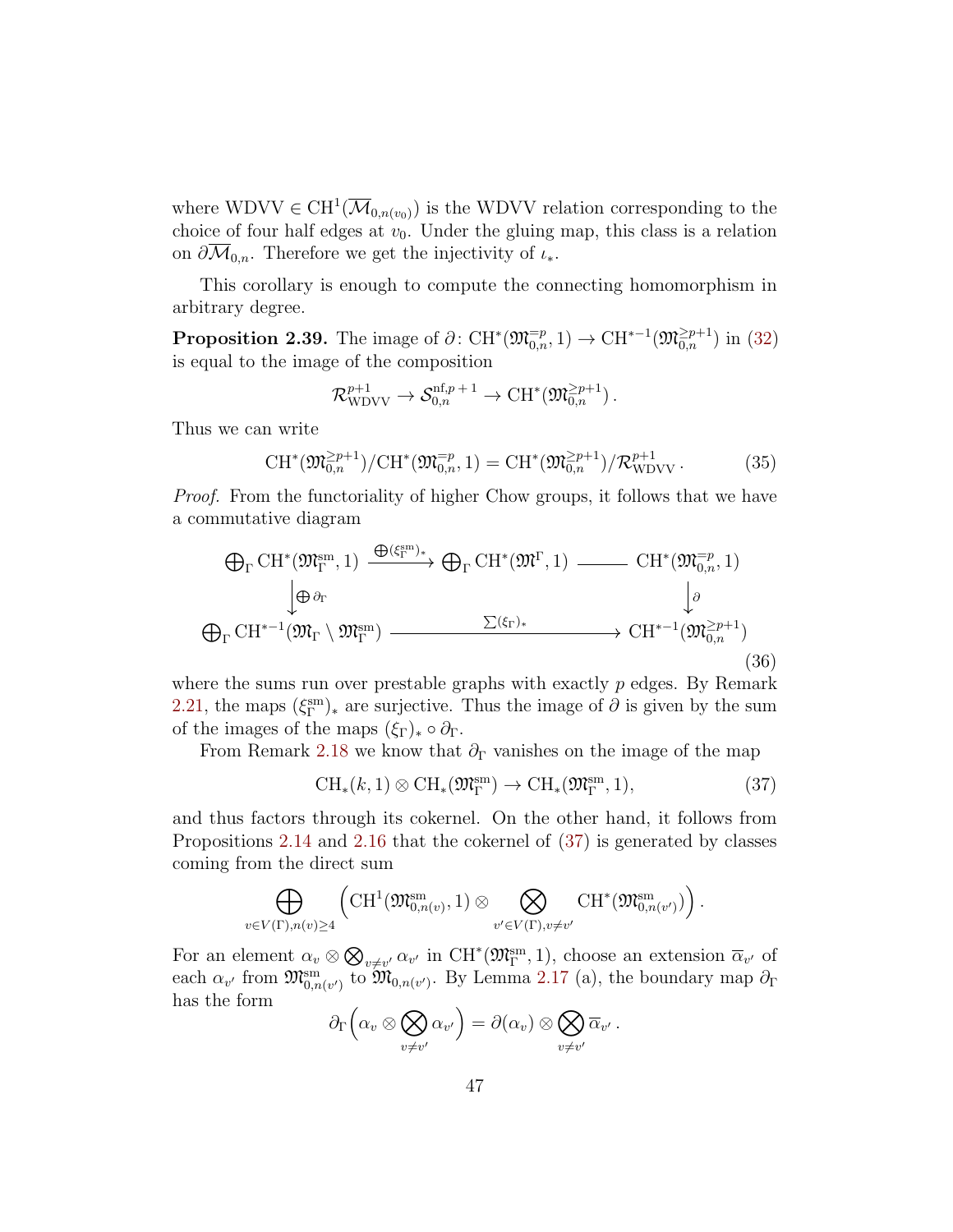By Corollary [2.37,](#page-44-0) the elements  $\partial(\alpha_v)$  at vertices v with  $n(v) \geq 4$  are precisely the WDVV relations on  $\mathfrak{M}_{0,n(v)}$ , whereas the classes  $\overline{\alpha}_{v'}$  at other vertices  $v'$ are exactly the types of decorations allowed in decorated strata classes in normal form. After pushing forward via  $\xi_{\Gamma}$  this is precisely our definition of the relations  $\mathcal{R}_{\text{WDVV}}^{p+1}$ .  $\Box$ 

Proof of Theorem [2.33.](#page-39-1) Recall that by Lemma [2.34,](#page-40-2) the composition

$$
\mathcal{S}^{{\rm nf},p}_{0,n}\to {\rm CH}^*(\mathfrak{M}_{0,n}^{\geq p})\to {\rm CH}^*(\mathfrak{M}_{0,n}^{=p})
$$

is an isomorphism. Thus in the diagram

$$
\mathcal{C}\mathrm{H}^{*}(\mathfrak{M}_{0,n}^{-p},1) \xrightarrow{\partial} \mathrm{CH}^{*-1}(\mathfrak{M}_{0,n}^{\geq p+1}) \longrightarrow \mathrm{CH}^{*}(\mathfrak{M}_{0,n}^{\geq p}) \longrightarrow \mathrm{CH}^{*}(\mathfrak{M}_{0,n}^{\geq p}) \longrightarrow 0
$$

we obtain a canonical splitting of the excision exact sequence [\(32\)](#page-41-1) and thus we have

<span id="page-47-0"></span>
$$
CH^*(\mathfrak{M}_{0,n}^{\geq p}) = \mathcal{S}_{0,n}^{\mathrm{nf},p} \oplus CH^{*-1}(\mathfrak{M}_{0,n}^{\geq p+1}) / CH^*(\mathfrak{M}_{0,n}^{-p}, 1).
$$
 (38)

Combining [\(38\)](#page-47-0) and equation [\(35\)](#page-46-1) from Proposition [2.39,](#page-46-2) we see

<span id="page-47-1"></span>
$$
\mathrm{CH}^*(\mathfrak{M}_{0,n}^{\geq p}) = \mathcal{S}_{0,n}^{\mathrm{nf},p} \oplus \mathrm{CH}^{*-1}(\mathfrak{M}_{0,n}^{\geq p+1}) / \mathcal{R}_{\mathrm{WDVV}}^{p+1} \,. \tag{39}
$$

Applying [\(39\)](#page-47-1) for  $p = 0, 1, 2, \ldots$  we obtain

$$
CH^*(\mathfrak{M}_{0,n}) = CH^*(\mathfrak{M}_{0,n}^{\geq 0})
$$
  
\n
$$
= S_{0,n}^{\mathrm{nf},0} \oplus CH^{*-1}(\mathfrak{M}_{0,n}^{\geq 1})/\mathcal{R}_{\mathrm{WDVV}}^1
$$
  
\n
$$
= S_{0,n}^{\mathrm{nf},0} \oplus \left( S_{0,n}^{\mathrm{nf},1}/\mathcal{R}_{\mathrm{WDVV}}^1 \right) \oplus CH^{*-2}(\mathfrak{M}_{0,n}^{\geq 2})/\mathcal{R}_{\mathrm{WDVV}}^2
$$
  
\n
$$
= ...
$$
  
\n
$$
= \bigoplus_{p \geq 0} S_{0,n}^{\mathrm{nf},p}/\mathcal{R}_{\mathrm{WDVV}}^p
$$
  
\n
$$
= S_{0,n}^{\mathrm{nf}}/\mathcal{R}_{\mathrm{WDVV}} ,
$$

finishing the proof.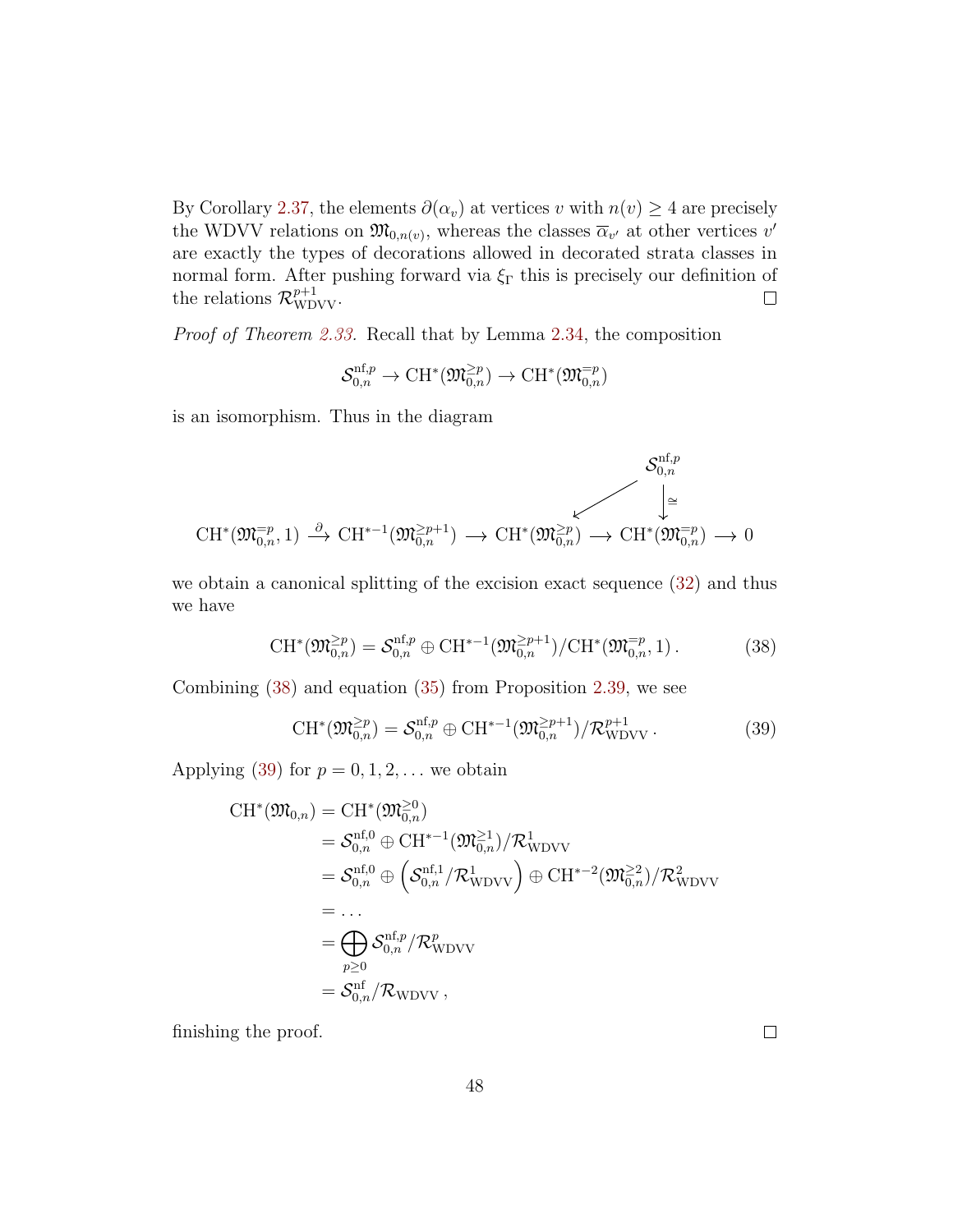Finally we end the proof of the main theorem.

*Proof of Theorem [2.31.](#page-39-0)* We know that the kernel of  $S_{0,n} \to \mathrm{CH}^*(\mathfrak{M}_{0,n})$  contains  $\mathcal{R}_{\kappa,\psi}$ . We define

$$
\mathcal{R}_{\text{res}} = \text{ker} \left( \mathcal{S}_{0,n} / \mathcal{R}_{\kappa,\psi} \to \text{CH}^*(\mathfrak{M}_{0,n}) \right).
$$

Likewise, by Theorem [2.33](#page-39-1) we know that the kernel of  $S_{0,n}^{\text{nf}} \to \text{CH}^*(\mathfrak{M}_{0,n})$  is equal to  $\mathcal{R}_{\text{WDVV}}$ . We then obtain a diagram of morphisms with exact rows

$$
\begin{array}{ccccccc}\n0 & \longrightarrow & \mathcal{R}_{\text{WDVV}} & \longrightarrow & \mathcal{S}_{0,n}^{\text{nf}} & \longrightarrow & \text{CH}^{*}(\mathfrak{M}_{0,n}) & \longrightarrow & 0 \\
\downarrow & & & & & & & \\
0 & \longrightarrow & \mathcal{R}_{\text{res}} & \longrightarrow & \mathcal{S}_{0,n}/\mathcal{R}_{\kappa,\psi} & \longrightarrow & \text{CH}^{*}(\mathfrak{M}_{0,n}) & \longrightarrow & 0\n\end{array}
$$
\n
$$
(40)
$$

where the arrow  $S_{0,n}^{\text{nf}} \to S_{0,n}/\mathcal{R}_{\kappa,\psi}$  is surjective by Proposition [2.32.](#page-39-2) A short diagram chase shows that  $\mathcal{R}_{\text{WDVV}}$  factors through  $\mathcal{R}_{\text{res}}$  via the dashed arrow. By the four-lemma, the map  $\mathcal{R}_{\text{WDVV}} \to \mathcal{R}_{\text{res}}$  is surjective. This clearly implies the statement of the theorem.  $\Box$ 

### <span id="page-48-0"></span>2.5 Relation to previous works

Let us start by pointing out several results in Gromov–Witten theory, studying intersection numbers on moduli spaces of stable maps, which can be seen as coming from results about the tautological ring of  $\mathfrak{M}_{g,n}$ .

<span id="page-48-1"></span>Example 2.40. In [\[LP04\]](#page-66-4), degree one relations on the moduli space of stable maps to a projective space  $\overline{\mathcal{M}}_{0,n}(\mathbb{P}^N,d)$  are used to reduce two pointed genus 0 potentials to one pointed genus 0 potentials. Theorem 1.(2) from [\[LP04\]](#page-66-4) can be obtained by the pullback of the relation in Lemma [2.2](#page-14-0) along the forgetful morphism

$$
\overline{\mathcal{M}}_{0,n}(\mathbb{P}^N,d) \to \mathfrak{M}_{0,2}.
$$

Similarly, Theorem 1.(1) of [\[LP04\]](#page-66-4) can be obtained from Lemma [2.3](#page-15-0) on  $\mathfrak{M}_{0,3}$ . The relevant computations are given explicitly in [\[Bae20\]](#page-64-5).

From Theorem [2.31](#page-39-0) we see that any universal relation in the Gromov– Witten theory of genus 0 obtained from tautological relations on  $\mathfrak{M}_{0,n}$  must follow either from the WDVV relation [\(4\)](#page-3-2) or the relation [\(8\)](#page-5-2) between  $\psi$  and boundary classes on  $\mathfrak{M}_{0,2}$ .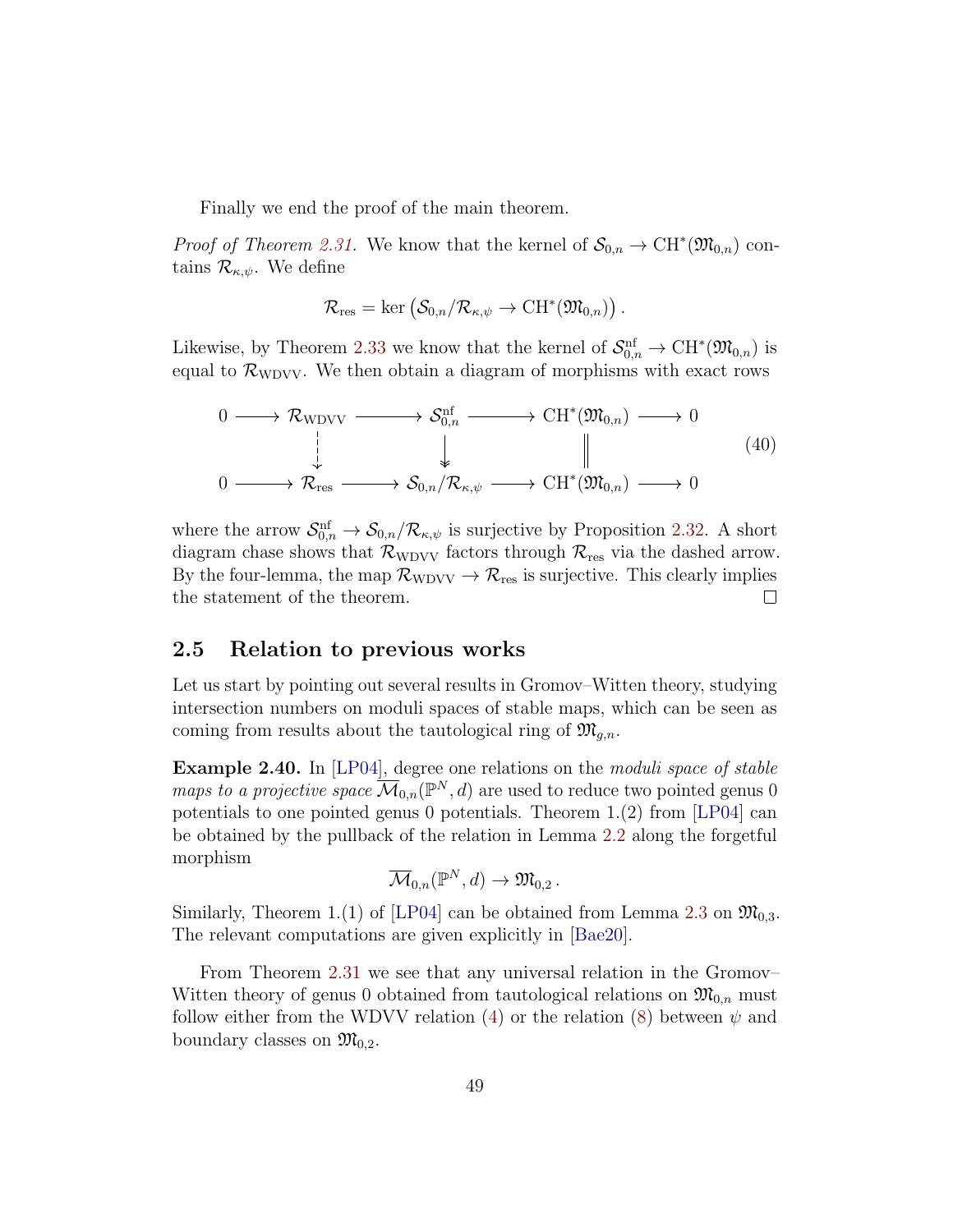Apart from applications to Gromov–Witten theory, there are several results in the literature which compute the Chow groups of some strict open subloci of  $\mathfrak{M}_{0,n}$ .

**Example 2.41.** Restricting to the locus  $\overline{\mathcal{M}}_{0,n} \subset \mathfrak{M}_{0,n}$  of stable curves, Theorem [2.31](#page-39-0) specializes to the classical result in [\[Kee92,](#page-66-0) [KM94\]](#page-66-1) that all relations between undecorated strata of  $\overline{\mathcal{M}}_{0,n}$  are additively generated by the WDVV relations.

<span id="page-49-0"></span>Example 2.42. In [\[Oes19\]](#page-67-1), Oesinghaus computes the Chow ring (with integer coefficients) of the open substack  $\mathcal T$  of  $\mathfrak{M}_{0,3}$  of curves with prestable graph of the form



where we denote by  $\Gamma_k$  the graph of the shape above with k edges (for  $k \geq 0$ ). Oesinghaus shows that the Chow ring  $CH^*(\mathcal{T})$  is given by the ring QSym of quasi-symmetric functions on the index set  $\mathbb{Z}_{>0}$ . QSym can be seen as the subring of  $\mathbb{Q}[\alpha_1, \alpha_2, \ldots]$  with additive basis given by

$$
M_J = \sum_{i_1 < \dots < i_k} \alpha_{i_1}^{j_1} \cdots \alpha_{i_k}^{j_k} \text{ for } k \ge 1, J = (j_1, \dots, j_k) \in \mathbb{Z}_{\ge 1}^k. \tag{41}
$$

Under the isomorphism  $CH^*(\mathcal{T}) \cong QSym$ , the element  $M_J$  is a basis element of degree  $\sum_{\ell} j_{\ell}$  in the Chow group of  $\mathcal{T}$ . As we explain in [\[BS21,](#page-64-0) Example 4.3], the cycle  $M_J$  corresponds to the tautological class supported on the stratum  $\mathfrak{M}^{\Gamma_k}$  given by

<span id="page-49-1"></span>
$$
\sum_{3}^{2} \frac{(-\psi - \psi')^{j_1 - 1}}{2} \dots \underbrace{(-\psi - \psi')^{j_\ell - 1}}_{\bullet} \dots \underbrace{(-\psi - \psi')^{j_k - 1}}_{\bullet} \longrightarrow \frac{1}{(42)}
$$

Using the correspondence, we can verify several of the results of our paper in this particular example. Indeed, one can use Theorem [2.33](#page-39-1) to verify that the classes [\(42\)](#page-49-1) form a basis of  $CH^*(\mathcal{T})$ . For this, one observes that decorated strata in normal form generically supported on  $\mathcal T$  must have underlying graph  $\Gamma_k$  for some k, with trivial decoration on the valence 3 vertex and decorations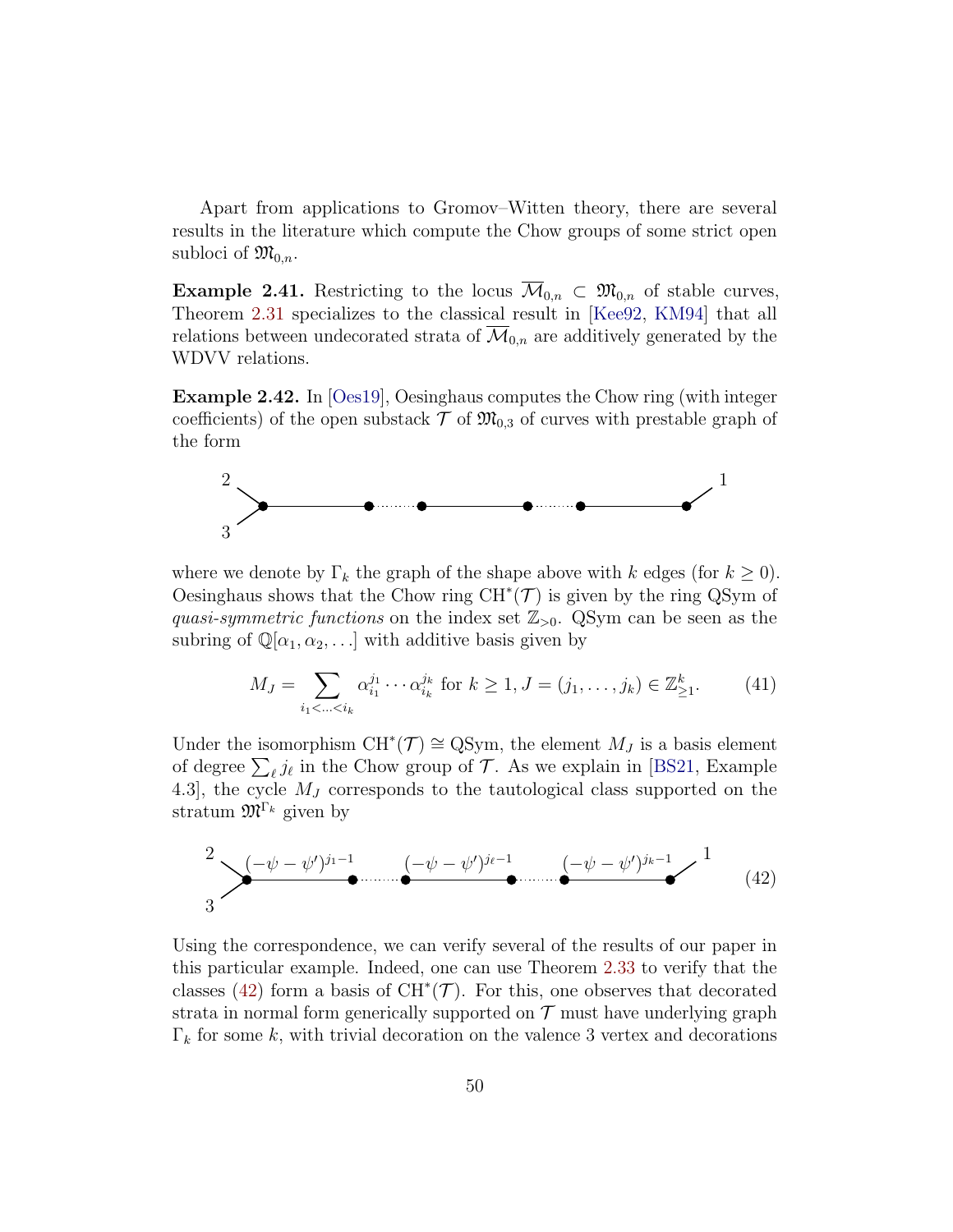$(-\psi_h-\psi_{h'})^{c_\ell}$  on the valence 2 vertices. Since every term appearing in a WDVV relation has at least two vertices of valence at least 3, all these relations restrict to zero on  $\mathcal T$  and thus the above generators form a basis by Theorem [2.33.](#page-39-1) Note that the form of these generators in normal form is not quite the same as the one shown in [\(42\)](#page-49-1), but a small combinatorial argument shows that the two bases can be converted to each other by using the relation [\(8\)](#page-5-2) between  $\psi$ -classes and the boundary divisor on  $\mathfrak{M}_{0,2}$ .

Note that [\[Oes19\]](#page-67-1) also computes the Chow group of the semistable loci  $\mathfrak{M}_{0,2}^{ss}$  and  $\mathfrak{M}_{0,3}^{ss}$ . By a straightforward generalization of the discussion above, a correspondence of the generators in [\[Oes19\]](#page-67-1) to the tautological generators on these spaces, as well as a comparison of relations can be established.

<span id="page-50-0"></span>Example 2.43. In a series of paper [\[Ful10b,](#page-65-1) [Ful10c,](#page-65-2) [Ful10a\]](#page-65-3), Fulghesu presented a computation of the Chow ring of the open substack  $\mathfrak{M}_{0}^{\leq 3} \subset \mathfrak{M}_{0}$  of rational curves with at most 3 nodes, as an explicit algebra with 10 generators and 11 relations. Some of the generators are given by  $\kappa$ -classes, some are classes of strata and others are decorated classes supported on strata.

Establishing a precise correspondence to the generators and relations discussed in our paper is challenging due to the complexity of the involved combinatorics. However, as a nontrivial check of our results we can compare the dimensions dim  $CH^d(\mathfrak{M}_{0}^{\leq 3})$  of the graded pieces of the Chow ring. Given any open substack  $U \subseteq \mathfrak{M}_0$ , we package the ranks of the Chow groups of U in the generating function

$$
H_U = \sum_{d \ge 0} \dim \operatorname{CH}^d(U) t^d,
$$

which is the *Hilbert series* of the graded ring  $CH^*(U)$ .

In [\[Ful10a\]](#page-65-3), Fulghesu computes the Chow rings of the open substacks  $U = \mathfrak{M}_{0}^{\leq e}$  for  $e = 0, 1, 2, 3$  in terms of generators and relations. Using the software Macaulay2 [\[GS\]](#page-65-9) we can compute<sup>[16](#page-50-1)</sup> the Hilbert functions  $H_U^F$  of the graded algebras given by Fulghesu. We list them in Figure [4.](#page-51-0)

On the other hand, since for stable graphs with at most three edges no WDVV relations can appear, Theorem [2.33](#page-39-1) implies that the Chow group  $CH^{*}(\mathfrak{M}_{0}^{\leq e})$  is equal to the subspace of the strata algebra  $\mathcal{S}_{0,0}$  spanned by decorated strata in normal form with at most e nodes (for  $e \leq 3$ ). By some small combinatorial arguments, this allows us to compute the Hilbert functions  $H_U$  of the spaces  $U = \mathfrak{M}_0^{\leq e}$ :

<span id="page-50-1"></span><sup>16</sup>The output of the relevant computation can be found [here.](https://cocalc.com/share/f765c8c72a7372905a4d4d2d0c8606ad2864fecd/FulghesuComputation.txt?viewer=share)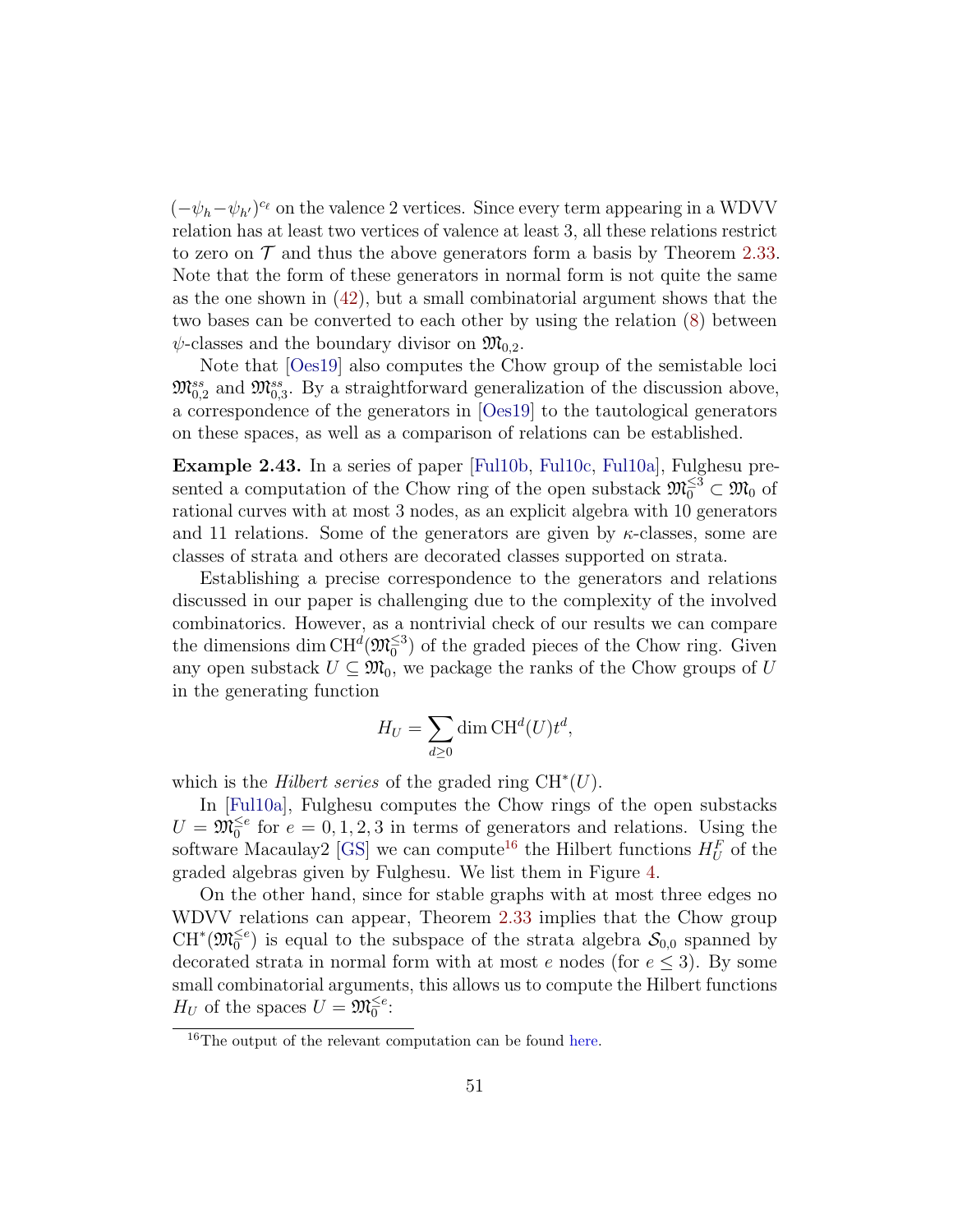|                             | $H^F_{tt}$                                                                                                                                                                     |                                                                         |
|-----------------------------|--------------------------------------------------------------------------------------------------------------------------------------------------------------------------------|-------------------------------------------------------------------------|
| $\mathfrak{M}_{0}^{\leq 0}$ | $\frac{1}{1-t^2}$                                                                                                                                                              | $= 1 + t^2 + t^4 + \ldots$                                              |
|                             | $\begin{array}{c c} {\mathfrak M}_{0}^{\leq 1} & \frac{1}{(1-t^2)(1-t)} \ \mathfrak M_{0}^{\leq 2} & \frac{t^4+1}{(1-t^2)^2(1-t)} \ \mathfrak M_{0}^{\leq 3} & H' \end{array}$ | $= 1 + t + 2t^2 + 2t^3 + 3t^4 + \dots$                                  |
|                             | $\frac{t^4+1}{(1-t^2)^2(1-t)}$                                                                                                                                                 | $= 1 + t + 3t^2 + 3t^3 + 7t^4 + 7t^5 + 13t^6 + 13t^7 + 21t^8 + \dots$   |
|                             |                                                                                                                                                                                | $= 1 + t + 3t^2 + 5t^3 + 10t^4 + 15t^5 + 26t^6 + 36t^7 + 55t^8 + \dots$ |

<span id="page-51-0"></span>Figure 4: The Hilbert series of the Chow rings of open substacks U of  $\mathfrak{M}_0$ , as computed by Fulghesu; for space reasons we don't write the full formula for the rational function  $H'$ , only giving the expansion

 $\mathbf{e} = \mathbf{0}$  For  $U = \mathfrak{M}_0^{\leq 0}$  the only generators in normal form are the classes  $\kappa_2^a$ , existing in every even degree  $d=2a$ , so that the generating function is given by

$$
H_{\mathfrak{M}_0^{\leq 0}} = 1 + t^2 + t^4 + \ldots = \frac{1}{1 - t^2},
$$

recovering the formula from Figure [4.](#page-51-0)

 $\mathbf{e} = 1$  On  $U = \mathfrak{M}_{0}^{\leq 0}$  we get additional generators

$$
[\Gamma_1, \psi_{h_1}^a \psi_{h_2}^b] \text{ for } \Gamma_1 = \bullet^{\underline{h_1} \ \underline{h_2}} \bullet.
$$

Since the automorphism group of  $\Gamma_1$  exchanges  $h_1, h_2$ , the numbers  $a, b$  above are only unique up to ordering. We get a canonical representative by requiring  $a \leq b$ . Overall, we obtain the generating series

$$
H_{\mathfrak{M}_0^{\leq 1}} = H_{\mathfrak{M}_0^{\leq 0}} + \sum_{0 \leq a \leq b} t^{a+b+1} = \frac{1}{1-t^2} + t \sum_{a \geq 0} \sum_{c \geq 0} t^{a+(a+c)}
$$
  
= 
$$
\frac{1}{1-t^2} + t \left( \sum_{a \geq 0} t^{2a} \right) \left( \sum_{c \geq 0} t^c \right)
$$
  
= 
$$
\frac{1}{1-t^2} + t \frac{1}{1-t^2} \frac{1}{1-t} = \frac{1}{(1-t^2)(1-t)},
$$

where we used the substitution  $b = a + c$ . Again we recover the formula from Figure [4.](#page-51-0)

 $e = 2$  The additional generators for  $U = \mathfrak{M}_{0}^{\leq 2}$  are given by

$$
[\Gamma_2, \psi_{h_1}^a (\psi_{h_2}^b + (-\psi_{h_3})^b)\psi_{h_4}^c] \text{ for } \Gamma_2 = \bullet^{h_1} \stackrel{h_2}{\longrightarrow} \bullet^{h_3} \stackrel{h_4}{\longrightarrow} \bullet.
$$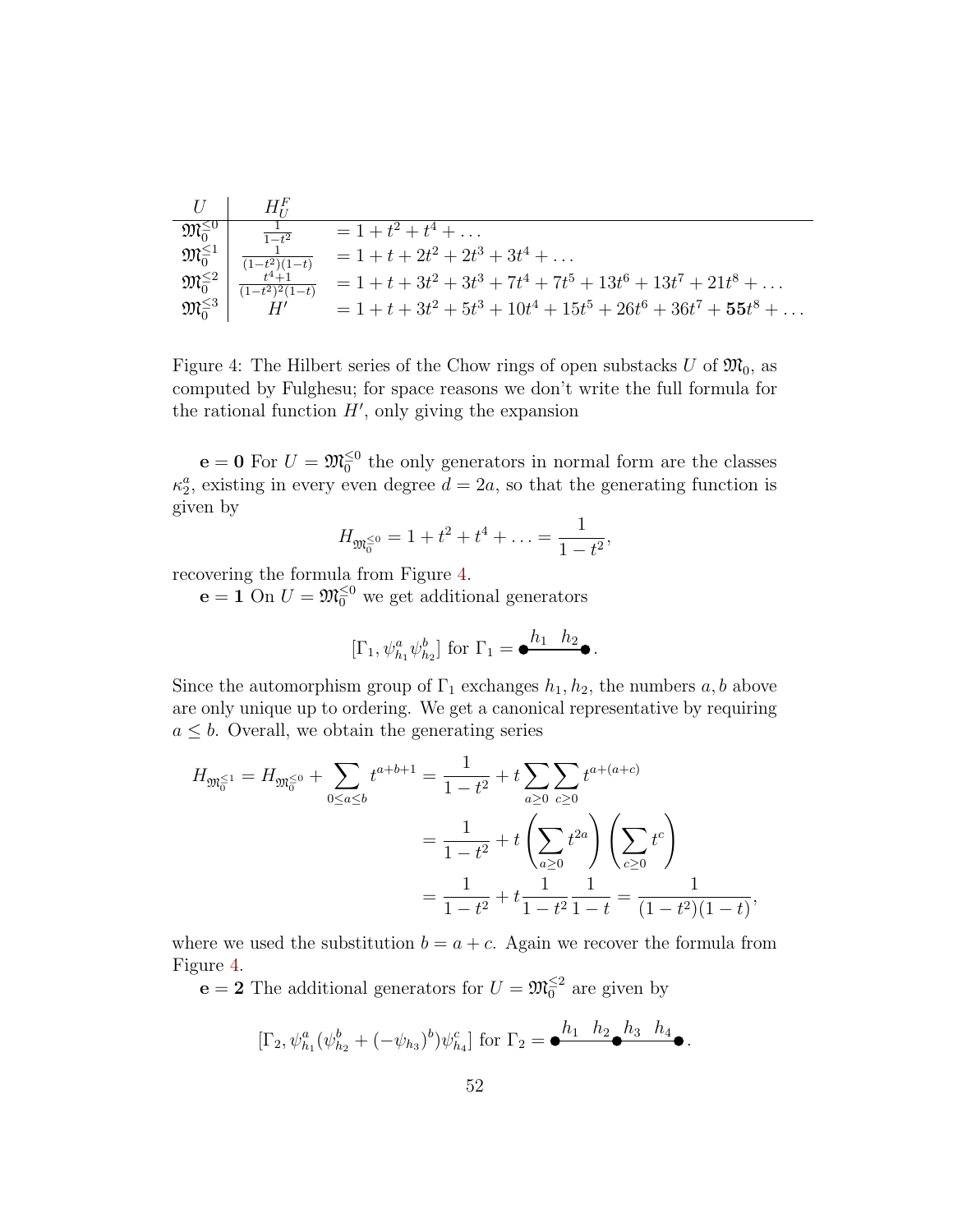The automorphism group of  $\Gamma_2$  exchanges  $h_1, h_4$  and  $h_2, h_3$ , so a, c are only well-defined up to ordering. Moreover, for  $a = c$  and  $b = 2\ell + 1$  odd, this symmetry implies

$$
[\Gamma_2, \psi_{h_1}^a(\psi_{h_2}^b + (-\psi_{h_3})^b)\psi_{h_4}^a] = -[\Gamma_2, \psi_{h_1}^a(\psi_{h_2}^b + (-\psi_{h_3})^b)\psi_{h_4}^a],
$$

so the corresponding generator vanishes. Overall, the numbers of basis elements supported on  $\Gamma_2$  have generating series

$$
t^{2} \cdot \left( \underbrace{\sum_{0 \leq a \leq c} \sum_{b \geq 0} t^{a+b+c}}_{= \underbrace{\sum_{1 \leq b \leq 0} \sum_{e \geq 0} t^{2a+2\ell+1}}_{= \underbrace{\sum_{t \geq 0} \sum_{e \geq 0}}_{(1-t^{2})^{2}}} = \frac{t^{2}(t^{2}+1)}{(1-t)(1-t^{2})^{2}}.
$$

Adding this to the generating series for  $\mathfrak{M}_0^{\leq 1}$  we obtain the formula

$$
H_{\mathfrak{M}_0^{\leq 2}} = H_{\mathfrak{M}_0^{\leq 1}} + \frac{t^2(t^2+1)}{(1-t)(1-t^2)^2} = \frac{t^4+1}{(1-t^2)^2(1-t)},
$$

again obtaining the same formula as in Figure [4.](#page-51-0)

 $\mathbf{e} = 3$  For the full locus  $U = \mathfrak{M}_{0}^{\leq 3}$  a discrepancy between our results and Fulghesu's computations appears. There are two new types of generators appearing: firstly we have

$$
[\Gamma_3',\psi_{h_1}^a\psi_{h_2}^b\psi_{h_3}^c]\text{ for }\Gamma_3'=\hskip-10pt\hskip-10pt\hskip10pt h_3
$$

giving a contribution of

$$
t^{3} \sum_{0 \le a \le b \le c} t^{a+b+c} = \frac{t^{3}}{(1-t^{3})(1-t^{2})(1-t)}
$$

to the generating series. The second type of generator is

$$
[\Gamma_3'', \psi_{h_1}^a(\psi_{h_2}^b + (-\psi_{h_3})^b) ((-\psi_{h_4})^c + \psi_{h_5}^c) \psi_{h_6}^d] \text{ for } \Gamma_3'' = \bullet \stackrel{h_1 \ h_2 \ h_3 \ h_4 \ h_5 \ h_6}{\bullet}
$$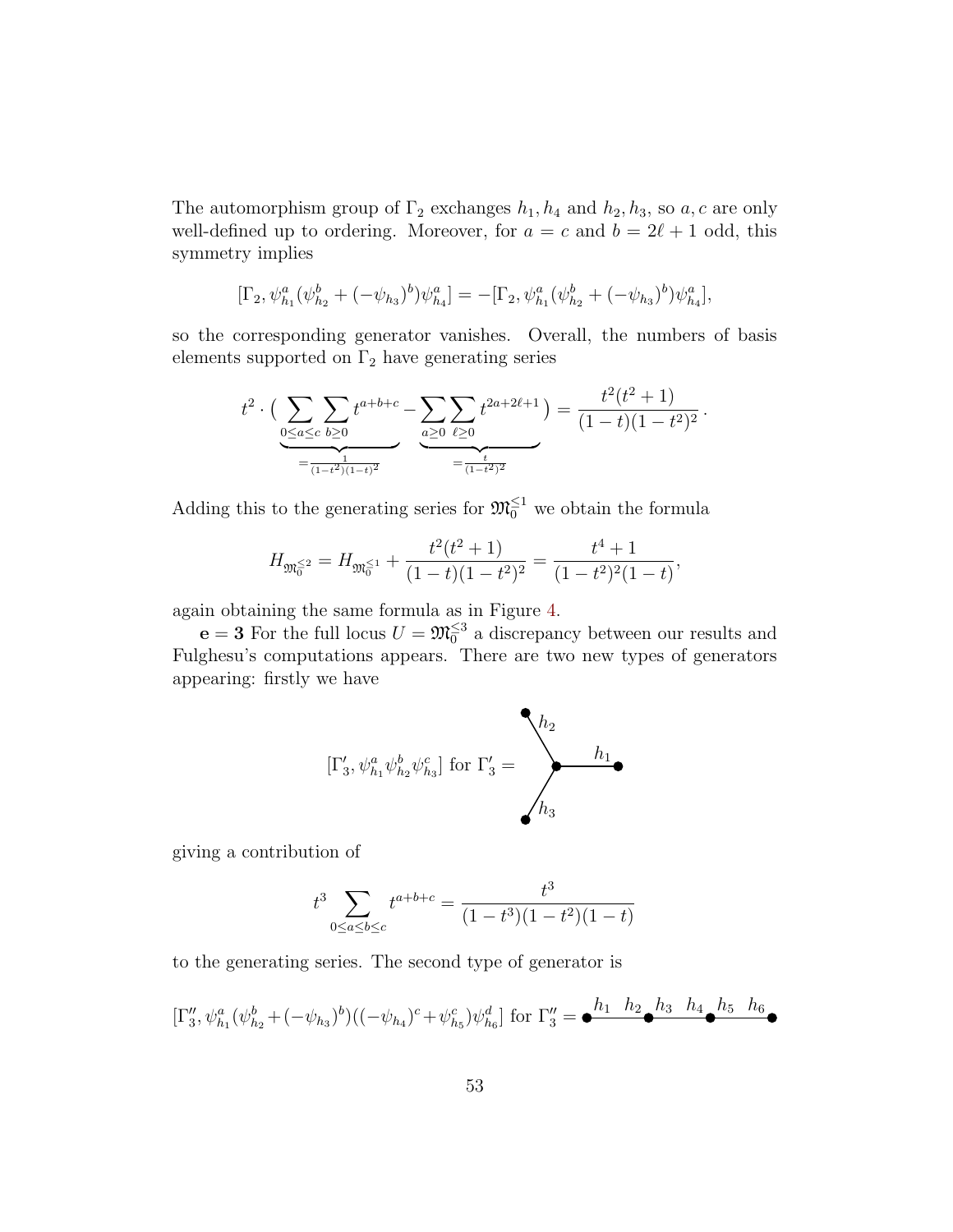Since  $\Gamma_3''$  again has an automorphism of order 2, we count such generators using a trick: if the vertices of  $\Gamma_3''$  were ordered, the generating series would be

$$
t^3 \sum_{a,b,c,d \ge 0} t^{a+b+c+d} = \frac{t^3}{(1-t)^4}.
$$

Due to the automorphism, we counted almost all the generators twice, except those fixed by the automorphism, for which  $(a, b, c, d) = (a, b, b, a)$  and whose generating series is

$$
t^3 \sum_{a,b\geq 0} t^{2a+2b} = \frac{t^3}{(1-t^2)^2}.
$$

Adding these two series, we count every generator twice, so we obtain the correct count after dividing by two. Overall we get

$$
H_{\mathfrak{M}_0^{\leq 3}} = H_{\mathfrak{M}_0^{\leq 2}} + \frac{t^3}{(1-t^3)(1-t^2)(1-t)} + \frac{1}{2} \left( \frac{t^3}{(1-t)^4} + \frac{t^3}{(1-t^2)^2} \right)
$$
  
= 
$$
\frac{t^6 + t^5 + 2t^4 + t^3 + 1}{(1-t^2)^2(1-t)(1-t^3)}.
$$

However, expanding this series we obtain

$$
\frac{t^6 + t^5 + 2t^4 + t^3 + 1}{(1 - t^2)^2 (1 - t)(1 - t^3)} = 1 + t + 3t^2 + 5t^3 + 10t^4 + 15t^5 + 26t^6 + 36t^7 + 54t^8 + \dots
$$
\n(43)

Comparing with the expansion of the corresponding function  $H'$  in Figure [4](#page-51-0) we see that the coefficient of  $t^8$  is 55 for Fulghesu and 54 for us. We used a modified version of the software package admcycles [\[DSv20\]](#page-65-10) for the open-source software SageMath  $[S^+20]$  $[S^+20]$  to verify the number 54 above.

After revisiting Fulghesu's proof, we think we can explain this discrepancy from a relation that was missed in [\[Ful10a\]](#page-65-3). In the notation of this paper, we claim that there is a relation

<span id="page-53-0"></span>
$$
r \cdot q - \gamma_3'' \cdot s + 2u \cdot \gamma_2 - \gamma_3'' \cdot q \cdot \kappa_2 - s \cdot \gamma_2 \cdot \kappa_1 = 0 \in \mathrm{CH}^8(\mathfrak{M}_0^{\leq 3}).\tag{44}
$$

Here the classes  $r, s, u, \gamma_3''$  are supported on the closed stratum  $\mathfrak{M}^{\Gamma_3''} \subset \mathfrak{M}_{0}^{\leq 3}$ . The relation [\(44\)](#page-53-0) follows from the description of the Chow ring  $CH^*(\mathfrak{M}^{\Gamma''_3})$ and the formulas for restrictions of classes  $q, \gamma_3'', \gamma_2, \kappa_2, \kappa_1$  to  $\mathfrak{M}^{\Gamma_3''}$  computed in [\[Ful10a,](#page-65-3) Section 6.2]. On the other hand, using Macaulay2 we verified that the relation  $(44)$  is not contained in the ideal of relations given in [\[Ful10a,](#page-65-3)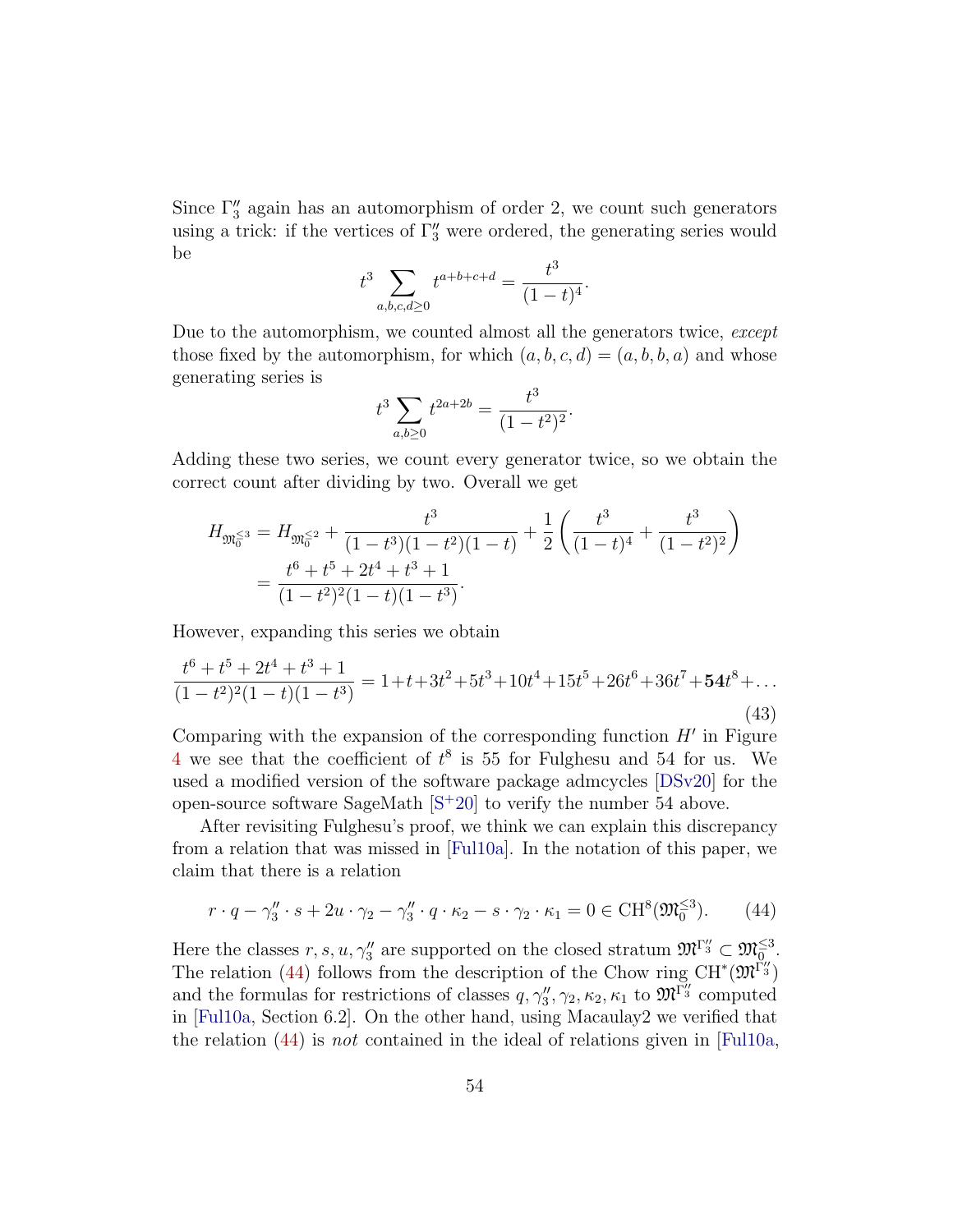Theorem 6.3]. Adding this missing relation, we obtain the correct rank 54 for  $\mathrm{CH}^8(\mathfrak{M}_0^{\leq 3}).$ 

Our numerical experiments indicated that there are further relations missing in degrees  $d > 9$ . So while the general proof strategy of [\[Ful10a\]](#page-65-3) seems sound, more care needed is needed in the final step of the computation.

### <span id="page-54-0"></span>2.6 Chow rings of open substacks of  $\mathfrak{M}_{0,n}$  - finite generation and Hilbert series

In the previous section, we saw some explicit computations for Chow groups  $CH<sup>*</sup>(U)$  of of open substacks  $U \subset \mathfrak{M}_{0,n}$  and their Hilbert series

$$
H_U = \sum_{d \ge 0} \dim_{\mathbb{Q}} \mathrm{CH}^d(U) t^d.
$$

For  $U = \mathfrak{M}_{0}^{\leq e}$  and  $e = 0, 1, 2$  we have that  $\mathrm{CH}^*(U)$  is a finitely generated graded algebra by the results of [\[Ful10a\]](#page-65-3). But recall that any such algebra, having generators in degrees  $d_1, \ldots, d_r$  has a Hilbert series which is the expansion (at  $t = 0$ ) of a rational function  $H(t)$  of the form

$$
H(t) = \frac{Q(t)}{\prod_{i=1}^{r} (1 - t^{d_i})}
$$
 for some  $Q(t) \in \mathbb{Z}[t]$ 

(see [\[Mat86,](#page-67-4) Theorem 13.2]). This explains the shape of the Hilbert functions of  $\mathfrak{M}_{0}^{\leq e}$  from Figure [4.](#page-51-0) We remark here, that all functions  $H(t)$  of the above form have poles only at roots of unity.

On the other hand, for the open substack  $\mathcal{T} \subset \mathfrak{M}_{0,3}$  studied by Oesinghaus, we saw  $CH^*(\mathcal{T}) \cong \text{QSym}$ , where the algebra QSym had an additive basis element  $M_J$  in degree d for each composition J of d. Since for  $d \geq 1$  the number of compositions of d is  $2^{d-1}$ , the Hilbert series of the Chow ring of 7 is given by

$$
H_{\mathcal{T}} = 1 + \sum_{d \ge 0} 2^{d-1} t^d = 1 + \frac{t}{1 - 2t} = \frac{1 - t}{1 - 2t}.
$$

From this we can see two things:

• The Chow ring  $CH^*(\mathcal{T})$  cannot be a finitely generated algebra, since the function  $H_{\mathcal{T}}$  has a pole at 1/2, which is not a root of unity.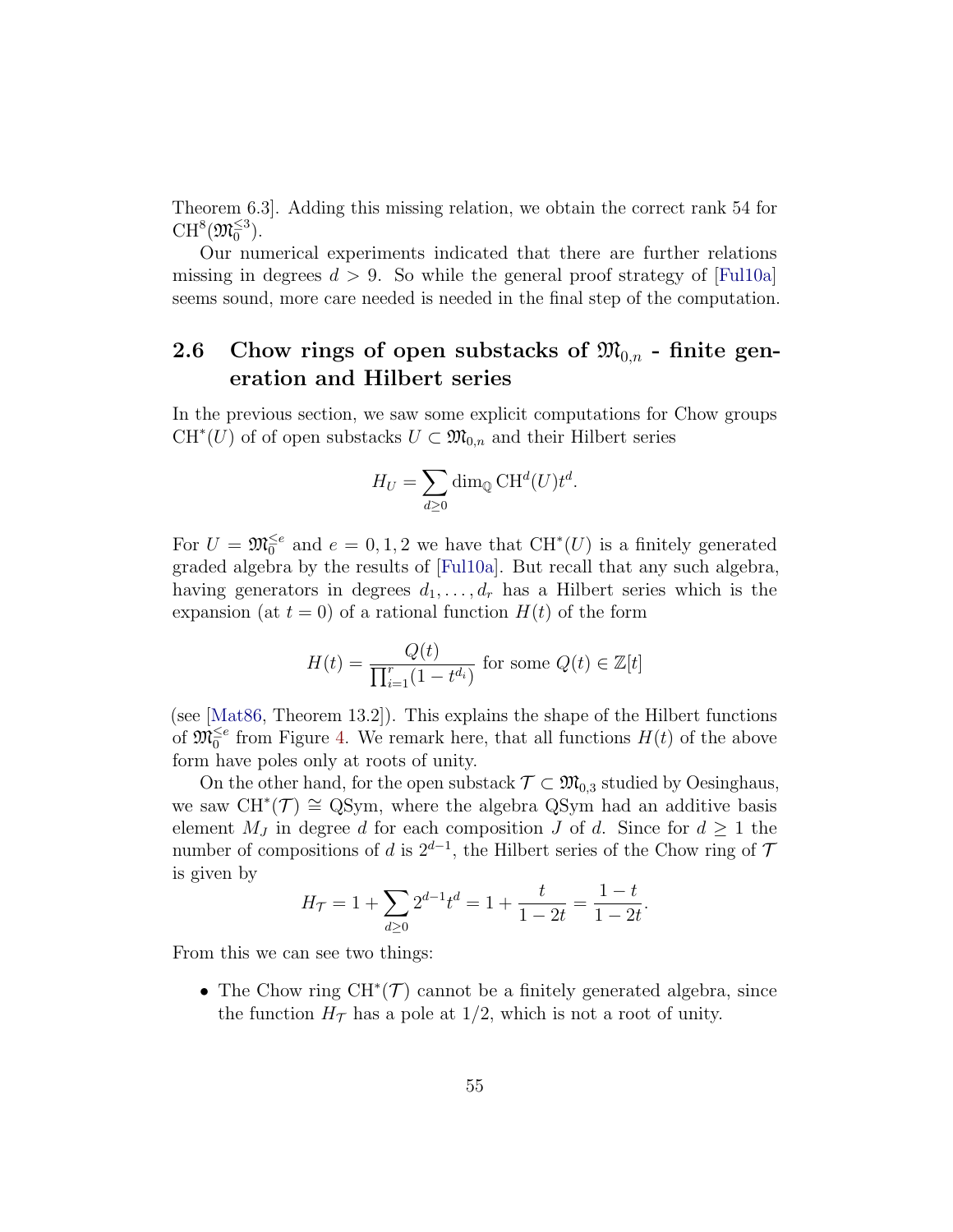• On the other hand, we still have that  $H<sub>T</sub>$  is the expansion of a rational function, even though  $\mathcal T$  is not even of finite type.

The above observations lead to the following two questions.

<span id="page-55-0"></span>Question 2.44. Is it true that for  $U \subset \mathfrak{M}_{0,n}$  an open substack of finite type, the Chow ring  $CH^*(U)$  is a finitely generated algebra?

<span id="page-55-1"></span>Question 2.45. Is it true that for  $U \subset \mathfrak{M}_{0,n}$  any open substack which is a union of strata  $\mathfrak{M}^{\Gamma}$ , the Hilbert series  $H_U$  is the expansion of a rational function at  $t = 0$ ?

For the first question, we note that by Theorem [1.2](#page-4-2) we know that  $CH^*(U)$ is additively generated by possibly infinitely many decorated strata  $[\Gamma, \alpha]$ , supported on *finitely many* prestable graphs  $\Gamma$ . It is far from obvious whether we can obtain all of them multiplicatively from a finite collection of  $[\Gamma_i, \alpha_i]$ .

For the second question, we observe that it would be implied for all finite type open substacks U of  $\mathfrak{M}_{0,n}$  assuming a positive answer to the first question. Further evidence is provided by the results from [\[Oes19\]](#page-67-1): as we saw above, the open substack  $\mathcal{T} \subset \mathfrak{M}_{0,3}$  has a rational generating series  $H_{\mathcal{T}}$ . In fact, as mentioned above Oesinghaus computes the Chow ring for the the entire semistable locus in  $\mathfrak{M}_{0,2}$  and  $\mathfrak{M}_{0,3}$  (see [\[Oes19,](#page-67-1) Corollary 2,3]) and obtains

 $CH^*(\mathfrak{M}_{0,2}^{ss}) = QSym \otimes_{\mathbb{Q}} \mathbb{Q}[\beta], CH^*(\mathfrak{M}_{0,3}^{ss}) = QSym \otimes_{\mathbb{Q}} QSym \otimes_{\mathbb{Q}} QSym.$ 

Since we know that the Hilbert series of QSym is  $(1-t)/(1-2t)$  and the Hilbert series of  $\mathbb{Q}[t]$  is  $1/(1-t)$  and that Hilbert series are multiplicative under tensor products, we easily see that

$$
H_{\mathfrak{M}_{0,2}^{\text{ss}}} = \frac{1}{1-2t}, \ H_{\mathfrak{M}_{0,3}^{\text{ss}}} = \frac{(1-t)^3}{(1-2t)^3}.
$$

So Question [2.45](#page-55-1) has a positive answer for the non-finite type substacks of semistable points in  $\mathfrak{M}_{0,2}$  and  $\mathfrak{M}_{0,3}$ .

To finish this section, we want to record some numerical data about the Chow groups of the full stacks  $\mathfrak{M}_{0,n}$ . Using Theorems [1.2](#page-4-2) and [2.31](#page-39-0) these groups have a completely combinatorial description. This has been implemented in a modified version of the software package admcycles [\[DSv20\]](#page-65-10), which can enumerate prestable graphs, decorated strata in normal form and the relations  $\mathcal{R}_{\kappa,\psi}, \mathcal{R}_{\text{WDVV}}$  between them. Thus, from linear algebra we can compute the ranks of Chow groups of  $\mathfrak{M}_{0,n}$  in many cases. We record the results in Figure [5.](#page-56-2)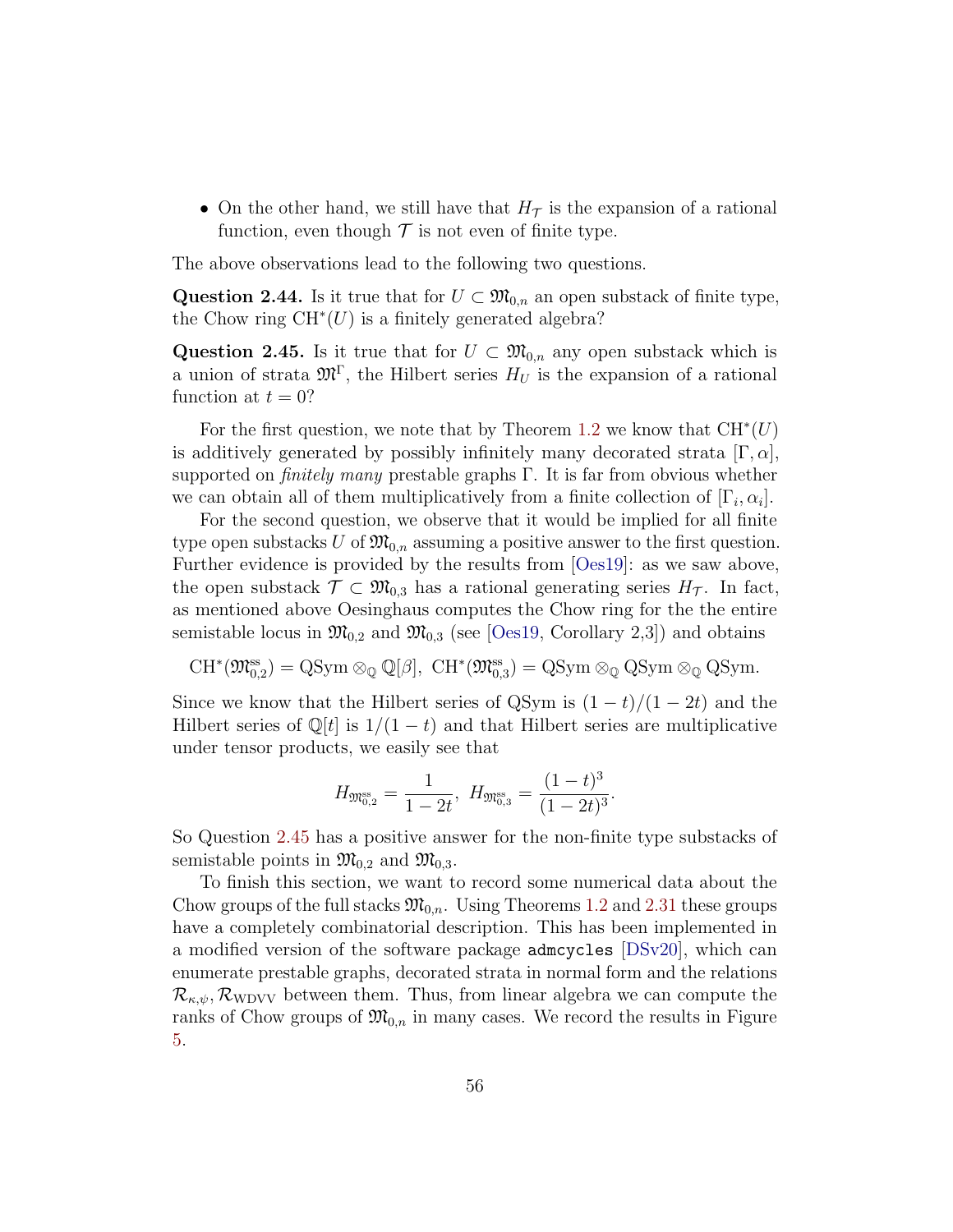| $\rm d$        | $n=0$ | $n=1$          | $n=2$ | $n=3$ | $n=4$ | $n=5$ | $n=6$ | $n=7$ | $n=8$ |
|----------------|-------|----------------|-------|-------|-------|-------|-------|-------|-------|
| $\overline{0}$ |       |                | 1     |       |       | 1     |       |       |       |
| $\mathbf{1}$   | 1     | $\overline{2}$ | 3     | 4     | 6     | 11    | 23    | 50    | 108   |
| $\overline{2}$ | 3     | 5              | 9     | 16    | 33    | 80    | 215   | 621   | 1900  |
| 3              | 5     | 12             | 27    | 62    | 162   | 481   | 1572  |       |       |
| 4              | 13    | 32             | 84    | 235   | 739   | 2594  |       |       |       |
| 5              | 27    | 84             | 263   | 875   | 3219  |       |       |       |       |
| 6              | 70    | 234            | 837   | 3219  |       |       |       |       |       |
| $\overline{7}$ | 166   | 656            | 2683  |       |       |       |       |       |       |
| 8              | 438   | 1892           |       |       |       |       |       |       |       |
| 9              | 1135  |                |       |       |       |       |       |       |       |
| 10             | 3081  |                |       |       |       |       |       |       |       |

<span id="page-56-2"></span>Figure 5: The rank of the Chow groups  $\mathrm{CH}^d(\mathfrak{M}_{0,n})$ 

# <span id="page-56-0"></span>3 Comparison with the tautological ring of the moduli of stable curves

### <span id="page-56-1"></span>3.1 Injectivity of pullback by forgetful charts

Assume we are in the stable range  $2g - 2 + n > 0$  so that the moduli space  $\overline{\mathcal{M}}_{g,n}$  is nonempty. Since  $\overline{\mathcal{M}}_{g,n} \subset \mathfrak{M}_{g,n}$  is an open substack, the Chow groups of  $\mathfrak{M}_{g,n}$  determine those of  $\overline{\mathcal{M}}_{g,n}$ : we have that  $\mathrm{CH}^*(\overline{\mathcal{M}}_{g,n})$  is the quotient of  $CH^{*}(\mathfrak{M}_{g,n})$  by the span of classes supported on the strictly unstable locus.

Restricting to the subrings of tautological classes, we note that the tautological ring  ${\rm R}^*(\overline{\mathcal M}_{g,n})$  of  $\overline{\mathcal M}_{g,n}$  is the subring of  ${\rm CH}^*(\overline{\mathcal M}_{g,n})$  given by the restriction of  $R^*(\mathfrak{M}_{g,n}) \subseteq \mathrm{CH}^*(\mathfrak{M}_{g,n})$  under the open embedding  $i: \overline{\mathcal{M}}_{g,n} \hookrightarrow \mathfrak{M}_{g,n}$ . Thus the tautological ring  $\mathrm{R}^*(\mathfrak{M}_{g,n})$  determines  $\mathrm{R}^*(\overline{\mathcal{M}}_{g,n})$  since the composition

$$
R^*(\overline{\mathcal{M}}_{g,n}) \xrightarrow{\operatorname{st}^*} R^*(\mathfrak{M}_{g,n}) \xrightarrow{i^*} R^*(\overline{\mathcal{M}}_{g,n})
$$

is the identity and thus  $R^*(\overline{\mathcal{M}}_{g,n}) \stackrel{\text{st}^*}{\longrightarrow} R^*(\mathfrak{M}_{g,n})$  is injective.

It is an interesting question whether the converse is true: do the Chow (or tautological) rings of the moduli spaces of stable curves determine the Chow (or tautological) ring of  $\mathfrak{M}_{g,n}$ ? The following conjecture gives a precise way in which this could be true.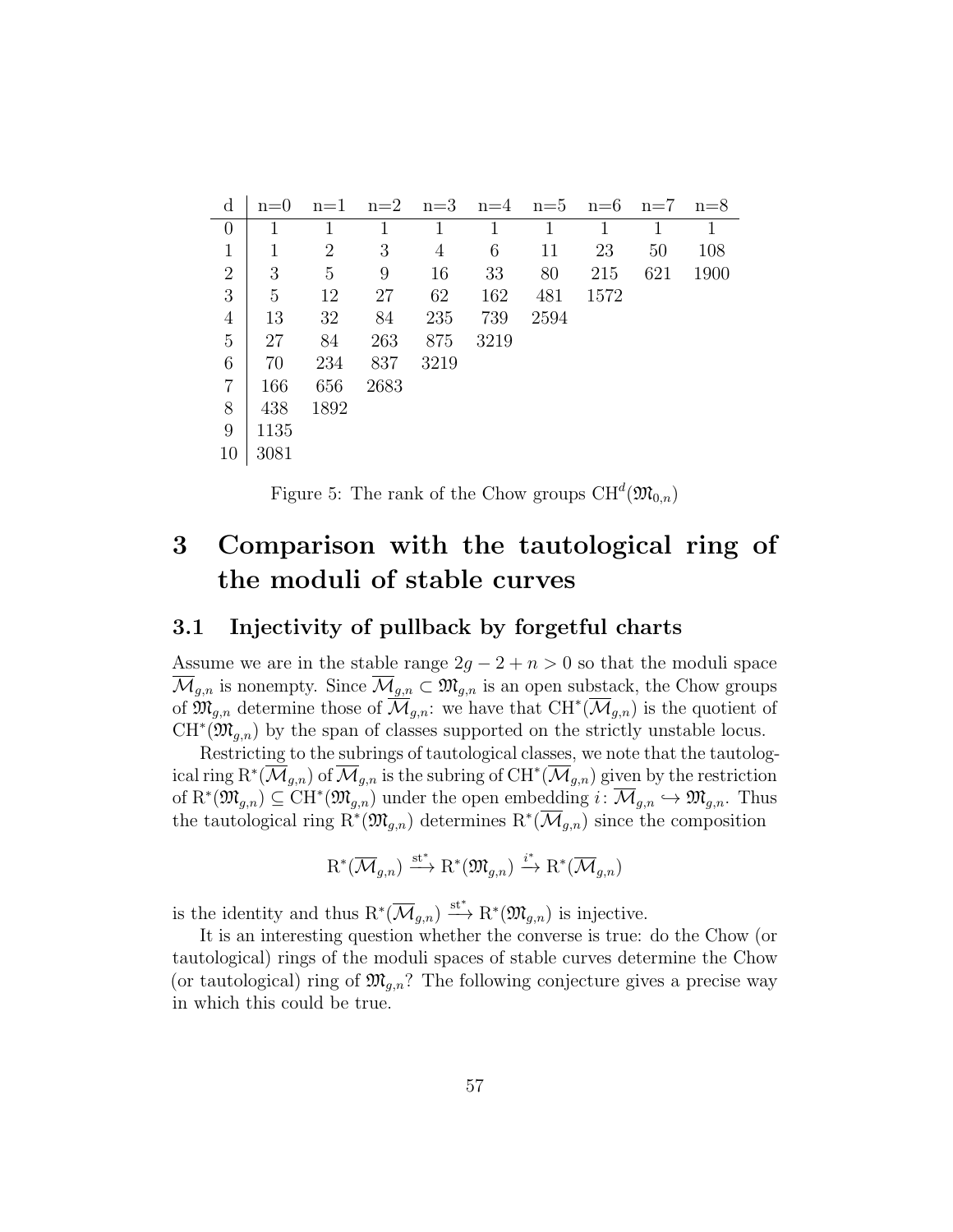<span id="page-57-0"></span>**Conjecture 3.1.** Let  $(g, n) \neq (1, 0)$ , then for a fixed  $d \geq 0$  there exists  $m_0 \geq 0$  such that for any  $m \geq m_0$ , the forgetful morphism

$$
F_m: \overline{\mathcal{M}}_{g,n+m} \to \mathfrak{M}_{g,n}
$$

satisfies that the pullback

$$
F_m^* : \mathrm{CH}^d(\mathfrak{M}_{g,n}) \to \mathrm{CH}^d(\overline{\mathcal{M}}_{g,n+m})
$$

is injective.

We have seen in  $[BS21, Lemma 2.1]$  that (for m sufficiently large) the image of  $F_m$  is open with complement of codimension  $\lfloor \frac{m}{2} \rfloor$  $\lfloor \frac{m}{2} \rfloor + 1$ . So for  $m \geq 2d$ , we have  $CH^d(F_m(\overline{\mathcal{M}}_{g,n+m})) \cong CH^d(\mathfrak{M}_{g,n}),$  so certainly the image of  $F_m$  is sufficiently large to capture the Chow group of codimension d cycles. Still, it is not true that a surjective, smooth morphism has injective pullback in Chow (if the fibres are not proper, as is the case for  $F_m$ ), so this does not suffice to prove the conjecture.

One aspect of the conjecture we can prove so far is the statement that if  $F_{m_0}^*$  is injective, it is true that for any  $m \geq m_0$  the map  $F_m^*$  remains injective.

<span id="page-57-2"></span>**Proposition 3.2.** For  $(g, n) \neq (1, 0)$  and  $0 \leq m \leq m'$  with  $2g-2+n+m > 0$ we have ker  $F_{m'}^* \subseteq \ker F_m^*$ . In other words, the subspaces  $(\ker F_{\ell}^*)_{\ell}$  form a *non-increasing* sequence of subspaces of  $CH<sup>d</sup>(\mathfrak{M}_{g,n})$ .

*Proof.* It suffices to show the statement for  $m' = m+1$ . Consider the following non-commutative diagram.

<span id="page-57-1"></span>

Here  $\pi$  is the usual map forgetting the marking  $p_{n+m+1}$  and stabilizing the curve. For this reason, the diagram is only commutative on the complement of the locus

$$
Z = \left\{ (C, p_1, \dots, p_{n+m+1}) : \begin{array}{c} p_{n+m+1} \text{ contained in} \\ \text{rational component of } C \\ \text{with 3 special points} \end{array} \right\} \subseteq \overline{\mathcal{M}}_{g,n+m+1}.
$$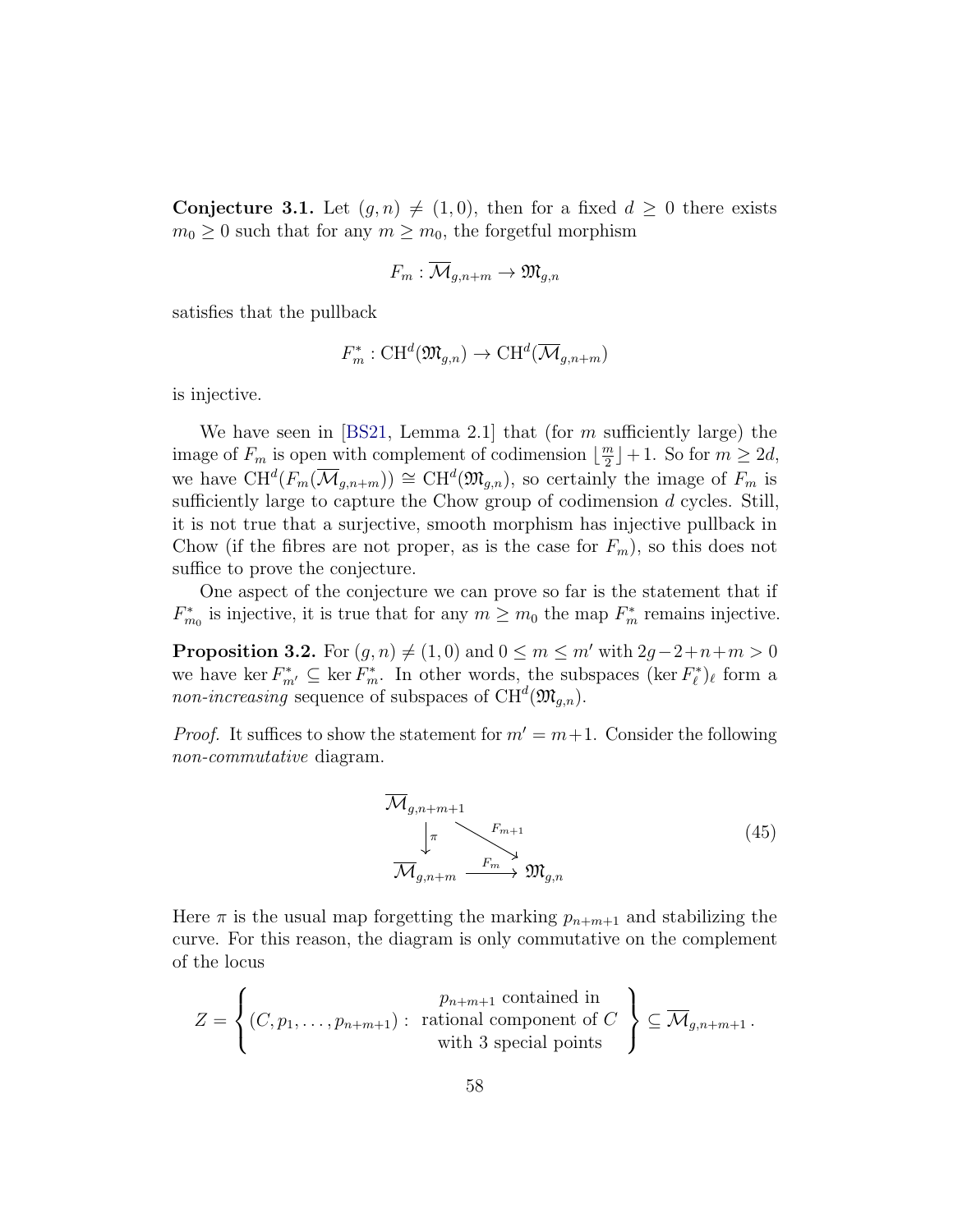Let  $i: Z \to \overline{\mathcal{M}}_{g,n+m+1}$  be the inclusion of Z and let  $\alpha \in \mathrm{CH}^*(\mathfrak{M}_{g,n})$  be any class. By the commutativity of the diagram  $(45)$  away from  $Z$ , we know that the class  $F_{m+1}^*\alpha - \pi^* F_m^*\alpha$  restricts to zero on the complement of Z and thus, by the usual excision sequence, there exists a class  $\beta \in \mathrm{CH}^*(Z)$  such that

$$
F_{m+1}^*\alpha - \pi^* F_m^*\alpha = i_*\beta \,.
$$

We want to transport this to an equality of classes on  $\mathcal{M}_{q,n+m}$  by intersecting with  $\psi_{n+m+1}$  and pushing forward via  $\pi$ . But notice that  $\psi_{n+m+1}|_Z = 0$  since on Z the component of C containing  $p_{n+m+1}$  is parametrized by  $\overline{\mathcal{M}}_{0,3}$  and thus the psi-class of  $p_{n+m+1}$  vanishes here. Thus

$$
\psi_{n+m+1} \cdot F_{m+1}^* \alpha - \psi_{n+m+1} \cdot \pi^* F_m^* \alpha = (i_* \beta) \psi_{n+m+1} = i_* (i^* \psi_{n+m+1} \cdot \beta) = 0.
$$
\n(46)

Pushing forward by  $\pi$  and using  $\pi_* \psi_{n+m+1} = (2g - 2 + n + m) \cdot [\overline{\mathcal{M}}_{q,n+m}]$  we obtain

$$
\pi_* (\psi_{n+m+1} \cdot F_{m+1}^* \alpha) = (2g - 2 + n + m) \cdot F_m^* \alpha.
$$

Thus, since  $2g - 2 + n + m \ge 2g - 2 + n > 0$ , any class  $\alpha$  with  $F_{m+1}^* \alpha = 0$ also satisfies  $F_m^* \alpha = 0$ , finishing the proof.

Again, for  $g = 0$  we can give some numerical evidence for the above conjecture. In Figure [6](#page-59-0) we compare ranks of the Chow groups  $\mathrm{CH}^d(\mathfrak{M}_{0,n})$ to (lower bounds on) the ranks of  $F_m^*(\mathrm{CH}^d(\mathfrak{M}_{0,n}))$ . We see that the bounds for  $F_m^*(\text{CH}^d(\mathfrak{M}_{0,n}))$  increase monotonically in m (as predicted by Proposition [3.2\)](#page-57-2) and, in all cases which we could handle computationally, stabilize at the rank of  $\mathrm{CH}^d(\mathfrak{M}_{0,n})$ , implying that the corresponding pullbacks  $F_m^*$  are indeed injective.

### <span id="page-58-0"></span>3.2 The divisor group of  $\mathfrak{M}_{q,n}$

As for the moduli space of stable curves, the group of divisor classes on  $\mathfrak{M}_{q,n}$ can be fully understood in terms of tautological classes and relations. For  $g = 0$  we already saw that all divisor classes are tautological and we explicitly described the relations, so below we can restrict to  $g \geq 1$ . As before, we also want to exclude the case  $g = 1, n = 0$  since  $\mathfrak{M}_{1,0}$  does not have a stratification by quotient stacks.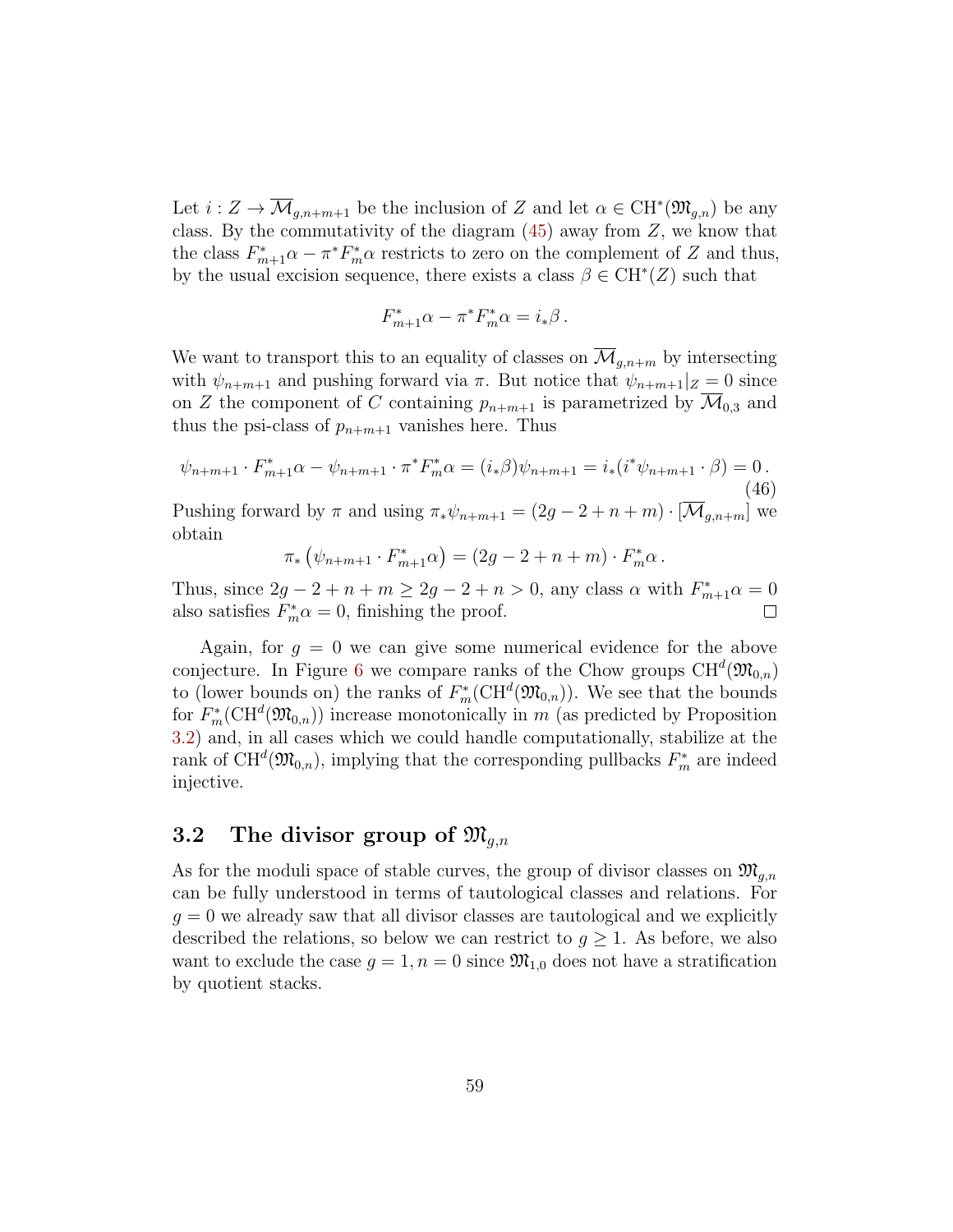| (n,d)               | $\mathrm{CH}^d(\mathfrak{M}_{0,n})$ | $F_m^*(\mathrm{CH}^d(\mathfrak{M}_{0,n}))$ |              |                |                |                |                |                |                |                |                |
|---------------------|-------------------------------------|--------------------------------------------|--------------|----------------|----------------|----------------|----------------|----------------|----------------|----------------|----------------|
|                     |                                     | $m=0$                                      | $\mathbf{1}$ | $\overline{2}$ | 3              | $\overline{4}$ | 5              | 6              | $\overline{7}$ | 8              | 9              |
| (0,0)               | $\mathbf 1$                         |                                            |              |                | $\mathbf{1}$   | $\mathbf{1}$   | $\mathbf{1}$   | $\mathbf{1}$   | 1              | $\mathbf 1$    | $\mathbf{1}$   |
| (0,1)               | $\mathbf 1$                         |                                            |              |                |                | $\mathbf{1}$   | $\mathbf{1}$   | $\mathbf{1}$   | $\mathbf 1$    | 1              | 1              |
| (0,2)               | 3                                   |                                            |              |                |                |                | $\mathbf{1}$   | $\overline{2}$ | 3              | 3              | 3              |
| (0,3)               | $\overline{5}$                      |                                            |              |                |                |                |                | $\mathbf{1}$   | $\overline{2}$ | 4              | $\overline{5}$ |
| (0,4)               | 13                                  |                                            |              |                |                |                |                |                | $\mathbf 1$    | $\overline{2}$ | $\overline{7}$ |
| (1,0)               | $\mathbf{1}$                        |                                            |              | $\mathbf{1}$   | 1              | 1              | 1              | $\mathbf{1}$   | $\mathbf 1$    | 1              | $1\,$          |
| (1,1)               | $\overline{2}$                      |                                            |              |                | $\overline{1}$ | $\overline{2}$ | $\overline{2}$ | $\overline{2}$ | $\overline{2}$ | $\overline{2}$ | $\overline{2}$ |
| (1,2)               | $\overline{5}$                      |                                            |              |                |                | $\mathbf{1}$   | 3              | $\overline{5}$ | $\overline{5}$ | $\overline{5}$ | 5              |
| (1,3)               | 12                                  |                                            |              |                |                |                | $\mathbf{1}$   | $\overline{4}$ | 7              | 12             | 12             |
| $\left( 2,0\right)$ | $\mathbf 1$                         |                                            | $\mathbf{1}$ | 1              | 1              | 1              | $\mathbf{1}$   | $\mathbf{1}$   | 1              |                |                |
| $\left( 2,1\right)$ | $\mathfrak{Z}$                      |                                            |              | $\mathbf{1}$   | 3              | 3              | 3              | 3              | 3              |                |                |
| (2,2)               | 9                                   |                                            |              |                | $\mathbf{1}$   | 5              | 9              | 9              | 9              |                |                |
| (2,3)               | 27                                  |                                            |              |                |                | $\mathbf{1}$   | 7              | 11             | 27             |                |                |
| (3,0)               | $\mathbf{1}$                        | $\mathbf{1}$                               | $\mathbf{1}$ | 1              | 1              | $\mathbf{1}$   | $\mathbf{1}$   | $\mathbf{1}$   |                |                |                |
| (3,1)               | $\overline{4}$                      |                                            | $\mathbf{1}$ | $\overline{4}$ | 4              | $\overline{4}$ | $\overline{4}$ | $\overline{4}$ |                |                |                |
| (3,2)               | 16                                  |                                            |              | $\mathbf{1}$   | 5              | 15             | 16             | 16             |                |                |                |
| (3,3)               | 62                                  |                                            |              |                | $\mathbf 1$    | 5              | 16             | 62             |                |                |                |

<span id="page-59-0"></span>Figure 6: The ranks of the Chow groups  $\mathrm{CH}^d(\mathfrak{M}_{0,n})$  compared to (lower bounds on) the ranks of  $F_m^*(\mathrm{CH}^d(\mathfrak{M}_{0,n}))$ ; in many cases it was not feasible to obtain the precise rank of  $F_m^*(CH^d(\mathfrak{M}_{0,n}))$ , but a lower bound could be achieved by computing the rank of the intersection pairing of  $F_m^*(\text{CH}^d(\mathfrak{M}_{0,n}))$ with a selection of tautological classes on  $\overline{\mathcal{M}}_{0,n+m}$ 

Thus we can restrict to the range  $2g - 2 + n > 0$ , where the space  $\overline{\mathcal{M}}_{g,n}$ is nonempty. Then we have an exact sequence

<span id="page-59-1"></span>
$$
\text{CH}_{*}(\overline{\mathcal{M}}_{g,n},1) \longrightarrow \text{CH}_{*}(\mathfrak{M}_{g,n}^{\text{us}}) \longrightarrow \text{CH}_{*}(\mathfrak{M}_{g,n}) \longrightarrow \text{CH}_{*}(\overline{\mathcal{M}}_{g,n}) \longrightarrow 0
$$
\n(47)

where  $\mathfrak{M}_{g,n}^{\text{us}}$  is the *unstable locus* of  $\mathfrak{M}_{g,n}$ , i.e. the complement of the open substack  $\overline{\mathcal{M}}_{g,n} \subset \mathfrak{M}_{g,n}$ . Using this sequence, we can completely understand  $CH^1(\mathfrak{M}_{g,n})$  from the explicit description of  $CH^1(\overline{\mathcal{M}}_{g,n})$  in [\[AC98,](#page-64-6) Theorem 2.2].

**Proposition 3.3.** For  $(g, n) \neq (1, 0)$  we have  $R^1(\mathfrak{M}_{g,n}) = \text{CH}^1(\mathfrak{M}_{g,n})$ . Fur-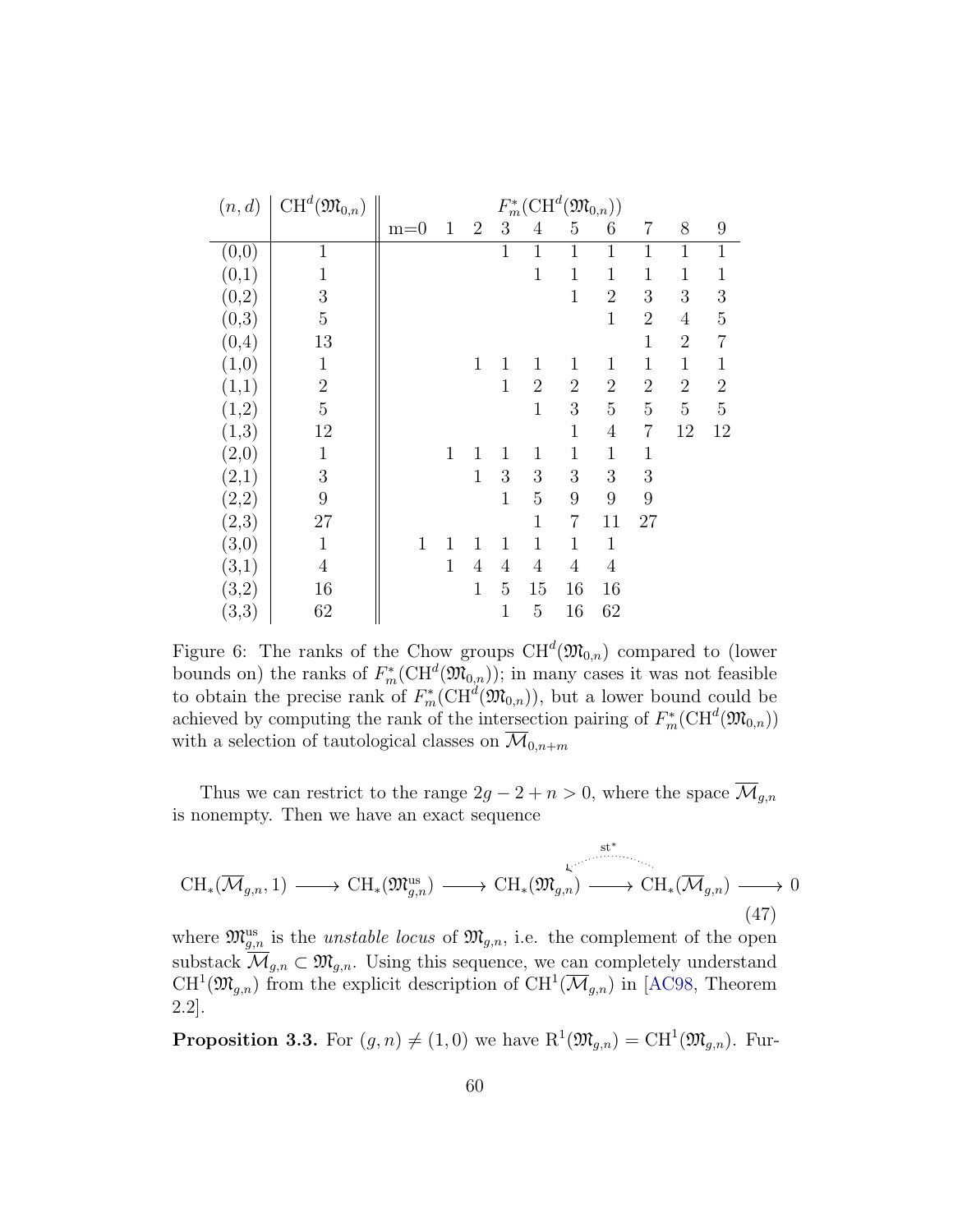thermore, for  $2g - 2 + n > 0$ , all tautological relations in  $R^1(\mathfrak{M}_{g,n})$  are pulled backed from relations in  $\mathbb{R}^1(\overline{\mathcal{M}}_{g,n})$  via the stabilization morphism.

Proof. As discussed before, for the statement that all divisor classes are tautological we can restrict to the stable range  $2g - 2 + n > 0$ , since the case of  $g = 0$  was treated before. For the moduli spaces of stable curves it holds that  $R^1(\overline{\mathcal{M}}_{g,n})$  and  $CH^1(\overline{\mathcal{M}}_{g,n})$  coincide by [\[AC98\]](#page-64-6). Since the locus  $\mathfrak{M}_{g,n}^{\text{us}}$  is a union of boundary divisors, whose fundamental classes are pushforwards of appropriate gluing maps, the image of the pushforward map  $\mathrm{CH}^0(\mathfrak{M}^{\mathrm{us}}_{g,n}) \to$  $CH^1(\mathfrak{M}_{g,n})$  is contained in  $R^1(\mathfrak{M}_{g,n})$ . Therefore the excision sequence [\(47\)](#page-59-1) gives the conclusion.

To compute the set of relations, we observe that

$$
\text{CH}^1(\overline{\mathcal{M}}_{g,n},1)\cong H^0(\overline{\mathcal{M}}_{g,n},\mathcal{O}_{\overline{\mathcal{M}}_{g,n}}^\times)=k^\times
$$

because  $\overline{\mathcal{M}}_{g,n}$  is smooth and projective over k. Therefore, in the degree 1 part of the sequence [\(47\)](#page-59-1), the image of the connecting homomorphism is trivial. Thus, since the pullback st<sup>∗</sup> by the stabilization morphism defines a splitting of [\(47\)](#page-59-1) on the right, we have that

$$
\operatorname{CH}^1(\mathfrak{M}_{g,n})=\bigoplus_{\substack{\Gamma \text{ unstable} \\ |E(\Gamma)|=1}} \mathbb{Q} \cdot [\Gamma] \oplus \operatorname{CH}^1(\overline{\mathcal{M}}_{g,n}).
$$

Thus all relations between decorated strata classes in codimension 1 are pulled back from  $\mathcal{M}_{q,n}$ .  $\Box$ 

# <span id="page-60-0"></span>3.3 Zero cycles on  $\mathfrak{M}_{g,n}$

After treating the case of codimension 1 cycles in the previous section, we want to make some remarks about cycles of *dimension* 0. For the moduli spaces of stable curves, these exhibit many interesting properties:

- In [\[GV01\]](#page-65-11), Graber and Vakil showed that the group  $R_0(\mathcal{M}_{q,n})$  of tautological zero cycles on  $\overline{\mathcal{M}}_{g,n}$  is always isomorphic to  $\mathbb{Q}$ , even though the full Chow group  $CH_0(\overline{\mathcal{M}}_{q,n})$  can be infinite-dimensional (e.g. for  $(q, n) = (1, 11)$ , see [\[GV01,](#page-65-11) Remark 1.1]).
- In [\[PS20\]](#page-67-9), Pandharipande and the second author presented geometric conditions on stable curves  $(C, p_1, \ldots, p_n)$  ensuring that the zero cycle  $[(C, p_1, \ldots, p_n)]$  in  $\mathcal{M}_{g,n}$  is tautological.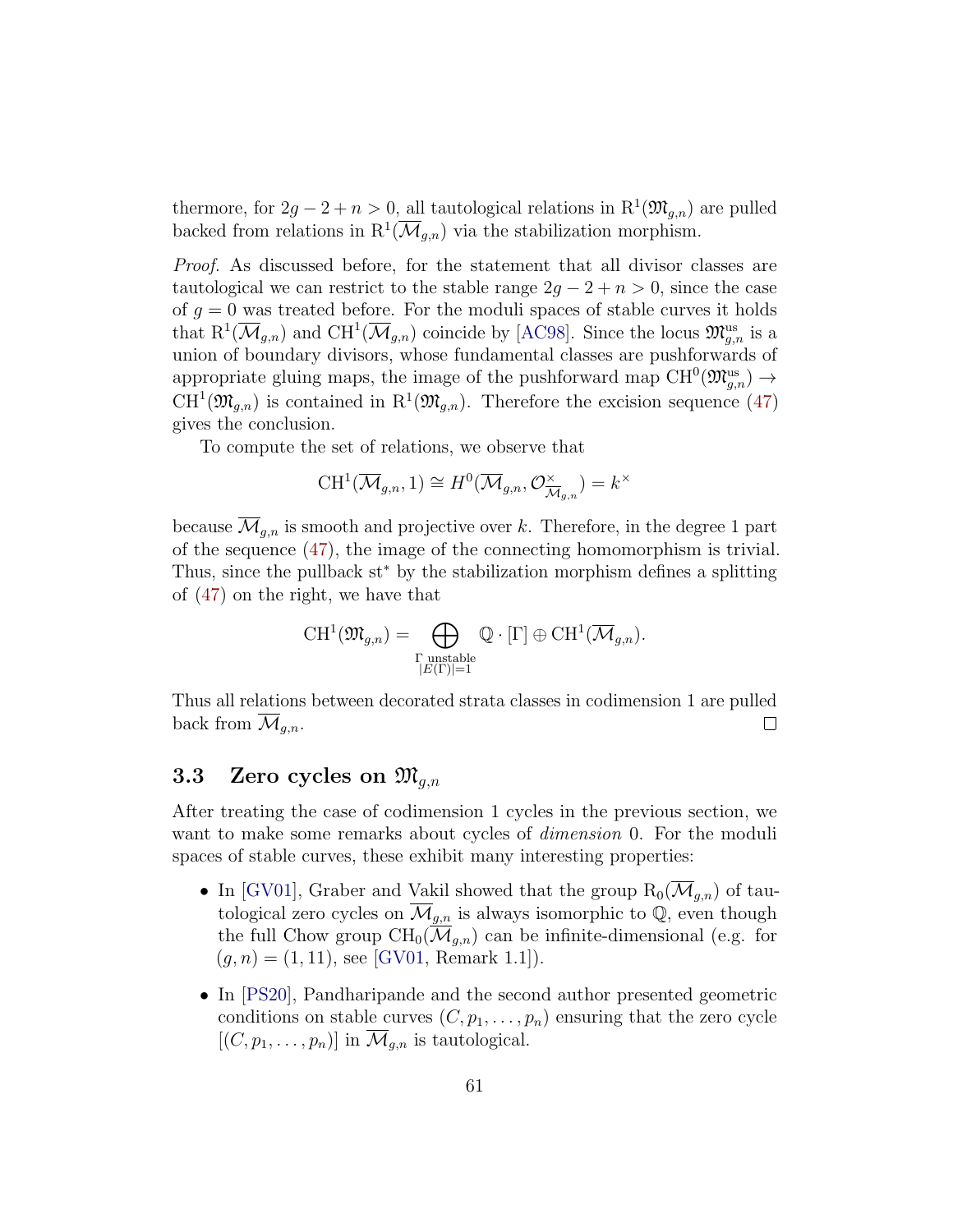We want to note here, that for the moduli stacks of prestable curves, the behaviour of tautological zero cycles becomes more complicated:

- For  $\mathfrak{M}_{0,n}$  with  $n = 0, 1, 2$ , we have  $R_0(\mathfrak{M}_{0,n}) = CH_0(\mathfrak{M}_{0,n}) = 0$  for dimension reasons.
- As visible from Figure [5,](#page-56-2) the group  $R_0(\mathfrak{M}_{0,n})$  is no longer one-dimensional for  $n \geq 4$ . Indeed, looking at the example of  $n = 4$  we note that the boundary divisor of curves with one component having no marked points is a nonvanishing zero cycle (since it pulls back to an effective boundary divisor under the forgetful map  $F_2 : \overline{\mathcal{M}}_{0,6} \to \mathfrak{M}_{0,4}$ , but it restricts to zero on  $\overline{\mathcal{M}}_{0,4} \subset \mathfrak{M}_{0,4}$  and is thus linearly independent of the generator of  $R_0(\overline{\mathcal{M}}_{0,4})$ .

This indicates that for the moduli stacks of prestable curves, the group of zero cycles plays less of a special role than for the moduli spaces of stable curves.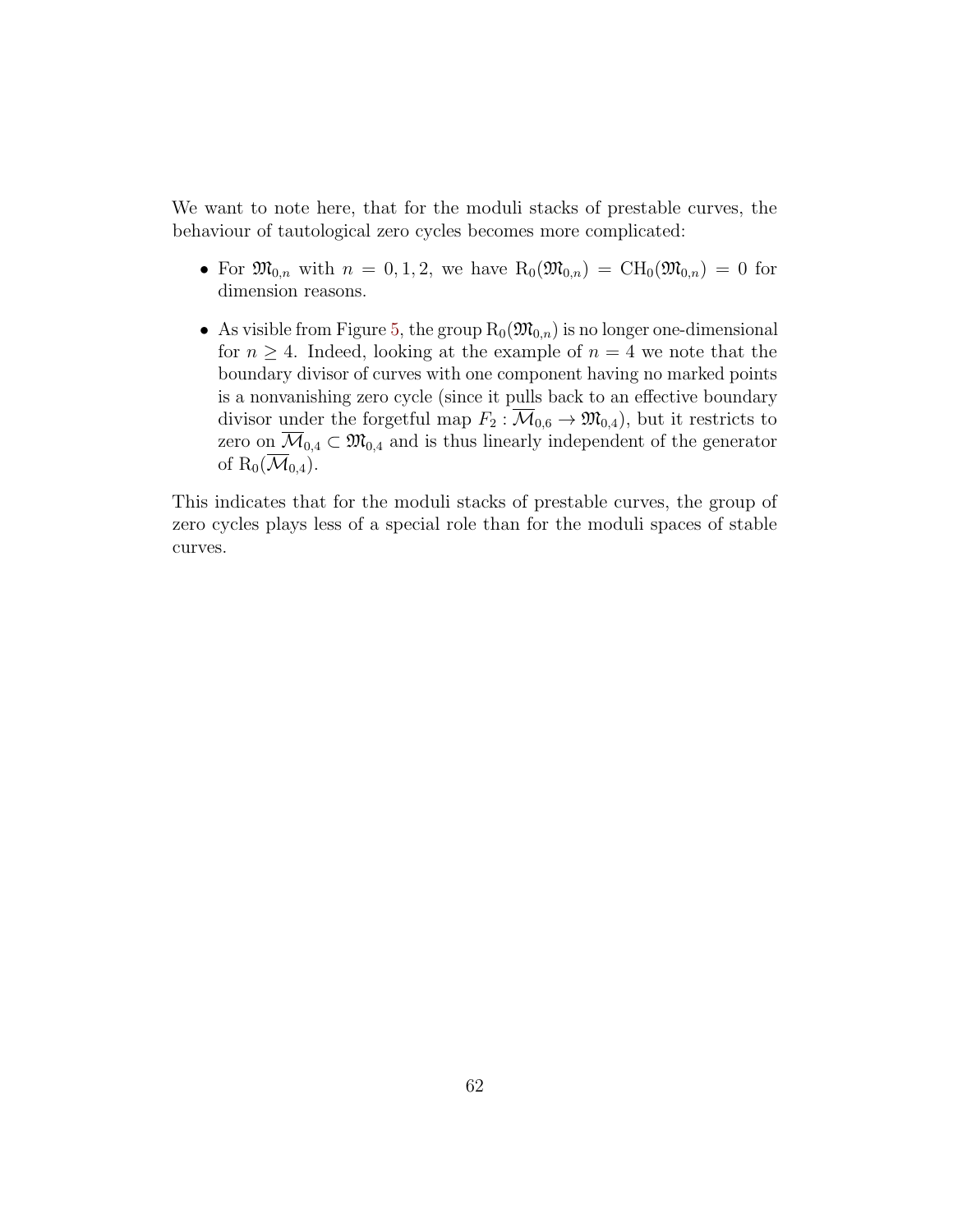### <span id="page-62-0"></span>A Gysin pullback for higher Chow groups

In [\[DJK18\]](#page-64-1), Déglise, Jin and Khan generalized Gysin pullback along a regular imbedding to motivic homotopy theories. We summerize the construction in the language of higher Chow groups. For a moment, let  $X$  be a quasi-projective scheme over  $k$  and we consider higher Chow groups with  $\mathbb{Z}$ -coefficients. For simplicity, we write  $\mathbb{G}_m X = X \times \mathbb{G}_m$ . Let [t] be a generator of

$$
\operatorname{CH}_0(\mathbb{G}_m, 1) \cong \left(k[t, t^{-1}]\right)^\times
$$

and let

$$
\gamma_t \colon CH_*(X, m) \to CH_*(\mathbb{G}_m X, m+1), \ \alpha \mapsto \alpha \times [t]
$$

be the morphism defined by the exterior product. Let  $i: Z \to X$  be a regular imbedding of codimension r and let  $q: N_ZX \to Z$  be the normal bundle. Let  $D_ZX$  be the Fulton–MacPherson's deformation space defined by

$$
D_Z X = Bl_{Z \times 0}(X \times \mathbb{A}^1) - Bl_{Z \times 0}(X \times 0)
$$

which fits into the cartesian diagram

$$
N_Z X \longrightarrow D_Z X \longleftarrow \mathbb{G}_m X
$$
  

$$
\downarrow \qquad \qquad \downarrow \qquad \qquad \downarrow
$$
  

$$
\{0\} \longrightarrow \mathbb{A}^1 \longleftarrow \mathbb{G}_m.
$$

By [\[Blo86,](#page-64-3) [Blo94\]](#page-64-7) we have the localization sequence

<span id="page-62-1"></span>
$$
\ldots \to \text{CH}_d(\mathbb{G}_m X, m+1) \xrightarrow{\partial} \text{CH}_d(N_Z X, m) \to \text{CH}_d(D_Z X, m) \to \ldots \quad (48)
$$

**Definition A.1.** For a regular imbedding  $i: Z \rightarrow X$ , we define

$$
i^* \colon \text{CH}_d(X, m) \to \text{CH}_{d-r}(Z, m)
$$

as a composition of following morphisms

$$
CH_d(X, m) \xrightarrow{\gamma_t} CH_d(\mathbb{G}_m X, m+1) \xrightarrow{\partial} CH_d(N_Z X, m) \xrightarrow{(\mathfrak{q}^*)^{-1}} CH_{d-r}(Z, m)
$$
\n(49)

where  $\partial$  is the boundary map in [\(48\)](#page-62-1) and the flat pullback  $q^*$  is an isomorphism by [\[Blo86\]](#page-64-3).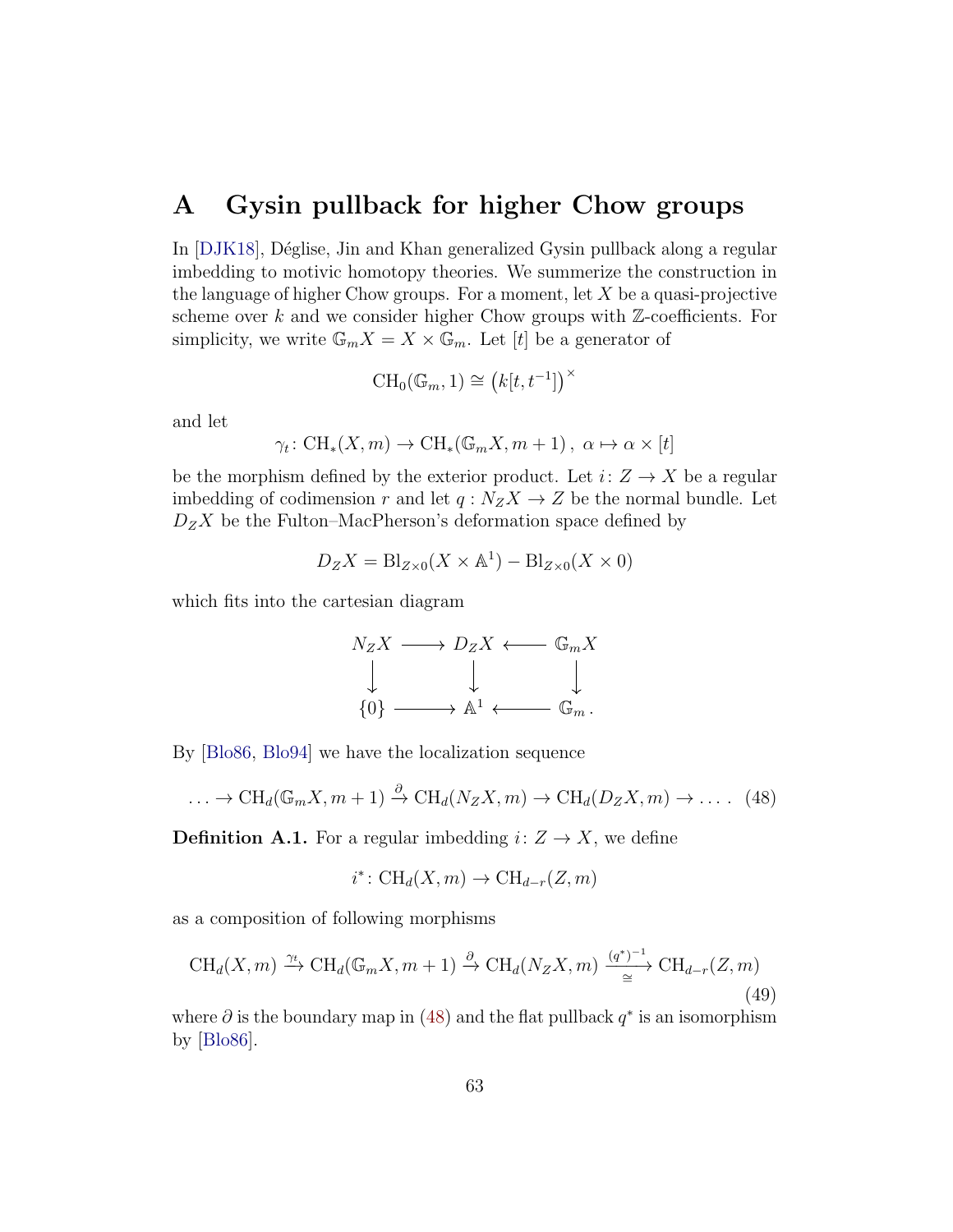This definition extends the Gysin pullback for Chow groups in the sense that it coincides with the Gysin pullback defined in [\[Ful98\]](#page-65-8) when  $m = 0$ . This construction extends to all lci morphism and satisfies functoriality, transverse base change and excess intersection formula, see [\[DJK18\]](#page-64-1).

Given a line bundle  $q: L \to X$  with the zero section  $0: X \to L$ , the action of the first Chern class on higher Chow groups can be defined by

$$
c_1(L) \cap
$$
:  $CH_d(X,m) \xrightarrow{0_*} CH_d(L,m) \xrightarrow{(q^*)^{-1}} CH_{d-1}(X,m)$ .

We want to note two basic compatibilities of this operation: firstly, given a proper morphism  $f: X' \to X$  and the line bundle  $L \to X$ , a short computation shows the projection formula

<span id="page-63-1"></span>
$$
f_* (c_1(f^*L) \cap \alpha) = c_1(L) \cap f_*\alpha \text{ for } \alpha \in \text{CH}_*(X', m). \tag{50}
$$

Secondly, intersecting higher Chow cycles with a Cartier divisor has the same formula as for ordinary Chow groups.

<span id="page-63-0"></span>**Lemma A.2.** Let  $i: D \to X$  be an effective divisor and let  $q: \mathcal{O}(D) \to X$ be the associated line bundle. Then

$$
i_*i^*\alpha = c_1(\mathcal{O}(D)) \cap \alpha, \ \alpha \in \text{CH}_d(X, m). \tag{51}
$$

Proof. Consider the following cartesian diagram

$$
D \xrightarrow{i} X
$$
  
\n
$$
\downarrow i \qquad \qquad \downarrow s
$$
  
\n
$$
X \xrightarrow{0} \mathcal{O}(D)
$$

where  $s: X \to \mathcal{O}(D)$  be the regular section defining D and 0 is the zero section. Recall that the action of the first Chern class can be defined by

$$
c_1(\mathcal{O}(D)) \cap -: \mathrm{CH}_d(X,m) \xrightarrow{0_*} \mathrm{CH}_d(\mathcal{O}(D),m) \xrightarrow{\left(q^*\right)^{-1}} \mathrm{CH}_{d-1}(X,m).
$$

By the transverse base change formula [\[DJK18,](#page-64-1) Proposition 2.4.2],

$$
i_*i^*\alpha = s^*0_*\alpha \, .
$$

Now we can conclude the result because  $s^*$  is an inverse of  $q^*$ .

 $\Box$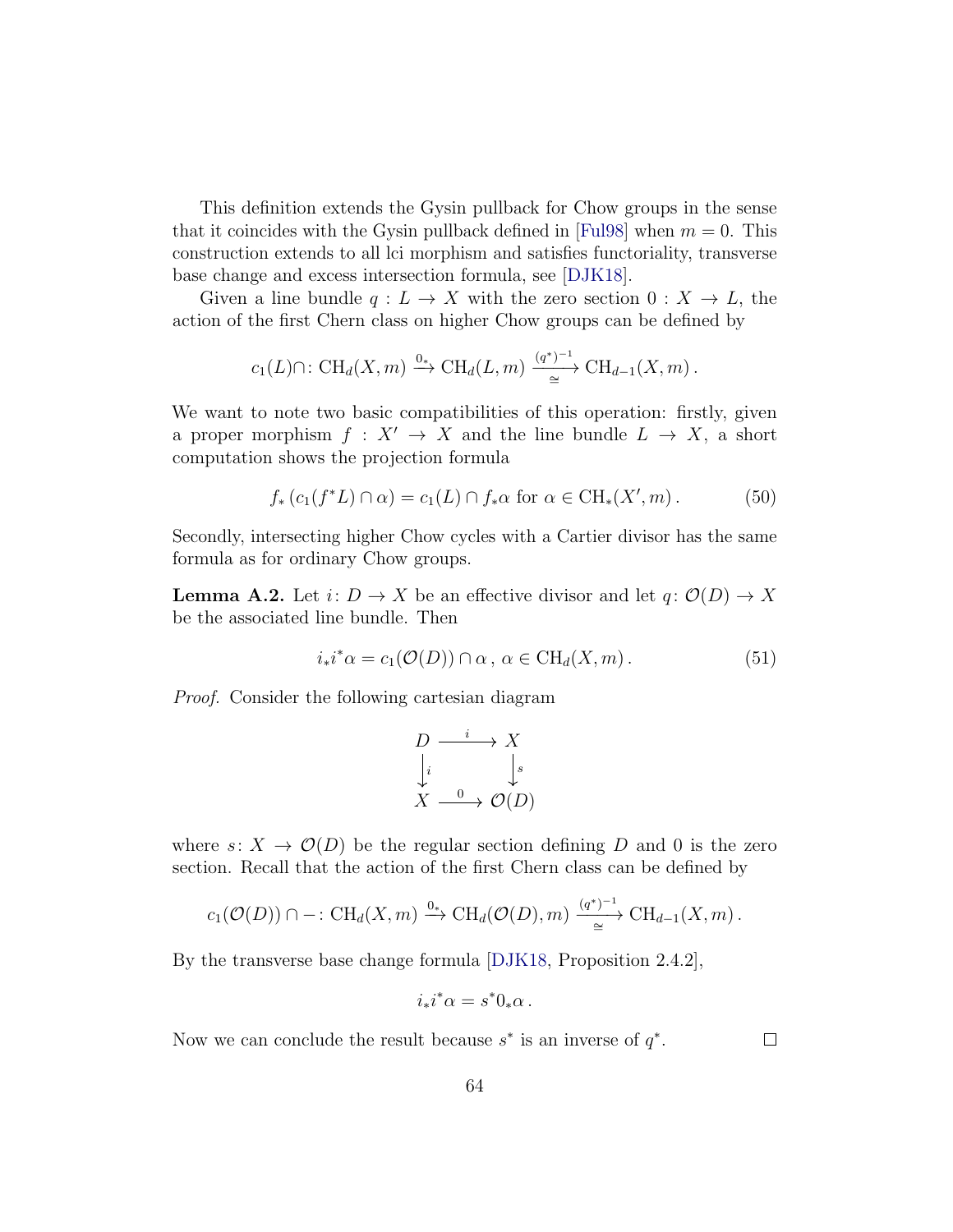The above construction can be extended to global quotient stacks without any difficulty. Let  $X$  be an equidimensional quasi-projective scheme with a linearized G-action. Applying the Borel construction developed in [\[EG98\]](#page-65-6) yields the definition of higher Chow groups for  $[X/G]$ , see [\[Kri13\]](#page-66-8). For an arbitrary algebraic stack, the authors do not know whether a direct generalization of [\[Ful98\]](#page-65-8) is possible. Relying on the recent development of motivic homotopy theories, Khan used the six-operator formalism([\[Kha16\]](#page-66-10)) to construct motivic Borel–Moore homology for derived algebraic stacks in [\[Kha19\]](#page-66-6).

### References

<span id="page-64-7"></span><span id="page-64-6"></span><span id="page-64-5"></span><span id="page-64-4"></span><span id="page-64-3"></span><span id="page-64-2"></span><span id="page-64-1"></span><span id="page-64-0"></span>

| [AC98]           | Enrico Arbarello and Maurizio Cornalba. Calculating cohomol-<br>ogy groups of moduli spaces of curves via algebraic geometry.<br>Publications Mathématiques de l'IHÉS, 88:97-127, 1998. |
|------------------|-----------------------------------------------------------------------------------------------------------------------------------------------------------------------------------------|
| [Bae20]          | Younghan Bae. Tautological relations for stable maps to a target<br>variety. Ark. Mat., 58(1):19-38, 2020.                                                                              |
| $[\text{Blo86}]$ | Spencer Bloch. Algebraic cycles and higher $K$ -theory. Adv. in<br>Math., $61(3):267-304$ , 1986.                                                                                       |
| $[\text{Blo94}]$ | Spencer Bloch. The moving lemma for higher Chow groups. J.<br><i>Algebraic Geom.</i> , 3(3):537–568, 1994.                                                                              |
| [BP]             | Younghan Bae and Hyeonjun Park. A comparison theorem of<br>cycle theories for algebraic stacks, in preparation.                                                                         |
| [BS21]           | Younghan Bae and Johannes Schmitt. Chow rings of stacks of<br>prestable curves I, 2021.                                                                                                 |
| [Cha07]          | Andre Chatzistamatiou. Motivic cohomology of the complement<br>of hyperplane arrangements. Duke Math. J., $138(3):375-389$ ,<br>2007.                                                   |
| [DJK18]          | Frédéric Déglise, Fangzhou Jin, and Adeel A. Khan. Fundamental<br>classes in motivic homotopy theory To appear in JEMS. arXiv<br><i>e-prints</i> , page arXiv:1805.05920, 2018.         |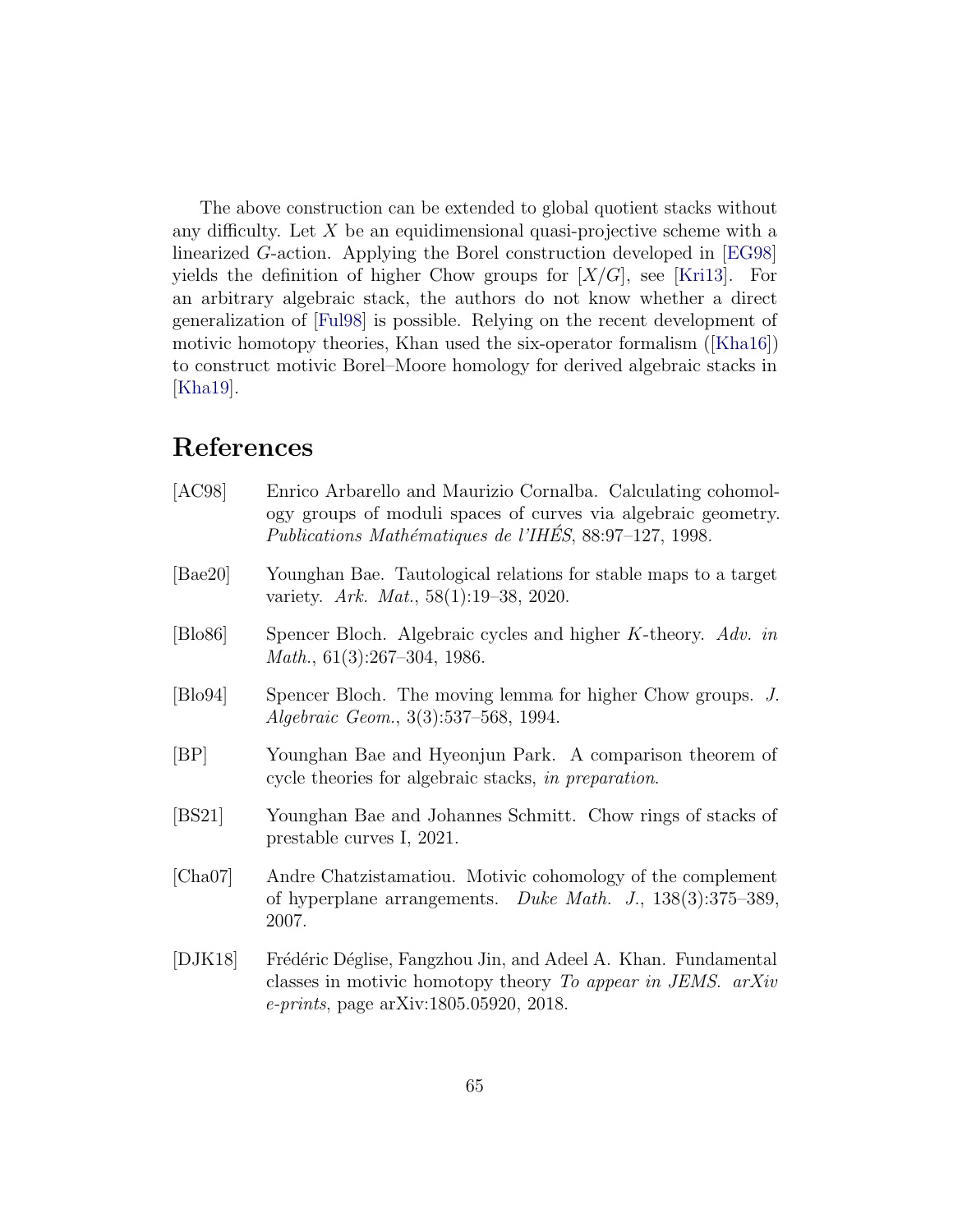- <span id="page-65-10"></span>[DSv20] Vincent Delecroix, Johannes Schmitt, and Jason van Zelm. admcycles – a Sage package for calculations in the tautological ring of the moduli space of stable curves.  $arXiv$  e-prints, page arXiv:2002.01709, February 2020.
- <span id="page-65-6"></span>[EG98] Dan Edidin and William Graham. Equivariant intersection theory. Invent. Math., 131(3):595–634, 1998.
- <span id="page-65-5"></span>[FP00] Carel Faber and Rahul Pandharipande. Hodge integrals and Gromov-Witten theory. Invent. Math., 139(1):173–199, 2000.
- <span id="page-65-8"></span>[Ful98] William Fulton. Intersection theory, volume 2 of Ergebnisse der Mathematik und ihrer Grenzgebiete. 3. Folge. A Series of Modern Surveys in Mathematics. Springer-Verlag, Berlin, second edition, 1998.
- <span id="page-65-3"></span>[Ful10a] Damiano Fulghesu. The Chow ring of the stack of rational curves with at most 3 nodes. *Comm. Algebra*,  $38(9):3125-3136$ , 2010.
- <span id="page-65-1"></span>[Ful10b] Damiano Fulghesu. The stack of rational curves. Comm. Algebra, 38(7):2405–2417, 2010.
- <span id="page-65-2"></span>[Ful10c] Damiano Fulghesu. Tautological classes of the stack of rational nodal curves. Comm. Algebra, 38(8):2677–2700, 2010.
- <span id="page-65-0"></span>[Gat03] Andreas Gathmann. Topological recursion relations and Gromov-Witten invariants in higher genus. *arXiv Mathematics e-prints*, page math/0305361, May 2003.
- <span id="page-65-9"></span>[GS] Daniel R. Grayson and Michael E. Stillman. Macaulay2, a software system for research in algebraic geometry. Available at <http://www.math.uiuc.edu/Macaulay2/>.
- <span id="page-65-11"></span>[GV01] Tom Graber and Ravi Vakil. On the tautological ring of  $M_{g,n}$ . Turkish J. Math., 25(1):237–243, 2001.
- <span id="page-65-4"></span>[Jan17] Felix Janda. Relations on  $\overline{M}_{g,n}$  via equivariant Gromov-Witten theory of  $\mathbb{P}^1$ . Algebr. Geom.,  $4(3):311-336, 2017$ .
- <span id="page-65-7"></span>[Jos02] Roy Joshua. Higher intersection theory on algebraic stacks. II. K-Theory, 27(3):197–244, 2002.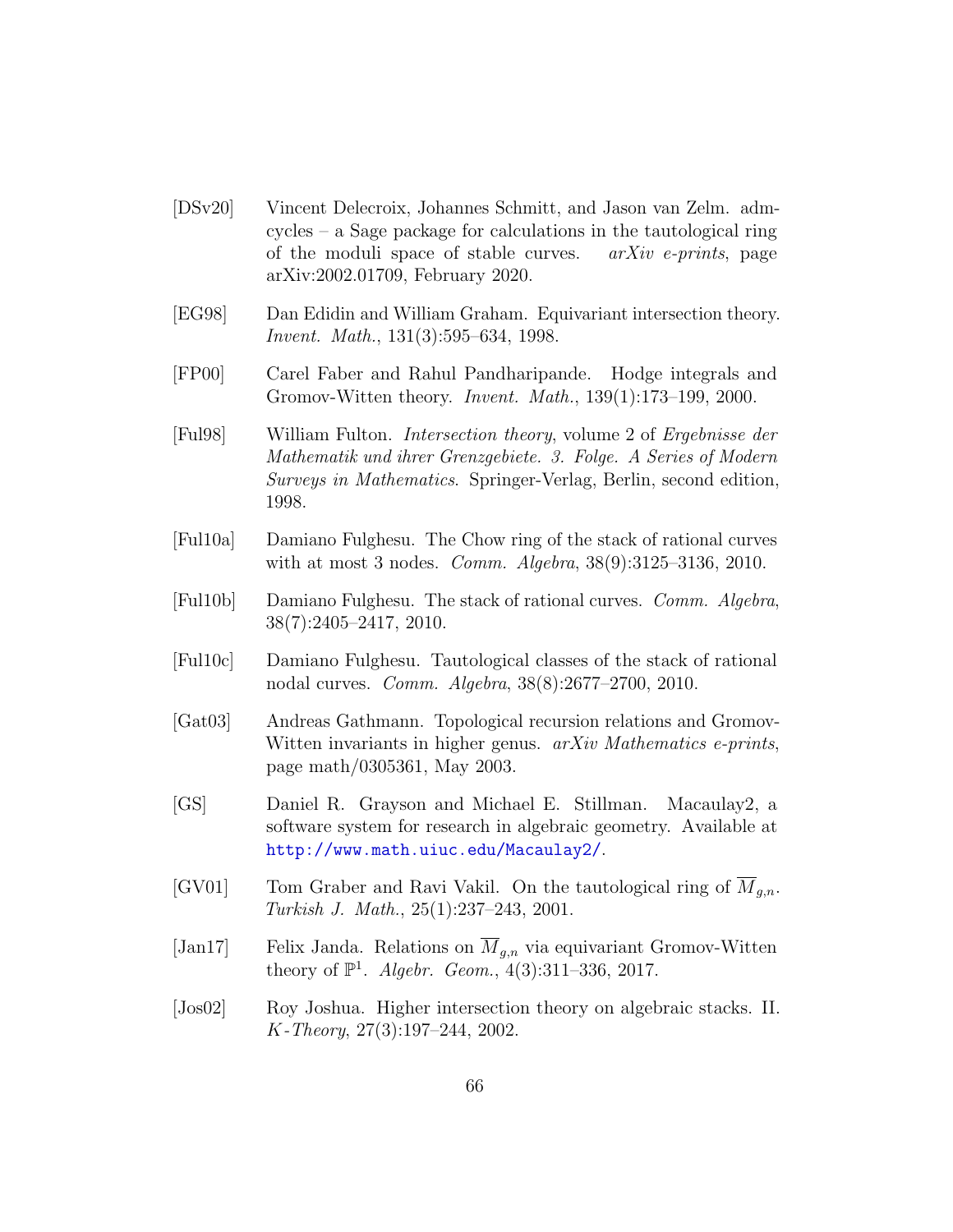- <span id="page-66-0"></span> $[Kee92]$  Sean Keel. Intersection theory of moduli space of stable *n*-pointed curves of genus zero. Trans. Amer. Math. Soc., 330(2):545–574, 1992.
- <span id="page-66-10"></span>[Kha16] Adeel Khan. Motivic homotopy theory in derived algebraic geometry. PhD thesis, 2016.
- <span id="page-66-6"></span>[Kha19] Adeel A. Khan. Virtual fundamental classes of derived stacks I. arXiv e-prints, page arXiv:1909.01332, 2019.
- <span id="page-66-1"></span>[KM94] Maxim. Kontsevich and Yuri. Manin. Gromov-Witten classes, quantum cohomology, and enumerative geometry. Comm. Math. Phys., 164(3):525–562, 1994.
- <span id="page-66-2"></span>[KM96] Maxim. Kontsevich and Yuri. Manin. Quantum cohomology of a product. Invent. Math., 124(1-3):313–339, 1996. With an appendix by R. Kaufmann.
- <span id="page-66-3"></span>[Kre99] Andrew Kresch. Cycle groups for Artin stacks. Invent. Math., 138(3):495–536, 1999.
- <span id="page-66-8"></span>[Kri13] Amalendu Krishna. Higher Chow groups of varieties with group action. Algebra Number Theory,  $7(2):449-507$ , 2013.
- <span id="page-66-7"></span>[Kri17] Amalendu Krishna. Equivariant K-theory and higher Chow groups of schemes. Proceedings of the London Mathematical Society, 114(4):657–683, 2017.
- <span id="page-66-9"></span>[KY11] Satoshi Kondo and Seidai Yasuda. Product structures in motivic cohomology and higher Chow groups. J. Pure Appl. Algebra, 215(4):511–522, 2011.
- <span id="page-66-5"></span>[LMvW13] Kurt Luoto, Stefan Mykytiuk, and Stephanie van Willigenburg. An introduction to quasisymmetric Schur functions. Springer-Briefs in Mathematics. Springer, New York, 2013. Hopf algebras, quasisymmetric functions, and Young composition tableaux.
- <span id="page-66-4"></span>[LP04] Yuan-Pin Lee and Rahul Pandharipande. A reconstruction theorem in quantum cohomology and quantum K-theory. American Journal of Mathematics, 126(6):1367–1379, 2004.